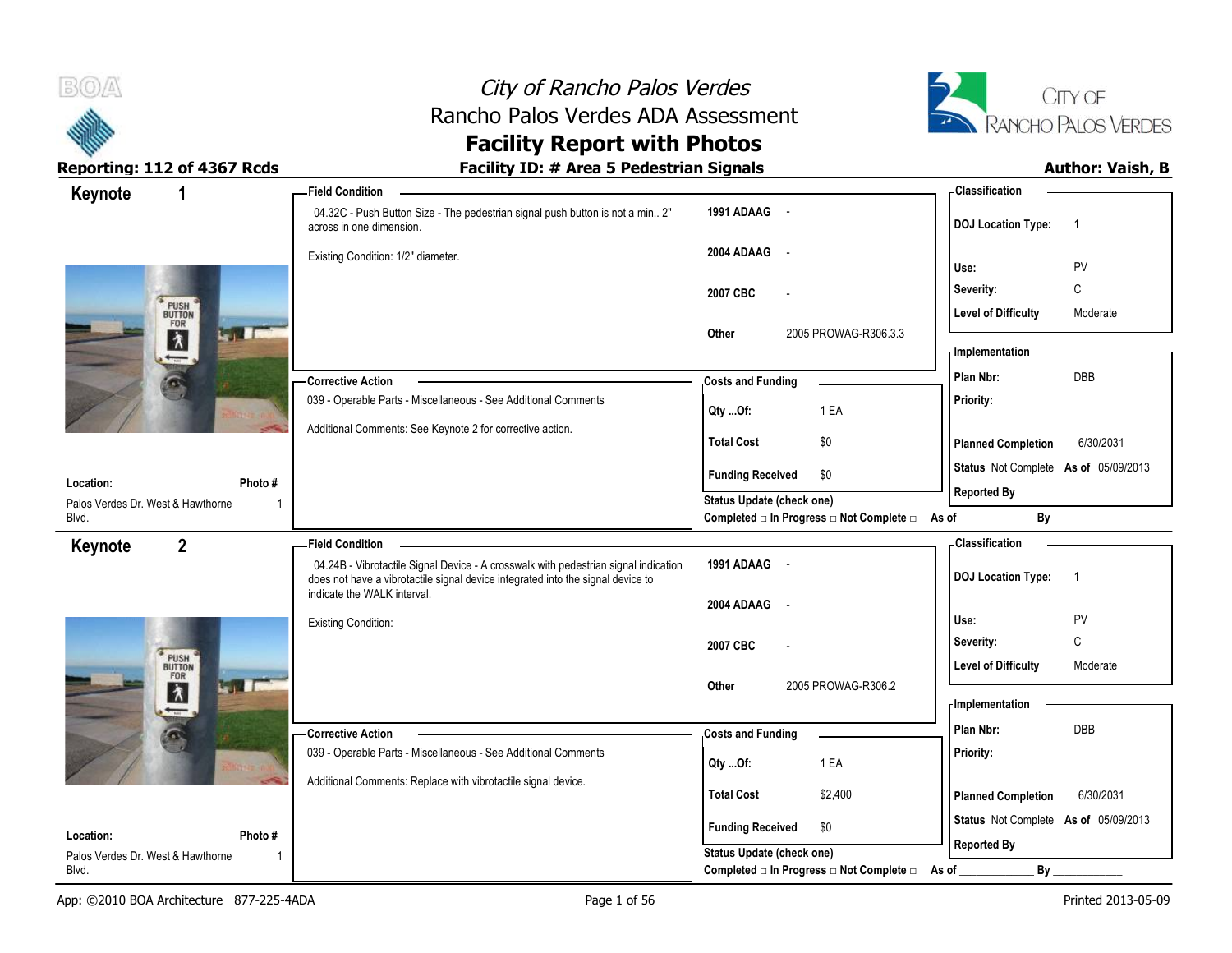



| 3                                                        | - Field Condition                                                                                                                                       |                                                             | <b>Classification</b>                       |
|----------------------------------------------------------|---------------------------------------------------------------------------------------------------------------------------------------------------------|-------------------------------------------------------------|---------------------------------------------|
| Keynote                                                  | 04.24A - Audible Signal Device - A crosswalk with pedestrian signal indication<br>does not have an audible signal device to indicate the WALK interval. | 1991 ADAAG -                                                | <b>DOJ Location Type:</b><br>$\overline{1}$ |
|                                                          | <b>Existing Condition:</b>                                                                                                                              | 2004 ADAAG -                                                |                                             |
|                                                          |                                                                                                                                                         |                                                             | PV<br>Use:                                  |
|                                                          |                                                                                                                                                         | 2007 CBC                                                    | Severity:<br>Α                              |
| PUSH<br>BUTTON<br>FOR<br>Light for                       |                                                                                                                                                         |                                                             | <b>Level of Difficulty</b><br>Moderate      |
| $\frac{1}{\lambda}$                                      |                                                                                                                                                         | Other<br>2005 PROWAG-R306.2                                 | - Implementation                            |
|                                                          | - Corrective Action                                                                                                                                     | <b>Costs and Funding</b>                                    | DBB<br>Plan Nbr:                            |
| $\bullet$                                                | 039 - Operable Parts - Miscellaneous - See Additional Comments                                                                                          |                                                             | Priority:                                   |
|                                                          |                                                                                                                                                         | 1 EA<br>QtyOf:                                              |                                             |
|                                                          | Additional Comments: Provide audible signal device.                                                                                                     | <b>Total Cost</b><br>\$2,400                                | <b>Planned Completion</b><br>6/30/2026      |
|                                                          |                                                                                                                                                         | <b>Funding Received</b><br>\$0                              | Status Not Complete As of 05/09/2013        |
| Photo#<br>Location:                                      |                                                                                                                                                         | Status Update (check one)                                   | <b>Reported By</b>                          |
| Palos Verdes Dr. West & Hawthorne<br>Blvd.               |                                                                                                                                                         | Completed □ In Progress □ Not Complete □ As of _            | By                                          |
| Keynote<br>4                                             | <b>Field Condition</b>                                                                                                                                  |                                                             | <b>Classification</b>                       |
|                                                          | 04.32A - Push Button Operating Effort - The force required to activate operable<br>part(s) of pedestrian signal device exceeds 5 lbs.                   | 1991 ADAAG 4.27.4                                           | <b>DOJ Location Type:</b><br>$\overline{1}$ |
|                                                          |                                                                                                                                                         |                                                             |                                             |
|                                                          | Existing Condition: 6 LBF.                                                                                                                              | 2004 ADAAG<br>309.4                                         |                                             |
|                                                          |                                                                                                                                                         |                                                             | Use:<br><b>PV</b>                           |
|                                                          |                                                                                                                                                         | 2007 CBC<br>1117B.6 item 4                                  | C<br>Severity:                              |
| PUSH                                                     |                                                                                                                                                         |                                                             | <b>Level of Difficulty</b><br>Moderate      |
| Light find<br>$\lambda$                                  |                                                                                                                                                         | 2005 PROWAG-R306.3.1;<br>Other<br>R405.4                    | <b>Implementation</b>                       |
| $-$                                                      |                                                                                                                                                         |                                                             | Plan Nbr:<br><b>DBB</b>                     |
| $\omega$                                                 | -Corrective Action                                                                                                                                      | <b>Costs and Funding</b>                                    |                                             |
|                                                          | 039 - Operable Parts - Miscellaneous - See Additional Comments                                                                                          | 1 EA<br>Qty Of:                                             | Priority:                                   |
|                                                          | Additional Comments: See Keynote 2 for corrective action.                                                                                               | \$0<br><b>Total Cost</b>                                    | 6/30/2031<br><b>Planned Completion</b>      |
|                                                          |                                                                                                                                                         |                                                             | Status Not Complete As of 05/09/2013        |
| Location:<br>Photo#<br>Palos Verdes Dr. West & Hawthorne |                                                                                                                                                         | <b>Funding Received</b><br>\$0<br>Status Update (check one) | <b>Reported By</b>                          |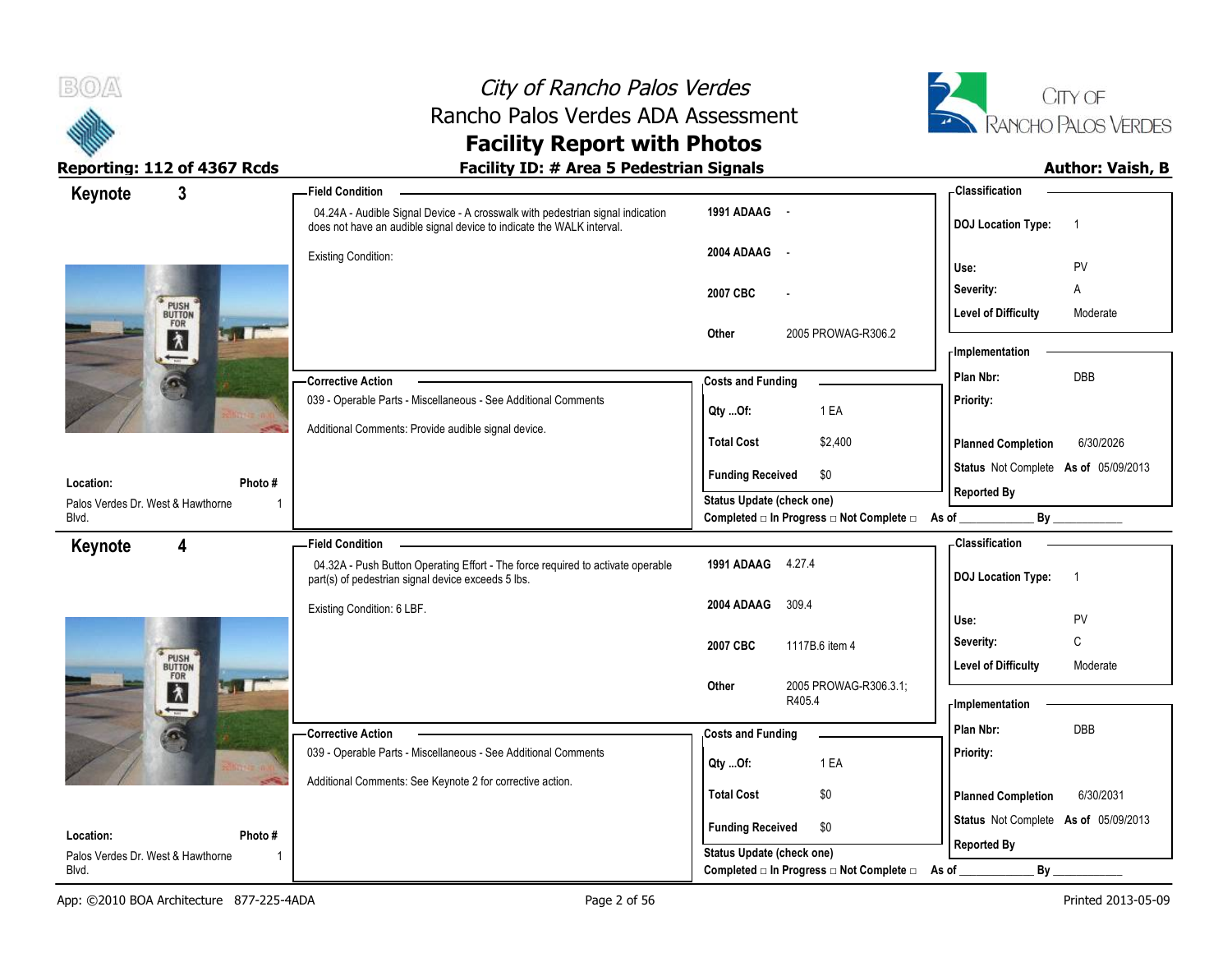



| $5\phantom{.0}$<br>Keynote                                | <b>Field Condition</b>                                                                                                                                                                                |                                                                       | - Classification                                         |
|-----------------------------------------------------------|-------------------------------------------------------------------------------------------------------------------------------------------------------------------------------------------------------|-----------------------------------------------------------------------|----------------------------------------------------------|
|                                                           | 04.32C - Push Button Size - The pedestrian signal push button is not a min 2"<br>across in one dimension.                                                                                             | 1991 ADAAG -                                                          | <b>DOJ</b> Location Type:<br>$\overline{1}$              |
|                                                           | Existing Condition: 1/2" diameter.                                                                                                                                                                    | 2004 ADAAG -                                                          | PV<br>Use:                                               |
| <b>PUSH</b><br>FOR                                        |                                                                                                                                                                                                       | 2007 CBC<br>$\overline{a}$                                            | C<br>Severity:<br><b>Level of Difficulty</b><br>Moderate |
| 术                                                         |                                                                                                                                                                                                       | 2005 PROWAG-R306.3.3<br>Other                                         | <b>Implementation</b>                                    |
|                                                           | - Corrective Action                                                                                                                                                                                   | <b>Costs and Funding</b>                                              | <b>DBB</b><br>Plan Nbr:                                  |
|                                                           | 039 - Operable Parts - Miscellaneous - See Additional Comments                                                                                                                                        | 1 EA<br>Qty Of:                                                       | Priority:                                                |
|                                                           | Additional Comments: See Keynote 6 for corrective action.                                                                                                                                             | <b>Total Cost</b><br>\$0                                              | 6/30/2031<br><b>Planned Completion</b>                   |
|                                                           |                                                                                                                                                                                                       | <b>Funding Received</b><br>\$0                                        | Status Not Complete As of 05/09/2013                     |
| Location:<br>Photo #<br>Palos Verdes Dr. West & Hawthorne | 5                                                                                                                                                                                                     | <b>Status Update (check one)</b>                                      | <b>Reported By</b>                                       |
| Blvd.                                                     |                                                                                                                                                                                                       | Completed □ In Progress □ Not Complete □ As of _                      |                                                          |
| $6\phantom{a}$<br>Keynote                                 | - Field Condition                                                                                                                                                                                     |                                                                       | - Classification                                         |
|                                                           | 04.24B - Vibrotactile Signal Device - A crosswalk with pedestrian signal indication<br>does not have a vibrotactile signal device integrated into the signal device to<br>indicate the WALK interval. | 1991 ADAAG -                                                          | <b>DOJ</b> Location Type:<br>$\overline{1}$              |
|                                                           |                                                                                                                                                                                                       | 2004 ADAAG<br>$\sim$                                                  | Use:<br>PV                                               |
|                                                           | <b>Existing Condition:</b>                                                                                                                                                                            | 2007 CBC                                                              | C<br>Severity:                                           |
| PUSH <sup>®</sup><br>FOR                                  |                                                                                                                                                                                                       |                                                                       | <b>Level of Difficulty</b><br>Moderate                   |
| k                                                         |                                                                                                                                                                                                       | 2005 PROWAG-R306.2<br>Other                                           | - Implementation                                         |
|                                                           | - Corrective Action                                                                                                                                                                                   | <b>Costs and Funding</b>                                              | Plan Nbr:<br>DBB                                         |
|                                                           | 039 - Operable Parts - Miscellaneous - See Additional Comments                                                                                                                                        | 1 EA<br>Qty Of:                                                       | Priority:                                                |
|                                                           | Additional Comments: Replace with vibrotactile signal device.                                                                                                                                         | <b>Total Cost</b><br>\$2,400                                          | 6/30/2031<br><b>Planned Completion</b>                   |
|                                                           |                                                                                                                                                                                                       |                                                                       | Status Not Complete As of 05/09/2013                     |
| Location:<br>Photo #                                      |                                                                                                                                                                                                       | \$0<br><b>Funding Received</b>                                        | <b>Reported By</b>                                       |
| Palos Verdes Dr. West & Hawthorne<br>Blvd.                | 5                                                                                                                                                                                                     | Status Update (check one)<br>Completed □ In Progress □ Not Complete □ | By<br>As of                                              |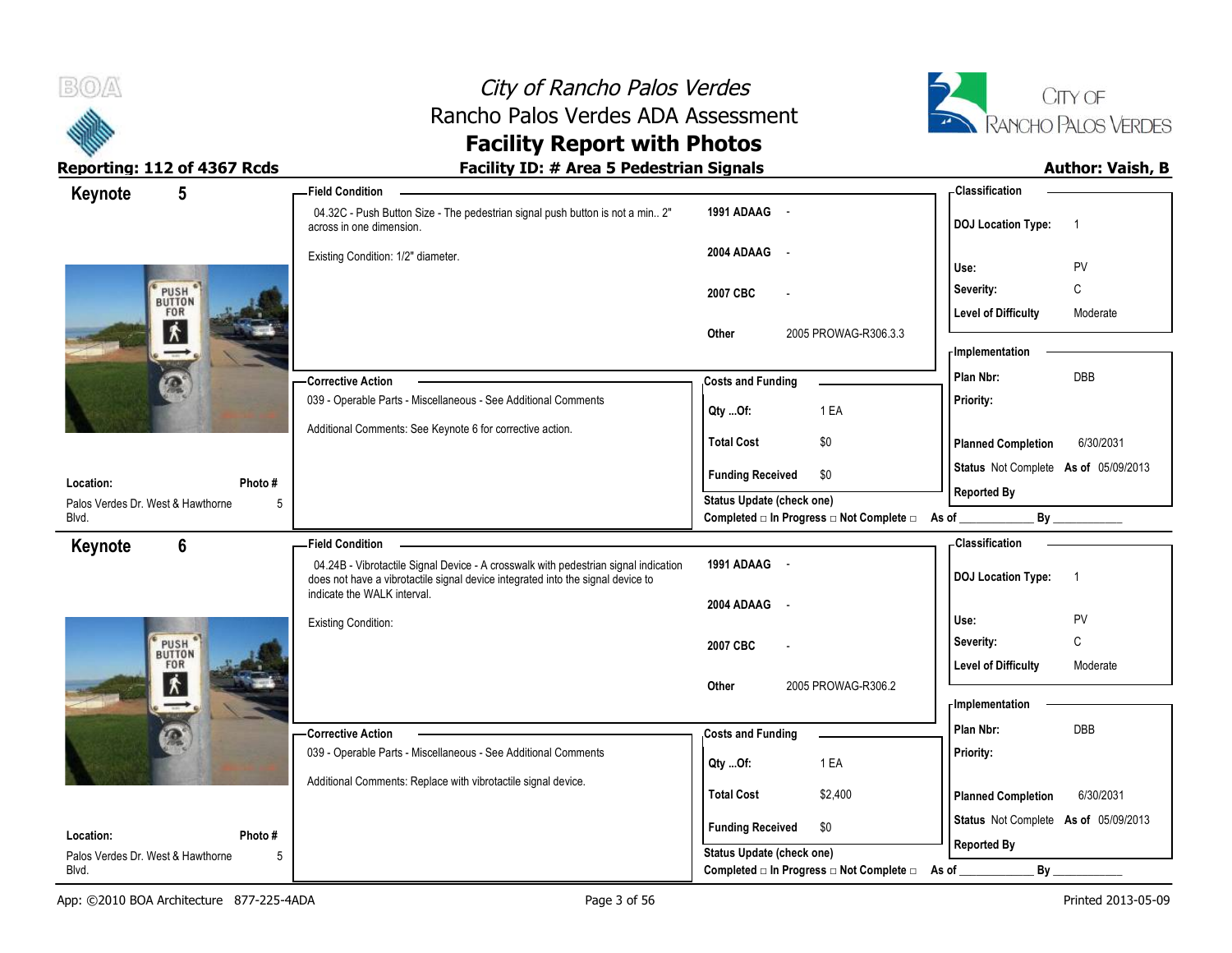



| Keynote<br>7                                    | - Field Condition                                                                                                                                                         |                                                                              | - Classification                            |
|-------------------------------------------------|---------------------------------------------------------------------------------------------------------------------------------------------------------------------------|------------------------------------------------------------------------------|---------------------------------------------|
|                                                 | 04.24A - Audible Signal Device - A crosswalk with pedestrian signal indication<br>does not have an audible signal device to indicate the WALK interval.                   | 1991 ADAAG -                                                                 | <b>DOJ Location Type:</b><br>- 1            |
|                                                 | Existing Condition:                                                                                                                                                       | 2004 ADAAG<br>$\sim$                                                         | PV<br>Use:                                  |
| PUSH                                            |                                                                                                                                                                           | 2007 CBC                                                                     | Severity:<br>Α                              |
| BUTTON<br>FOR                                   |                                                                                                                                                                           |                                                                              | Level of Difficulty<br>Moderate             |
| 术                                               |                                                                                                                                                                           | 2005 PROWAG-R306.2<br><b>Other</b>                                           | <b>Implementation</b>                       |
|                                                 | - Corrective Action                                                                                                                                                       | <b>Costs and Funding</b>                                                     | Plan Nbr:<br>DBB                            |
|                                                 | 039 - Operable Parts - Miscellaneous - See Additional Comments                                                                                                            | 1 EA<br>Qty Of:                                                              | Priority:                                   |
|                                                 | Additional Comments: Provide audible signal device.                                                                                                                       | <b>Total Cost</b><br>\$2,400                                                 | 6/30/2026<br><b>Planned Completion</b>      |
|                                                 |                                                                                                                                                                           |                                                                              | Status Not Complete As of 05/09/2013        |
| Photo #<br>Location:                            |                                                                                                                                                                           | <b>Funding Received</b><br>\$0                                               | <b>Reported By</b>                          |
| Palos Verdes Dr. West & Hawthorne<br>5<br>Blvd. |                                                                                                                                                                           | Status Update (check one)<br>Completed □ In Progress □ Not Complete □ As of  | By                                          |
| 8<br>Keynote                                    | <b>Field Condition</b>                                                                                                                                                    |                                                                              | <b>Classification</b>                       |
|                                                 | 04.25 - Pedestrian Signal Device - Clear Floor Space - Location of pedestrian<br>signal device does not accommodate a level 30" x 48" min clear space, centered           | 1991 ADAAG 4.2.4                                                             | <b>DOJ Location Type:</b><br>$\overline{1}$ |
|                                                 | and parallel to the pedestrian signal push button. (Accessible pedestrian signals                                                                                         |                                                                              |                                             |
|                                                 |                                                                                                                                                                           |                                                                              |                                             |
|                                                 | shall be located so that the vibrotactile feature can be contacted from the level<br>landing serving a curb ramp, if provided, or from a clear floor or ground space that | 2004 ADAAG 305.3, Fig. 305.3                                                 | PV<br>Use:                                  |
|                                                 | is in line with the crosswalk line adjacent to the vehicle stop line.)                                                                                                    | 2007 CBC<br>1118B.4 item 1                                                   | C<br>Severity:                              |
|                                                 | Existing Condition: 7.1% CS.                                                                                                                                              |                                                                              | High<br>Level of Difficulty                 |
|                                                 |                                                                                                                                                                           | 2005 PROWAG-R306.2.1<br>Other                                                | <b>Implementation</b>                       |
|                                                 | -Corrective Action                                                                                                                                                        |                                                                              | Plan Nbr:<br><b>DBB</b>                     |
|                                                 | 008 - Concrete Landing - Remove non-compliant pavement and replace with new                                                                                               | <b>Costs and Funding</b>                                                     | Priority:                                   |
| $72 - 0.01$                                     | concrete. The landing slope shall not exceed 2% in any direction.                                                                                                         | 30 SF<br>Qty Of:                                                             |                                             |
|                                                 | Additional Comments: Relocate curb ramp.                                                                                                                                  | <b>Total Cost</b><br>\$4,176                                                 | 6/30/2031<br><b>Planned Completion</b>      |
| Location:<br>Photo #                            |                                                                                                                                                                           | <b>Funding Received</b><br>\$0                                               | Status Not Complete As of 05/09/2013        |
| Palos Verdes Dr. West & Hawthorne<br>8<br>Blvd. |                                                                                                                                                                           | <b>Status Update (check one)</b><br>Completed □ In Progress □ Not Complete □ | <b>Reported By</b><br>By<br>As of           |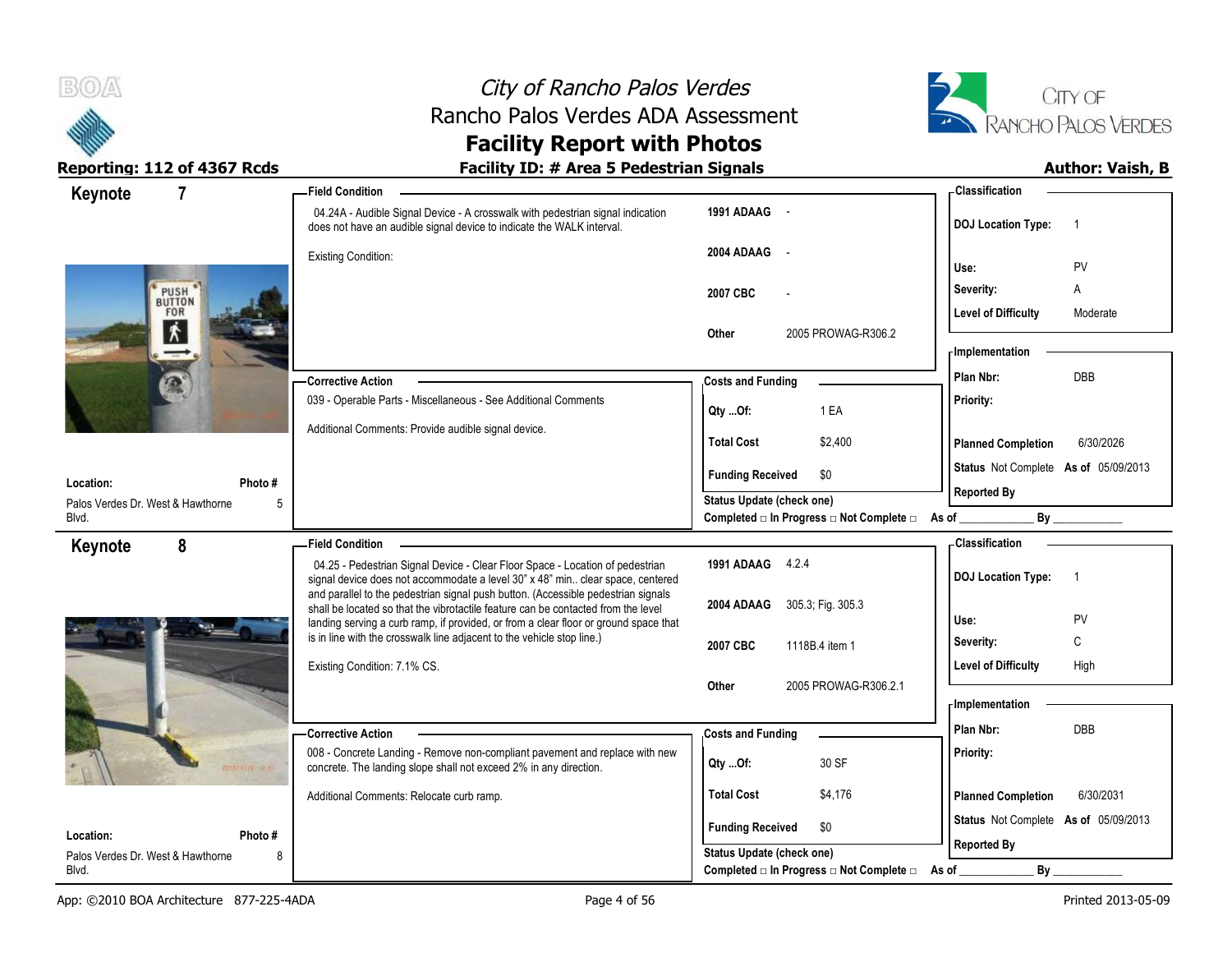



| 9<br>Keynote                       | <b>Field Condition</b>                                                                                                                                                 |                                                                              | - Classification                            |
|------------------------------------|------------------------------------------------------------------------------------------------------------------------------------------------------------------------|------------------------------------------------------------------------------|---------------------------------------------|
|                                    | 04.32C - Push Button Size - The pedestrian signal push button is not a min 2"<br>across in one dimension.                                                              | 1991 ADAAG -                                                                 | <b>DOJ Location Type:</b><br>$\overline{1}$ |
|                                    | Existing Condition: 1/2" diameter.                                                                                                                                     | 2004 ADAAG<br>$\sim$                                                         | PV<br>Use:                                  |
|                                    |                                                                                                                                                                        | 2007 CBC                                                                     | C<br>Severity:                              |
| PUSH <sup>'</sup><br>BUTTON<br>FOR |                                                                                                                                                                        |                                                                              | <b>Level of Difficulty</b><br>Moderate      |
| 齐                                  |                                                                                                                                                                        | 2005 PROWAG-R306.3.3<br>Other                                                | <b>Implementation</b>                       |
|                                    | - Corrective Action                                                                                                                                                    | <b>Costs and Funding</b>                                                     | Plan Nbr:<br>DBB                            |
|                                    | 039 - Operable Parts - Miscellaneous - See Additional Comments                                                                                                         |                                                                              | Priority:                                   |
|                                    | Additional Comments: See Keynote 10 for corrective action.                                                                                                             | 1 EA<br>Qty Of:                                                              |                                             |
|                                    |                                                                                                                                                                        | <b>Total Cost</b><br>\$0                                                     | <b>Planned Completion</b><br>6/30/2031      |
| Location:                          | Photo#                                                                                                                                                                 | <b>Funding Received</b><br>\$0                                               | Status Not Complete As of 05/09/2013        |
| Palos Verdes Dr. West & Hawthorne  | 9                                                                                                                                                                      | <b>Status Update (check one)</b>                                             | <b>Reported By</b>                          |
| Blvd.                              |                                                                                                                                                                        | Completed □ In Progress □ Not Complete □ As of __                            | By                                          |
| 10<br>Keynote                      | <b>Field Condition</b>                                                                                                                                                 |                                                                              | <b>Classification</b>                       |
|                                    | 04.24B - Vibrotactile Signal Device - A crosswalk with pedestrian signal indication<br>does not have a vibrotactile signal device integrated into the signal device to | 1991 ADAAG -                                                                 | <b>DOJ Location Type:</b><br>$\overline{1}$ |
|                                    | indicate the WALK interval.                                                                                                                                            | 2004 ADAAG<br>$\sim$                                                         |                                             |
|                                    | Existing Condition:                                                                                                                                                    |                                                                              | Use:<br>PV                                  |
| PUSH <sup>'</sup><br>BUTTON        |                                                                                                                                                                        | 2007 CBC                                                                     | $\mathsf{C}$<br>Severity:                   |
| FOR                                |                                                                                                                                                                        |                                                                              | Level of Difficulty<br>Moderate             |
| እ                                  |                                                                                                                                                                        | 2005 PROWAG-R306.2<br>Other                                                  | <b>Implementation</b>                       |
|                                    |                                                                                                                                                                        |                                                                              |                                             |
|                                    |                                                                                                                                                                        |                                                                              | Plan Nbr:<br><b>DBB</b>                     |
|                                    | -Corrective Action<br>039 - Operable Parts - Miscellaneous - See Additional Comments                                                                                   | <b>Costs and Funding</b>                                                     | Priority:                                   |
|                                    |                                                                                                                                                                        | 1 EA<br>Qty Of:                                                              |                                             |
|                                    | Additional Comments: Replace with vibrotactile signal device.                                                                                                          | <b>Total Cost</b><br>\$2,400                                                 | <b>Planned Completion</b><br>6/30/2031      |
| Location:                          | Photo#                                                                                                                                                                 | <b>Funding Received</b><br>\$0                                               | Status Not Complete As of 05/09/2013        |
| Palos Verdes Dr. West & Hawthorne  | 9                                                                                                                                                                      | <b>Status Update (check one)</b><br>Completed □ In Progress □ Not Complete □ | <b>Reported By</b><br>By                    |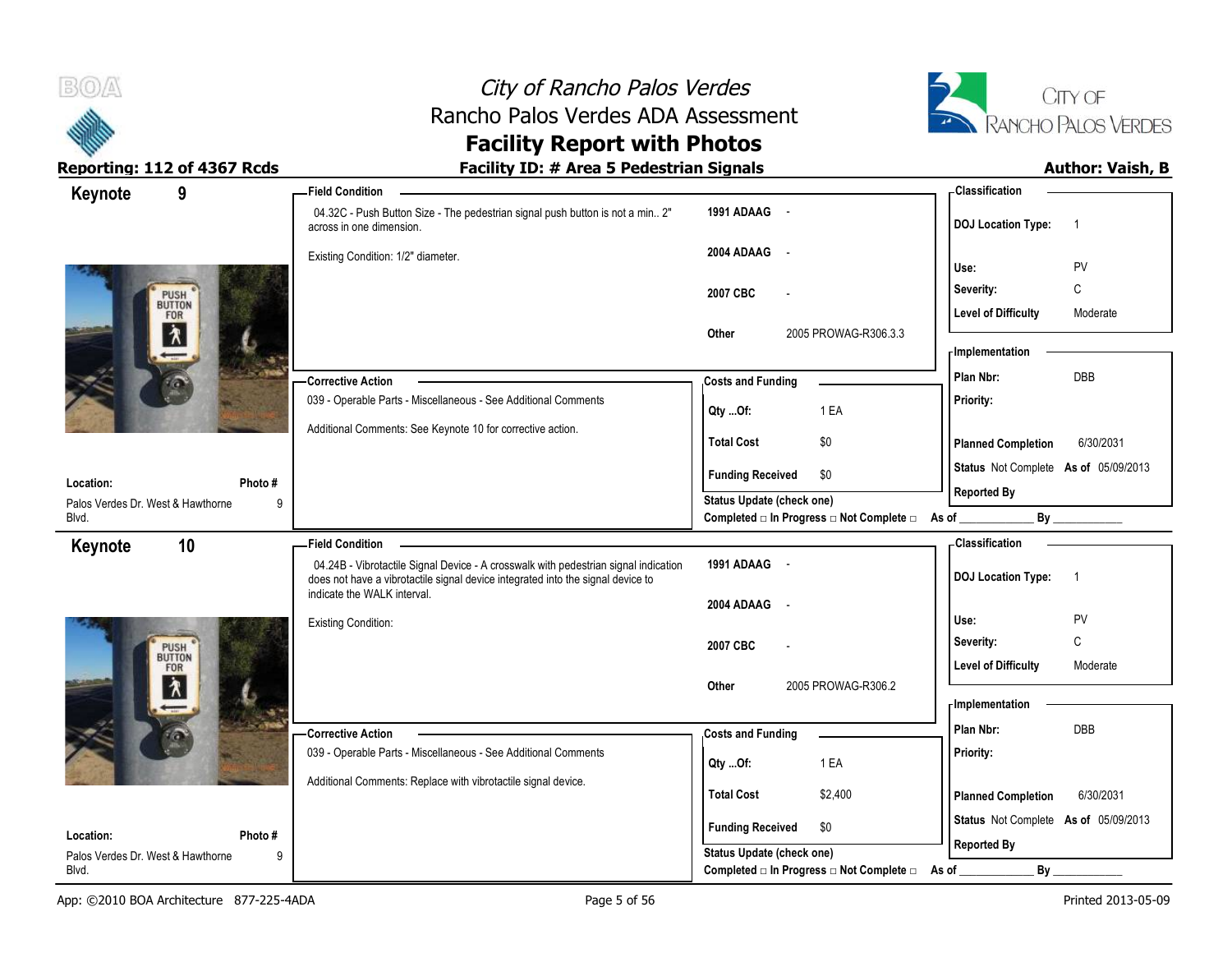



| 11<br>Keynote                      |             | <b>Field Condition</b>                                                                                                                                                 |                                                  | - Classification                            |
|------------------------------------|-------------|------------------------------------------------------------------------------------------------------------------------------------------------------------------------|--------------------------------------------------|---------------------------------------------|
|                                    |             | 04.24A - Audible Signal Device - A crosswalk with pedestrian signal indication<br>does not have an audible signal device to indicate the WALK interval.                | 1991 ADAAG -                                     | <b>DOJ Location Type:</b><br>$\overline{1}$ |
|                                    |             | <b>Existing Condition:</b>                                                                                                                                             | 2004 ADAAG -                                     | PV<br>Use:                                  |
|                                    |             |                                                                                                                                                                        | 2007 CBC                                         | Severity:<br>A                              |
| PUSH <sup>'</sup><br>BUTTON<br>FOR |             |                                                                                                                                                                        |                                                  | <b>Level of Difficulty</b><br>Moderate      |
| λ                                  |             |                                                                                                                                                                        | 2005 PROWAG-R306.2<br>Other                      | - Implementation                            |
|                                    |             |                                                                                                                                                                        |                                                  | DBB<br>Plan Nbr:                            |
|                                    |             | <b>Corrective Action</b><br>039 - Operable Parts - Miscellaneous - See Additional Comments                                                                             | <b>Costs and Funding</b>                         | Priority:                                   |
|                                    |             |                                                                                                                                                                        | 1 EA<br>Qty Of:                                  |                                             |
|                                    |             | Additional Comments: Provide audible signal device.                                                                                                                    | <b>Total Cost</b><br>\$2,400                     | 6/30/2026<br><b>Planned Completion</b>      |
| Location:                          |             |                                                                                                                                                                        | <b>Funding Received</b><br>\$0                   | Status Not Complete As of 05/09/2013        |
| Palos Verdes Dr. West & Hawthorne  | Photo#<br>9 |                                                                                                                                                                        | Status Update (check one)                        | <b>Reported By</b>                          |
| Blvd.                              |             |                                                                                                                                                                        | Completed □ In Progress □ Not Complete □ As of _ | By                                          |
| 12<br>Keynote                      |             | <b>Field Condition</b>                                                                                                                                                 |                                                  | - Classification                            |
|                                    |             | 04.25 - Pedestrian Signal Device - Clear Floor Space - Location of pedestrian<br>signal device does not accommodate a level 30" x 48" min clear space, centered        | 1991 ADAAG 4.2.4                                 | <b>DOJ Location Type:</b><br>$\overline{1}$ |
|                                    |             | and parallel to the pedestrian signal push button. (Accessible pedestrian signals<br>shall be located so that the vibrotactile feature can be contacted from the level | 2004 ADAAG 305.3; Fig. 305.3                     |                                             |
|                                    |             | landing serving a curb ramp, if provided, or from a clear floor or ground space that                                                                                   |                                                  | PV<br>Use:                                  |
|                                    |             | is in line with the crosswalk line adjacent to the vehicle stop line.)                                                                                                 | 2007 CBC<br>1118B.4 item 1                       | C<br>Severity:                              |
|                                    |             | Existing Condition: Stable floor surface is not provided.                                                                                                              |                                                  | <b>Level of Difficulty</b><br>High          |
|                                    |             |                                                                                                                                                                        | 2005 PROWAG-R306.2.1<br>Other                    |                                             |
|                                    |             |                                                                                                                                                                        |                                                  | <b>Implementation</b>                       |
|                                    |             | <b>Corrective Action</b>                                                                                                                                               | <b>Costs and Funding</b>                         | Plan Nbr:<br><b>DBB</b>                     |
|                                    |             | 008 - Concrete Landing - Remove non-compliant pavement and replace with new<br>concrete. The landing slope shall not exceed 2% in any direction.                       | 30 SF<br>Qty Of:                                 | Priority:                                   |
|                                    |             | <b>Additional Comments:</b>                                                                                                                                            | <b>Total Cost</b><br>\$576                       | <b>Planned Completion</b><br>6/30/2031      |
| Location:                          | Photo #     |                                                                                                                                                                        | <b>Funding Received</b><br>\$0                   | Status Not Complete As of 05/09/2013        |
| Palos Verdes Dr. West & Hawthorne  | 12          |                                                                                                                                                                        | <b>Status Update (check one)</b>                 | <b>Reported By</b>                          |
| Blvd.                              |             |                                                                                                                                                                        | Completed □ In Progress □ Not Complete □         | By<br>As of                                 |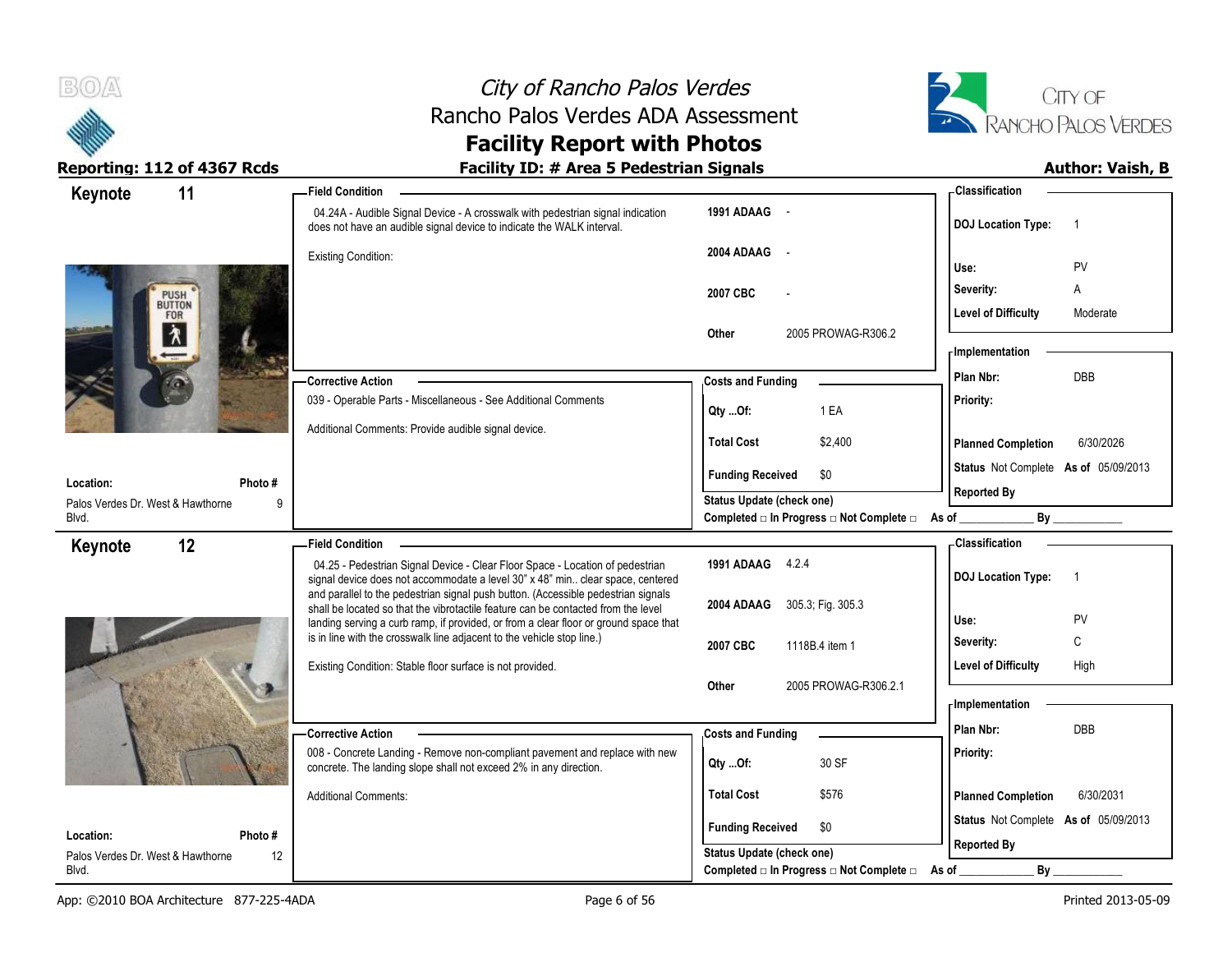



| Keynote                                    | 13                    | <b>Field Condition</b>                                                                                                                                                 |                                                                              | - Classification                            |
|--------------------------------------------|-----------------------|------------------------------------------------------------------------------------------------------------------------------------------------------------------------|------------------------------------------------------------------------------|---------------------------------------------|
|                                            |                       | 04.32C - Push Button Size - The pedestrian signal push button is not a min 2"<br>across in one dimension.                                                              | 1991 ADAAG -                                                                 | <b>DOJ Location Type:</b><br>$\overline{1}$ |
|                                            |                       | Existing Condition: 1/2" diameter.                                                                                                                                     | 2004 ADAAG<br>$\sim$ $\sim$                                                  | PV<br>Use:                                  |
|                                            |                       |                                                                                                                                                                        | 2007 CBC                                                                     | C<br>Severity:                              |
|                                            | PUSH<br>BUTTON<br>FOR |                                                                                                                                                                        |                                                                              | <b>Level of Difficulty</b><br>Moderate      |
|                                            |                       |                                                                                                                                                                        | 2005 PROWAG-R306.3.3<br>Other                                                | - Implementation                            |
|                                            |                       | <b>Corrective Action</b>                                                                                                                                               |                                                                              | DBB<br>Plan Nbr:                            |
|                                            |                       | 039 - Operable Parts - Miscellaneous - See Additional Comments                                                                                                         | <b>Costs and Funding</b>                                                     | Priority:                                   |
|                                            |                       | Additional Comments: See Keynote 14 for corrective action.                                                                                                             | 1 EA<br>Qty Of:                                                              |                                             |
|                                            |                       |                                                                                                                                                                        | <b>Total Cost</b><br>\$0                                                     | <b>Planned Completion</b><br>6/30/2031      |
| Location:                                  | Photo #               |                                                                                                                                                                        | <b>Funding Received</b><br>\$0                                               | Status Not Complete As of 05/09/2013        |
| Palos Verdes Dr. West & Hawthorne          | 13                    |                                                                                                                                                                        | <b>Status Update (check one)</b>                                             | <b>Reported By</b>                          |
| Blvd.                                      |                       |                                                                                                                                                                        | Completed □ In Progress □ Not Complete □ As of _                             | By                                          |
| Keynote                                    | 14                    | <b>Field Condition</b>                                                                                                                                                 |                                                                              | - Classification                            |
|                                            |                       | 04.24B - Vibrotactile Signal Device - A crosswalk with pedestrian signal indication<br>does not have a vibrotactile signal device integrated into the signal device to | 1991 ADAAG -                                                                 | <b>DOJ Location Type:</b><br>$\overline{1}$ |
|                                            |                       | indicate the WALK interval.                                                                                                                                            | 2004 ADAAG<br>$\sim$ $\sim$                                                  |                                             |
|                                            |                       | <b>Existing Condition:</b>                                                                                                                                             |                                                                              | Use:<br><b>PV</b>                           |
|                                            | <b>PUSH</b>           |                                                                                                                                                                        | 2007 CBC                                                                     | $\mathbb C$<br>Severity:                    |
|                                            | <b>FOR</b>            |                                                                                                                                                                        |                                                                              | <b>Level of Difficulty</b><br>Moderate      |
|                                            |                       |                                                                                                                                                                        | 2005 PROWAG-R306.2<br>Other                                                  | - Implementation                            |
|                                            |                       | <b>Corrective Action</b>                                                                                                                                               | <b>Costs and Funding</b>                                                     | Plan Nbr:<br>DBB                            |
|                                            |                       | 039 - Operable Parts - Miscellaneous - See Additional Comments                                                                                                         | 1 EA                                                                         | Priority:                                   |
|                                            |                       | Additional Comments: Replace with vibrotactile signal device.                                                                                                          | Qty Of:                                                                      |                                             |
|                                            |                       |                                                                                                                                                                        |                                                                              |                                             |
|                                            |                       |                                                                                                                                                                        | <b>Total Cost</b><br>\$2,400                                                 | <b>Planned Completion</b><br>6/30/2031      |
| Location:                                  | Photo #               |                                                                                                                                                                        | <b>Funding Received</b><br>\$0                                               | Status Not Complete As of 05/09/2013        |
| Palos Verdes Dr. West & Hawthorne<br>Blvd. | 13                    |                                                                                                                                                                        | <b>Status Update (check one)</b><br>Completed □ In Progress □ Not Complete □ | <b>Reported By</b><br>By<br>As of           |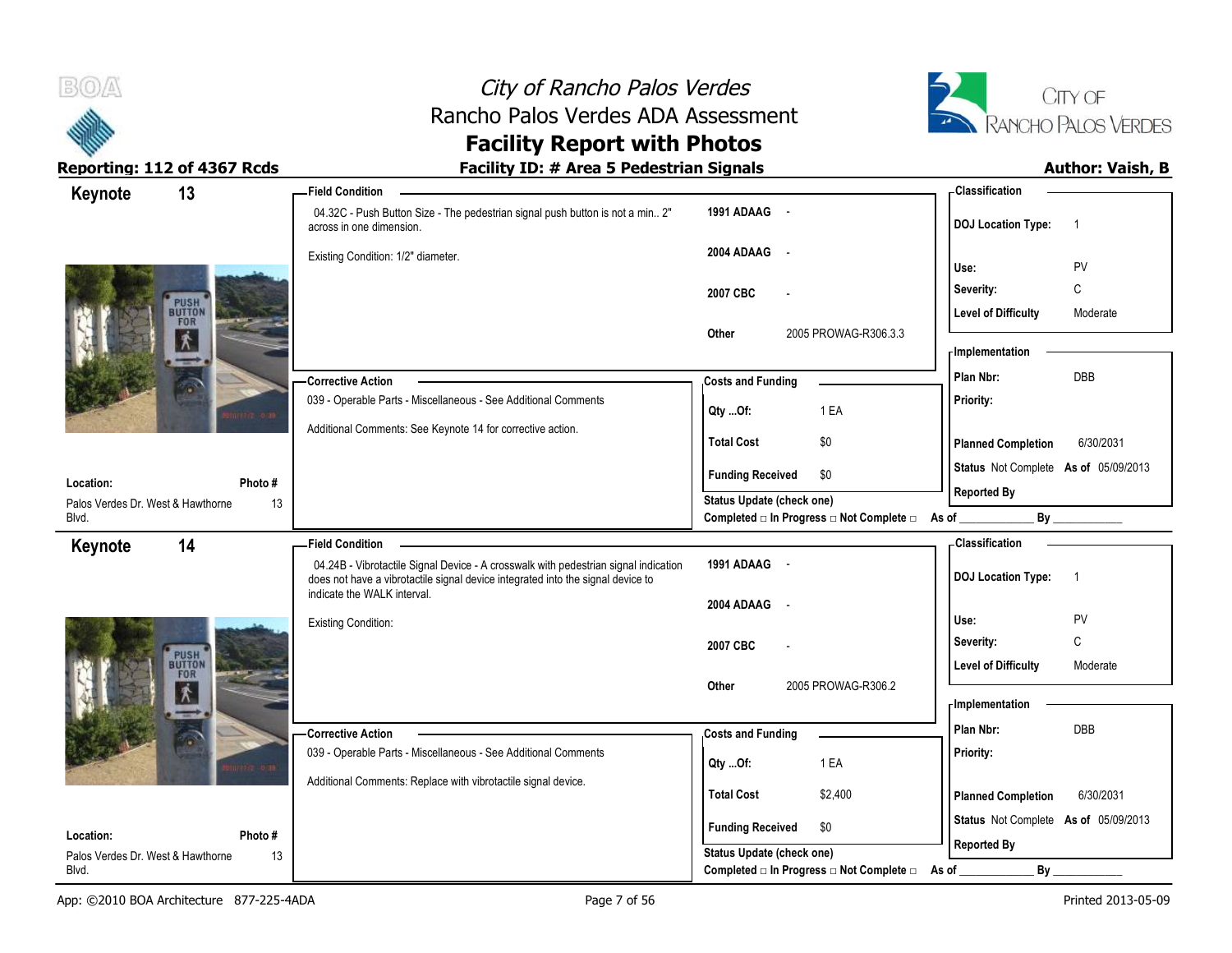



| 15<br>Keynote                           | - Field Condition                                                                                                                                                         |                                                  | <b>Classification</b>                       |
|-----------------------------------------|---------------------------------------------------------------------------------------------------------------------------------------------------------------------------|--------------------------------------------------|---------------------------------------------|
|                                         | 04.24A - Audible Signal Device - A crosswalk with pedestrian signal indication<br>does not have an audible signal device to indicate the WALK interval.                   | 1991 ADAAG -                                     | <b>DOJ Location Type:</b><br>$\overline{1}$ |
|                                         | <b>Existing Condition:</b>                                                                                                                                                | 2004 ADAAG<br>$\sim$                             | PV<br>Use:                                  |
|                                         |                                                                                                                                                                           | 2007 CBC                                         | Severity:<br>Α                              |
| <b>PUSH</b><br>BUTTON                   |                                                                                                                                                                           |                                                  | <b>Level of Difficulty</b><br>Moderate      |
| FOR                                     |                                                                                                                                                                           | 2005 PROWAG-R306.2<br>Other                      | - Implementation                            |
|                                         |                                                                                                                                                                           |                                                  | DBB<br>Plan Nbr:                            |
|                                         | <b>Corrective Action</b><br>039 - Operable Parts - Miscellaneous - See Additional Comments                                                                                | <b>Costs and Funding</b>                         | Priority:                                   |
|                                         |                                                                                                                                                                           | 1 EA<br>Qty Of:                                  |                                             |
|                                         | Additional Comments: Provide audible signal device.                                                                                                                       | <b>Total Cost</b><br>\$2,400                     | <b>Planned Completion</b><br>6/30/2026      |
| Photo#<br>Location:                     |                                                                                                                                                                           | <b>Funding Received</b><br>\$0                   | Status Not Complete As of 05/09/2013        |
| Palos Verdes Dr. West & Hawthorne<br>13 |                                                                                                                                                                           | Status Update (check one)                        | <b>Reported By</b>                          |
| Blvd.                                   |                                                                                                                                                                           | Completed □ In Progress □ Not Complete □ As of _ |                                             |
| 16<br>Keynote                           | <b>Field Condition</b>                                                                                                                                                    |                                                  | - Classification                            |
|                                         |                                                                                                                                                                           |                                                  |                                             |
|                                         | 04.25 - Pedestrian Signal Device - Clear Floor Space - Location of pedestrian                                                                                             | 1991 ADAAG 4.2.4                                 | $\overline{1}$                              |
|                                         | signal device does not accommodate a level 30" x 48" min clear space, centered<br>and parallel to the pedestrian signal push button. (Accessible pedestrian signals       |                                                  | <b>DOJ Location Type:</b>                   |
|                                         | shall be located so that the vibrotactile feature can be contacted from the level<br>landing serving a curb ramp, if provided, or from a clear floor or ground space that | 2004 ADAAG 305.3; Fig. 305.3                     | PV<br>Use:                                  |
|                                         | is in line with the crosswalk line adjacent to the vehicle stop line.)                                                                                                    | 2007 CBC<br>1118B.4 item 1                       | C<br>Severity:                              |
|                                         | Existing Condition: 5.9% slope.                                                                                                                                           |                                                  | <b>Level of Difficulty</b><br>High          |
|                                         |                                                                                                                                                                           | 2005 PROWAG-R306.2.1<br>Other                    |                                             |
|                                         |                                                                                                                                                                           |                                                  | <b>Implementation</b>                       |
|                                         | - Corrective Action                                                                                                                                                       | <b>Costs and Funding</b>                         | Plan Nbr:<br><b>DBB</b>                     |
|                                         | 008 - Concrete Landing - Remove non-compliant pavement and replace with new<br>concrete. The landing slope shall not exceed 2% in any direction.                          | 30 SF<br>Qty Of:                                 | Priority:                                   |
|                                         | <b>Additional Comments:</b>                                                                                                                                               | <b>Total Cost</b><br>\$576                       | <b>Planned Completion</b><br>6/30/2031      |
| Location:<br>Photo #                    |                                                                                                                                                                           | <b>Funding Received</b><br>\$0                   | Status Not Complete As of 05/09/2013        |
| Palos Verdes Dr. West & Hawthorne<br>16 |                                                                                                                                                                           | <b>Status Update (check one)</b>                 | <b>Reported By</b>                          |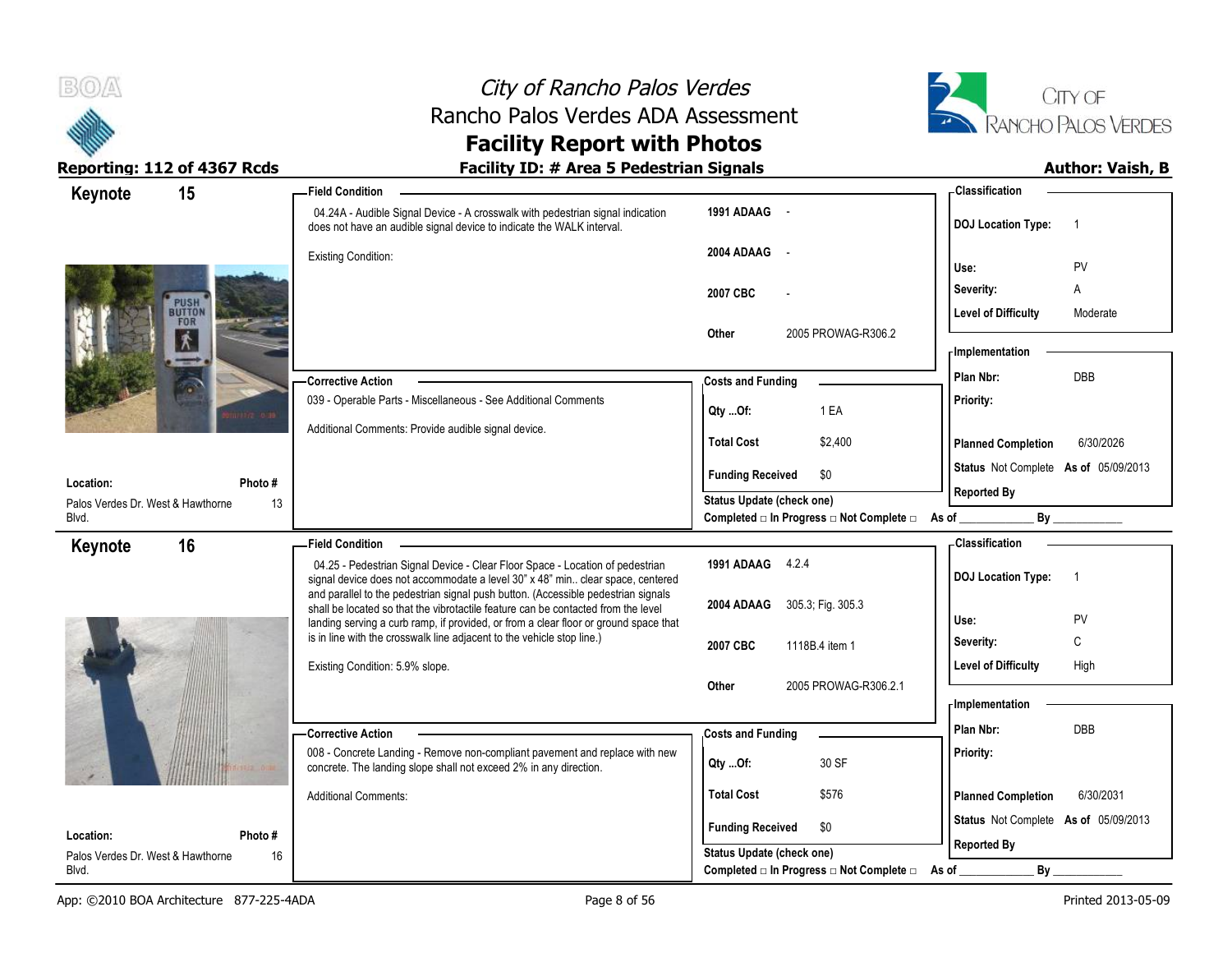



| Keynote                                        | 17           | <b>Field Condition</b>                                                                                                                                                                                |                                                                    | <b>Classification</b>                       |
|------------------------------------------------|--------------|-------------------------------------------------------------------------------------------------------------------------------------------------------------------------------------------------------|--------------------------------------------------------------------|---------------------------------------------|
|                                                |              | 04.32C - Push Button Size - The pedestrian signal push button is not a min 2"<br>across in one dimension.                                                                                             | 1991 ADAAG -                                                       | <b>DOJ Location Type:</b><br>$\overline{1}$ |
|                                                |              | Existing Condition: 1/2" diameter.                                                                                                                                                                    | 2004 ADAAG -                                                       | PV<br>Use:                                  |
|                                                |              |                                                                                                                                                                                                       | 2007 CBC                                                           | C<br>Severity:                              |
|                                                |              |                                                                                                                                                                                                       |                                                                    | <b>Level of Difficulty</b><br>Moderate      |
|                                                |              |                                                                                                                                                                                                       | 2005 PROWAG-R306.3.3<br>Other                                      | - Implementation                            |
|                                                |              | Corrective Action                                                                                                                                                                                     | <b>Costs and Funding</b>                                           | DBB<br>Plan Nbr:                            |
|                                                |              | 039 - Operable Parts - Miscellaneous - See Additional Comments                                                                                                                                        | 1 EA<br>Qty Of:                                                    | Priority:                                   |
|                                                |              | Additional Comments: See Keynote 18 for corrective action.                                                                                                                                            | <b>Total Cost</b><br>\$0                                           | <b>Planned Completion</b><br>6/30/2031      |
| Location:                                      | Photo#       |                                                                                                                                                                                                       | <b>Funding Received</b><br>\$0                                     | Status Not Complete As of 05/09/2013        |
| Palos Verdes Dr. West & Hawthorne              | 17           |                                                                                                                                                                                                       | <b>Status Update (check one)</b>                                   | <b>Reported By</b>                          |
| Blvd.                                          |              |                                                                                                                                                                                                       | Completed □ In Progress □ Not Complete □ As of _                   |                                             |
| Keynote                                        | 18           | <b>Field Condition</b>                                                                                                                                                                                |                                                                    | - Classification                            |
|                                                |              | 04.24B - Vibrotactile Signal Device - A crosswalk with pedestrian signal indication<br>does not have a vibrotactile signal device integrated into the signal device to<br>indicate the WALK interval. | 1991 ADAAG -                                                       | <b>DOJ Location Type:</b><br>$\overline{1}$ |
|                                                |              |                                                                                                                                                                                                       | 2004 ADAAG<br>$\sim$                                               |                                             |
|                                                |              | <b>Existing Condition:</b>                                                                                                                                                                            |                                                                    | PV<br>Use:                                  |
|                                                |              |                                                                                                                                                                                                       | 2007 CBC                                                           | C<br>Severity:                              |
|                                                |              |                                                                                                                                                                                                       |                                                                    |                                             |
|                                                |              |                                                                                                                                                                                                       |                                                                    | <b>Level of Difficulty</b><br>Moderate      |
|                                                |              |                                                                                                                                                                                                       | 2005 PROWAG-R306.2<br>Other                                        | - Implementation                            |
|                                                |              |                                                                                                                                                                                                       |                                                                    | Plan Nbr:<br><b>DBB</b>                     |
|                                                |              | - Corrective Action                                                                                                                                                                                   | <b>Costs and Funding</b>                                           |                                             |
|                                                |              | 039 - Operable Parts - Miscellaneous - See Additional Comments                                                                                                                                        | 1 EA<br>Qty Of:                                                    | Priority:                                   |
|                                                |              | Additional Comments: Replace with vibrotactile signal device.                                                                                                                                         | <b>Total Cost</b><br>\$2,400                                       | 6/30/2031<br><b>Planned Completion</b>      |
|                                                |              |                                                                                                                                                                                                       |                                                                    | Status Not Complete As of 05/09/2013        |
| Location:<br>Palos Verdes Dr. West & Hawthorne | Photo#<br>17 |                                                                                                                                                                                                       | <b>Funding Received</b><br>\$0<br><b>Status Update (check one)</b> | <b>Reported By</b>                          |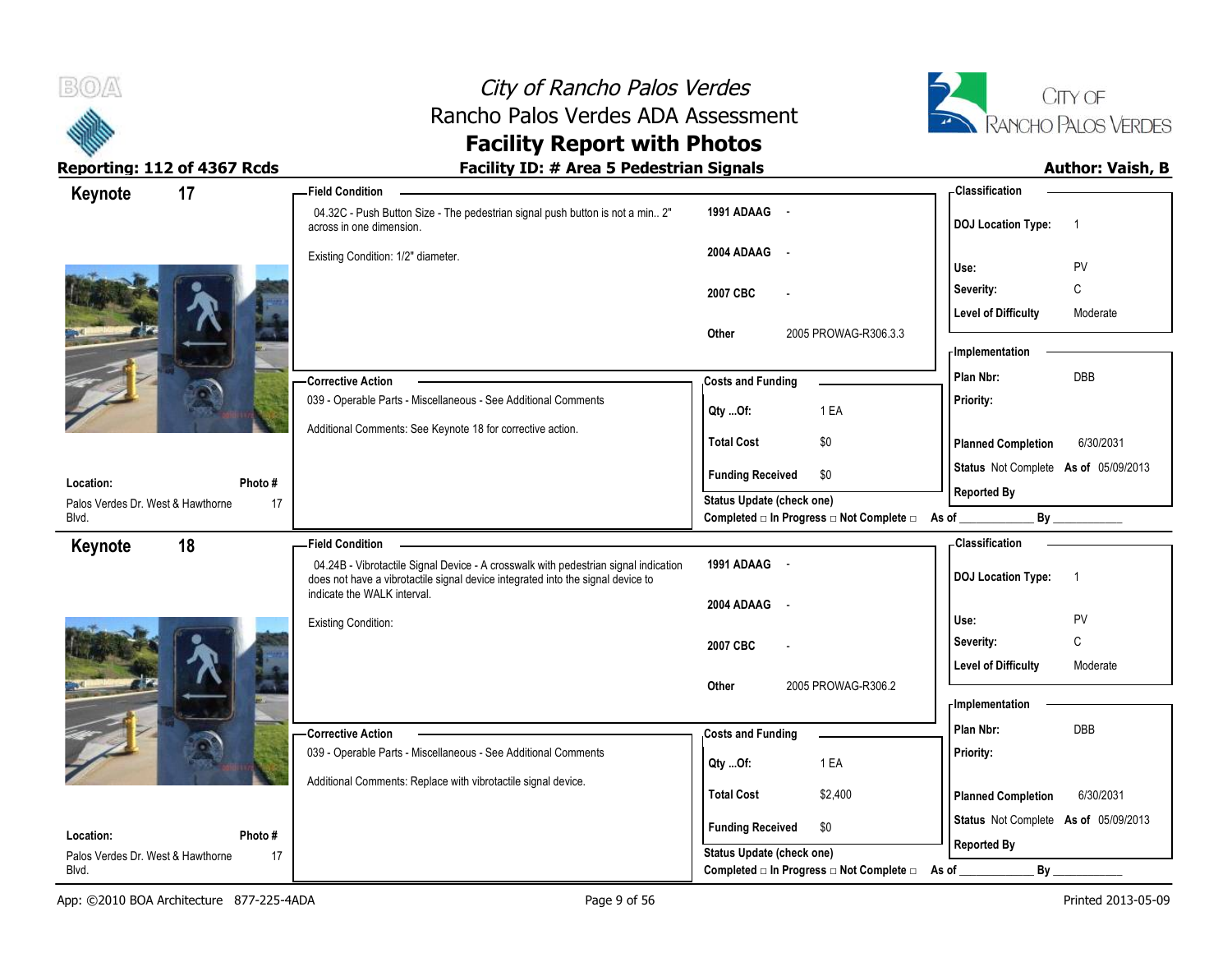



| 19<br>Keynote                                                  | <b>Field Condition</b>                                                                                                                                  |                                                                               | - Classification                                           |
|----------------------------------------------------------------|---------------------------------------------------------------------------------------------------------------------------------------------------------|-------------------------------------------------------------------------------|------------------------------------------------------------|
|                                                                | 04.24A - Audible Signal Device - A crosswalk with pedestrian signal indication<br>does not have an audible signal device to indicate the WALK interval. | 1991 ADAAG -                                                                  | <b>DOJ Location Type:</b><br>$\overline{1}$                |
|                                                                | <b>Existing Condition:</b>                                                                                                                              | 2004 ADAAG<br>$\sim$                                                          | PV<br>Use:                                                 |
|                                                                |                                                                                                                                                         | 2007 CBC<br>$\overline{\phantom{a}}$                                          | Severity:<br>Α                                             |
|                                                                |                                                                                                                                                         | 2005 PROWAG-R306.2<br>Other                                                   | <b>Level of Difficulty</b><br>Moderate<br>- Implementation |
|                                                                | - Corrective Action                                                                                                                                     | <b>Costs and Funding</b>                                                      | DBB<br>Plan Nbr:                                           |
|                                                                | 039 - Operable Parts - Miscellaneous - See Additional Comments                                                                                          | 1 EA<br>Qty Of:                                                               | Priority:                                                  |
|                                                                | Additional Comments: Provide audible signal device.                                                                                                     | <b>Total Cost</b><br>\$2,400                                                  | <b>Planned Completion</b><br>6/30/2026                     |
| Location:<br>Photo #                                           |                                                                                                                                                         | \$0<br><b>Funding Received</b>                                                | Status Not Complete As of 05/09/2013                       |
| Palos Verdes Dr. West & Hawthorne<br>17<br>Blvd.               |                                                                                                                                                         | Status Update (check one)<br>Completed □ In Progress □ Not Complete □ As of _ | <b>Reported By</b><br>By                                   |
|                                                                |                                                                                                                                                         |                                                                               | - Classification                                           |
| 20                                                             | <b>Field Condition</b>                                                                                                                                  |                                                                               |                                                            |
| Keynote                                                        | 04.29A - Push Button Height - Height of pedestrian signal push button exceeds<br>48" max                                                                | 1991 ADAAG 4.2.5, 4.2.6                                                       | <b>DOJ</b> Location Type:<br>$\overline{1}$                |
|                                                                | Existing Condition: 49" AFF.                                                                                                                            | 308.2.1; Fig. 308.2.1; 308.3.1;<br>2004 ADAAG<br>Fig. 308.3.1                 | PV<br>Use:                                                 |
|                                                                |                                                                                                                                                         | 2007 CBC<br>1117B.5.9                                                         | $\mathbb C$<br>Severity:                                   |
|                                                                |                                                                                                                                                         |                                                                               | <b>Level of Difficulty</b><br>Moderate                     |
|                                                                |                                                                                                                                                         | Other                                                                         | - Implementation                                           |
|                                                                | -Corrective Action                                                                                                                                      | <b>Costs and Funding</b>                                                      | Plan Nbr:<br><b>DBB</b>                                    |
|                                                                | 039 - Operable Parts - Miscellaneous - See Additional Comments                                                                                          | 1 EA<br>Qty Of:                                                               | Priority:                                                  |
|                                                                | Additional Comments: See Keynote 18 for corrective action.                                                                                              | <b>Total Cost</b><br>\$0                                                      | <b>Planned Completion</b><br>6/30/2031                     |
|                                                                |                                                                                                                                                         | <b>Funding Received</b><br>\$0                                                | Status Not Complete As of 05/09/2013                       |
| Photo#<br>Location:<br>Palos Verdes Dr. West & Hawthorne<br>20 |                                                                                                                                                         | Status Update (check one)                                                     | <b>Reported By</b>                                         |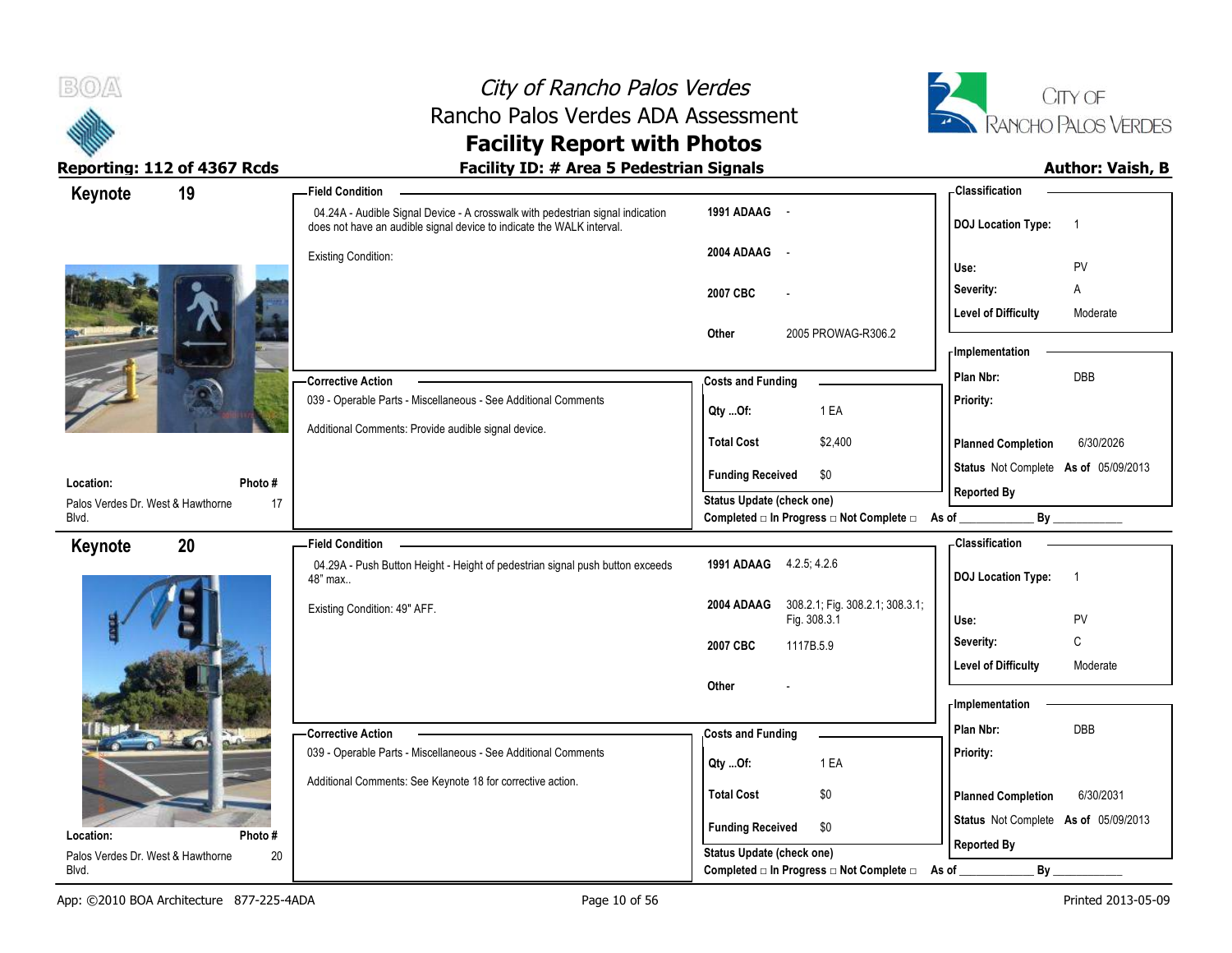



| Keynote                                        | 21            | - Field Condition                                                                                                                                                                                                                                              |                                                         | - Classification                            |
|------------------------------------------------|---------------|----------------------------------------------------------------------------------------------------------------------------------------------------------------------------------------------------------------------------------------------------------------|---------------------------------------------------------|---------------------------------------------|
|                                                |               | 04.25 - Pedestrian Signal Device - Clear Floor Space - Location of pedestrian<br>signal device does not accommodate a level 30" x 48" min clear space, centered                                                                                                | 1991 ADAAG 4.2.4                                        | <b>DOJ Location Type:</b><br>-1             |
|                                                |               | and parallel to the pedestrian signal push button. (Accessible pedestrian signals<br>shall be located so that the vibrotactile feature can be contacted from the level<br>landing serving a curb ramp, if provided, or from a clear floor or ground space that | 2004 ADAAG 305.3; Fig. 305.3                            | Use:<br>PV                                  |
|                                                |               | is in line with the crosswalk line adjacent to the vehicle stop line.)                                                                                                                                                                                         | 2007 CBC<br>1118B.4 item 1                              | C<br>Severity:                              |
|                                                |               | Existing Condition: 8.9%.                                                                                                                                                                                                                                      |                                                         | <b>Level of Difficulty</b><br>High          |
|                                                |               |                                                                                                                                                                                                                                                                | 2005 PROWAG-R306.2.1<br>Other                           |                                             |
|                                                |               |                                                                                                                                                                                                                                                                |                                                         | <b>Implementation</b>                       |
|                                                |               | <b>Corrective Action</b>                                                                                                                                                                                                                                       | <b>Costs and Funding</b>                                | Plan Nbr:<br>DBB                            |
|                                                |               | 008 - Concrete Landing - Remove non-compliant pavement and replace with new<br>concrete. The landing slope shall not exceed 2% in any direction.                                                                                                               | 30 SF<br>Qty Of:                                        | Priority:                                   |
|                                                |               | <b>Additional Comments:</b>                                                                                                                                                                                                                                    | <b>Total Cost</b><br>\$576                              | <b>Planned Completion</b><br>6/30/2031      |
|                                                |               |                                                                                                                                                                                                                                                                | <b>Funding Received</b><br>\$0                          | Status Not Complete As of 05/09/2013        |
| Location:<br>Palos Verdes Dr. West & Hawthorne | Photo#<br>20  |                                                                                                                                                                                                                                                                | Status Update (check one)                               | <b>Reported By</b>                          |
| Blvd.                                          |               |                                                                                                                                                                                                                                                                | Completed □ In Progress □ Not Complete □ As of ________ | By                                          |
| Keynote                                        | 22            | <b>Field Condition</b>                                                                                                                                                                                                                                         |                                                         | - Classification                            |
|                                                |               | 04.24B - Vibrotactile Signal Device - A crosswalk with pedestrian signal indication<br>does not have a vibrotactile signal device integrated into the signal device to                                                                                         | 1991 ADAAG -                                            | <b>DOJ Location Type:</b><br>$\overline{1}$ |
|                                                |               | indicate the WALK interval.                                                                                                                                                                                                                                    | 2004 ADAAG<br>$\sim$                                    |                                             |
|                                                |               | <b>Existing Condition:</b>                                                                                                                                                                                                                                     |                                                         | Use:<br>PV                                  |
|                                                |               |                                                                                                                                                                                                                                                                | 2007 CBC                                                | $\mathsf{C}$<br>Severity:                   |
|                                                |               |                                                                                                                                                                                                                                                                |                                                         | Level of Difficulty<br>Moderate             |
|                                                |               |                                                                                                                                                                                                                                                                | 2005 PROWAG-R306.2<br>Other                             | <b>Implementation</b>                       |
|                                                |               |                                                                                                                                                                                                                                                                |                                                         | Plan Nbr:<br><b>DBB</b>                     |
|                                                |               | - Corrective Action<br>039 - Operable Parts - Miscellaneous - See Additional Comments                                                                                                                                                                          | <b>Costs and Funding</b>                                | Priority:                                   |
|                                                |               |                                                                                                                                                                                                                                                                | 1 EA<br>Qty Of:                                         |                                             |
|                                                |               |                                                                                                                                                                                                                                                                |                                                         |                                             |
|                                                |               | Additional Comments: Replace with vibrotactile signal device.                                                                                                                                                                                                  | <b>Total Cost</b><br>\$2,400                            | 6/30/2031<br><b>Planned Completion</b>      |
|                                                |               |                                                                                                                                                                                                                                                                | <b>Funding Received</b><br>\$0                          | Status Not Complete As of 05/09/2013        |
| Location:<br>Palos Verdes Dr. West & Hawthorne | Photo #<br>22 |                                                                                                                                                                                                                                                                | Status Update (check one)                               | <b>Reported By</b>                          |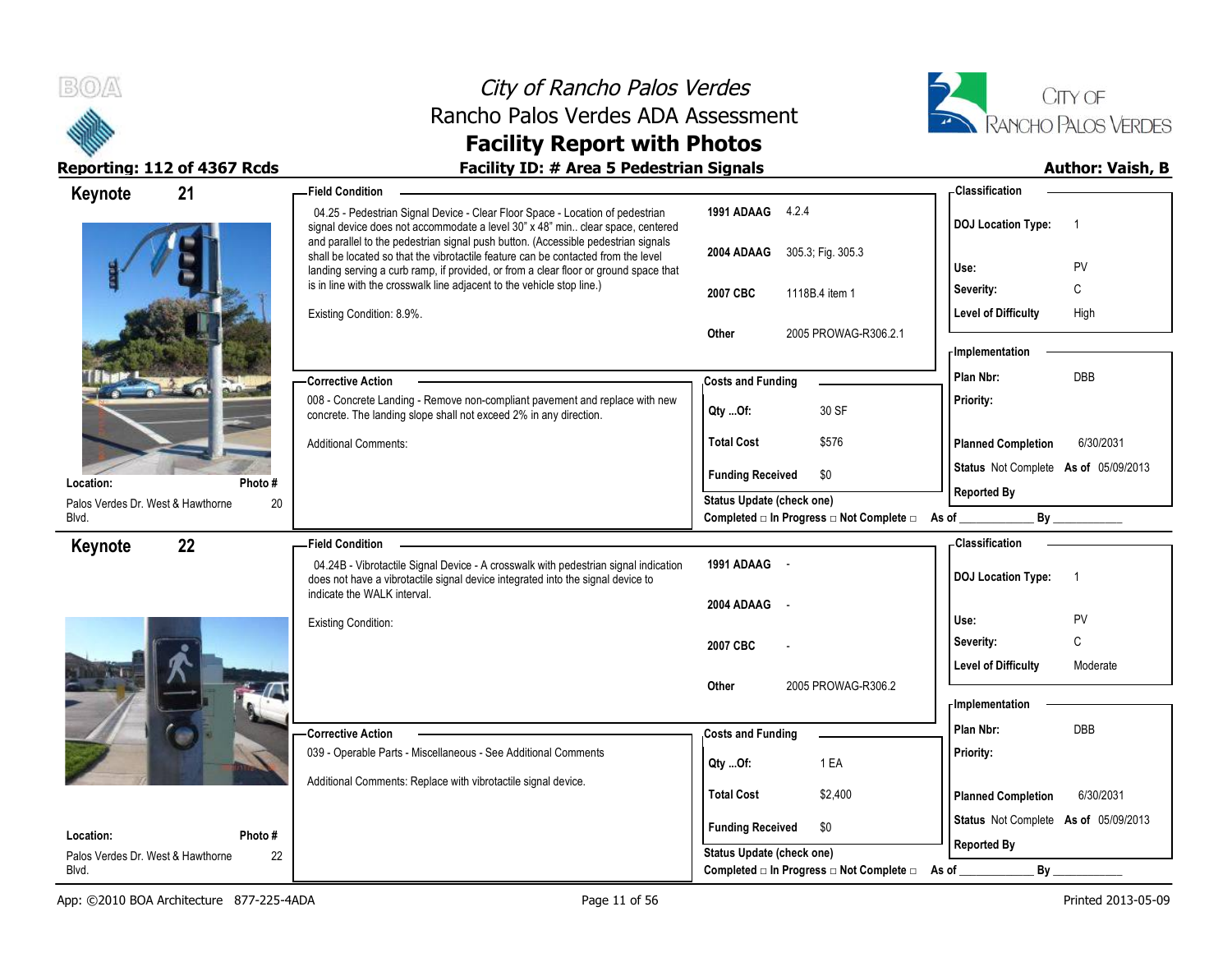



| 23<br>Keynote                                  |              | <b>Field Condition</b>                                                                                                                                  |                                                                       | <b>Classification</b>                       |
|------------------------------------------------|--------------|---------------------------------------------------------------------------------------------------------------------------------------------------------|-----------------------------------------------------------------------|---------------------------------------------|
|                                                |              | 04.24A - Audible Signal Device - A crosswalk with pedestrian signal indication<br>does not have an audible signal device to indicate the WALK interval. | 1991 ADAAG -                                                          | <b>DOJ</b> Location Type:<br>$\overline{1}$ |
|                                                |              | <b>Existing Condition:</b>                                                                                                                              | 2004 ADAAG<br>$\sim$                                                  |                                             |
|                                                |              |                                                                                                                                                         |                                                                       | PV<br>Use:                                  |
|                                                |              |                                                                                                                                                         | 2007 CBC                                                              | Severity:<br>Α                              |
|                                                |              |                                                                                                                                                         | Other<br>2005 PROWAG-R306.2                                           | <b>Level of Difficulty</b><br>Moderate      |
|                                                |              |                                                                                                                                                         |                                                                       | - Implementation                            |
|                                                |              | <b>Corrective Action</b>                                                                                                                                | <b>Costs and Funding</b>                                              | DBB<br>Plan Nbr:                            |
|                                                |              | 039 - Operable Parts - Miscellaneous - See Additional Comments                                                                                          | 1 EA                                                                  | Priority:                                   |
|                                                |              | Additional Comments: Provide audible signal device.                                                                                                     | Qty Of:                                                               |                                             |
|                                                |              |                                                                                                                                                         | <b>Total Cost</b><br>\$2,400                                          | <b>Planned Completion</b><br>6/30/2026      |
| Location:                                      | Photo#       |                                                                                                                                                         | <b>Funding Received</b><br>\$0                                        | Status Not Complete As of 05/09/2013        |
| Palos Verdes Dr. West & Hawthorne              | 22           |                                                                                                                                                         | Status Update (check one)                                             | <b>Reported By</b>                          |
| Blvd.                                          |              |                                                                                                                                                         | Completed □ In Progress □ Not Complete □ As of _                      | By                                          |
| 24<br>Keynote                                  |              | <b>Field Condition</b>                                                                                                                                  |                                                                       | - Classification                            |
|                                                |              | 04.32A - Push Button Operating Effort - The force required to activate operable<br>part(s) of pedestrian signal device exceeds 5 lbs.                   | 1991 ADAAG 4.27.4                                                     | <b>DOJ</b> Location Type:<br>$\overline{1}$ |
|                                                |              | Existing Condition: 6 LBF.                                                                                                                              | 2004 ADAAG<br>309.4                                                   |                                             |
|                                                |              |                                                                                                                                                         |                                                                       |                                             |
|                                                |              |                                                                                                                                                         |                                                                       | Use:<br>PV                                  |
|                                                |              |                                                                                                                                                         | 2007 CBC<br>1117B.6 item 4                                            | C<br>Severity:                              |
|                                                |              |                                                                                                                                                         | Other                                                                 | <b>Level of Difficulty</b><br>Moderate      |
|                                                |              |                                                                                                                                                         | 2005 PROWAG-R306.3.1;<br>R405.4                                       | - Implementation                            |
|                                                |              | -Corrective Action                                                                                                                                      | <b>Costs and Funding</b>                                              | Plan Nbr:<br><b>DBB</b>                     |
|                                                |              | 039 - Operable Parts - Miscellaneous - See Additional Comments                                                                                          |                                                                       | Priority:                                   |
|                                                |              | Additional Comments: See Keynote 22 for corrective action.                                                                                              | 1 EA<br>$Qty$ Of:                                                     |                                             |
|                                                |              |                                                                                                                                                         | <b>Total Cost</b><br>\$0                                              | 6/30/2031<br><b>Planned Completion</b>      |
|                                                |              |                                                                                                                                                         | <b>Funding Received</b><br>\$0                                        | Status Not Complete As of 05/09/2013        |
| Location:<br>Palos Verdes Dr. West & Hawthorne | Photo#<br>22 |                                                                                                                                                         | Status Update (check one)<br>Completed □ In Progress □ Not Complete □ | <b>Reported By</b>                          |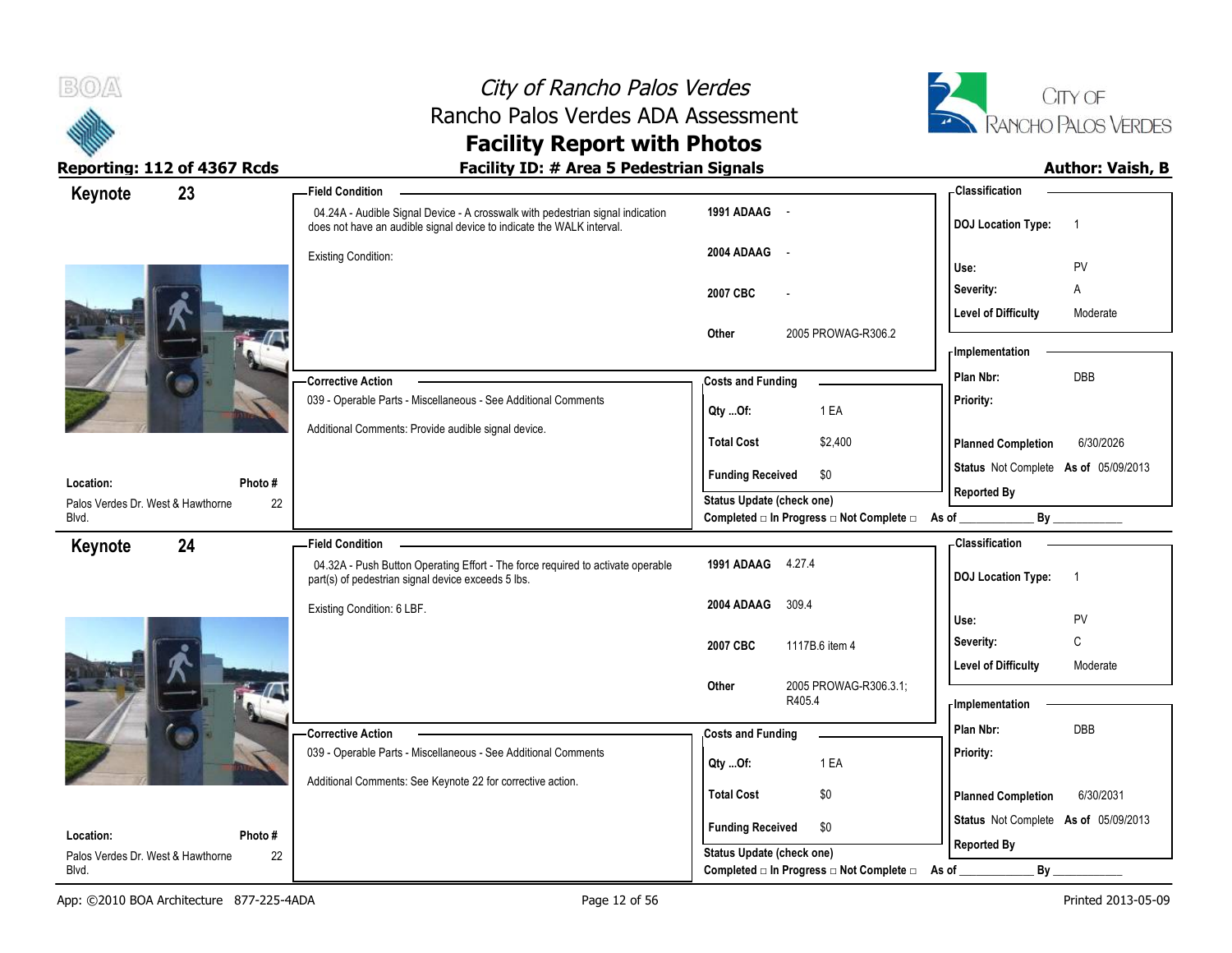



| 25<br>Keynote                                  |              | <b>Field Condition</b>                                                                                                                                                                                                                                         |                                                  | <b>Classification</b>                       |
|------------------------------------------------|--------------|----------------------------------------------------------------------------------------------------------------------------------------------------------------------------------------------------------------------------------------------------------------|--------------------------------------------------|---------------------------------------------|
|                                                |              | 04.25 - Pedestrian Signal Device - Clear Floor Space - Location of pedestrian<br>signal device does not accommodate a level 30" x 48" min clear space, centered                                                                                                | 1991 ADAAG 4.2.4                                 | <b>DOJ Location Type:</b><br>$\overline{1}$ |
|                                                |              | and parallel to the pedestrian signal push button. (Accessible pedestrian signals<br>shall be located so that the vibrotactile feature can be contacted from the level<br>landing serving a curb ramp, if provided, or from a clear floor or ground space that | 2004 ADAAG 305.3, Fig. 305.3                     | Use:<br>PV                                  |
|                                                |              | is in line with the crosswalk line adjacent to the vehicle stop line.)                                                                                                                                                                                         | 2007 CBC<br>1118B.4 item 1                       | C<br>Severity:                              |
|                                                |              | Existing Condition: 7.3%.                                                                                                                                                                                                                                      |                                                  | <b>Level of Difficulty</b><br>High          |
|                                                |              |                                                                                                                                                                                                                                                                | Other<br>2005 PROWAG-R306.2.1                    | - Implementation                            |
|                                                |              | <b>Corrective Action</b>                                                                                                                                                                                                                                       | <b>Costs and Funding</b>                         | DBB<br>Plan Nbr:                            |
|                                                |              | 008 - Concrete Landing - Remove non-compliant pavement and replace with new<br>concrete. The landing slope shall not exceed 2% in any direction.                                                                                                               | 30 SF<br>Qty Of:                                 | Priority:                                   |
|                                                |              | Additional Comments: Relocate curb ramp.                                                                                                                                                                                                                       | <b>Total Cost</b><br>\$4,176                     | <b>Planned Completion</b><br>6/30/2031      |
| Location:                                      |              |                                                                                                                                                                                                                                                                | <b>Funding Received</b><br>\$0                   | Status Not Complete As of 05/09/2013        |
| Palos Verdes Dr. West & Hawthorne              | Photo#<br>25 |                                                                                                                                                                                                                                                                | Status Update (check one)                        | <b>Reported By</b>                          |
| Blvd.                                          |              |                                                                                                                                                                                                                                                                | Completed □ In Progress □ Not Complete □ As of _ | By                                          |
| 26<br>Keynote                                  |              | <b>Field Condition</b>                                                                                                                                                                                                                                         |                                                  | - Classification                            |
|                                                |              | 04.32C - Push Button Size - The pedestrian signal push button is not a min 2"<br>across in one dimension.                                                                                                                                                      | 1991 ADAAG -                                     | <b>DOJ</b> Location Type:<br>$\overline{1}$ |
|                                                |              | Existing Condition: 1/2" diameter.                                                                                                                                                                                                                             | 2004 ADAAG<br>$\sim$                             | PV<br>Use:                                  |
|                                                |              |                                                                                                                                                                                                                                                                | 2007 CBC                                         | C<br>Severity:                              |
|                                                |              |                                                                                                                                                                                                                                                                |                                                  | <b>Level of Difficulty</b><br>Moderate      |
|                                                |              |                                                                                                                                                                                                                                                                | 2005 PROWAG-R306.3.3<br>Other                    | - Implementation                            |
|                                                |              | - Corrective Action                                                                                                                                                                                                                                            | <b>Costs and Funding</b>                         | Plan Nbr:<br>DBB                            |
|                                                |              | 039 - Operable Parts - Miscellaneous - See Additional Comments                                                                                                                                                                                                 | 1 EA<br>$Qty$ Of:                                | Priority:                                   |
|                                                |              | Additional Comments: See Keynote 27 for corrective action.                                                                                                                                                                                                     | <b>Total Cost</b><br>\$0                         | <b>Planned Completion</b><br>6/30/2031      |
|                                                |              |                                                                                                                                                                                                                                                                | <b>Funding Received</b><br>\$0                   | Status Not Complete As of 05/09/2013        |
| Location:<br>Palos Verdes Dr. West & Hawthorne | Photo#<br>26 |                                                                                                                                                                                                                                                                | <b>Status Update (check one)</b>                 | <b>Reported By</b>                          |
|                                                |              |                                                                                                                                                                                                                                                                |                                                  |                                             |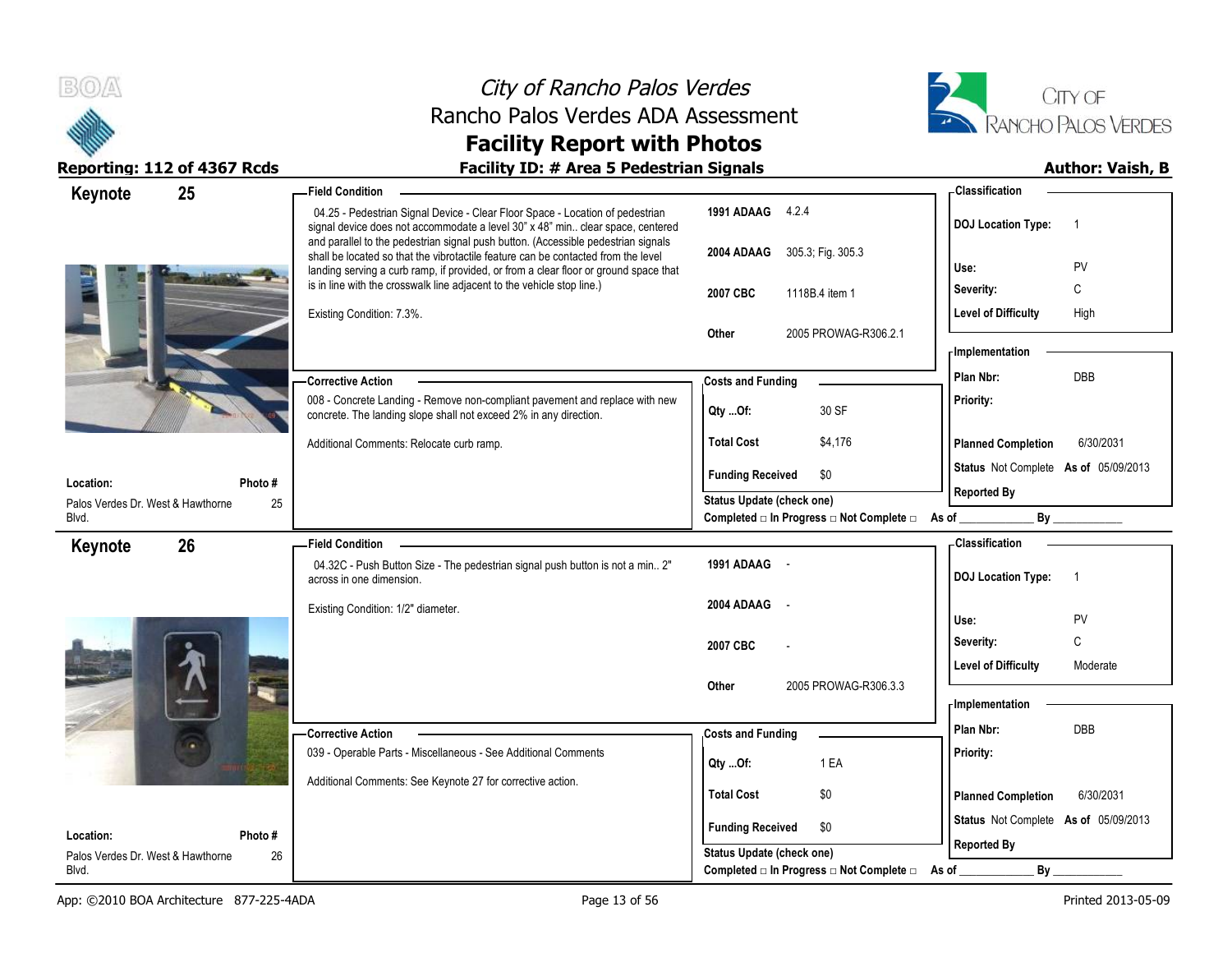

# City of Rancho Palos Verdes Rancho Palos Verdes ADA Assessment



### **Facility Report with Photos** Reporting: 112 of 4367 Rcds **Facility ID: # Area 5 Pedestrian Signals Facility ID: # Area 5 Pedestrian Signals**

| 27<br>Keynote                              |        | <b>Field Condition</b>                                                                                                                                                                                |                                                                                                            | <b>Classification</b>                       |
|--------------------------------------------|--------|-------------------------------------------------------------------------------------------------------------------------------------------------------------------------------------------------------|------------------------------------------------------------------------------------------------------------|---------------------------------------------|
|                                            |        | 04.24B - Vibrotactile Signal Device - A crosswalk with pedestrian signal indication<br>does not have a vibrotactile signal device integrated into the signal device to<br>indicate the WALK interval. | 1991 ADAAG -                                                                                               | <b>DOJ</b> Location Type:<br>$\overline{1}$ |
|                                            |        |                                                                                                                                                                                                       | 2004 ADAAG -                                                                                               |                                             |
|                                            |        | <b>Existing Condition:</b>                                                                                                                                                                            |                                                                                                            | Use:<br>PV                                  |
|                                            |        |                                                                                                                                                                                                       | 2007 CBC                                                                                                   | C<br>Severity:                              |
|                                            |        |                                                                                                                                                                                                       |                                                                                                            | <b>Level of Difficulty</b><br>Moderate      |
|                                            |        |                                                                                                                                                                                                       | Other<br>2005 PROWAG-R306.2                                                                                | - Implementation                            |
|                                            |        |                                                                                                                                                                                                       |                                                                                                            | DBB<br>Plan Nbr:                            |
|                                            |        | <b>Corrective Action</b><br>039 - Operable Parts - Miscellaneous - See Additional Comments                                                                                                            | <b>Costs and Funding</b>                                                                                   | Priority:                                   |
|                                            |        |                                                                                                                                                                                                       | 1 EA<br>Qty Of:                                                                                            |                                             |
|                                            |        | Additional Comments: Replace with vibrotactile signal device.                                                                                                                                         | <b>Total Cost</b><br>\$2,400                                                                               | <b>Planned Completion</b><br>6/30/2031      |
|                                            |        |                                                                                                                                                                                                       | <b>Funding Received</b><br>\$0                                                                             | Status Not Complete As of 05/09/2013        |
| Location:                                  | Photo# |                                                                                                                                                                                                       | Status Update (check one)                                                                                  | <b>Reported By</b>                          |
| Palos Verdes Dr. West & Hawthorne<br>Blvd. | 26     |                                                                                                                                                                                                       | Completed □ In Progress □ Not Complete □ As of _                                                           | By                                          |
| 28<br>Keynote                              |        | <b>Field Condition</b>                                                                                                                                                                                |                                                                                                            | - Classification                            |
|                                            |        | 04.24A - Audible Signal Device - A crosswalk with pedestrian signal indication<br>does not have an audible signal device to indicate the WALK interval.                                               | 1991 ADAAG -                                                                                               | <b>DOJ Location Type:</b><br>$\overline{1}$ |
|                                            |        | <b>Existing Condition:</b>                                                                                                                                                                            | 2004 ADAAG<br>$\sim$                                                                                       |                                             |
|                                            |        |                                                                                                                                                                                                       |                                                                                                            | Use:<br>PV                                  |
|                                            |        |                                                                                                                                                                                                       | 2007 CBC                                                                                                   | Severity:<br>Α                              |
|                                            |        |                                                                                                                                                                                                       |                                                                                                            | <b>Level of Difficulty</b><br>Moderate      |
|                                            |        |                                                                                                                                                                                                       | 2005 PROWAG-R306.2<br>Other                                                                                | - Implementation                            |
|                                            |        |                                                                                                                                                                                                       |                                                                                                            | Plan Nbr:<br><b>DBB</b>                     |
|                                            |        | - Corrective Action<br>039 - Operable Parts - Miscellaneous - See Additional Comments                                                                                                                 | <b>Costs and Funding</b>                                                                                   | Priority:                                   |
|                                            |        |                                                                                                                                                                                                       | 1 EA<br>Qty Of:                                                                                            |                                             |
|                                            |        | Additional Comments: Provide audible signal device.                                                                                                                                                   | <b>Total Cost</b><br>\$2,400                                                                               | 6/30/2026<br><b>Planned Completion</b>      |
|                                            |        |                                                                                                                                                                                                       |                                                                                                            | Status Not Complete As of 05/09/2013        |
| Location:                                  | Photo# |                                                                                                                                                                                                       | <b>Funding Received</b><br>\$0                                                                             |                                             |
|                                            |        |                                                                                                                                                                                                       |                                                                                                            |                                             |
| Palos Verdes Dr. West & Hawthorne<br>Blvd. | 26     |                                                                                                                                                                                                       | <b>Status Update (check one)</b><br>Completed $\square$ In Progress $\square$ Not Complete $\square$ As of | <b>Reported By</b><br>By                    |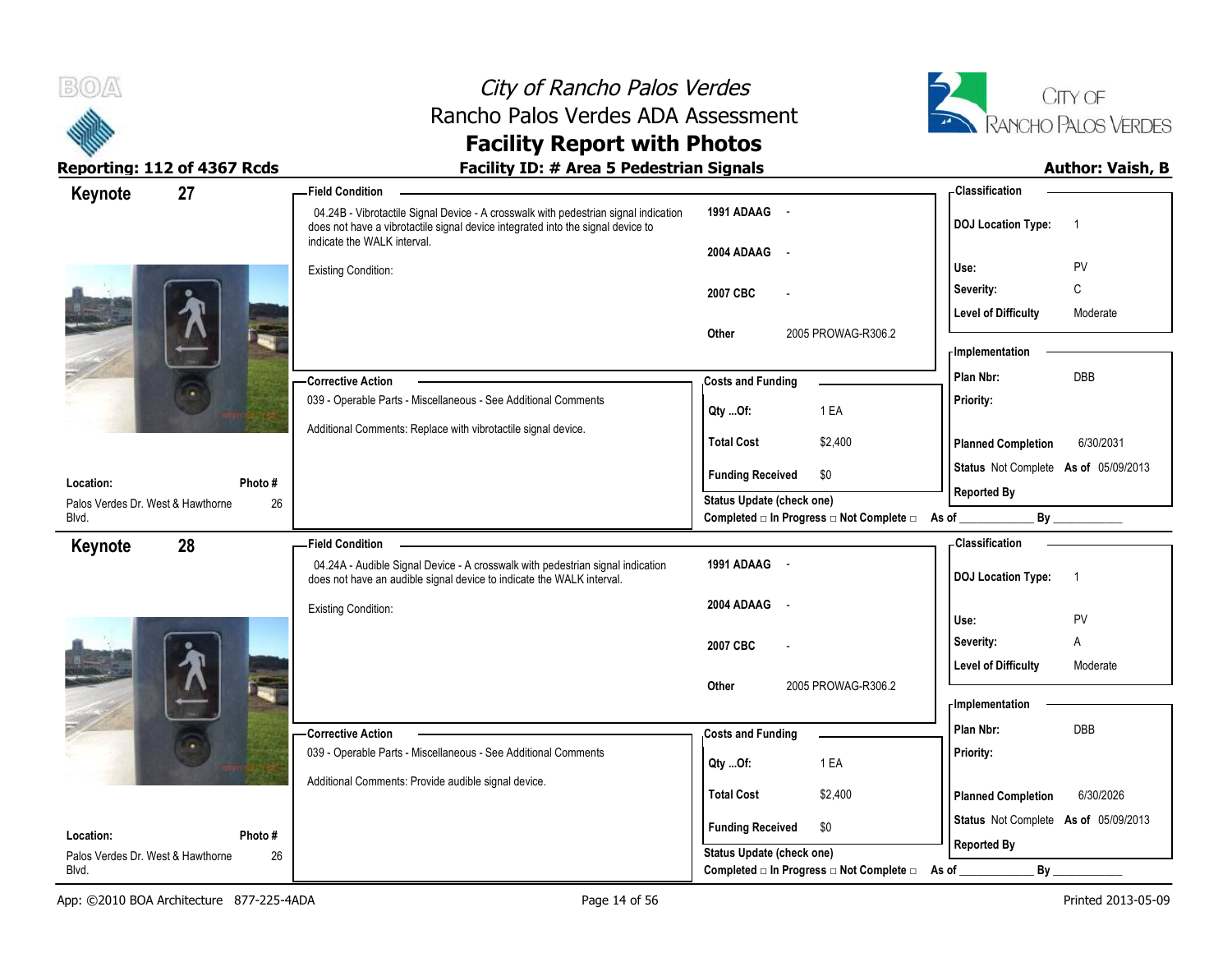



| 29<br>Keynote                                  |              | - Field Condition                                                                                                                                                                                                                                              |                                                | - Classification                            |
|------------------------------------------------|--------------|----------------------------------------------------------------------------------------------------------------------------------------------------------------------------------------------------------------------------------------------------------------|------------------------------------------------|---------------------------------------------|
|                                                |              | 04.25 - Pedestrian Signal Device - Clear Floor Space - Location of pedestrian<br>signal device does not accommodate a level 30" x 48" min clear space, centered                                                                                                | 1991 ADAAG 4.2.4                               | <b>DOJ Location Type:</b><br>-1             |
|                                                |              | and parallel to the pedestrian signal push button. (Accessible pedestrian signals<br>shall be located so that the vibrotactile feature can be contacted from the level<br>landing serving a curb ramp, if provided, or from a clear floor or ground space that | 2004 ADAAG 305.3; Fig. 305.3                   | PV<br>Use:                                  |
|                                                |              | is in line with the crosswalk line adjacent to the vehicle stop line.)                                                                                                                                                                                         | 2007 CBC<br>1118B.4 item 1                     | C<br>Severity:                              |
|                                                |              | Existing Condition: 3.5%.                                                                                                                                                                                                                                      |                                                | <b>Level of Difficulty</b><br>High          |
|                                                |              |                                                                                                                                                                                                                                                                | 2005 PROWAG-R306.2.1<br>Other                  |                                             |
|                                                |              |                                                                                                                                                                                                                                                                |                                                | <b>Implementation</b>                       |
|                                                |              | - Corrective Action                                                                                                                                                                                                                                            | <b>Costs and Funding</b>                       | Plan Nbr:<br>DBB                            |
|                                                |              | 008 - Concrete Landing - Remove non-compliant pavement and replace with new<br>concrete. The landing slope shall not exceed 2% in any direction.                                                                                                               | 20 SF<br>$Qty$ Of:                             | Priority:                                   |
|                                                |              | <b>Additional Comments:</b>                                                                                                                                                                                                                                    | <b>Total Cost</b><br>\$384                     | <b>Planned Completion</b><br>6/30/2031      |
|                                                |              |                                                                                                                                                                                                                                                                | <b>Funding Received</b><br>\$0                 | Status Not Complete As of 05/09/2013        |
| Location:<br>Palos Verdes Dr. West & Hawthorne | Photo#<br>29 |                                                                                                                                                                                                                                                                | Status Update (check one)                      | <b>Reported By</b>                          |
| Blvd.                                          |              |                                                                                                                                                                                                                                                                | Completed □ In Progress □ Not Complete □ As of | By                                          |
| 30<br>Keynote                                  |              | <b>Field Condition</b>                                                                                                                                                                                                                                         |                                                | - Classification                            |
|                                                |              | 04.24A - Audible Signal Device - A crosswalk with pedestrian signal indication<br>does not have an audible signal device to indicate the WALK interval.                                                                                                        | 1991 ADAAG -                                   | <b>DOJ Location Type:</b><br>$\overline{1}$ |
|                                                |              | <b>Existing Condition:</b>                                                                                                                                                                                                                                     | 2004 ADAAG<br>$\sim$ $\sim$                    | PV<br>Use:                                  |
| PUSH                                           |              |                                                                                                                                                                                                                                                                |                                                | Α<br>Severity:                              |
| <b>BUTTON</b><br><b>FOR</b>                    |              |                                                                                                                                                                                                                                                                | 2007 CBC                                       | Level of Difficulty<br>Moderate             |
| 术                                              |              |                                                                                                                                                                                                                                                                | 2005 PROWAG-R306.2<br>Other                    |                                             |
|                                                |              |                                                                                                                                                                                                                                                                |                                                | <b>Implementation</b>                       |
|                                                |              | Corrective Action                                                                                                                                                                                                                                              | <b>Costs and Funding</b>                       | Plan Nbr:<br><b>DBB</b>                     |
|                                                |              | 039 - Operable Parts - Miscellaneous - See Additional Comments                                                                                                                                                                                                 | 1 EA<br>Qty Of:                                | Priority:                                   |
|                                                |              | Additional Comments: Provide audible signal device.                                                                                                                                                                                                            | <b>Total Cost</b>                              |                                             |
|                                                |              |                                                                                                                                                                                                                                                                | \$2,400                                        | 6/30/2026<br><b>Planned Completion</b>      |
| Location:                                      | Photo#       |                                                                                                                                                                                                                                                                | <b>Funding Received</b><br>\$0                 | Status Not Complete As of 05/09/2013        |
| Palos Verdes Dr. West & Hawthorne              | 31           |                                                                                                                                                                                                                                                                | Status Update (check one)                      | <b>Reported By</b>                          |
| Blvd.                                          |              |                                                                                                                                                                                                                                                                | Completed □ In Progress □ Not Complete □       | By<br>As of                                 |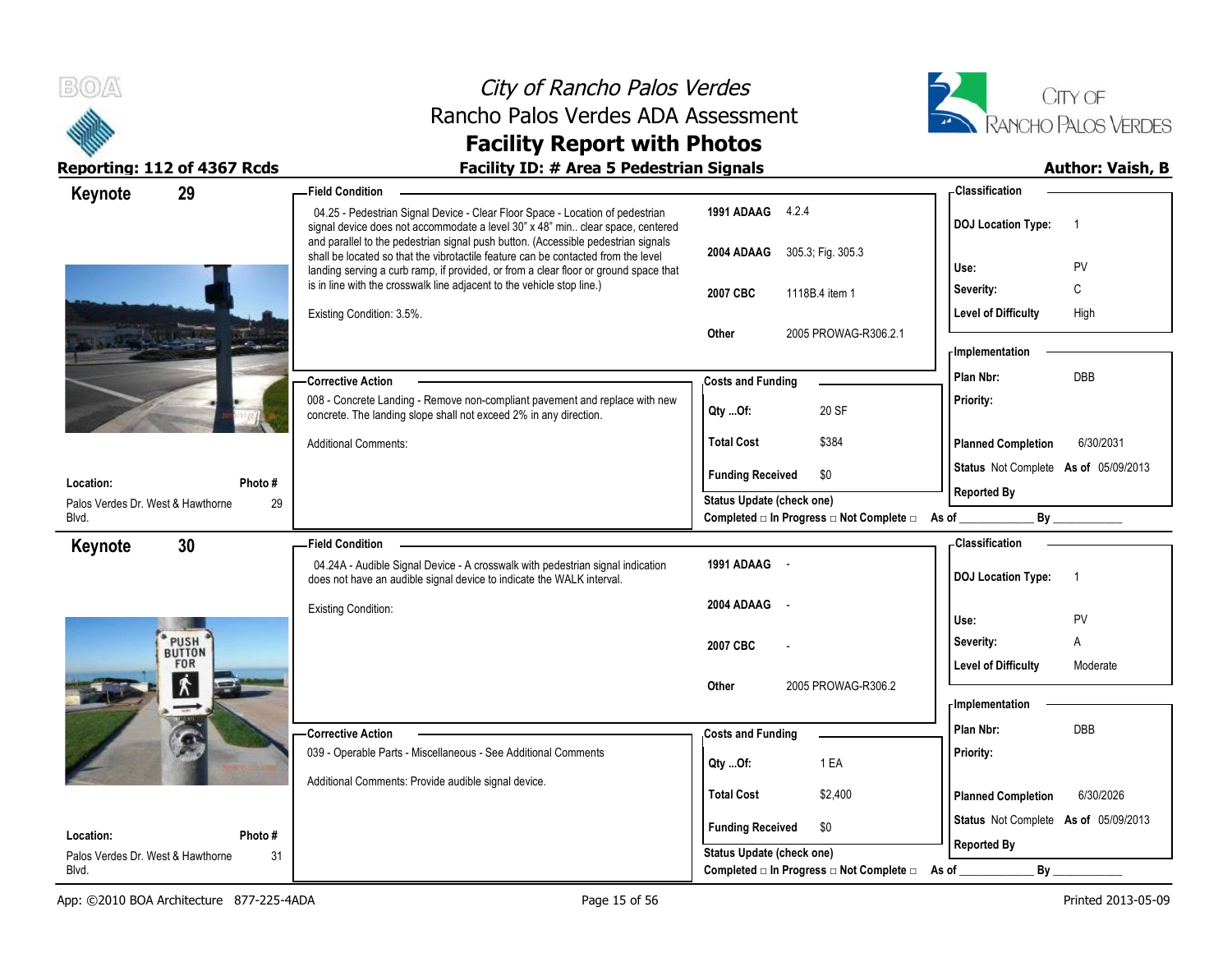



| Keynote                                    | 31                          | <b>Field Condition</b>                                                                                                                                                                                |                                                  | - Classification                            |
|--------------------------------------------|-----------------------------|-------------------------------------------------------------------------------------------------------------------------------------------------------------------------------------------------------|--------------------------------------------------|---------------------------------------------|
|                                            |                             | 04.24B - Vibrotactile Signal Device - A crosswalk with pedestrian signal indication<br>does not have a vibrotactile signal device integrated into the signal device to<br>indicate the WALK interval. | 1991 ADAAG -                                     | <b>DOJ Location Type:</b><br>$\overline{1}$ |
|                                            |                             |                                                                                                                                                                                                       | 2004 ADAAG -                                     |                                             |
|                                            |                             | <b>Existing Condition:</b>                                                                                                                                                                            |                                                  | PV<br>Use:                                  |
|                                            | PUSH<br>BUTTON<br>FOR       |                                                                                                                                                                                                       | 2007 CBC                                         | C<br>Severity:                              |
|                                            | $\overline{\mathbf{r}}$     |                                                                                                                                                                                                       |                                                  | <b>Level of Difficulty</b><br>Moderate      |
|                                            |                             |                                                                                                                                                                                                       | 2005 PROWAG-R306.2<br>Other                      | <b>Implementation</b>                       |
|                                            |                             |                                                                                                                                                                                                       |                                                  | <b>DBB</b><br>Plan Nbr:                     |
|                                            |                             | <b>Corrective Action</b><br>039 - Operable Parts - Miscellaneous - See Additional Comments                                                                                                            | <b>Costs and Funding</b>                         | Priority:                                   |
|                                            |                             |                                                                                                                                                                                                       | 1 EA<br>Qty Of:                                  |                                             |
|                                            |                             | Additional Comments: Replace with vibrotactile signal device.                                                                                                                                         | <b>Total Cost</b><br>\$2,400                     | <b>Planned Completion</b><br>6/30/2031      |
|                                            |                             |                                                                                                                                                                                                       | \$0<br><b>Funding Received</b>                   | Status Not Complete As of 05/09/2013        |
| Location:                                  | Photo#                      |                                                                                                                                                                                                       | Status Update (check one)                        | <b>Reported By</b>                          |
| Palos Verdes Dr. West & Hawthorne<br>Blvd. | 31                          |                                                                                                                                                                                                       | Completed □ In Progress □ Not Complete □ As of _ |                                             |
| Keynote                                    | 32 <sub>2</sub>             | <b>Field Condition</b>                                                                                                                                                                                |                                                  | - Classification                            |
|                                            |                             | 04.32C - Push Button Size - The pedestrian signal push button is not a min 2"<br>across in one dimension.                                                                                             | 1991 ADAAG -                                     | <b>DOJ Location Type:</b><br>$\overline{1}$ |
|                                            |                             | Existing Condition: 1/2" diameter.                                                                                                                                                                    | 2004 ADAAG<br>$\sim$ $-$                         |                                             |
|                                            |                             |                                                                                                                                                                                                       |                                                  | Use:<br>PV                                  |
|                                            | PUSH <sup>3</sup><br>BUTTON |                                                                                                                                                                                                       | 2007 CBC                                         | C<br>Severity:                              |
|                                            | FOR                         |                                                                                                                                                                                                       |                                                  | <b>Level of Difficulty</b><br>Moderate      |
|                                            | $\pmb{\hat{\pi}}$           |                                                                                                                                                                                                       | 2005 PROWAG-R306.3.3<br>Other                    | - Implementation                            |
|                                            |                             |                                                                                                                                                                                                       |                                                  | DBB<br>Plan Nbr:                            |
|                                            |                             | <b>Corrective Action</b>                                                                                                                                                                              | <b>Costs and Funding</b>                         |                                             |
|                                            |                             | 039 - Operable Parts - Miscellaneous - See Additional Comments                                                                                                                                        | 1 EA<br>Qty Of:                                  | Priority:                                   |
|                                            |                             | Additional Comments: See Keynote 31 for corrective action.                                                                                                                                            | <b>Total Cost</b><br>\$0                         | 6/30/2031                                   |
|                                            |                             |                                                                                                                                                                                                       |                                                  | <b>Planned Completion</b>                   |
| Location:                                  | Photo #                     |                                                                                                                                                                                                       | <b>Funding Received</b><br>\$0                   | Status Not Complete As of 05/09/2013        |
| Palos Verdes Dr. West & Hawthorne          | 31                          |                                                                                                                                                                                                       | <b>Status Update (check one)</b>                 | <b>Reported By</b>                          |
| Blvd.                                      |                             |                                                                                                                                                                                                       | Completed □ In Progress □ Not Complete □         | By<br>As of                                 |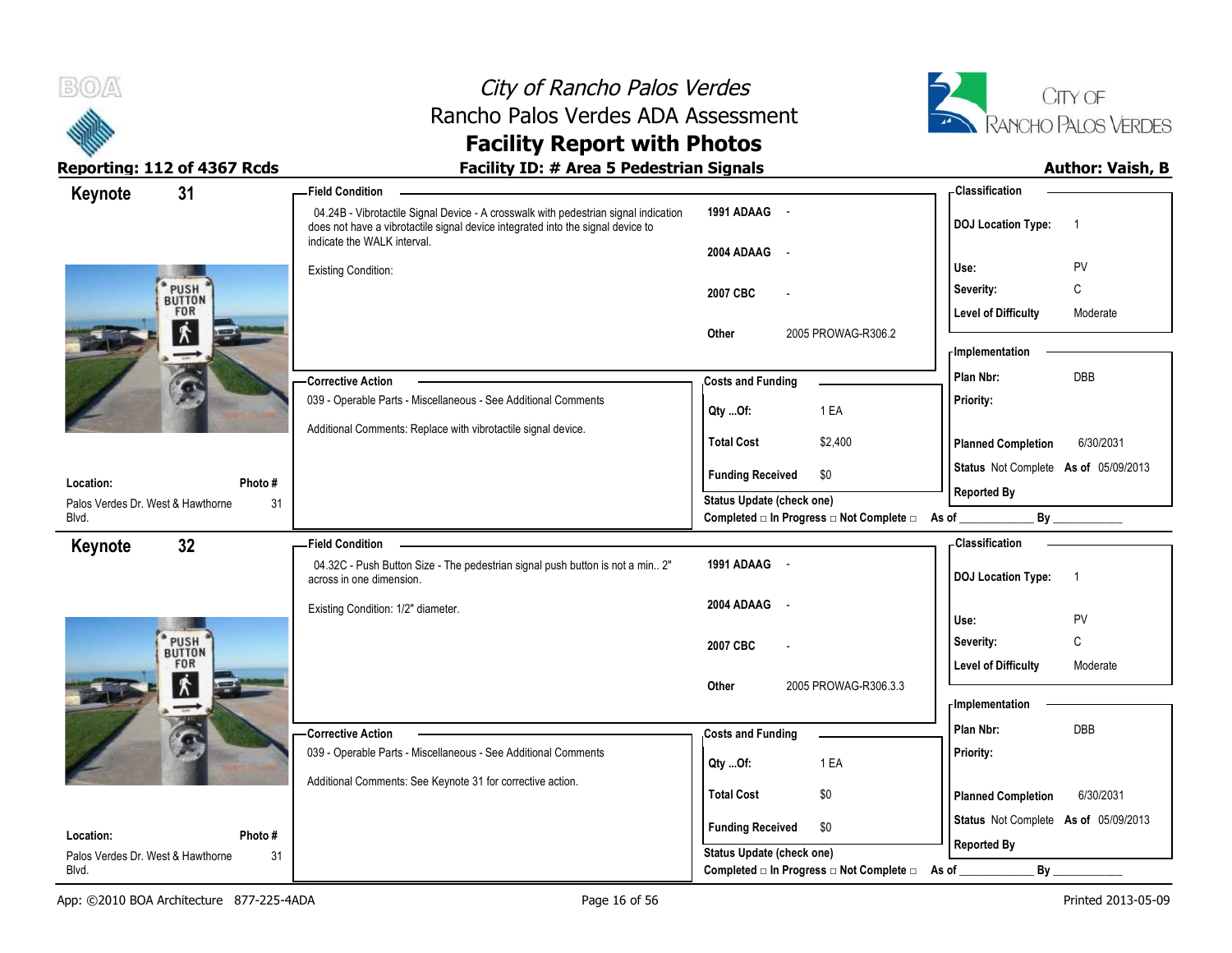



| Keynote                      | 33             | -Field Condition                                                                                                                                                       |                                                  | - Classification                            |
|------------------------------|----------------|------------------------------------------------------------------------------------------------------------------------------------------------------------------------|--------------------------------------------------|---------------------------------------------|
|                              |                | 04.24B - Vibrotactile Signal Device - A crosswalk with pedestrian signal indication<br>does not have a vibrotactile signal device integrated into the signal device to | 1991 ADAAG -                                     | <b>DOJ Location Type:</b><br>$\overline{1}$ |
|                              |                | indicate the WALK interval.                                                                                                                                            | 2004 ADAAG<br>$\sim$ $-$                         |                                             |
|                              |                | <b>Existing Condition:</b>                                                                                                                                             |                                                  | PV<br>Use:                                  |
|                              | PUSH<br>BUTTON |                                                                                                                                                                        | 2007 CBC                                         | $\mathsf{C}$<br>Severity:                   |
|                              | FOR            |                                                                                                                                                                        |                                                  | <b>Level of Difficulty</b><br>Moderate      |
|                              | 入              |                                                                                                                                                                        | 2005 PROWAG-R306.2<br>Other                      |                                             |
|                              |                |                                                                                                                                                                        |                                                  | <b>Implementation</b>                       |
|                              |                | -Corrective Action                                                                                                                                                     | <b>Costs and Funding</b>                         | DBB<br>Plan Nbr:                            |
|                              |                | 039 - Operable Parts - Miscellaneous - See Additional Comments                                                                                                         | 1 EA<br>Qty Of:                                  | Priority:                                   |
|                              |                | Additional Comments: See Keynote 35 for corrective action.                                                                                                             |                                                  |                                             |
|                              |                |                                                                                                                                                                        | <b>Total Cost</b><br>\$0                         | 6/30/2031<br><b>Planned Completion</b>      |
| Location:                    | Photo #        |                                                                                                                                                                        | <b>Funding Received</b><br>\$0                   | Status Not Complete As of 05/09/2013        |
| Vallon Dr. & Hawthorne Blvd. | 33             |                                                                                                                                                                        | <b>Status Update (check one)</b>                 | <b>Reported By</b>                          |
|                              |                |                                                                                                                                                                        | Completed □ In Progress □ Not Complete □ As of _ | By                                          |
| Keynote                      | 34             | - Field Condition                                                                                                                                                      |                                                  | - Classification                            |
|                              |                | 04.24A - Audible Signal Device - A crosswalk with pedestrian signal indication<br>does not have an audible signal device to indicate the WALK interval.                | 1991 ADAAG -                                     | <b>DOJ Location Type:</b><br>$\overline{1}$ |
|                              |                | <b>Existing Condition:</b>                                                                                                                                             | 2004 ADAAG<br>$\sim$                             |                                             |
|                              |                |                                                                                                                                                                        |                                                  | PV<br>Use:                                  |
|                              | PUSH<br>BUTTON |                                                                                                                                                                        | 2007 CBC                                         | Severity:<br>A                              |
|                              | FOR            |                                                                                                                                                                        |                                                  | <b>Level of Difficulty</b><br>Moderate      |
|                              | $\lambda$      |                                                                                                                                                                        | 2005 PROWAG-R306.2<br>Other                      | - Implementation                            |
|                              |                |                                                                                                                                                                        |                                                  | DBB<br>Plan Nbr:                            |
|                              |                | -Corrective Action                                                                                                                                                     | <b>Costs and Funding</b>                         |                                             |
|                              |                | 039 - Operable Parts - Miscellaneous - See Additional Comments                                                                                                         | 1 EA<br>Qty Of:                                  | Priority:                                   |
|                              |                | Additional Comments: Provide audible signal device.                                                                                                                    | <b>Total Cost</b><br>\$2,400                     | <b>Planned Completion</b><br>6/30/2026      |
|                              |                |                                                                                                                                                                        |                                                  |                                             |
| Location:                    | Photo #        |                                                                                                                                                                        | <b>Funding Received</b><br>\$0                   | Status Not Complete As of 05/09/2013        |
| Vallon Dr. & Hawthorne Blvd. | 33             |                                                                                                                                                                        | Status Update (check one)                        | <b>Reported By</b>                          |
|                              |                |                                                                                                                                                                        | Completed □ In Progress □ Not Complete □         | By<br>As of                                 |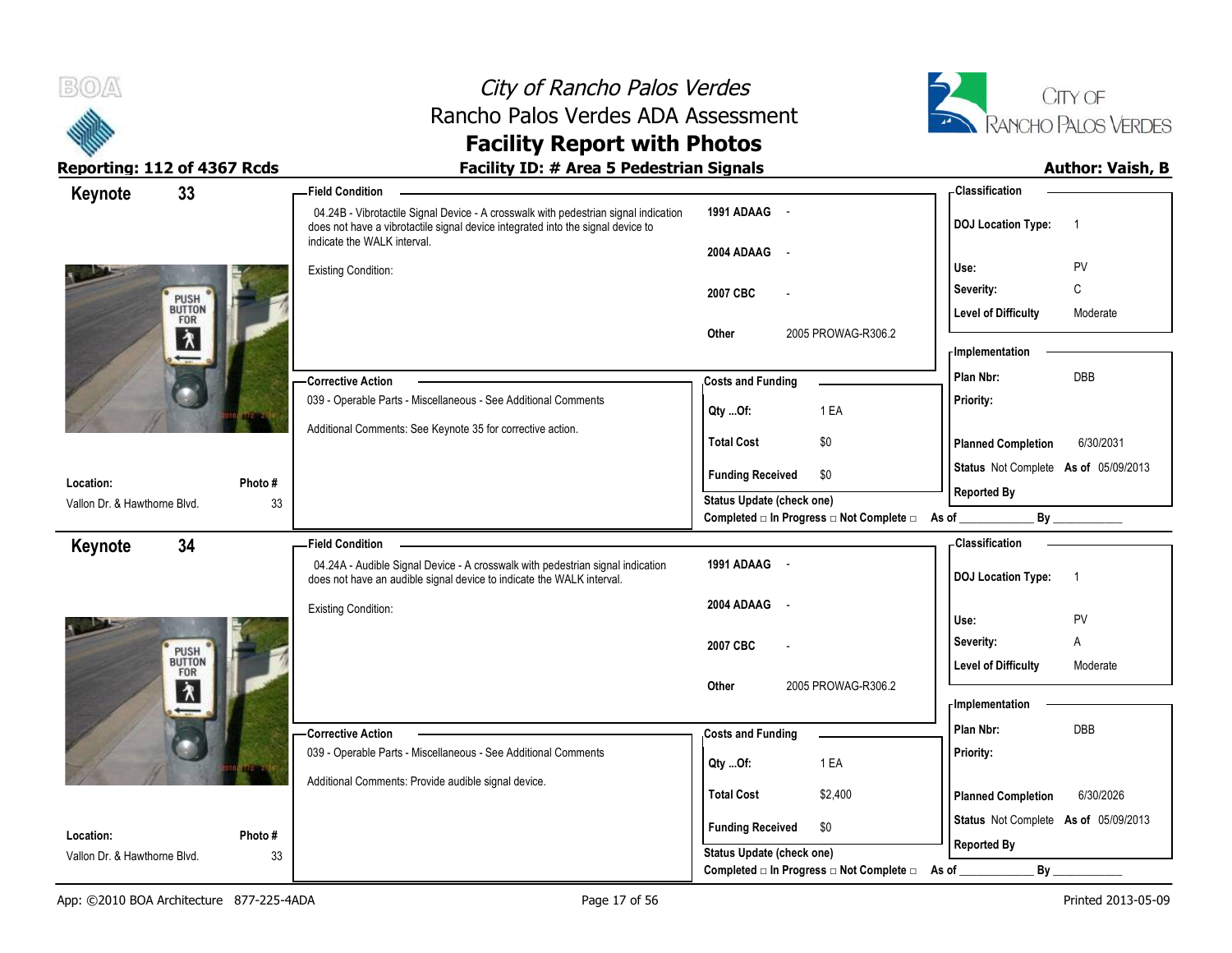



| 35<br>Keynote                             |              | <b>Field Condition</b>                                                                                                                                                                                                                               |                                  |                                                          | - Classification                     |                |
|-------------------------------------------|--------------|------------------------------------------------------------------------------------------------------------------------------------------------------------------------------------------------------------------------------------------------------|----------------------------------|----------------------------------------------------------|--------------------------------------|----------------|
|                                           |              | 04.32A - Push Button Operating Effort - The force required to activate operable<br>part(s) of pedestrian signal device exceeds 5 lbs.                                                                                                                | 1991 ADAAG 4.27.4                |                                                          | <b>DOJ Location Type:</b>            | -1             |
|                                           |              | Existing Condition: Greater than 5 LBF.                                                                                                                                                                                                              | 2004 ADAAG                       | 309.4                                                    | Use:                                 | PV             |
|                                           |              |                                                                                                                                                                                                                                                      | 2007 CBC                         | 1117B.6 item 4                                           | Severity:                            | C              |
| PUSH<br>BUTTON<br>FOR                     |              |                                                                                                                                                                                                                                                      |                                  |                                                          | <b>Level of Difficulty</b>           | Moderate       |
| 久                                         |              |                                                                                                                                                                                                                                                      | Other                            | 2005 PROWAG-R306.3.1;<br>R405.4                          | - Implementation                     |                |
|                                           |              | -Corrective Action                                                                                                                                                                                                                                   | <b>Costs and Funding</b>         |                                                          | Plan Nbr:                            | DBB            |
|                                           |              | 039 - Operable Parts - Miscellaneous - See Additional Comments                                                                                                                                                                                       | Qty Of:                          | 1 EA                                                     | Priority:                            |                |
|                                           |              | Additional Comments: Replace with compliant vibrotactile signal device.                                                                                                                                                                              | <b>Total Cost</b>                | \$2,400                                                  | <b>Planned Completion</b>            | 6/30/2031      |
|                                           |              |                                                                                                                                                                                                                                                      | <b>Funding Received</b>          | \$0                                                      | Status Not Complete As of 05/09/2013 |                |
| Location:<br>Vallon Dr. & Hawthorne Blvd. | Photo#<br>33 |                                                                                                                                                                                                                                                      | Status Update (check one)        |                                                          | <b>Reported By</b>                   |                |
|                                           |              |                                                                                                                                                                                                                                                      |                                  | Completed □ In Progress □ Not Complete □ As of _________ |                                      | By             |
| 36<br>Keynote                             |              | <b>Field Condition</b>                                                                                                                                                                                                                               |                                  |                                                          | <b>Classification</b>                |                |
|                                           |              | 04.25 - Pedestrian Signal Device - Clear Floor Space - Location of pedestrian<br>signal device does not accommodate a level 30" x 48" min clear space, centered<br>and parallel to the pedestrian signal push button. (Accessible pedestrian signals | 1991 ADAAG 4.2.4                 |                                                          | <b>DOJ Location Type:</b>            | $\overline{1}$ |
|                                           |              |                                                                                                                                                                                                                                                      |                                  |                                                          |                                      |                |
|                                           |              | shall be located so that the vibrotactile feature can be contacted from the level                                                                                                                                                                    | 2004 ADAAG 305.3, Fig. 305.3     |                                                          |                                      |                |
|                                           |              | landing serving a curb ramp, if provided, or from a clear floor or ground space that                                                                                                                                                                 |                                  |                                                          | Use:                                 | PV             |
|                                           |              | is in line with the crosswalk line adjacent to the vehicle stop line.)                                                                                                                                                                               | 2007 CBC                         | 1118B.4 item 1                                           | Severity:                            | $\mathsf{C}$   |
|                                           |              | Existing Condition: 3.5% CS & 7.1% RS.                                                                                                                                                                                                               | Other                            | 2005 PROWAG-R306.2.1                                     | <b>Level of Difficulty</b>           | High           |
|                                           |              |                                                                                                                                                                                                                                                      |                                  |                                                          | <b>Implementation</b>                |                |
|                                           |              | - Corrective Action                                                                                                                                                                                                                                  | <b>Costs and Funding</b>         |                                                          | Plan Nbr:                            | <b>DBB</b>     |
|                                           |              | 008 - Concrete Landing - Remove non-compliant pavement and replace with new<br>concrete. The landing slope shall not exceed 2% in any direction.                                                                                                     | $Qty$ Of:                        | 30 SF                                                    | Priority:                            |                |
|                                           |              | <b>Additional Comments:</b>                                                                                                                                                                                                                          | <b>Total Cost</b>                | \$576                                                    | <b>Planned Completion</b>            | 6/30/2031      |
| Location:                                 | Photo#       |                                                                                                                                                                                                                                                      | <b>Funding Received</b>          | \$0                                                      | Status Not Complete As of 05/09/2013 |                |
| Vallon Dr. & Hawthorne Blvd.              | 36           |                                                                                                                                                                                                                                                      | <b>Status Update (check one)</b> | Completed □ In Progress □ Not Complete □ As of           | <b>Reported By</b><br>By             |                |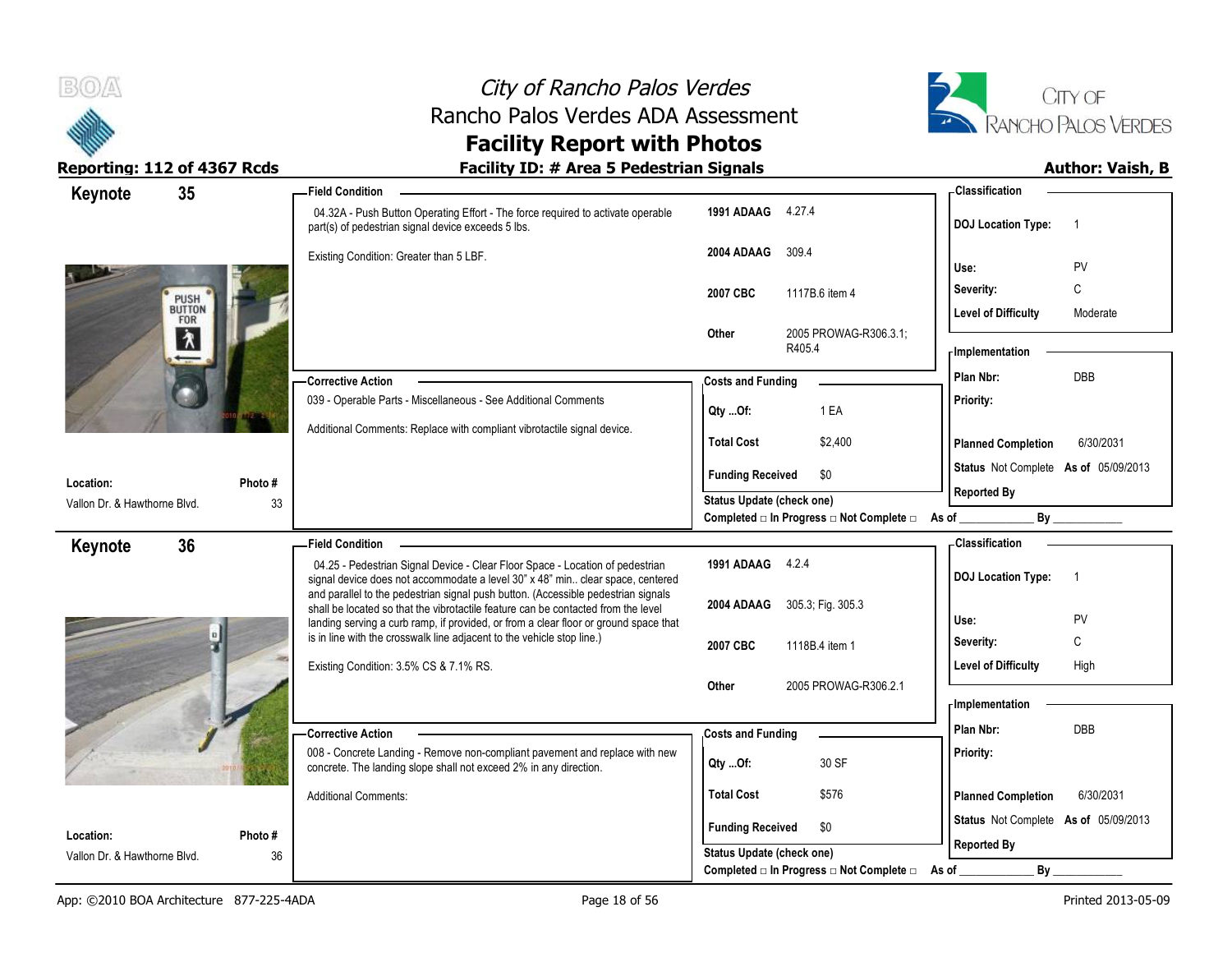

# City of Rancho Palos Verdes Rancho Palos Verdes ADA Assessment



### **Facility Report with Photos** Reporting: 112 of 4367 Rcds **Facility ID: # Area 5 Pedestrian Signals Facility ID: # Area 5 Pedestrian Signals**

| 37<br>Keynote                |                  | - Field Condition                                                                                                                                                      |                                  |        |                                                  | - Classification                     |                |
|------------------------------|------------------|------------------------------------------------------------------------------------------------------------------------------------------------------------------------|----------------------------------|--------|--------------------------------------------------|--------------------------------------|----------------|
|                              |                  | 04.32A - Push Button Operating Effort - The force required to activate operable<br>part(s) of pedestrian signal device exceeds 5 lbs.                                  | 1991 ADAAG 4.27.4                |        |                                                  | <b>DOJ Location Type:</b>            | $\overline{1}$ |
|                              |                  | <b>Existing Condition:</b>                                                                                                                                             | 2004 ADAAG                       | 309.4  |                                                  | Use:                                 | PV             |
|                              |                  |                                                                                                                                                                        | 2007 CBC                         |        | 1117B.6 item 4                                   | Severity:                            | $\mathsf C$    |
| <b>PUSH</b><br>FOR           |                  |                                                                                                                                                                        |                                  |        |                                                  | <b>Level of Difficulty</b>           | Moderate       |
| 术                            |                  |                                                                                                                                                                        | Other                            | R405.4 | 2005 PROWAG-R306.3.1;                            | - Implementation                     |                |
|                              |                  | -Corrective Action                                                                                                                                                     | <b>Costs and Funding</b>         |        |                                                  | Plan Nbr:                            | <b>DBB</b>     |
|                              | 2010/11-6 2.20   | 039 - Operable Parts - Miscellaneous - See Additional Comments                                                                                                         | Qty Of:                          |        | 1 EA                                             | Priority:                            |                |
|                              |                  | Additional Comments: See Keynote 38 for corrective action.                                                                                                             | <b>Total Cost</b>                |        | \$0                                              | <b>Planned Completion</b>            | 6/30/2031      |
| Location:                    | Photo#           |                                                                                                                                                                        | <b>Funding Received</b>          |        | \$0                                              | Status Not Complete As of 05/09/2013 |                |
| Vallon Dr. & Hawthorne Blvd. | 37               |                                                                                                                                                                        | <b>Status Update (check one)</b> |        |                                                  | <b>Reported By</b>                   |                |
|                              |                  |                                                                                                                                                                        |                                  |        | Completed □ In Progress □ Not Complete □ As of _ |                                      | By             |
| 38<br>Keynote                |                  | <b>Field Condition</b>                                                                                                                                                 |                                  |        |                                                  | <b>Classification</b>                |                |
|                              |                  | 04.24B - Vibrotactile Signal Device - A crosswalk with pedestrian signal indication<br>does not have a vibrotactile signal device integrated into the signal device to | 1991 ADAAG -                     |        |                                                  | <b>DOJ Location Type:</b>            | $\overline{1}$ |
|                              |                  | indicate the WALK interval.                                                                                                                                            | 2004 ADAAG                       | $\sim$ |                                                  |                                      |                |
|                              |                  | <b>Existing Condition:</b>                                                                                                                                             |                                  |        |                                                  | Use:                                 | PV             |
| <b>PUSH</b>                  |                  |                                                                                                                                                                        | 2007 CBC                         |        |                                                  | Severity:                            | C              |
| FOR<br>$\mathbf{\hat{X}}$    |                  |                                                                                                                                                                        | Other                            |        | 2005 PROWAG-R306.2                               | <b>Level of Difficulty</b>           | Moderate       |
|                              |                  |                                                                                                                                                                        |                                  |        |                                                  | - Implementation                     |                |
|                              |                  | -Corrective Action                                                                                                                                                     | <b>Costs and Funding</b>         |        |                                                  | Plan Nbr:                            | DBB            |
|                              |                  | 039 - Operable Parts - Miscellaneous - See Additional Comments                                                                                                         |                                  |        | 1 EA                                             | Priority:                            |                |
|                              | MANY THE E.E. AD | Additional Comments: Replace with vibrotactile signal device.                                                                                                          | Qty Of:                          |        |                                                  |                                      |                |
|                              |                  |                                                                                                                                                                        | <b>Total Cost</b>                |        | \$2,400                                          | <b>Planned Completion</b>            | 6/30/2031      |
| Location:                    | Photo#           |                                                                                                                                                                        | <b>Funding Received</b>          |        | \$0                                              | Status Not Complete As of 05/09/2013 |                |
| Vallon Dr. & Hawthorne Blvd. | 37               |                                                                                                                                                                        | <b>Status Update (check one)</b> |        |                                                  | <b>Reported By</b>                   |                |
|                              |                  |                                                                                                                                                                        |                                  |        | Completed □ In Progress □ Not Complete □         | By<br>As of                          |                |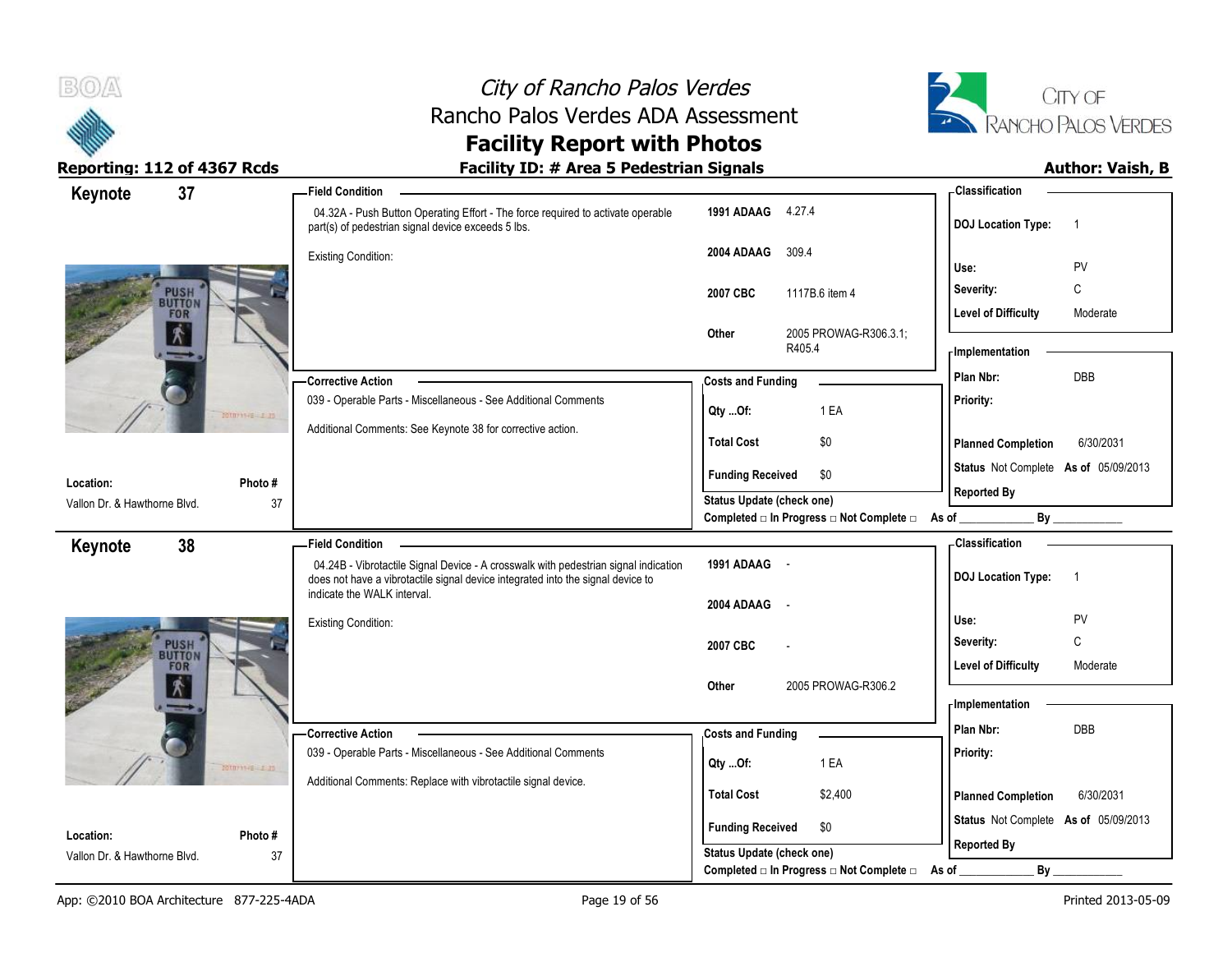



| 39<br>Keynote                |                | <b>Field Condition</b>                                                                                                                                                 |                                                               | - Classification                            |
|------------------------------|----------------|------------------------------------------------------------------------------------------------------------------------------------------------------------------------|---------------------------------------------------------------|---------------------------------------------|
|                              |                | 04.24A - Audible Signal Device - A crosswalk with pedestrian signal indication<br>does not have an audible signal device to indicate the WALK interval.                | 1991 ADAAG -                                                  | <b>DOJ</b> Location Type:<br>-1             |
|                              |                | <b>Existing Condition:</b>                                                                                                                                             | 2004 ADAAG -                                                  | PV<br>Use:                                  |
| <b>PUSH</b><br>BUTTON        |                |                                                                                                                                                                        | 2007 CBC                                                      | Severity:<br>A                              |
| FOR                          |                |                                                                                                                                                                        |                                                               | <b>Level of Difficulty</b><br>Moderate      |
| $\mathbf{\hat{r}}$           |                |                                                                                                                                                                        | 2005 PROWAG-R306.2<br>Other                                   | - Implementation                            |
|                              |                | -Corrective Action                                                                                                                                                     | <b>Costs and Funding</b>                                      | DBB<br>Plan Nbr:                            |
|                              | 2010/11/2 2.20 | 039 - Operable Parts - Miscellaneous - See Additional Comments                                                                                                         | 1 EA<br>Qty Of:                                               | Priority:                                   |
|                              |                | Additional Comments: Provide audible signal device.                                                                                                                    | <b>Total Cost</b><br>\$2,400                                  | <b>Planned Completion</b><br>6/30/2026      |
| Location:                    | Photo #        |                                                                                                                                                                        | <b>Funding Received</b><br>\$0                                | Status Not Complete As of 05/09/2013        |
| Vallon Dr. & Hawthorne Blvd. | 37             |                                                                                                                                                                        | Status Update (check one)                                     | <b>Reported By</b>                          |
|                              |                |                                                                                                                                                                        | Completed □ In Progress □ Not Complete □ As of _              | By                                          |
| 40<br>Keynote                |                | <b>Field Condition</b><br>04.25 - Pedestrian Signal Device - Clear Floor Space - Location of pedestrian                                                                | 1991 ADAAG 4.2.4                                              | - Classification                            |
|                              |                | signal device does not accommodate a level 30" x 48" min. clear space, centered                                                                                        |                                                               | <b>DOJ</b> Location Type:<br>$\overline{1}$ |
|                              |                | and parallel to the pedestrian signal push button. (Accessible pedestrian signals<br>shall be located so that the vibrotactile feature can be contacted from the level | 2004 ADAAG 305.3, Fig. 305.3                                  |                                             |
|                              |                | landing serving a curb ramp, if provided, or from a clear floor or ground space that<br>is in line with the crosswalk line adjacent to the vehicle stop line.)         |                                                               | Use:<br>PV<br>С<br>Severity:                |
|                              |                | Existing Condition: 7% CS. & 10.2% RS.                                                                                                                                 | 2007 CBC<br>1118B.4 item 1                                    | <b>Level of Difficulty</b><br>High          |
|                              |                |                                                                                                                                                                        | 2005 PROWAG-R306.2.1<br>Other                                 |                                             |
|                              |                |                                                                                                                                                                        |                                                               | <b>Implementation</b>                       |
|                              |                | <b>Corrective Action</b>                                                                                                                                               | <b>Costs and Funding</b>                                      | Plan Nbr:<br><b>DBB</b>                     |
|                              |                | 008 - Concrete Landing - Remove non-compliant pavement and replace with new<br>concrete. The landing slope shall not exceed 2% in any direction.                       | 30 SF<br>Qty Of:                                              | Priority:                                   |
|                              |                | <b>Additional Comments:</b>                                                                                                                                            | <b>Total Cost</b><br>\$576                                    | <b>Planned Completion</b><br>6/30/2031      |
| Location:                    | Photo #        |                                                                                                                                                                        | <b>Funding Received</b><br>\$0                                | Status Not Complete As of 05/09/2013        |
| Vallon Dr. & Hawthorne Blvd. | 40             |                                                                                                                                                                        | Status Update (check one)                                     | <b>Reported By</b>                          |
|                              |                |                                                                                                                                                                        | Completed $\Box$ In Progress $\Box$ Not Complete $\Box$ As of | By                                          |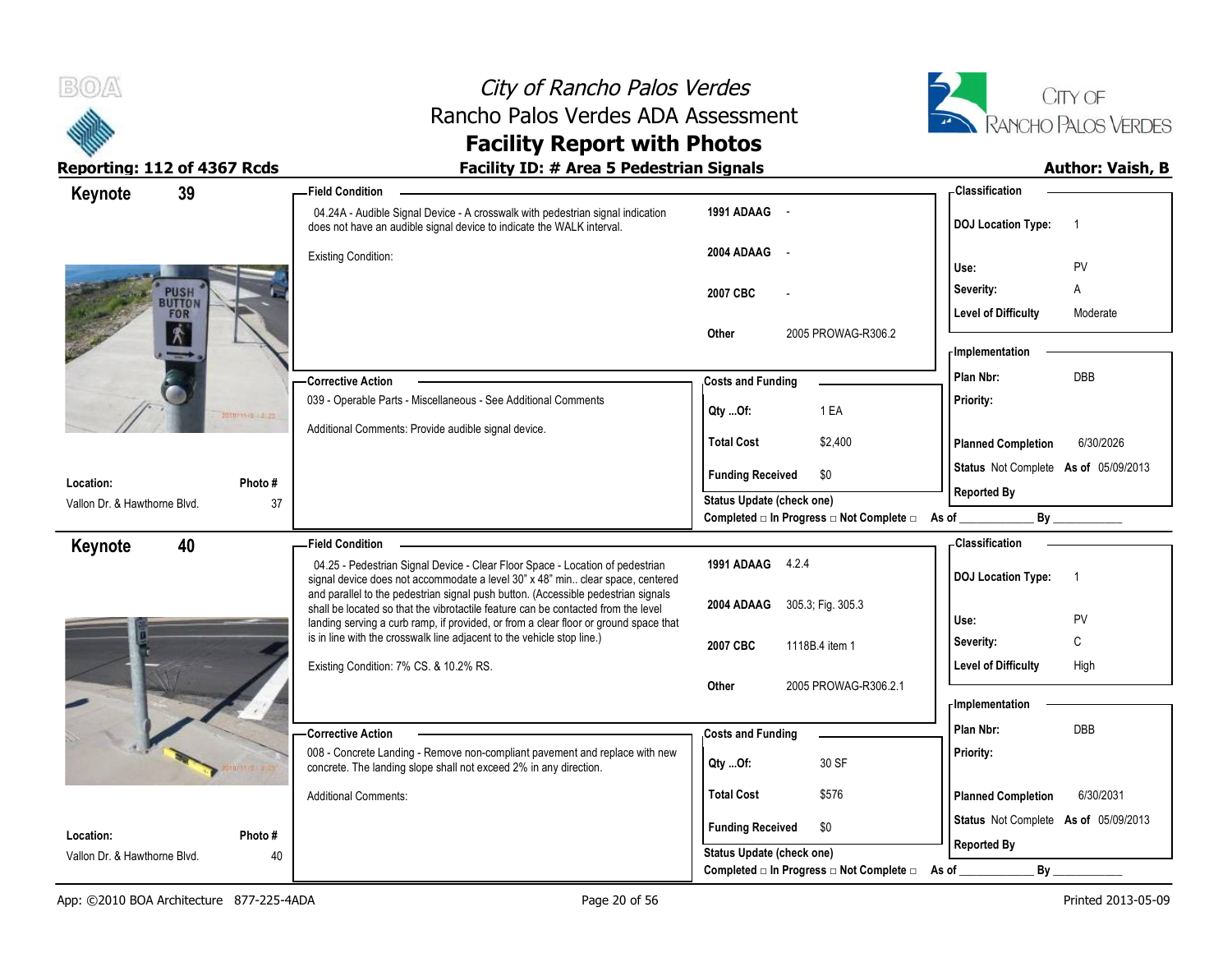



| Keynote                      | 41                    | - Field Condition                                                                                                                                                                                     |                                                  | - Classification                            |
|------------------------------|-----------------------|-------------------------------------------------------------------------------------------------------------------------------------------------------------------------------------------------------|--------------------------------------------------|---------------------------------------------|
|                              |                       | 04.24B - Vibrotactile Signal Device - A crosswalk with pedestrian signal indication<br>does not have a vibrotactile signal device integrated into the signal device to<br>indicate the WALK interval. | 1991 ADAAG -                                     | <b>DOJ Location Type:</b><br>$\overline{1}$ |
|                              |                       |                                                                                                                                                                                                       | 2004 ADAAG<br>$\sim$ $-$                         |                                             |
|                              |                       | <b>Existing Condition:</b>                                                                                                                                                                            |                                                  | PV<br>Use:                                  |
|                              |                       |                                                                                                                                                                                                       | 2007 CBC                                         | $\mathsf{C}$<br>Severity:                   |
|                              | PUSH<br>BUTTON<br>FOR |                                                                                                                                                                                                       |                                                  | <b>Level of Difficulty</b><br>Moderate      |
|                              | $\lambda$             |                                                                                                                                                                                                       | 2005 PROWAG-R306.2<br>Other                      | <b>Implementation</b>                       |
|                              |                       |                                                                                                                                                                                                       |                                                  |                                             |
|                              |                       | -Corrective Action                                                                                                                                                                                    | <b>Costs and Funding</b>                         | DBB<br>Plan Nbr:                            |
|                              |                       | 039 - Operable Parts - Miscellaneous - See Additional Comments                                                                                                                                        | 1 EA<br>Qty Of:                                  | Priority:                                   |
|                              |                       | Additional Comments: Replace with vibrotactile signal device.                                                                                                                                         | <b>Total Cost</b><br>\$2,400                     | 6/30/2031<br><b>Planned Completion</b>      |
|                              |                       |                                                                                                                                                                                                       |                                                  |                                             |
| Location:                    | Photo #               |                                                                                                                                                                                                       | <b>Funding Received</b><br>\$0                   | Status Not Complete As of 05/09/2013        |
| Vallon Dr. & Hawthorne Blvd. |                       | 41                                                                                                                                                                                                    | <b>Status Update (check one)</b>                 | <b>Reported By</b>                          |
|                              |                       |                                                                                                                                                                                                       | Completed □ In Progress □ Not Complete □ As of _ | By                                          |
| Keynote                      | 42                    | - Field Condition                                                                                                                                                                                     |                                                  | - Classification                            |
|                              |                       | 04.24A - Audible Signal Device - A crosswalk with pedestrian signal indication<br>does not have an audible signal device to indicate the WALK interval.                                               | 1991 ADAAG -                                     | <b>DOJ Location Type:</b><br>$\overline{1}$ |
|                              |                       | <b>Existing Condition:</b>                                                                                                                                                                            | 2004 ADAAG<br>$\sim$                             |                                             |
|                              |                       |                                                                                                                                                                                                       |                                                  | PV<br>Use:                                  |
|                              | PUSH<br>BUTTON        |                                                                                                                                                                                                       | 2007 CBC                                         | Severity:<br>A                              |
|                              | FOR                   |                                                                                                                                                                                                       |                                                  | <b>Level of Difficulty</b><br>Moderate      |
|                              | $\lambda$             |                                                                                                                                                                                                       | 2005 PROWAG-R306.2<br>Other                      | - Implementation                            |
|                              |                       |                                                                                                                                                                                                       |                                                  | DBB<br>Plan Nbr:                            |
|                              |                       | -Corrective Action<br>039 - Operable Parts - Miscellaneous - See Additional Comments                                                                                                                  | <b>Costs and Funding</b>                         |                                             |
|                              |                       |                                                                                                                                                                                                       | 1 EA<br>Qty Of:                                  | Priority:                                   |
|                              |                       | Additional Comments: Provide audible signal device.                                                                                                                                                   | <b>Total Cost</b><br>\$2,400                     | <b>Planned Completion</b><br>6/30/2026      |
|                              |                       |                                                                                                                                                                                                       |                                                  | Status Not Complete As of 05/09/2013        |
| Location:                    | Photo#                |                                                                                                                                                                                                       | <b>Funding Received</b><br>\$0                   |                                             |
| Vallon Dr. & Hawthorne Blvd. |                       | 41                                                                                                                                                                                                    | Status Update (check one)                        | <b>Reported By</b>                          |
|                              |                       |                                                                                                                                                                                                       | Completed □ In Progress □ Not Complete □         | By<br>As of                                 |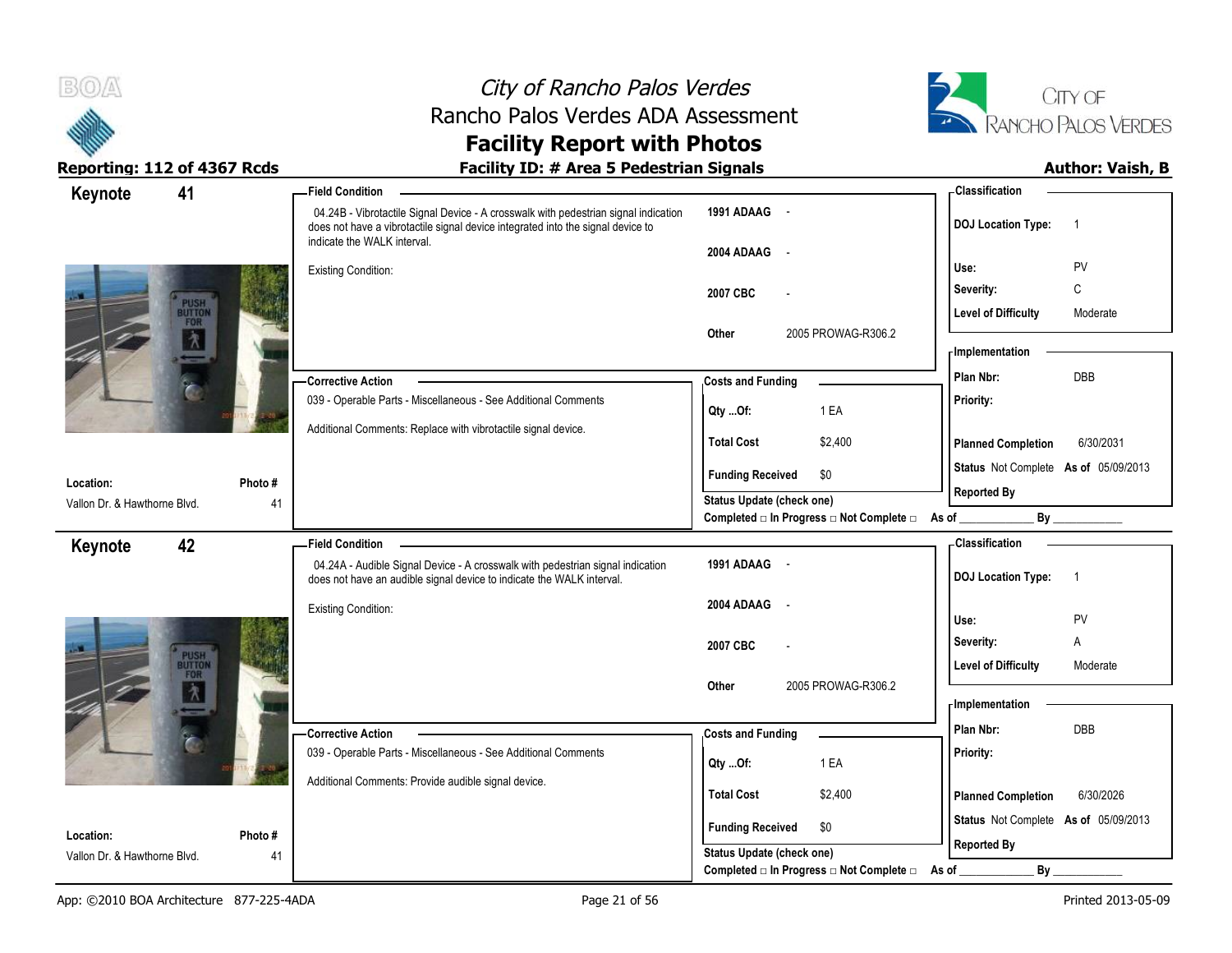



| 43<br>Keynote                             |                       | - Field Condition                                                                                                                                                      |                                                                       |                       | - Classification                     |                |
|-------------------------------------------|-----------------------|------------------------------------------------------------------------------------------------------------------------------------------------------------------------|-----------------------------------------------------------------------|-----------------------|--------------------------------------|----------------|
|                                           |                       | 04.32A - Push Button Operating Effort - The force required to activate operable<br>part(s) of pedestrian signal device exceeds 5 lbs.                                  | 1991 ADAAG 4.27.4                                                     |                       | <b>DOJ Location Type:</b>            | $\overline{1}$ |
|                                           |                       | <b>Existing Condition:</b>                                                                                                                                             | 309.4<br>2004 ADAAG                                                   |                       | Use:                                 | PV             |
|                                           |                       |                                                                                                                                                                        | 2007 CBC<br>1117B.6 item 4                                            |                       | Severity:                            | С              |
|                                           | PUSH<br>BUTTON<br>FOR |                                                                                                                                                                        |                                                                       |                       | <b>Level of Difficulty</b>           | Moderate       |
|                                           | $\lambda$             |                                                                                                                                                                        | Other<br>R405.4                                                       | 2005 PROWAG-R306.3.1; | - Implementation                     |                |
|                                           |                       | -Corrective Action                                                                                                                                                     | <b>Costs and Funding</b>                                              |                       | Plan Nbr:                            | DBB            |
|                                           |                       | 039 - Operable Parts - Miscellaneous - See Additional Comments                                                                                                         | 1 EA<br>Qty Of:                                                       |                       | Priority:                            |                |
|                                           |                       | Additional Comments: See Keynote 41 for corrective action.                                                                                                             | <b>Total Cost</b><br>\$0                                              |                       | <b>Planned Completion</b>            | 6/30/2031      |
|                                           |                       |                                                                                                                                                                        | <b>Funding Received</b><br>\$0                                        |                       | Status Not Complete As of 05/09/2013 |                |
| Location:<br>Vallon Dr. & Hawthorne Blvd. | Photo#<br>41          |                                                                                                                                                                        | <b>Status Update (check one)</b>                                      |                       | <b>Reported By</b>                   |                |
|                                           |                       |                                                                                                                                                                        | Completed □ In Progress □ Not Complete □ As of __                     |                       |                                      | By             |
| 44<br>Keynote                             |                       | <b>Field Condition</b>                                                                                                                                                 |                                                                       |                       | <b>Classification</b>                |                |
|                                           |                       | 04.25 - Pedestrian Signal Device - Clear Floor Space - Location of pedestrian<br>signal device does not accommodate a level 30" x 48" min clear space, centered        | 1991 ADAAG 4.2.4                                                      |                       | <b>DOJ Location Type:</b>            | $\overline{1}$ |
|                                           |                       | and parallel to the pedestrian signal push button. (Accessible pedestrian signals<br>shall be located so that the vibrotactile feature can be contacted from the level | 2004 ADAAG<br>305.3; Fig. 305.3                                       |                       |                                      |                |
|                                           |                       | landing serving a curb ramp, if provided, or from a clear floor or ground space that<br>is in line with the crosswalk line adjacent to the vehicle stop line.)         |                                                                       |                       | Use:<br>Severity:                    | <b>PV</b><br>C |
|                                           |                       |                                                                                                                                                                        | 2007 CBC<br>1118B.4 item 1                                            |                       | <b>Level of Difficulty</b>           | High           |
|                                           |                       | Existing Condition: 3.8% CS & 6.4% RS.                                                                                                                                 |                                                                       | 2005 PROWAG-R306.2.1  |                                      |                |
|                                           |                       |                                                                                                                                                                        | <b>Other</b>                                                          |                       |                                      |                |
|                                           |                       |                                                                                                                                                                        |                                                                       |                       | <b>Implementation</b>                |                |
|                                           |                       | <b>Corrective Action</b>                                                                                                                                               | <b>Costs and Funding</b>                                              |                       | Plan Nbr:                            | <b>DBB</b>     |
|                                           |                       | 008 - Concrete Landing - Remove non-compliant pavement and replace with new<br>concrete. The landing slope shall not exceed 2% in any direction.                       | 30 SF<br>Qty Of:                                                      |                       | Priority:                            |                |
|                                           |                       | <b>Additional Comments:</b>                                                                                                                                            | <b>Total Cost</b><br>\$576                                            |                       | <b>Planned Completion</b>            | 6/30/2031      |
| Location:                                 | Photo #               |                                                                                                                                                                        | <b>Funding Received</b><br>\$0                                        |                       | Status Not Complete As of 05/09/2013 |                |
| Vallon Dr. & Hawthorne Blvd.              | 44                    |                                                                                                                                                                        | Status Update (check one)<br>Completed □ In Progress □ Not Complete □ | As of                 | <b>Reported By</b><br>By             |                |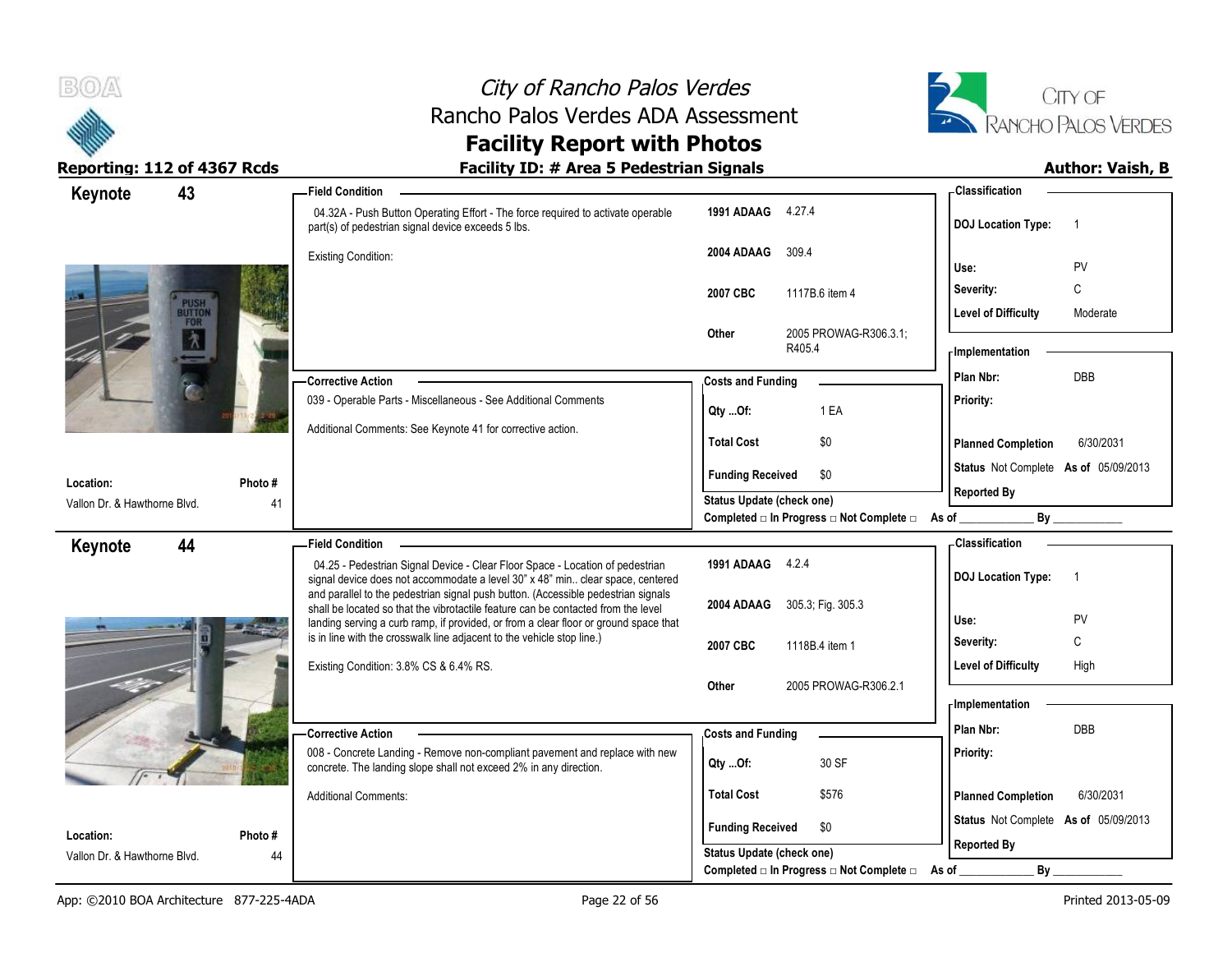



| 45<br>Keynote                |               | -Field Condition                                                                                                                                                                                      |                                                                          | - Classification                            |
|------------------------------|---------------|-------------------------------------------------------------------------------------------------------------------------------------------------------------------------------------------------------|--------------------------------------------------------------------------|---------------------------------------------|
|                              |               | 04.24B - Vibrotactile Signal Device - A crosswalk with pedestrian signal indication<br>does not have a vibrotactile signal device integrated into the signal device to<br>indicate the WALK interval. | 1991 ADAAG -                                                             | <b>DOJ Location Type:</b><br>$\overline{1}$ |
|                              |               |                                                                                                                                                                                                       | 2004 ADAAG<br>$\sim$                                                     |                                             |
|                              |               | <b>Existing Condition:</b>                                                                                                                                                                            |                                                                          | PV<br>Use:                                  |
| PUSH                         |               |                                                                                                                                                                                                       | 2007 CBC                                                                 | C<br>Severity:                              |
| <b>BUTTON</b><br>FOR         |               |                                                                                                                                                                                                       |                                                                          | <b>Level of Difficulty</b><br>Moderate      |
| $\mathbf{K}$                 |               |                                                                                                                                                                                                       | Other<br>2005 PROWAG-R306.2                                              | - Implementation                            |
|                              |               |                                                                                                                                                                                                       |                                                                          | DBB<br>Plan Nbr:                            |
|                              |               | -Corrective Action<br>039 - Operable Parts - Miscellaneous - See Additional Comments                                                                                                                  | <b>Costs and Funding</b>                                                 |                                             |
|                              |               |                                                                                                                                                                                                       | 1 EA<br>Qty Of:                                                          | Priority:                                   |
|                              |               | Additional Comments: Replace with vibrotactile signal device.                                                                                                                                         | \$2,400<br><b>Total Cost</b>                                             | 6/30/2031<br><b>Planned Completion</b>      |
| Location:                    |               |                                                                                                                                                                                                       | <b>Funding Received</b><br>\$0                                           | Status Not Complete As of 05/09/2013        |
| Vallon Dr. & Hawthorne Blvd. | Photo #<br>45 |                                                                                                                                                                                                       | Status Update (check one)                                                | <b>Reported By</b>                          |
|                              |               |                                                                                                                                                                                                       | Completed $\square$ In Progress $\square$ Not Complete $\square$ As of _ |                                             |
| 46<br>Keynote                |               | <b>Field Condition</b>                                                                                                                                                                                |                                                                          | - Classification                            |
|                              |               | 04.24A - Audible Signal Device - A crosswalk with pedestrian signal indication<br>does not have an audible signal device to indicate the WALK interval.                                               | 1991 ADAAG -                                                             | <b>DOJ Location Type:</b><br>$\overline{1}$ |
|                              |               | <b>Existing Condition:</b>                                                                                                                                                                            | 2004 ADAAG -                                                             |                                             |
|                              |               |                                                                                                                                                                                                       |                                                                          | PV<br>Use:                                  |
|                              |               |                                                                                                                                                                                                       | 2007 CBC                                                                 | Severity:<br>Α                              |
| PUSH<br>BUTTON<br>FOR        |               |                                                                                                                                                                                                       |                                                                          | <b>Level of Difficulty</b><br>Moderate      |
| $\mathbf{K}$                 |               |                                                                                                                                                                                                       | Other<br>2005 PROWAG-R306.2                                              | - Implementation                            |
|                              |               |                                                                                                                                                                                                       |                                                                          | DBB<br>Plan Nbr:                            |
|                              |               | -Corrective Action<br>039 - Operable Parts - Miscellaneous - See Additional Comments                                                                                                                  | <b>Costs and Funding</b>                                                 | Priority:                                   |
|                              |               |                                                                                                                                                                                                       | 1 EA<br>QtyOf:                                                           |                                             |
|                              |               | Additional Comments: Provide audible signal device.                                                                                                                                                   | <b>Total Cost</b><br>\$2,400                                             | <b>Planned Completion</b><br>6/30/2026      |
|                              |               |                                                                                                                                                                                                       |                                                                          | Status Not Complete As of 05/09/2013        |
| Location:                    | Photo #       |                                                                                                                                                                                                       | <b>Funding Received</b><br>\$0                                           |                                             |
| Vallon Dr. & Hawthorne Blvd. | 45            |                                                                                                                                                                                                       | Status Update (check one)                                                | <b>Reported By</b>                          |
|                              |               |                                                                                                                                                                                                       | Completed □ In Progress □ Not Complete □                                 | As of<br>By                                 |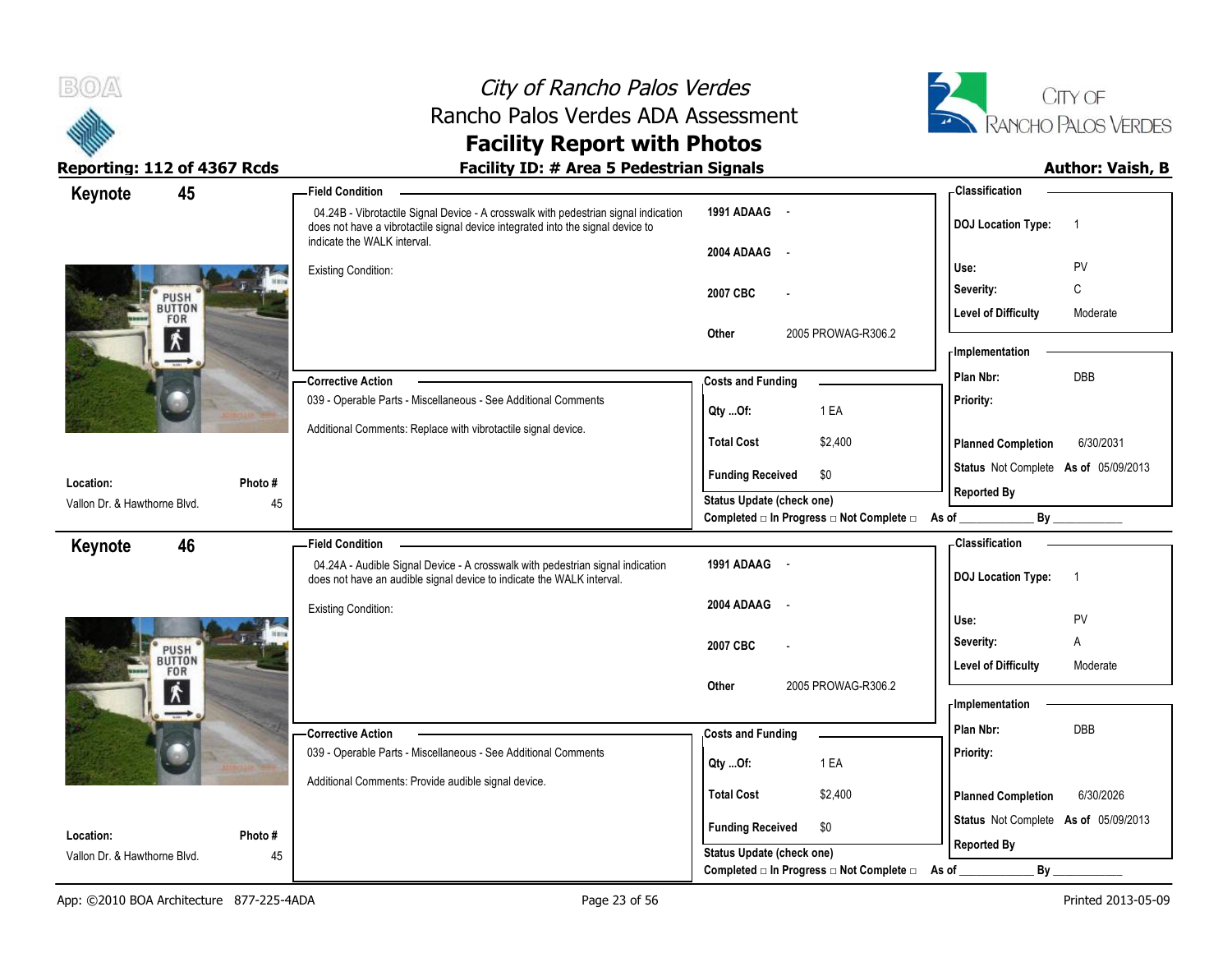



| 47<br>Keynote                |        | <b>Field Condition</b>                                                                                                                                                 |                                  |        |                                                               | - Classification                     |                |
|------------------------------|--------|------------------------------------------------------------------------------------------------------------------------------------------------------------------------|----------------------------------|--------|---------------------------------------------------------------|--------------------------------------|----------------|
|                              |        | 04.32A - Push Button Operating Effort - The force required to activate operable<br>part(s) of pedestrian signal device exceeds 5 lbs.                                  | 1991 ADAAG 4.27.4                |        |                                                               | <b>DOJ</b> Location Type:            | $\overline{1}$ |
|                              |        | <b>Existing Condition:</b>                                                                                                                                             | 2004 ADAAG                       | 309.4  |                                                               | Use:                                 | PV             |
|                              |        |                                                                                                                                                                        | 2007 CBC                         |        | 1117B.6 item 4                                                | Severity:                            | C              |
| PUSH<br><b>BUTTON</b>        |        |                                                                                                                                                                        |                                  |        |                                                               | <b>Level of Difficulty</b>           | Moderate       |
| FOR<br>$\mathbf{\dot{X}}$    |        |                                                                                                                                                                        | Other                            | R405.4 | 2005 PROWAG-R306.3.1;                                         | - Implementation                     |                |
|                              |        | <b>Corrective Action</b>                                                                                                                                               | <b>Costs and Funding</b>         |        |                                                               | Plan Nbr:                            | <b>DBB</b>     |
|                              |        | 039 - Operable Parts - Miscellaneous - See Additional Comments                                                                                                         | $Qty$ Of:                        |        | 1 EA                                                          | Priority:                            |                |
|                              |        | Additional Comments: See Keynote 45 for corrective action.                                                                                                             | <b>Total Cost</b>                |        | \$0                                                           | <b>Planned Completion</b>            | 6/30/2031      |
| Location:                    | Photo# |                                                                                                                                                                        | <b>Funding Received</b>          |        | \$0                                                           | Status Not Complete As of 05/09/2013 |                |
| Vallon Dr. & Hawthorne Blvd. | 45     |                                                                                                                                                                        | Status Update (check one)        |        |                                                               | <b>Reported By</b>                   |                |
|                              |        |                                                                                                                                                                        |                                  |        | Completed □ In Progress □ Not Complete □ As of _              |                                      | By             |
| 48<br>Keynote                |        | <b>Field Condition</b>                                                                                                                                                 |                                  |        |                                                               | - Classification                     |                |
|                              |        | 04.25 - Pedestrian Signal Device - Clear Floor Space - Location of pedestrian<br>signal device does not accommodate a level 30" x 48" min clear space, centered        | 1991 ADAAG 4.2.4                 |        |                                                               | <b>DOJ Location Type:</b>            | $\overline{1}$ |
|                              |        | and parallel to the pedestrian signal push button. (Accessible pedestrian signals<br>shall be located so that the vibrotactile feature can be contacted from the level | 2004 ADAAG 305.3, Fig. 305.3     |        |                                                               |                                      |                |
|                              |        | landing serving a curb ramp, if provided, or from a clear floor or ground space that<br>is in line with the crosswalk line adjacent to the vehicle stop line.)         |                                  |        |                                                               | Use:                                 | PV             |
|                              |        |                                                                                                                                                                        | 2007 CBC                         |        | 1118B.4 item 1                                                | Severity:                            | C              |
|                              |        | Existing Condition: 2.3% CS % 12.4% RS.                                                                                                                                | Other                            |        | 2005 PROWAG-R306.2.1                                          | <b>Level of Difficulty</b>           | High           |
|                              |        |                                                                                                                                                                        |                                  |        |                                                               | - Implementation                     |                |
|                              |        | - Corrective Action                                                                                                                                                    | <b>Costs and Funding</b>         |        |                                                               | Plan Nbr:                            | DBB            |
|                              |        | 008 - Concrete Landing - Remove non-compliant pavement and replace with new<br>concrete. The landing slope shall not exceed 2% in any direction.                       | Qty Of:                          |        | 30 SF                                                         | Priority:                            |                |
|                              |        | <b>Additional Comments:</b>                                                                                                                                            | <b>Total Cost</b>                |        | \$576                                                         | <b>Planned Completion</b>            | 6/30/2031      |
| Location:                    | Photo# |                                                                                                                                                                        | <b>Funding Received</b>          |        | \$0                                                           | Status Not Complete As of 05/09/2013 |                |
|                              |        |                                                                                                                                                                        |                                  |        |                                                               | <b>Reported By</b>                   |                |
| Vallon Dr. & Hawthorne Blvd. | 48     |                                                                                                                                                                        | <b>Status Update (check one)</b> |        | Completed $\Box$ In Progress $\Box$ Not Complete $\Box$ As of | By                                   |                |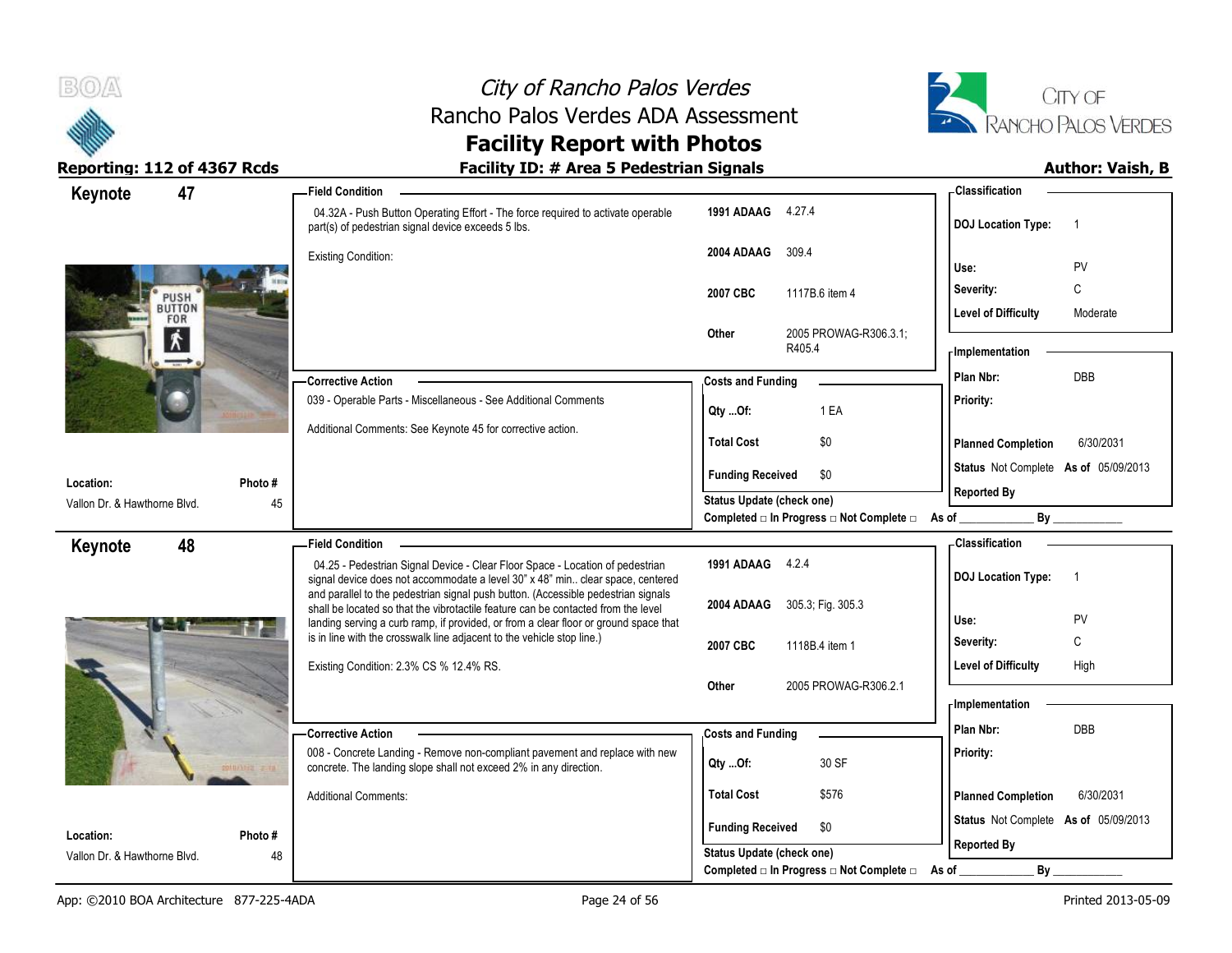



| Keynote                      | 49     | -Field Condition                                                                                                                                           |                                                |         | -Classification                                            |                |
|------------------------------|--------|------------------------------------------------------------------------------------------------------------------------------------------------------------|------------------------------------------------|---------|------------------------------------------------------------|----------------|
|                              |        | 04.40 - Other - Curb Ramps and Pedestrian Crossings - See Additional<br>Comments                                                                           | 1991 ADAAG -                                   |         | <b>DOJ Location Type:</b>                                  | $\overline{1}$ |
|                              |        | Existing Condition: Pedestrian signal is not provided.                                                                                                     | 2004 ADAAG -                                   |         | Use:                                                       | PV             |
|                              |        |                                                                                                                                                            | 2007 CBC                                       |         | Severity:                                                  | $\mathsf C$    |
|                              |        |                                                                                                                                                            |                                                |         | <b>Level of Difficulty</b>                                 | Moderate       |
|                              |        |                                                                                                                                                            | Other                                          |         |                                                            |                |
|                              |        |                                                                                                                                                            |                                                |         | - Implementation                                           |                |
|                              |        | -Corrective Action                                                                                                                                         | <b>Costs and Funding</b>                       |         | Plan Nbr:                                                  | <b>DBB</b>     |
|                              |        | 039 - Operable Parts - Miscellaneous - See Additional Comments                                                                                             | Qty Of:                                        | 1 EA    | Priority:                                                  |                |
|                              |        | Additional Comments: Provide vibrotactile and audible signal devices.                                                                                      | <b>Total Cost</b>                              | \$4,800 | <b>Planned Completion</b>                                  | 6/30/2031      |
| Location:                    | Photo# |                                                                                                                                                            | \$0<br><b>Funding Received</b>                 |         | Status Not Complete As of 05/09/2013                       |                |
| Dupree Dr. & Hawthorne Blvd. | 49     |                                                                                                                                                            | Status Update (check one)                      |         | <b>Reported By</b>                                         |                |
|                              |        |                                                                                                                                                            | Completed □ In Progress □ Not Complete □ As of |         |                                                            | By             |
| Keynote                      | 50     | <b>Field Condition</b>                                                                                                                                     |                                                |         | <b>Classification</b>                                      |                |
|                              |        | 04.40 - Other - Curb Ramps and Pedestrian Crossings - See Additional<br>Comments                                                                           | 1991 ADAAG -                                   |         | <b>DOJ Location Type:</b>                                  | $\overline{1}$ |
|                              |        | <b>Existing Condition:</b>                                                                                                                                 | 2004 ADAAG<br>$\sim$                           |         |                                                            |                |
|                              |        |                                                                                                                                                            |                                                |         | Use:<br>Severity:                                          | PV<br>B        |
|                              |        |                                                                                                                                                            | 2007 CBC                                       |         | <b>Level of Difficulty</b>                                 | High           |
|                              |        |                                                                                                                                                            | Other                                          |         |                                                            |                |
|                              |        |                                                                                                                                                            |                                                |         | - Implementation                                           |                |
|                              |        | -Corrective Action                                                                                                                                         | <b>Costs and Funding</b>                       |         | Plan Nbr:                                                  | DBB            |
|                              |        | 120B - 48" Wide Curb Ramp - Demolish existing concrete curb and slab, and<br>provide a new concrete curb ramp per ADAAG, CBC, and City/County/State street | Qty Of:                                        | 1 EA    | Priority:                                                  |                |
|                              |        | standards. Curb cut shall be a minimum of 48" wide exclusive of side flares with a<br>slope not exceeding 1:12 along POT.                                  | <b>Total Cost</b>                              | \$3,984 | <b>Planned Completion</b>                                  | 6/30/2026      |
| Location:                    | Photo# | Additional Comments: Provide compliant landing at new vibrotactile signal device.                                                                          | <b>Funding Received</b><br>\$0                 |         | Status Not Complete As of 05/09/2013<br><b>Reported By</b> |                |
| Dupree Dr. & Hawthorne Blvd. | 49     |                                                                                                                                                            | Status Update (check one)                      |         |                                                            |                |
|                              |        |                                                                                                                                                            | Completed □ In Progress □ Not Complete □       |         | By<br>As of                                                |                |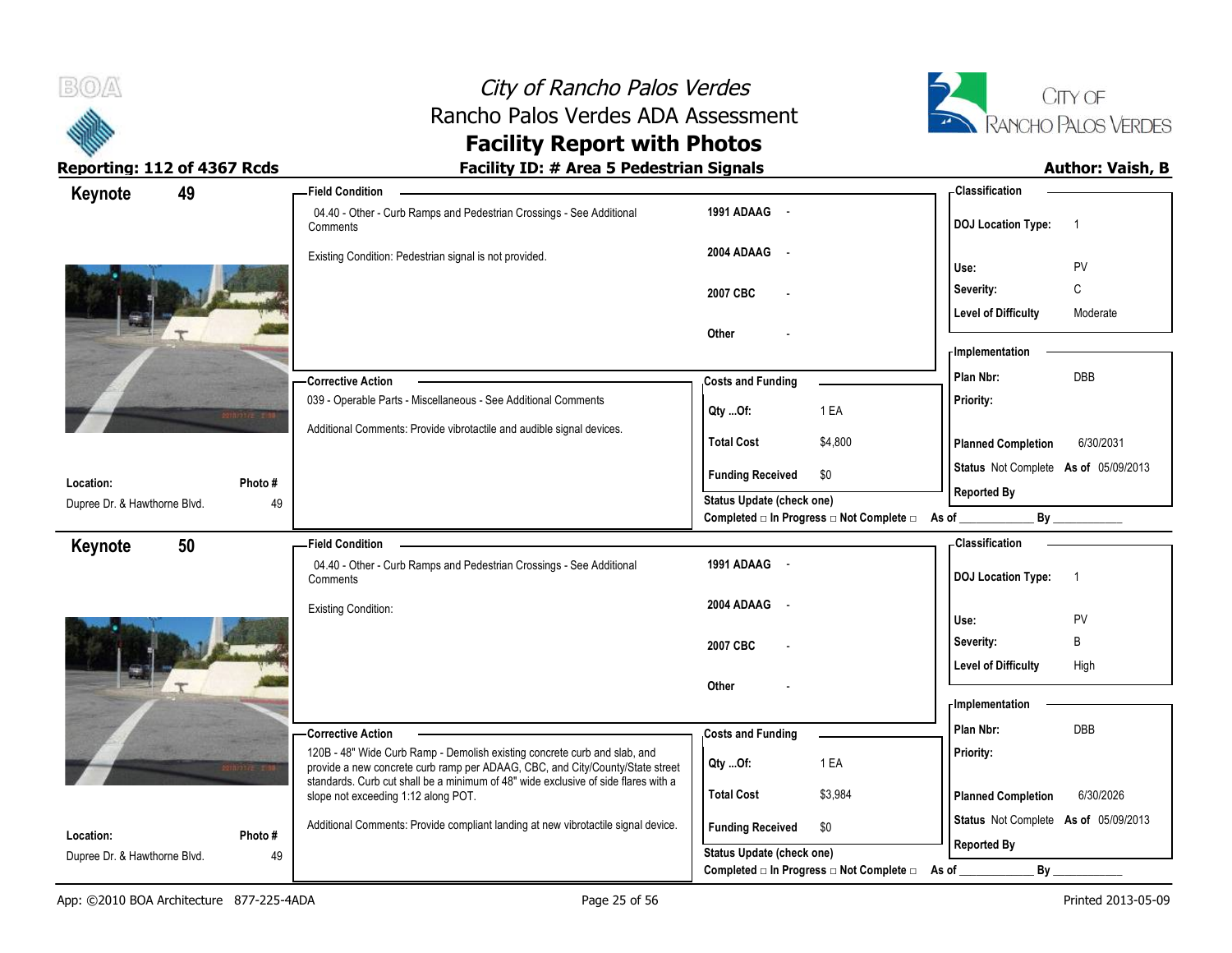



| Keynote                      | 51      | <b>Field Condition</b>                                                                                    |                                                                 | - Classification                            |
|------------------------------|---------|-----------------------------------------------------------------------------------------------------------|-----------------------------------------------------------------|---------------------------------------------|
|                              |         | 04.40 - Other - Curb Ramps and Pedestrian Crossings - See Additional<br>Comments                          | 1991 ADAAG -                                                    | <b>DOJ Location Type:</b><br>$\overline{1}$ |
|                              |         | <b>Existing Condition:</b>                                                                                | 2004 ADAAG -                                                    |                                             |
|                              |         |                                                                                                           |                                                                 | PV<br>Use:                                  |
|                              |         |                                                                                                           | 2007 CBC                                                        | C<br>Severity:                              |
|                              |         |                                                                                                           |                                                                 | <b>Level of Difficulty</b><br>Moderate      |
|                              |         |                                                                                                           | Other                                                           | - Implementation                            |
|                              |         |                                                                                                           |                                                                 | DBB<br>Plan Nbr:                            |
|                              |         | -Corrective Action                                                                                        | <b>Costs and Funding</b>                                        |                                             |
|                              |         | 039 - Operable Parts - Miscellaneous - See Additional Comments                                            | 1 EA<br>Qty Of:                                                 | Priority:                                   |
|                              |         | Additional Comments: Provide vibrotactile and audible signal devices.                                     | <b>Total Cost</b><br>\$4,800                                    | <b>Planned Completion</b><br>6/30/2031      |
| Location:                    | Photo#  |                                                                                                           | <b>Funding Received</b><br>\$0                                  | Status Not Complete As of 05/09/2013        |
| Dupree Dr. & Hawthorne Blvd. | 51      |                                                                                                           | Status Update (check one)                                       | <b>Reported By</b>                          |
|                              |         |                                                                                                           | Completed $\Box$ In Progress $\Box$ Not Complete $\Box$ As of _ | By                                          |
| Keynote                      | 52      | <b>Field Condition</b>                                                                                    |                                                                 | - Classification                            |
|                              |         | 04.32C - Push Button Size - The pedestrian signal push button is not a min 2"<br>across in one dimension. | 1991 ADAAG -                                                    | <b>DOJ Location Type:</b><br>$\overline{1}$ |
|                              |         | Existing Condition: 1/2" diameter.                                                                        | 2004 ADAAG<br>$\sim$                                            |                                             |
|                              |         |                                                                                                           |                                                                 | PV<br>Use:                                  |
|                              |         |                                                                                                           | 2007 CBC                                                        | C<br>Severity:                              |
|                              |         |                                                                                                           |                                                                 | <b>Level of Difficulty</b><br>Moderate      |
|                              |         |                                                                                                           | 2005 PROWAG-R306.3.3<br>Other                                   | - Implementation                            |
|                              |         |                                                                                                           |                                                                 |                                             |
|                              |         | -Corrective Action                                                                                        | <b>Costs and Funding</b>                                        | DBB<br>Plan Nbr:                            |
|                              |         | 039 - Operable Parts - Miscellaneous - See Additional Comments                                            | 1 EA<br>Qty Of:                                                 | Priority:                                   |
|                              |         | Additional Comments: See Keynote 54 for corrective action.                                                | <b>Total Cost</b>                                               |                                             |
|                              |         |                                                                                                           | \$0                                                             | <b>Planned Completion</b><br>6/30/2031      |
| Location:                    | Photo # |                                                                                                           | <b>Funding Received</b><br>\$0                                  | Status Not Complete As of 05/09/2013        |
| Dupree Dr. & Hawthorne Blvd. | 52      |                                                                                                           | <b>Status Update (check one)</b>                                | <b>Reported By</b>                          |
|                              |         |                                                                                                           | Completed □ In Progress □ Not Complete □                        | By<br>As of                                 |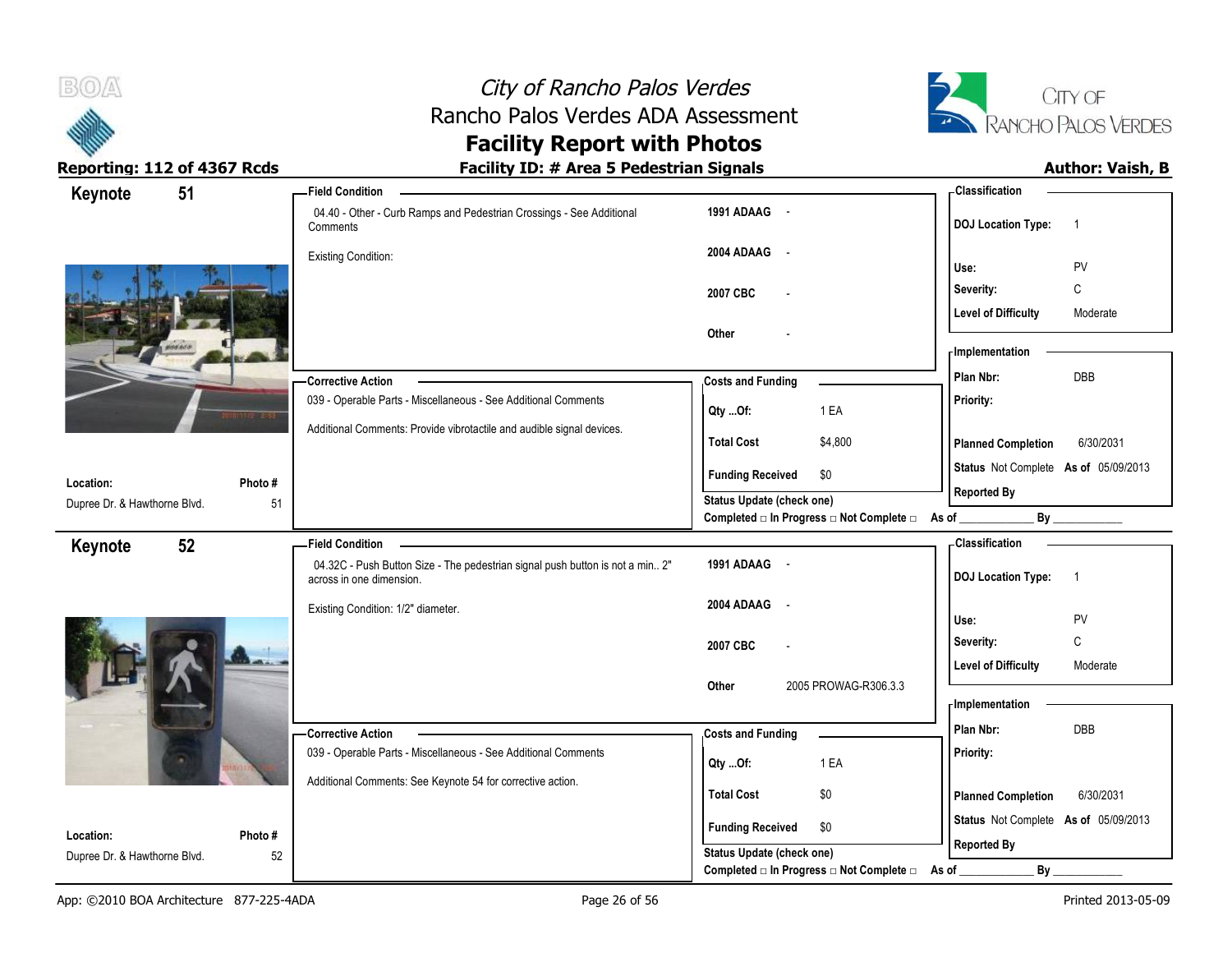



| Keynote                      | 53      | - Field Condition                                                                                                                                       |                                                                               | -Classification                                            |
|------------------------------|---------|---------------------------------------------------------------------------------------------------------------------------------------------------------|-------------------------------------------------------------------------------|------------------------------------------------------------|
|                              |         | 04.24A - Audible Signal Device - A crosswalk with pedestrian signal indication<br>does not have an audible signal device to indicate the WALK interval. | 1991 ADAAG -                                                                  | <b>DOJ</b> Location Type:<br>$\overline{1}$                |
|                              |         | Existing Condition:                                                                                                                                     | 2004 ADAAG<br>$\sim$                                                          | PV<br>Use:                                                 |
|                              |         |                                                                                                                                                         | 2007 CBC<br>$\overline{a}$                                                    | Severity:<br>Α                                             |
|                              |         |                                                                                                                                                         |                                                                               | <b>Level of Difficulty</b><br>Moderate                     |
|                              |         |                                                                                                                                                         | 2005 PROWAG-R306.2<br>Other                                                   | - Implementation                                           |
|                              |         | <b>Corrective Action</b>                                                                                                                                | <b>Costs and Funding</b>                                                      | DBB<br>Plan Nbr:                                           |
|                              |         | 039 - Operable Parts - Miscellaneous - See Additional Comments                                                                                          | 1 EA<br>Qty Of:                                                               | Priority:                                                  |
|                              |         | Additional Comments: Provide audible signal device.                                                                                                     | <b>Total Cost</b><br>\$2,400                                                  | <b>Planned Completion</b><br>6/30/2026                     |
|                              |         |                                                                                                                                                         |                                                                               | Status Not Complete As of 05/09/2013                       |
| Location:                    | Photo#  |                                                                                                                                                         | \$0<br><b>Funding Received</b>                                                | <b>Reported By</b>                                         |
| Dupree Dr. & Hawthorne Blvd. | 52      |                                                                                                                                                         | Status Update (check one)<br>Completed □ In Progress □ Not Complete □ As of _ |                                                            |
| 54<br>Keynote                |         | <b>Field Condition</b>                                                                                                                                  |                                                                               | - Classification                                           |
|                              |         | 04.24B - Vibrotactile Signal Device - A crosswalk with pedestrian signal indication                                                                     | 1991 ADAAG -                                                                  | <b>DOJ Location Type:</b><br>$\overline{1}$                |
|                              |         |                                                                                                                                                         |                                                                               |                                                            |
|                              |         | does not have a vibrotactile signal device integrated into the signal device to<br>indicate the WALK interval.                                          |                                                                               |                                                            |
|                              |         | Existing Condition:                                                                                                                                     | 2004 ADAAG -                                                                  | PV<br>Use:                                                 |
|                              |         |                                                                                                                                                         | 2007 CBC                                                                      | C<br>Severity:                                             |
|                              |         |                                                                                                                                                         |                                                                               | <b>Level of Difficulty</b><br>Moderate                     |
|                              |         |                                                                                                                                                         | 2005 PROWAG-R306.2<br>Other                                                   | - Implementation                                           |
|                              |         | - Corrective Action                                                                                                                                     |                                                                               | Plan Nbr:<br><b>DBB</b>                                    |
|                              |         | 039 - Operable Parts - Miscellaneous - See Additional Comments                                                                                          | <b>Costs and Funding</b><br>1 EA                                              | Priority:                                                  |
|                              |         | Additional Comments: Replace with vibrotactile signal device.                                                                                           | Qty Of:                                                                       |                                                            |
|                              |         |                                                                                                                                                         | <b>Total Cost</b><br>\$2,400                                                  | <b>Planned Completion</b><br>6/30/2031                     |
| Location:                    | Photo # |                                                                                                                                                         | <b>Funding Received</b><br>\$0<br>Status Update (check one)                   | Status Not Complete As of 05/09/2013<br><b>Reported By</b> |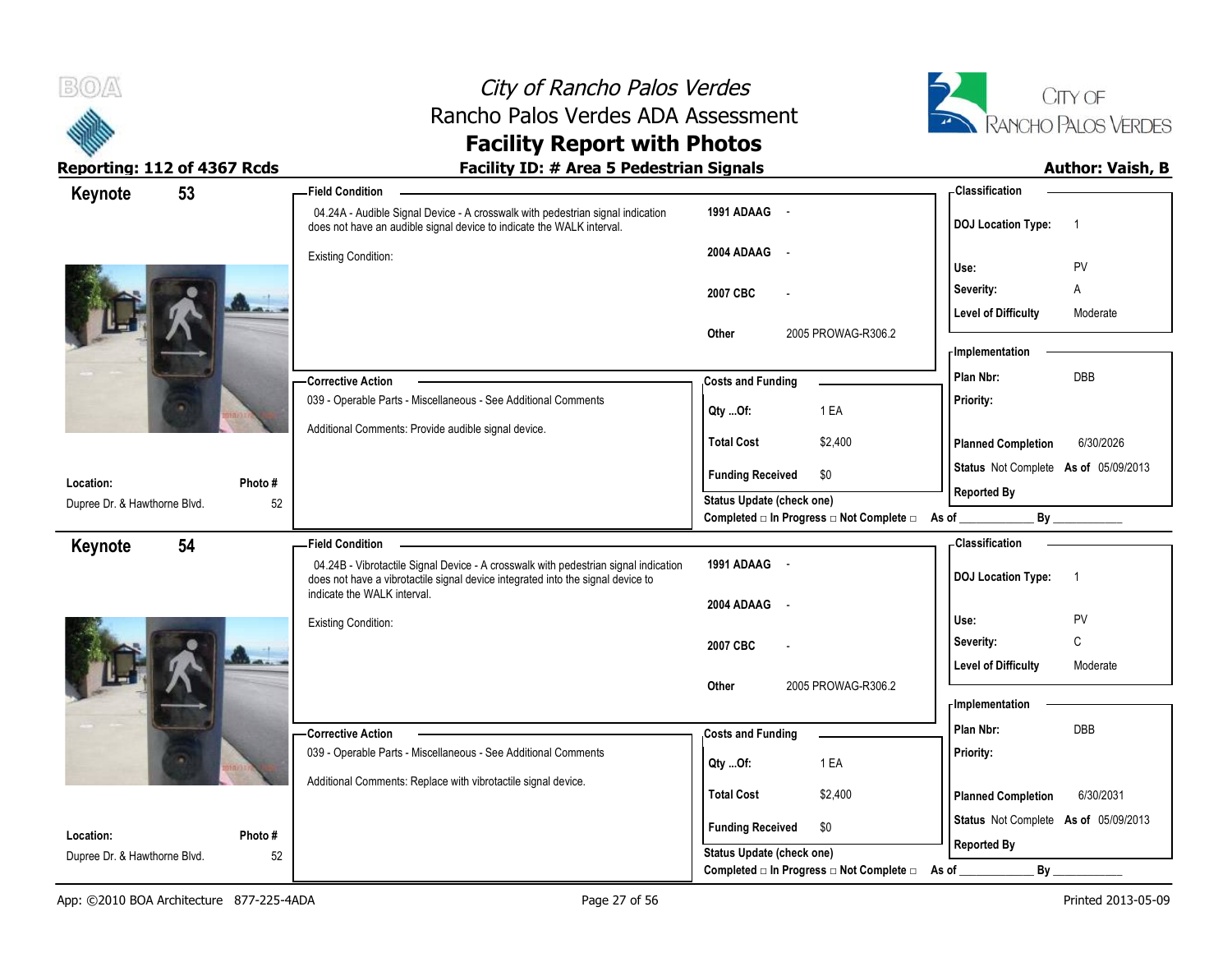



| Keynote                      | 55 | -Field Condition                                                                                                                                                                                                                                               |                                                                       | - Classification                            |
|------------------------------|----|----------------------------------------------------------------------------------------------------------------------------------------------------------------------------------------------------------------------------------------------------------------|-----------------------------------------------------------------------|---------------------------------------------|
|                              |    | 04.25 - Pedestrian Signal Device - Clear Floor Space - Location of pedestrian<br>signal device does not accommodate a level 30" x 48" min clear space, centered                                                                                                | 1991 ADAAG 4.2.4                                                      | <b>DOJ Location Type:</b><br>$\overline{1}$ |
|                              |    | and parallel to the pedestrian signal push button. (Accessible pedestrian signals<br>shall be located so that the vibrotactile feature can be contacted from the level<br>landing serving a curb ramp, if provided, or from a clear floor or ground space that | 2004 ADAAG 305.3; Fig. 305.3                                          | PV<br>Use:                                  |
|                              |    | is in line with the crosswalk line adjacent to the vehicle stop line.)                                                                                                                                                                                         | 2007 CBC<br>1118B.4 item 1                                            | С<br>Severity:                              |
|                              |    | Existing Condition: 6% CS & 8.3% RS.                                                                                                                                                                                                                           |                                                                       | <b>Level of Difficulty</b><br>High          |
|                              |    |                                                                                                                                                                                                                                                                | 2005 PROWAG-R306.2.1<br>Other                                         |                                             |
|                              |    |                                                                                                                                                                                                                                                                |                                                                       | - Implementation                            |
|                              |    | <b>Corrective Action</b>                                                                                                                                                                                                                                       | <b>Costs and Funding</b>                                              | DBB<br>Plan Nbr:                            |
|                              |    | 008 - Concrete Landing - Remove non-compliant pavement and replace with new<br>concrete. The landing slope shall not exceed 2% in any direction.                                                                                                               | 30 SF<br>Qty Of:                                                      | Priority:                                   |
|                              |    | <b>Additional Comments:</b>                                                                                                                                                                                                                                    | <b>Total Cost</b><br>\$576                                            | <b>Planned Completion</b><br>6/30/2031      |
| Location:                    |    | Photo #                                                                                                                                                                                                                                                        | <b>Funding Received</b><br>\$0                                        | Status Not Complete As of 05/09/2013        |
| Dupree Dr. & Hawthorne Blvd. |    | 55                                                                                                                                                                                                                                                             | Status Update (check one)                                             | <b>Reported By</b>                          |
|                              |    |                                                                                                                                                                                                                                                                | Completed $\Box$ In Progress $\Box$ Not Complete $\Box$ As of _       | By                                          |
| Keynote                      | 56 | <b>Field Condition</b>                                                                                                                                                                                                                                         |                                                                       | <b>Classification</b>                       |
|                              |    | 04.25 - Pedestrian Signal Device - Clear Floor Space - Location of pedestrian<br>signal device does not accommodate a level 30" x 48" min clear space, centered                                                                                                | 1991 ADAAG 4.2.4                                                      | <b>DOJ Location Type:</b><br>$\overline{1}$ |
|                              |    | and parallel to the pedestrian signal push button. (Accessible pedestrian signals<br>shall be located so that the vibrotactile feature can be contacted from the level                                                                                         | 2004 ADAAG 305.3; Fig. 305.3                                          |                                             |
|                              |    | landing serving a curb ramp, if provided, or from a clear floor or ground space that                                                                                                                                                                           |                                                                       | Use:<br>PV                                  |
|                              |    | is in line with the crosswalk line adjacent to the vehicle stop line.)                                                                                                                                                                                         | 2007 CBC<br>1118B.4 item 1                                            | C<br>Severity:                              |
|                              |    | Existing Condition: 6.1% CS & 7.6% RS.                                                                                                                                                                                                                         |                                                                       | <b>Level of Difficulty</b><br>Moderate      |
|                              |    |                                                                                                                                                                                                                                                                | 2005 PROWAG-R306.2.1<br>Other                                         | - Implementation                            |
|                              |    |                                                                                                                                                                                                                                                                |                                                                       |                                             |
|                              |    | <b>Corrective Action</b>                                                                                                                                                                                                                                       | <b>Costs and Funding</b>                                              | Plan Nbr:<br><b>DBB</b>                     |
|                              |    | 027 - Site Work - Miscellaneous - See Additional Comments                                                                                                                                                                                                      | 1 EA<br>Qty Of:                                                       | Priority:                                   |
|                              |    | Additional Comments: See Keynote 59 for corrective action.                                                                                                                                                                                                     | <b>Total Cost</b><br>\$0                                              | 6/30/2031<br><b>Planned Completion</b>      |
|                              |    |                                                                                                                                                                                                                                                                |                                                                       | Status Not Complete As of 05/09/2013        |
| Location:                    |    | Photo#                                                                                                                                                                                                                                                         | <b>Funding Received</b><br>\$0                                        | <b>Reported By</b>                          |
|                              |    |                                                                                                                                                                                                                                                                |                                                                       |                                             |
| Dupree Dr. & Hawthorne Blvd. |    | 56                                                                                                                                                                                                                                                             | Status Update (check one)<br>Completed □ In Progress □ Not Complete □ | $By_$<br>As of                              |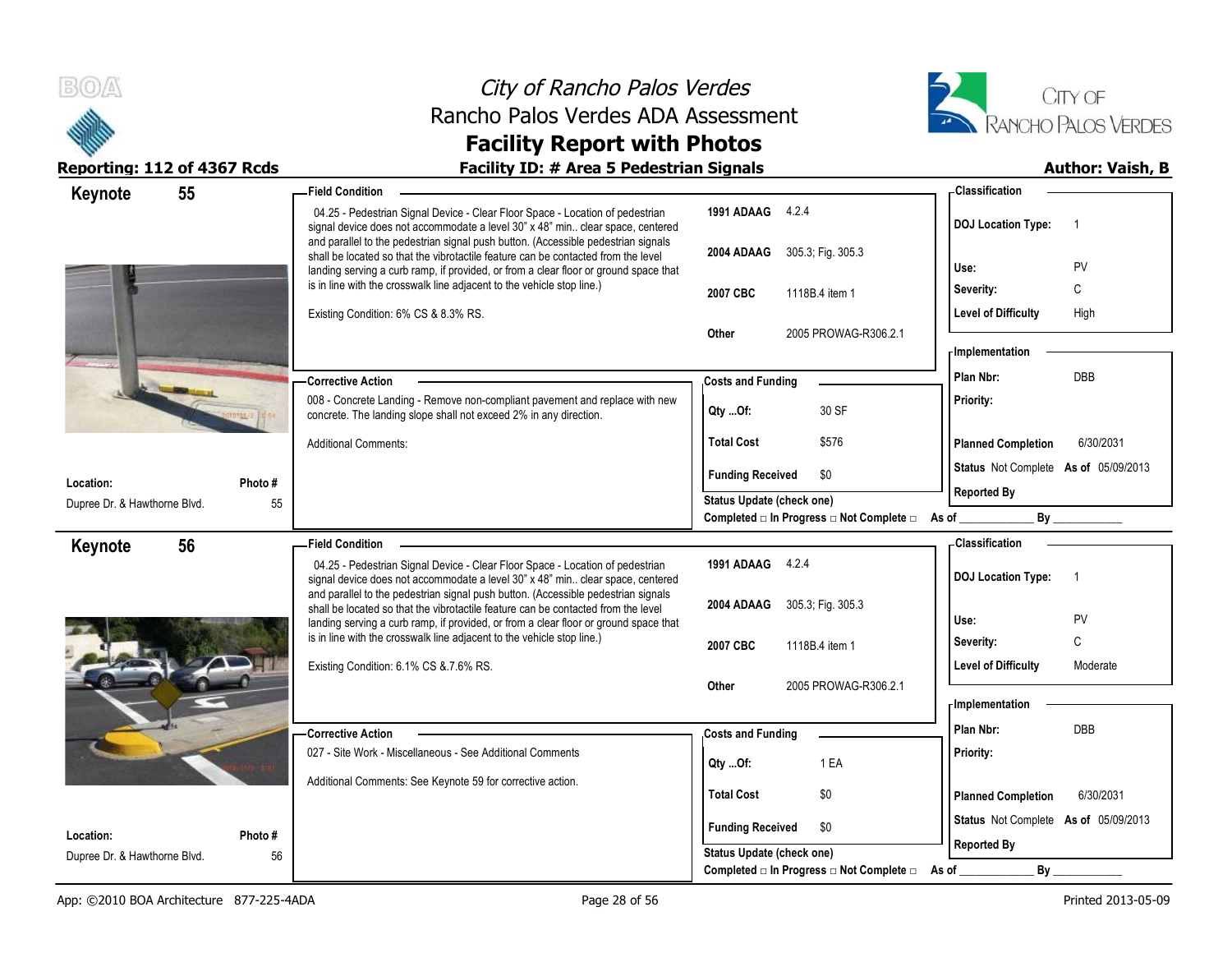



| Keynote                                   | 57                          | <b>Field Condition</b>                                                                                                                                                 |                                                             | <b>Classification</b>                       |
|-------------------------------------------|-----------------------------|------------------------------------------------------------------------------------------------------------------------------------------------------------------------|-------------------------------------------------------------|---------------------------------------------|
|                                           |                             | 04.24A - Audible Signal Device - A crosswalk with pedestrian signal indication<br>does not have an audible signal device to indicate the WALK interval.                | 1991 ADAAG -                                                | <b>DOJ Location Type:</b><br>$\overline{1}$ |
|                                           |                             | <b>Existing Condition:</b>                                                                                                                                             | 2004 ADAAG<br>$\sim$                                        | PV<br>Use:                                  |
|                                           |                             |                                                                                                                                                                        | 2007 CBC                                                    | Severity:<br>Α                              |
|                                           |                             |                                                                                                                                                                        |                                                             | <b>Level of Difficulty</b><br>Moderate      |
|                                           |                             |                                                                                                                                                                        | 2005 PROWAG-R306.2<br>Other                                 | - Implementation                            |
|                                           |                             |                                                                                                                                                                        |                                                             |                                             |
|                                           |                             | <b>Corrective Action</b>                                                                                                                                               | <b>Costs and Funding</b>                                    | <b>DBB</b><br>Plan Nbr:                     |
|                                           |                             | 039 - Operable Parts - Miscellaneous - See Additional Comments                                                                                                         | 1 EA<br>Qty Of:                                             | Priority:                                   |
|                                           |                             | Additional Comments: See Keynote 59 for corrective action.                                                                                                             | <b>Total Cost</b><br>\$0                                    | <b>Planned Completion</b><br>6/30/2026      |
|                                           |                             |                                                                                                                                                                        | <b>Funding Received</b><br>\$0                              | Status Not Complete As of 05/09/2013        |
| Location:<br>Dupree Dr. & Hawthorne Blvd. | Photo#<br>56                |                                                                                                                                                                        | Status Update (check one)                                   | <b>Reported By</b>                          |
|                                           |                             |                                                                                                                                                                        | Completed □ In Progress □ Not Complete □ As of _            |                                             |
| Keynote                                   | 58                          | <b>Field Condition</b>                                                                                                                                                 |                                                             | <b>Classification</b>                       |
|                                           |                             | 04.24B - Vibrotactile Signal Device - A crosswalk with pedestrian signal indication<br>does not have a vibrotactile signal device integrated into the signal device to | 1991 ADAAG -                                                | <b>DOJ Location Type:</b><br>$\overline{1}$ |
|                                           |                             | indicate the WALK interval.                                                                                                                                            | 2004 ADAAG<br>$\sim$                                        |                                             |
|                                           |                             |                                                                                                                                                                        |                                                             |                                             |
|                                           | USH                         | <b>Existing Condition:</b>                                                                                                                                             |                                                             | PV<br>Use:                                  |
|                                           | <b>BUTTON</b><br><b>FOR</b> |                                                                                                                                                                        | 2007 CBC                                                    | $\mathsf C$<br>Severity:                    |
|                                           |                             |                                                                                                                                                                        |                                                             | <b>Level of Difficulty</b><br>Moderate      |
|                                           |                             |                                                                                                                                                                        | 2005 PROWAG-R306.2<br>Other                                 | - Implementation                            |
|                                           |                             |                                                                                                                                                                        |                                                             | Plan Nbr:<br><b>DBB</b>                     |
|                                           |                             | - Corrective Action                                                                                                                                                    | <b>Costs and Funding</b>                                    |                                             |
|                                           |                             | 039 - Operable Parts - Miscellaneous - See Additional Comments                                                                                                         | 1 EA<br>Qty Of:                                             | Priority:                                   |
|                                           |                             | Additional Comments: See Keynote 59 for corrective action.                                                                                                             | <b>Total Cost</b><br>\$0                                    | 6/30/2031<br><b>Planned Completion</b>      |
|                                           |                             |                                                                                                                                                                        |                                                             | Status Not Complete As of 05/09/2013        |
| Location:<br>Dupree Dr. & Hawthorne Blvd. | Photo#<br>58                |                                                                                                                                                                        | <b>Funding Received</b><br>\$0<br>Status Update (check one) | <b>Reported By</b>                          |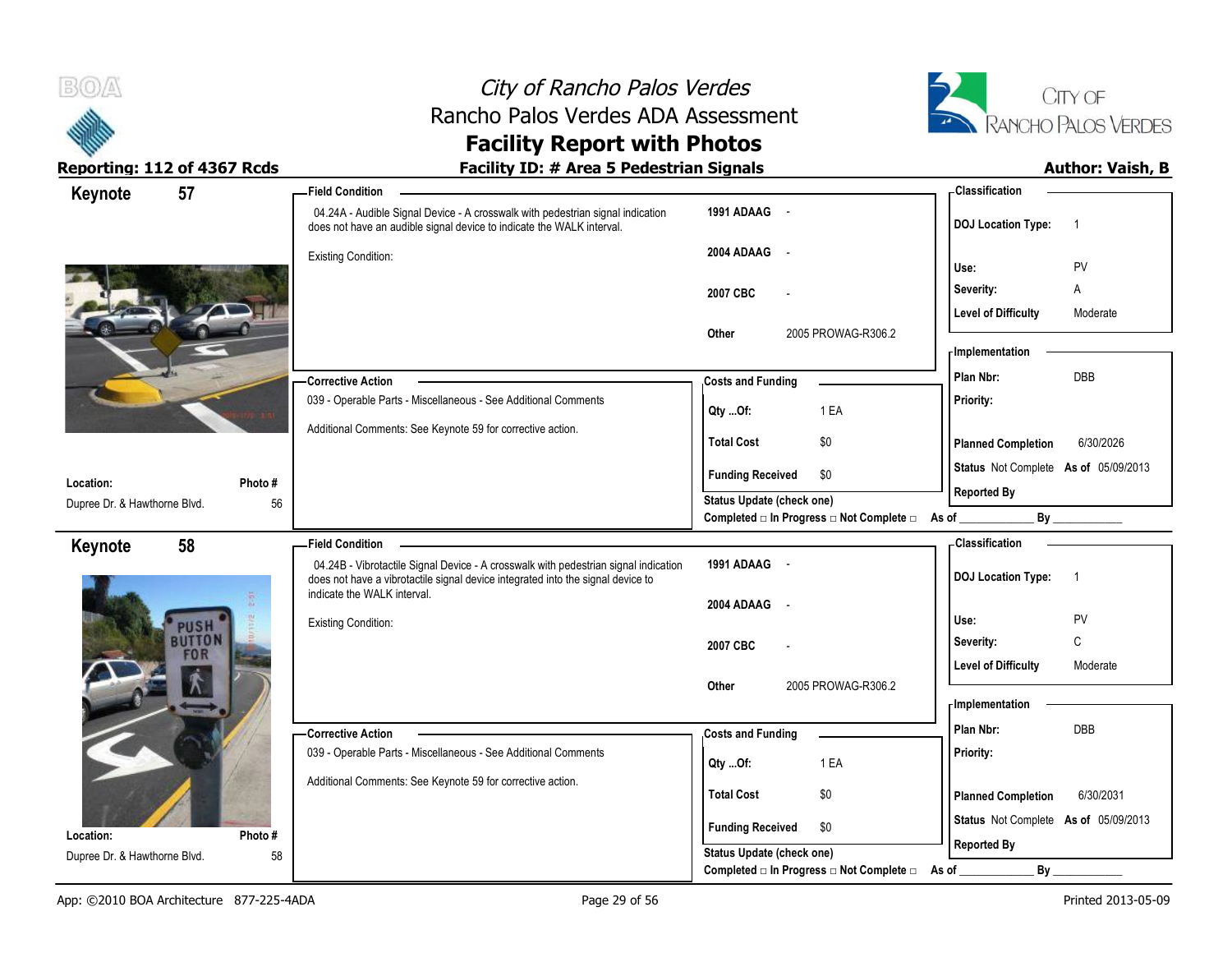



| Keynote                      | 59                          | <b>Field Condition</b>                                                                                    |                                                                               | - Classification                            |
|------------------------------|-----------------------------|-----------------------------------------------------------------------------------------------------------|-------------------------------------------------------------------------------|---------------------------------------------|
|                              |                             | 04.40 - Other - Curb Ramps and Pedestrian Crossings - See Additional<br>Comments                          | 1991 ADAAG -                                                                  | <b>DOJ Location Type:</b><br>$\overline{1}$ |
|                              |                             | <b>Existing Condition:</b>                                                                                | 2004 ADAAG<br>$\sim$ $-$                                                      | PV<br>Use:                                  |
|                              |                             |                                                                                                           | 2007 CBC                                                                      | C<br>Severity:                              |
|                              |                             |                                                                                                           |                                                                               | <b>Level of Difficulty</b><br>Moderate      |
|                              |                             |                                                                                                           | Other                                                                         |                                             |
|                              |                             |                                                                                                           |                                                                               | - Implementation                            |
|                              |                             | - Corrective Action                                                                                       | <b>Costs and Funding</b>                                                      | DBB<br>Plan Nbr:                            |
|                              |                             | 039 - Operable Parts - Miscellaneous - See Additional Comments                                            | 1 EA<br>Qty Of:                                                               | Priority:                                   |
|                              |                             | Additional Comments: Recommendation: Remove pedestrian signal device.                                     | <b>Total Cost</b><br>\$600                                                    | <b>Planned Completion</b><br>6/30/2031      |
| Location:                    | Photo#                      |                                                                                                           | <b>Funding Received</b><br>\$0                                                | Status Not Complete As of 05/09/2013        |
| Dupree Dr. & Hawthorne Blvd. | 56                          |                                                                                                           | Status Update (check one)<br>Completed □ In Progress □ Not Complete □ As of _ | <b>Reported By</b><br>By                    |
| Keynote                      | 60                          | <b>Field Condition</b>                                                                                    |                                                                               | <b>Classification</b>                       |
|                              |                             | 04.32C - Push Button Size - The pedestrian signal push button is not a min 2"<br>across in one dimension. | 1991 ADAAG -                                                                  | <b>DOJ Location Type:</b><br>$\overline{1}$ |
|                              | USH                         | Existing Condition: 1/2" diameter.                                                                        | 2004 ADAAG<br>$\sim$                                                          | Use:<br>PV                                  |
|                              | <b>BUTTON</b><br><b>FOR</b> |                                                                                                           | 2007 CBC                                                                      | $\mathsf{C}$<br>Severity:                   |
|                              |                             |                                                                                                           |                                                                               |                                             |
|                              |                             |                                                                                                           |                                                                               | <b>Level of Difficulty</b><br>Moderate      |
|                              |                             |                                                                                                           | 2005 PROWAG-R306.3.3<br>Other                                                 |                                             |
|                              |                             |                                                                                                           |                                                                               | <b>Implementation</b>                       |
|                              |                             | - Corrective Action                                                                                       | <b>Costs and Funding</b>                                                      | Plan Nbr:<br>DBB                            |
|                              |                             | 039 - Operable Parts - Miscellaneous - See Additional Comments                                            | 1 EA<br>Qty Of:                                                               | Priority:                                   |
|                              |                             | Additional Comments: See Keynote 59 for corrective action.                                                | <b>Total Cost</b><br>\$0                                                      | <b>Planned Completion</b><br>6/30/2031      |
| Location:                    | Photo#                      |                                                                                                           | <b>Funding Received</b><br>\$0                                                | Status Not Complete As of 05/09/2013        |
| Dupree Dr. & Hawthorne Blvd. | 58                          |                                                                                                           | <b>Status Update (check one)</b><br>Completed □ In Progress □ Not Complete □  | <b>Reported By</b><br>$By_$                 |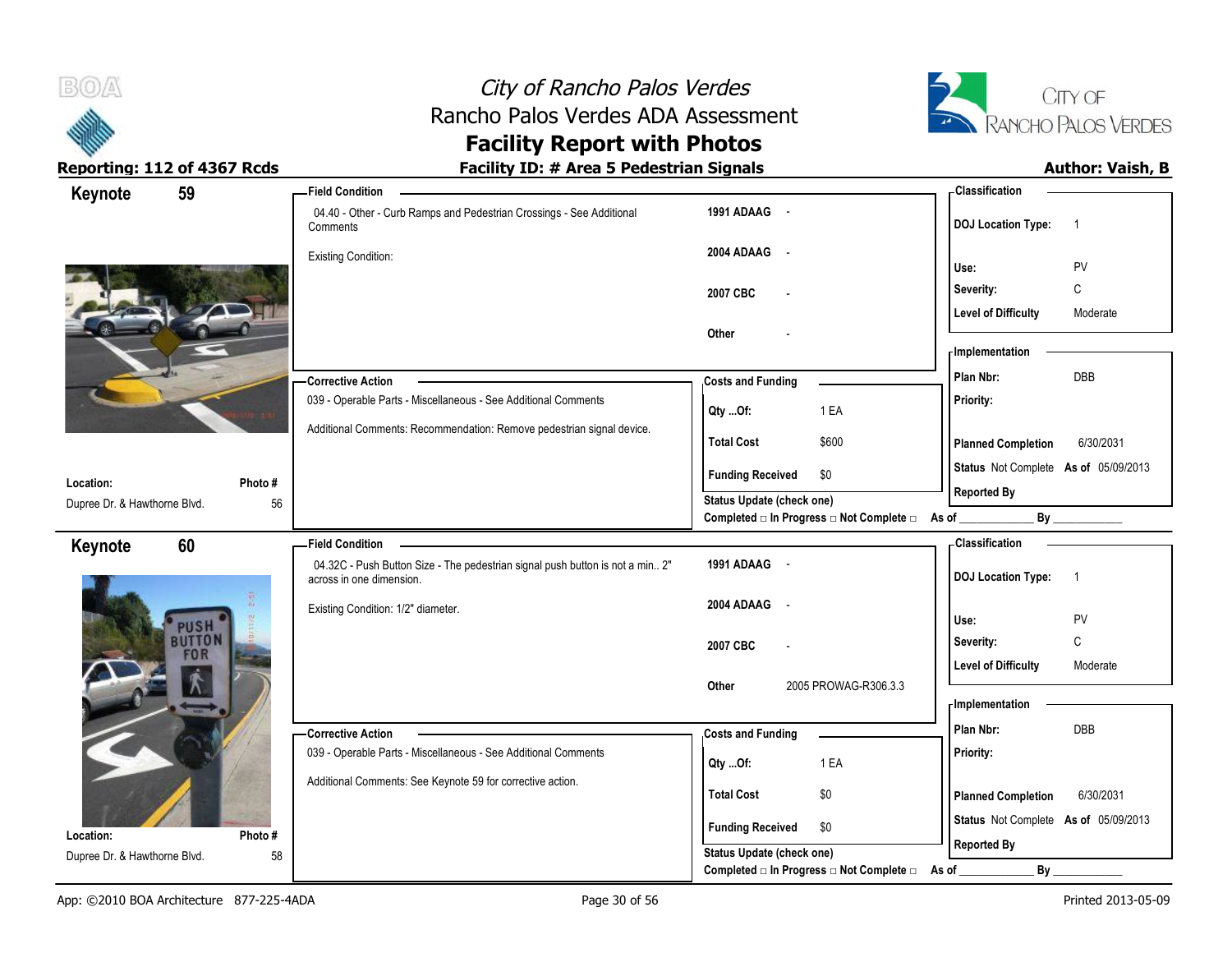



| 61<br>Keynote                             |              | <b>Field Condition</b>                                                                                                                                                 |                                                                    | - Classification                                                    |
|-------------------------------------------|--------------|------------------------------------------------------------------------------------------------------------------------------------------------------------------------|--------------------------------------------------------------------|---------------------------------------------------------------------|
|                                           |              | 04.32C - Push Button Size - The pedestrian signal push button is not a min 2"<br>across in one dimension.                                                              | 1991 ADAAG -                                                       | <b>DOJ Location Type:</b><br>$\overline{1}$                         |
|                                           |              | Existing Condition: 1/2" diameter.                                                                                                                                     | 2004 ADAAG<br>$\sim$                                               | PV<br>Use:                                                          |
|                                           |              |                                                                                                                                                                        | 2007 CBC                                                           | C<br>Severity:                                                      |
|                                           |              |                                                                                                                                                                        |                                                                    | <b>Level of Difficulty</b><br>Moderate                              |
|                                           |              |                                                                                                                                                                        | 2005 PROWAG-R306.3.3<br>Other                                      | <b>Implementation</b>                                               |
|                                           |              | -Corrective Action                                                                                                                                                     | <b>Costs and Funding</b>                                           | Plan Nbr:<br>DBB                                                    |
|                                           | $7 - 44$     | 039 - Operable Parts - Miscellaneous - See Additional Comments                                                                                                         | 1 EA<br>Qty Of:                                                    | Priority:                                                           |
|                                           |              | Additional Comments: See Keynote 62 for corrective action.                                                                                                             | <b>Total Cost</b><br>\$0                                           | <b>Planned Completion</b><br>6/30/2031                              |
| Location:                                 | Photo#       |                                                                                                                                                                        | <b>Funding Received</b><br>\$0                                     | Status Not Complete As of 05/09/2013                                |
| Dupree Dr. & Hawthorne Blvd.              | 61           |                                                                                                                                                                        | <b>Status Update (check one)</b>                                   | <b>Reported By</b>                                                  |
|                                           |              |                                                                                                                                                                        | Completed □ In Progress □ Not Complete □ As of _                   | By                                                                  |
| 62<br>Keynote                             |              | <b>Field Condition</b>                                                                                                                                                 |                                                                    | <b>Classification</b>                                               |
|                                           |              | 04.24B - Vibrotactile Signal Device - A crosswalk with pedestrian signal indication<br>does not have a vibrotactile signal device integrated into the signal device to | 1991 ADAAG -                                                       | <b>DOJ</b> Location Type:<br>$\overline{1}$                         |
|                                           |              | indicate the WALK interval.                                                                                                                                            | 2004 ADAAG<br>$\sim$                                               |                                                                     |
|                                           |              | <b>Existing Condition:</b>                                                                                                                                             |                                                                    | Use:<br>PV                                                          |
|                                           |              |                                                                                                                                                                        | 2007 CBC                                                           | $\mathsf{C}$<br>Severity:<br><b>Level of Difficulty</b><br>Moderate |
|                                           |              |                                                                                                                                                                        | 2005 PROWAG-R306.2<br>Other                                        |                                                                     |
|                                           |              |                                                                                                                                                                        |                                                                    | <b>Implementation</b>                                               |
|                                           |              |                                                                                                                                                                        |                                                                    |                                                                     |
|                                           |              | - Corrective Action                                                                                                                                                    | <b>Costs and Funding</b>                                           | Plan Nbr:<br><b>DBB</b>                                             |
|                                           |              | 039 - Operable Parts - Miscellaneous - See Additional Comments                                                                                                         | 1 EA<br>Qty Of:                                                    | Priority:                                                           |
|                                           |              | Additional Comments: Replace with vibrotactile signal device.                                                                                                          | <b>Total Cost</b><br>\$2,400                                       | 6/30/2031                                                           |
|                                           |              |                                                                                                                                                                        |                                                                    | <b>Planned Completion</b><br>Status Not Complete As of 05/09/2013   |
| Location:<br>Dupree Dr. & Hawthorne Blvd. | Photo#<br>61 |                                                                                                                                                                        | <b>Funding Received</b><br>\$0<br><b>Status Update (check one)</b> | <b>Reported By</b>                                                  |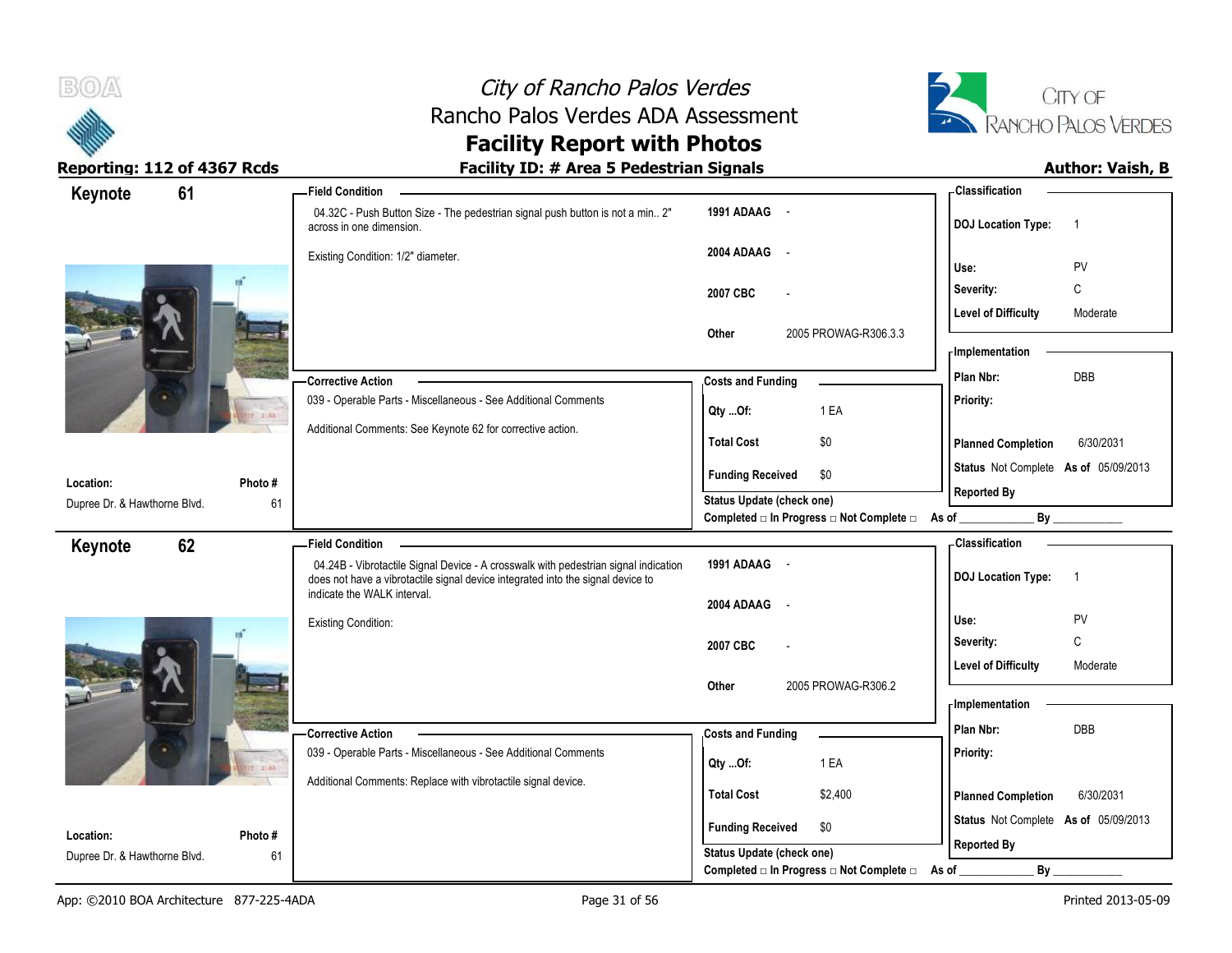

# City of Rancho Palos Verdes Rancho Palos Verdes ADA Assessment



### **Facility Report with Photos** Reporting: 112 of 4367 Rcds **Facility ID: # Area 5 Pedestrian Signals Author: Vaish, B**

| 63<br>Keynote                             |               | -Field Condition                                                                                                                                                    |                                                                                            | - Classification                            |
|-------------------------------------------|---------------|---------------------------------------------------------------------------------------------------------------------------------------------------------------------|--------------------------------------------------------------------------------------------|---------------------------------------------|
|                                           |               | 04.24A - Audible Signal Device - A crosswalk with pedestrian signal indication<br>does not have an audible signal device to indicate the WALK interval.             | 1991 ADAAG -                                                                               | <b>DOJ Location Type:</b><br>$\overline{1}$ |
|                                           |               | <b>Existing Condition:</b>                                                                                                                                          | 2004 ADAAG<br>$\sim$                                                                       |                                             |
|                                           |               |                                                                                                                                                                     |                                                                                            | PV<br>Use:<br>Severity:<br>A                |
|                                           |               |                                                                                                                                                                     | 2007 CBC                                                                                   | <b>Level of Difficulty</b><br>Moderate      |
|                                           |               |                                                                                                                                                                     | 2005 PROWAG-R306.2<br>Other                                                                | - Implementation                            |
|                                           |               |                                                                                                                                                                     |                                                                                            | <b>DBB</b><br>Plan Nbr:                     |
|                                           |               | <b>Corrective Action</b><br>039 - Operable Parts - Miscellaneous - See Additional Comments                                                                          | <b>Costs and Funding</b>                                                                   |                                             |
|                                           | $- \alpha$    |                                                                                                                                                                     | 1 EA<br>Qty Of:                                                                            | Priority:                                   |
|                                           |               | Additional Comments: Provide audible signal device.                                                                                                                 | <b>Total Cost</b><br>\$2,400                                                               | 6/30/2026<br><b>Planned Completion</b>      |
|                                           |               |                                                                                                                                                                     | <b>Funding Received</b><br>\$0                                                             | Status Not Complete As of 05/09/2013        |
| Location:<br>Dupree Dr. & Hawthorne Blvd. | Photo #<br>61 |                                                                                                                                                                     | Status Update (check one)                                                                  | <b>Reported By</b>                          |
|                                           |               |                                                                                                                                                                     | Completed □ In Progress □ Not Complete □ As of _                                           | By                                          |
| 64<br>Keynote                             |               | <b>Field Condition</b>                                                                                                                                              |                                                                                            | - Classification                            |
|                                           |               |                                                                                                                                                                     |                                                                                            |                                             |
|                                           |               | 04.25 - Pedestrian Signal Device - Clear Floor Space - Location of pedestrian                                                                                       | 1991 ADAAG 4.2.4                                                                           | $\overline{1}$                              |
|                                           |               | signal device does not accommodate a level 30" x 48" min clear space, centered<br>and parallel to the pedestrian signal push button. (Accessible pedestrian signals |                                                                                            | <b>DOJ Location Type:</b>                   |
|                                           |               | shall be located so that the vibrotactile feature can be contacted from the level                                                                                   | 2004 ADAAG<br>305.3; Fig. 305.3                                                            | Use:<br>PV                                  |
|                                           |               | landing serving a curb ramp, if provided, or from a clear floor or ground space that<br>is in line with the crosswalk line adjacent to the vehicle stop line.)      | 2007 CBC<br>1118B.4 item 1                                                                 | C<br>Severity:                              |
|                                           |               | Existing Condition: 7.9% RS.                                                                                                                                        |                                                                                            | <b>Level of Difficulty</b><br>High          |
|                                           |               |                                                                                                                                                                     | 2005 PROWAG-R306.2.1<br>Other                                                              |                                             |
|                                           |               |                                                                                                                                                                     |                                                                                            | - Implementation                            |
|                                           |               | <b>Corrective Action</b>                                                                                                                                            | <b>Costs and Funding</b>                                                                   | Plan Nbr:<br>DBB                            |
|                                           | 12.744        | 008 - Concrete Landing - Remove non-compliant pavement and replace with new<br>concrete. The landing slope shall not exceed 2% in any direction.                    | 30 SF<br>Qty Of:                                                                           | Priority:                                   |
|                                           |               | <b>Additional Comments:</b>                                                                                                                                         | <b>Total Cost</b><br>\$576                                                                 | <b>Planned Completion</b><br>6/30/2031      |
| Location:                                 | Photo #       |                                                                                                                                                                     | <b>Funding Received</b><br>\$0                                                             | Status Not Complete As of 05/09/2013        |
| Dupree Dr. & Hawthorne Blvd.              | 64            |                                                                                                                                                                     | Status Update (check one)<br>Completed $\Box$ In Progress $\Box$ Not Complete $\Box$ As of | <b>Reported By</b><br>By                    |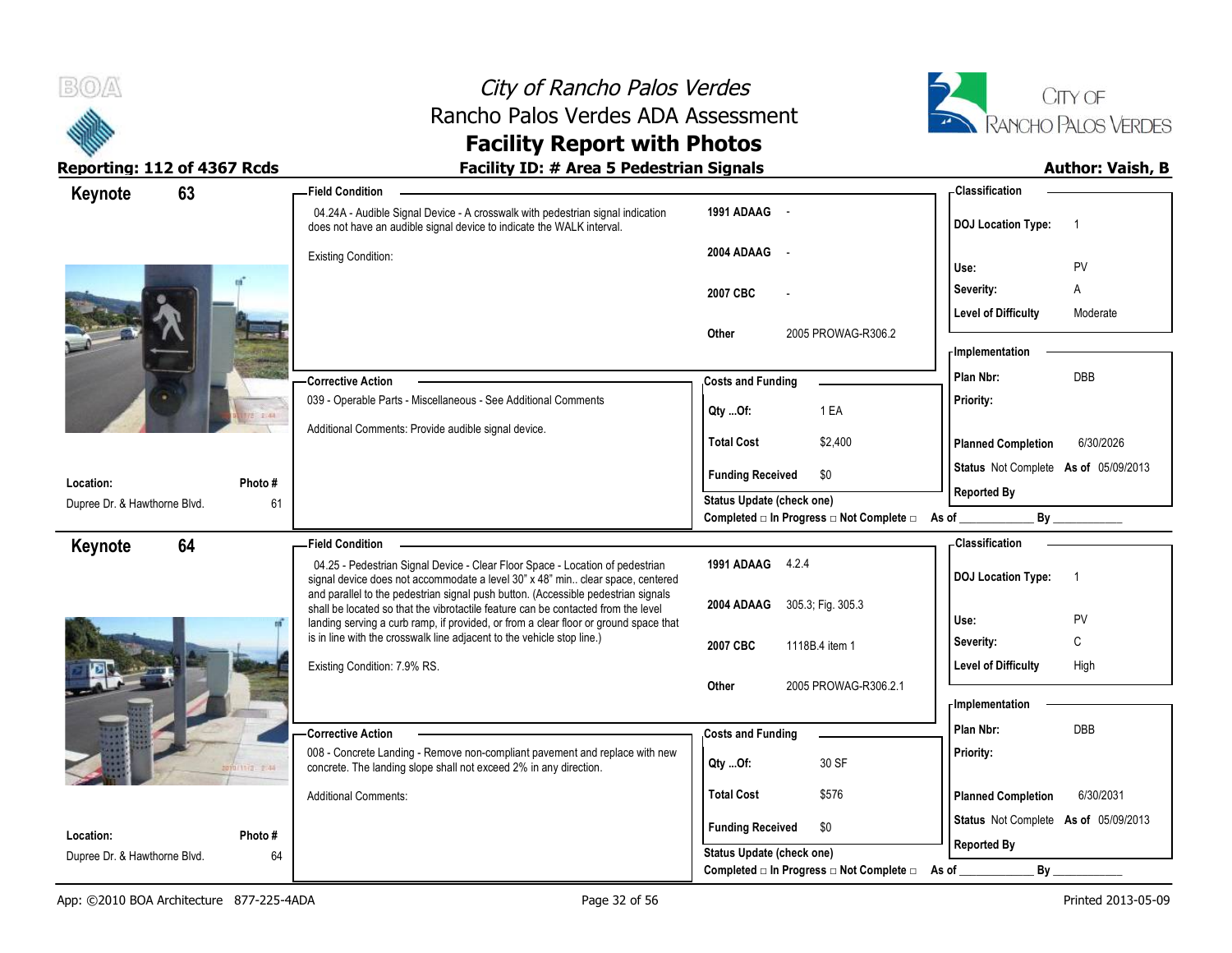



| 65<br>Keynote                            |               | <b>Field Condition</b>                                                                                                                                                                                                                                         |                                                         | - Classification                            |
|------------------------------------------|---------------|----------------------------------------------------------------------------------------------------------------------------------------------------------------------------------------------------------------------------------------------------------------|---------------------------------------------------------|---------------------------------------------|
|                                          |               | 04.25 - Pedestrian Signal Device - Clear Floor Space - Location of pedestrian<br>signal device does not accommodate a level 30" x 48" min clear space, centered                                                                                                | 1991 ADAAG 4.2.4                                        | <b>DOJ Location Type:</b><br>$\overline{1}$ |
|                                          |               | and parallel to the pedestrian signal push button. (Accessible pedestrian signals<br>shall be located so that the vibrotactile feature can be contacted from the level<br>landing serving a curb ramp, if provided, or from a clear floor or ground space that | 2004 ADAAG 305.3; Fig. 305.3                            | PV<br>Use:                                  |
|                                          |               | is in line with the crosswalk line adjacent to the vehicle stop line.)                                                                                                                                                                                         | 2007 CBC<br>1118B.4 item 1                              | C<br>Severity:                              |
|                                          |               | Existing Condition: 2.2% CS & 5.9% RS.                                                                                                                                                                                                                         |                                                         | <b>Level of Difficulty</b><br>Moderate      |
|                                          |               |                                                                                                                                                                                                                                                                | 2005 PROWAG-R306.2.1<br>Other                           |                                             |
|                                          |               |                                                                                                                                                                                                                                                                |                                                         | <b>Implementation</b>                       |
|                                          |               | - Corrective Action                                                                                                                                                                                                                                            | <b>Costs and Funding</b>                                | Plan Nbr:<br>DBB                            |
|                                          | <b>TABE</b>   | 027 - Site Work - Miscellaneous - See Additional Comments                                                                                                                                                                                                      | 1 EA<br>Qty Of:                                         | Priority:                                   |
|                                          |               | Additional Comments: See Keynote 68 for corrective action.                                                                                                                                                                                                     | <b>Total Cost</b><br>\$0                                |                                             |
|                                          |               |                                                                                                                                                                                                                                                                |                                                         | 6/30/2031<br><b>Planned Completion</b>      |
| Location:                                | Photo#        |                                                                                                                                                                                                                                                                | <b>Funding Received</b><br>\$0                          | Status Not Complete As of 05/09/2013        |
| Crest Rd. & Hawthorne Blvd.              | 65            |                                                                                                                                                                                                                                                                | Status Update (check one)                               | <b>Reported By</b>                          |
|                                          |               |                                                                                                                                                                                                                                                                | Completed □ In Progress □ Not Complete □ As of ________ | By                                          |
| 66<br>Keynote                            |               | <b>Field Condition</b>                                                                                                                                                                                                                                         |                                                         | <b>Classification</b>                       |
|                                          |               |                                                                                                                                                                                                                                                                |                                                         |                                             |
|                                          |               | 04.24B - Vibrotactile Signal Device - A crosswalk with pedestrian signal indication<br>does not have a vibrotactile signal device integrated into the signal device to                                                                                         | 1991 ADAAG -                                            | <b>DOJ Location Type:</b><br>$\overline{1}$ |
|                                          |               | indicate the WALK interval.                                                                                                                                                                                                                                    | 2004 ADAAG<br>$\sim$                                    |                                             |
|                                          |               | <b>Existing Condition:</b>                                                                                                                                                                                                                                     |                                                         | PV<br>Use:                                  |
| PUSH<br>BUTTON                           |               |                                                                                                                                                                                                                                                                | 2007 CBC                                                | $\mathsf{C}$<br>Severity:                   |
| <b>FOR</b>                               |               |                                                                                                                                                                                                                                                                |                                                         | Level of Difficulty<br>Moderate             |
| $\mathbf{\dot{r}}$                       |               |                                                                                                                                                                                                                                                                | 2005 PROWAG-R306.2<br>Other                             | <b>Implementation</b>                       |
|                                          |               |                                                                                                                                                                                                                                                                |                                                         | Plan Nbr:<br><b>DBB</b>                     |
|                                          |               | -Corrective Action<br>039 - Operable Parts - Miscellaneous - See Additional Comments                                                                                                                                                                           | <b>Costs and Funding</b>                                | Priority:                                   |
|                                          |               |                                                                                                                                                                                                                                                                | 1 EA<br>Qty Of:                                         |                                             |
|                                          |               | Additional Comments: See Keynote 68 for corrective action.                                                                                                                                                                                                     | <b>Total Cost</b><br>\$0                                | <b>Planned Completion</b><br>6/30/2031      |
|                                          |               |                                                                                                                                                                                                                                                                | \$0                                                     | Status Not Complete As of 05/09/2013        |
| Location:<br>Crest Rd. & Hawthorne Blvd. | Photo #<br>66 |                                                                                                                                                                                                                                                                | <b>Funding Received</b><br>Status Update (check one)    | <b>Reported By</b>                          |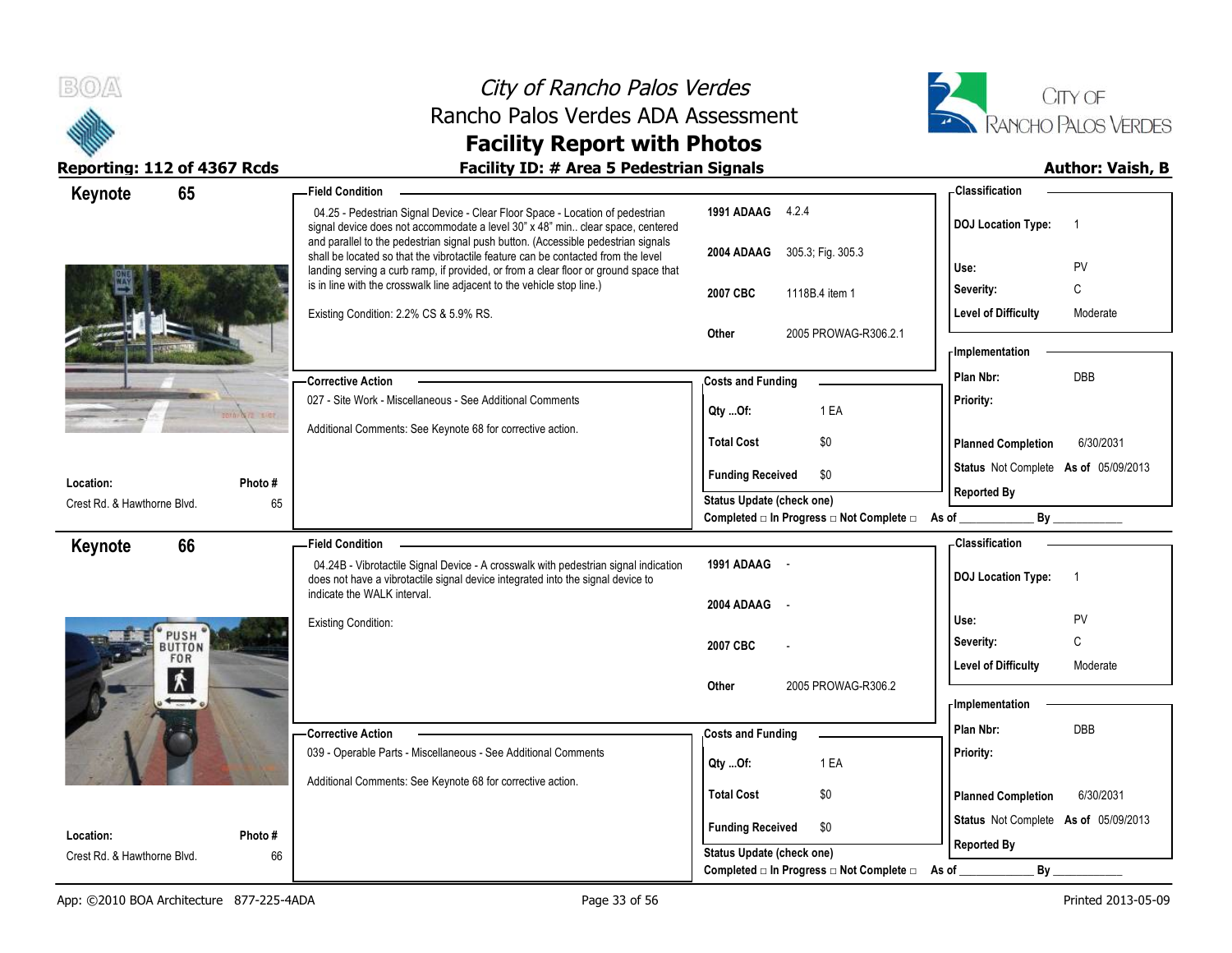



| 67<br>Keynote               |         | <b>Field Condition</b>                                                                                                                                  |                                                                                      | -Classification                                            |
|-----------------------------|---------|---------------------------------------------------------------------------------------------------------------------------------------------------------|--------------------------------------------------------------------------------------|------------------------------------------------------------|
|                             |         | 04.24A - Audible Signal Device - A crosswalk with pedestrian signal indication<br>does not have an audible signal device to indicate the WALK interval. | 1991 ADAAG -                                                                         | <b>DOJ</b> Location Type:<br>$\overline{1}$                |
|                             |         | <b>Existing Condition:</b>                                                                                                                              | 2004 ADAAG<br>$\sim$ $\sim$                                                          | PV<br>Use:                                                 |
| PUSH<br>BUTTON              |         |                                                                                                                                                         |                                                                                      | Severity:<br>Α                                             |
| <b>FOR</b>                  |         |                                                                                                                                                         | 2007 CBC<br>$\overline{\phantom{a}}$                                                 | <b>Level of Difficulty</b><br>Moderate                     |
| $\pmb{\hat{\Lambda}}$       |         |                                                                                                                                                         | 2005 PROWAG-R306.2<br>Other                                                          |                                                            |
|                             |         |                                                                                                                                                         |                                                                                      | - Implementation                                           |
|                             |         | <b>Corrective Action</b>                                                                                                                                | <b>Costs and Funding</b>                                                             | DBB<br>Plan Nbr:                                           |
|                             |         | 039 - Operable Parts - Miscellaneous - See Additional Comments                                                                                          | 1 EA<br>Qty Of:                                                                      | Priority:                                                  |
|                             |         | Additional Comments: See Keynote 68 for corrective action.                                                                                              | \$0<br><b>Total Cost</b>                                                             | 6/30/2026                                                  |
|                             |         |                                                                                                                                                         |                                                                                      | <b>Planned Completion</b>                                  |
| Location:                   | Photo # |                                                                                                                                                         | <b>Funding Received</b><br>\$0                                                       | Status Not Complete As of 05/09/2013<br><b>Reported By</b> |
| Crest Rd. & Hawthorne Blvd. | 66      |                                                                                                                                                         | <b>Status Update (check one)</b><br>Completed □ In Progress □ Not Complete □ As of _ | By                                                         |
| 68                          |         | <b>Field Condition</b>                                                                                                                                  |                                                                                      | - Classification                                           |
| Keynote                     |         | 04.40 - Other - Curb Ramps and Pedestrian Crossings - See Additional                                                                                    | 1991 ADAAG -                                                                         |                                                            |
|                             |         | Comments                                                                                                                                                |                                                                                      | <b>DOJ</b> Location Type:<br>$\overline{1}$                |
|                             |         |                                                                                                                                                         |                                                                                      |                                                            |
|                             |         | Existing Condition: Path of travel to pedestrian signal device is not provided.                                                                         | 2004 ADAAG<br>$\sim$                                                                 |                                                            |
|                             |         |                                                                                                                                                         |                                                                                      | Use:<br>PV                                                 |
|                             |         |                                                                                                                                                         | 2007 CBC                                                                             | B<br>Severity:<br><b>Level of Difficulty</b><br>Moderate   |
|                             |         |                                                                                                                                                         | Other                                                                                |                                                            |
|                             |         |                                                                                                                                                         |                                                                                      | - Implementation                                           |
|                             |         | - Corrective Action                                                                                                                                     | <b>Costs and Funding</b>                                                             | Plan Nbr:<br>DBB                                           |
|                             |         | 039 - Operable Parts - Miscellaneous - See Additional Comments                                                                                          | 1 EA<br>Qty Of:                                                                      | Priority:                                                  |
|                             |         | Additional Comments: Recommendation: Remove pedestrian signal device.                                                                                   |                                                                                      |                                                            |
|                             |         |                                                                                                                                                         | <b>Total Cost</b><br>\$600                                                           | <b>Planned Completion</b><br>6/30/2026                     |
| Location:                   | Photo # |                                                                                                                                                         | <b>Funding Received</b><br>\$0<br>Status Update (check one)                          | Status Not Complete As of 05/09/2013<br><b>Reported By</b> |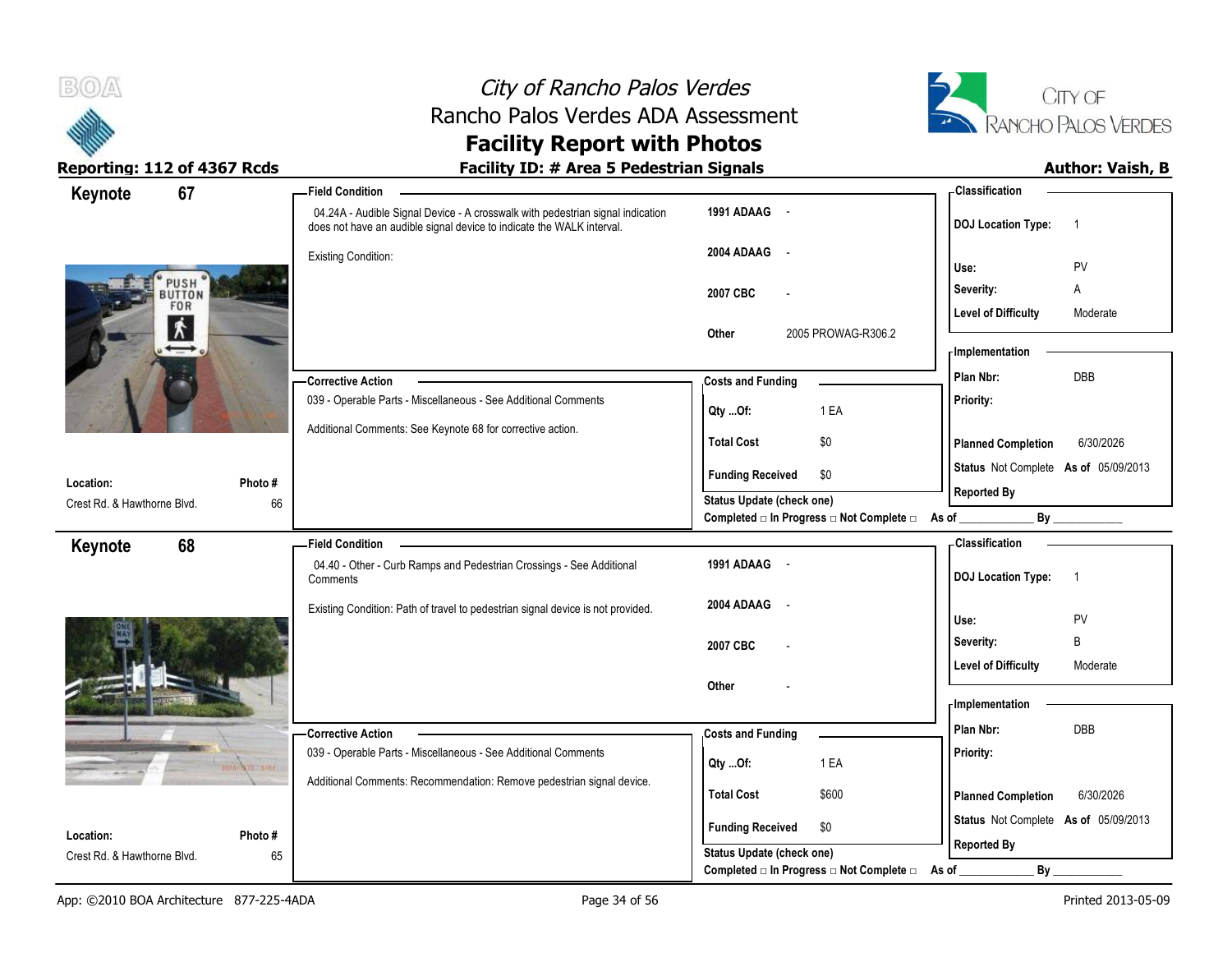



| 69<br>Keynote               |         | - Field Condition                                                                                                                                                                                                                                              |                                                                              | - Classification                            |
|-----------------------------|---------|----------------------------------------------------------------------------------------------------------------------------------------------------------------------------------------------------------------------------------------------------------------|------------------------------------------------------------------------------|---------------------------------------------|
|                             |         | 04.25 - Pedestrian Signal Device - Clear Floor Space - Location of pedestrian<br>signal device does not accommodate a level 30" x 48" min clear space, centered                                                                                                | 1991 ADAAG 4.2.4                                                             | <b>DOJ Location Type:</b><br>$\overline{1}$ |
|                             |         | and parallel to the pedestrian signal push button. (Accessible pedestrian signals<br>shall be located so that the vibrotactile feature can be contacted from the level<br>landing serving a curb ramp, if provided, or from a clear floor or ground space that | 2004 ADAAG 305.3, Fig. 305.3                                                 | PV<br>Use:                                  |
|                             |         | is in line with the crosswalk line adjacent to the vehicle stop line.)                                                                                                                                                                                         | 2007 CBC<br>1118B.4 item 1                                                   | Severity:<br>C                              |
|                             |         | Existing Condition: 2.2% CS & 11.8% RS.                                                                                                                                                                                                                        |                                                                              | <b>Level of Difficulty</b><br>High          |
|                             |         |                                                                                                                                                                                                                                                                | 2005 PROWAG-R306.2.1<br><b>Other</b>                                         |                                             |
|                             |         |                                                                                                                                                                                                                                                                |                                                                              | <b>Implementation</b>                       |
|                             |         | <b>Corrective Action</b>                                                                                                                                                                                                                                       | <b>Costs and Funding</b>                                                     | Plan Nbr:<br>DBB                            |
|                             |         | 008 - Concrete Landing - Remove non-compliant pavement and replace with new<br>concrete. The landing slope shall not exceed 2% in any direction.                                                                                                               | 30 SF<br>Qty Of:                                                             | Priority:                                   |
|                             |         | <b>Additional Comments:</b>                                                                                                                                                                                                                                    | <b>Total Cost</b><br>\$576                                                   | <b>Planned Completion</b><br>6/30/2031      |
| Location:                   | Photo # |                                                                                                                                                                                                                                                                | <b>Funding Received</b><br>\$0                                               | Status Not Complete As of 05/09/2013        |
| Crest Rd. & Hawthorne Blvd. | 69      |                                                                                                                                                                                                                                                                | <b>Status Update (check one)</b>                                             | <b>Reported By</b>                          |
|                             |         |                                                                                                                                                                                                                                                                | Completed □ In Progress □ Not Complete □ As of _________                     | By                                          |
| 70<br>Keynote               |         | <b>Field Condition</b>                                                                                                                                                                                                                                         |                                                                              | <b>Classification</b>                       |
|                             |         | 04.24B - Vibrotactile Signal Device - A crosswalk with pedestrian signal indication<br>does not have a vibrotactile signal device integrated into the signal device to                                                                                         | 1991 ADAAG -                                                                 | <b>DOJ Location Type:</b><br>$\overline{1}$ |
|                             |         | indicate the WALK interval.                                                                                                                                                                                                                                    | 2004 ADAAG                                                                   |                                             |
|                             |         | <b>Existing Condition:</b>                                                                                                                                                                                                                                     |                                                                              | PV<br>Use:                                  |
| PUSH <sup>T</sup>           |         |                                                                                                                                                                                                                                                                | 2007 CBC                                                                     | C<br>Severity:                              |
| FOR                         |         |                                                                                                                                                                                                                                                                |                                                                              | <b>Level of Difficulty</b><br>Moderate      |
| $\lambda$                   |         |                                                                                                                                                                                                                                                                | 2005 PROWAG-R306.2<br>Other                                                  |                                             |
|                             |         |                                                                                                                                                                                                                                                                |                                                                              | - Implementation                            |
|                             |         | <b>Corrective Action</b>                                                                                                                                                                                                                                       | <b>Costs and Funding</b>                                                     | Plan Nbr:<br>DBB                            |
|                             |         | 039 - Operable Parts - Miscellaneous - See Additional Comments                                                                                                                                                                                                 | 1 EA<br>Qty Of:                                                              | Priority:                                   |
|                             |         | Additional Comments: Replace with vibrotactile signal device.                                                                                                                                                                                                  | <b>Total Cost</b><br>\$2,400                                                 | <b>Planned Completion</b><br>6/30/2031      |
|                             |         |                                                                                                                                                                                                                                                                |                                                                              |                                             |
| Location:                   | Photo # |                                                                                                                                                                                                                                                                | <b>Funding Received</b><br>\$0                                               | Status Not Complete As of 05/09/2013        |
|                             |         |                                                                                                                                                                                                                                                                |                                                                              |                                             |
| Crest Rd. & Hawthorne Blvd. | 70      |                                                                                                                                                                                                                                                                | <b>Status Update (check one)</b><br>Completed □ In Progress □ Not Complete □ | <b>Reported By</b><br>By<br>As of           |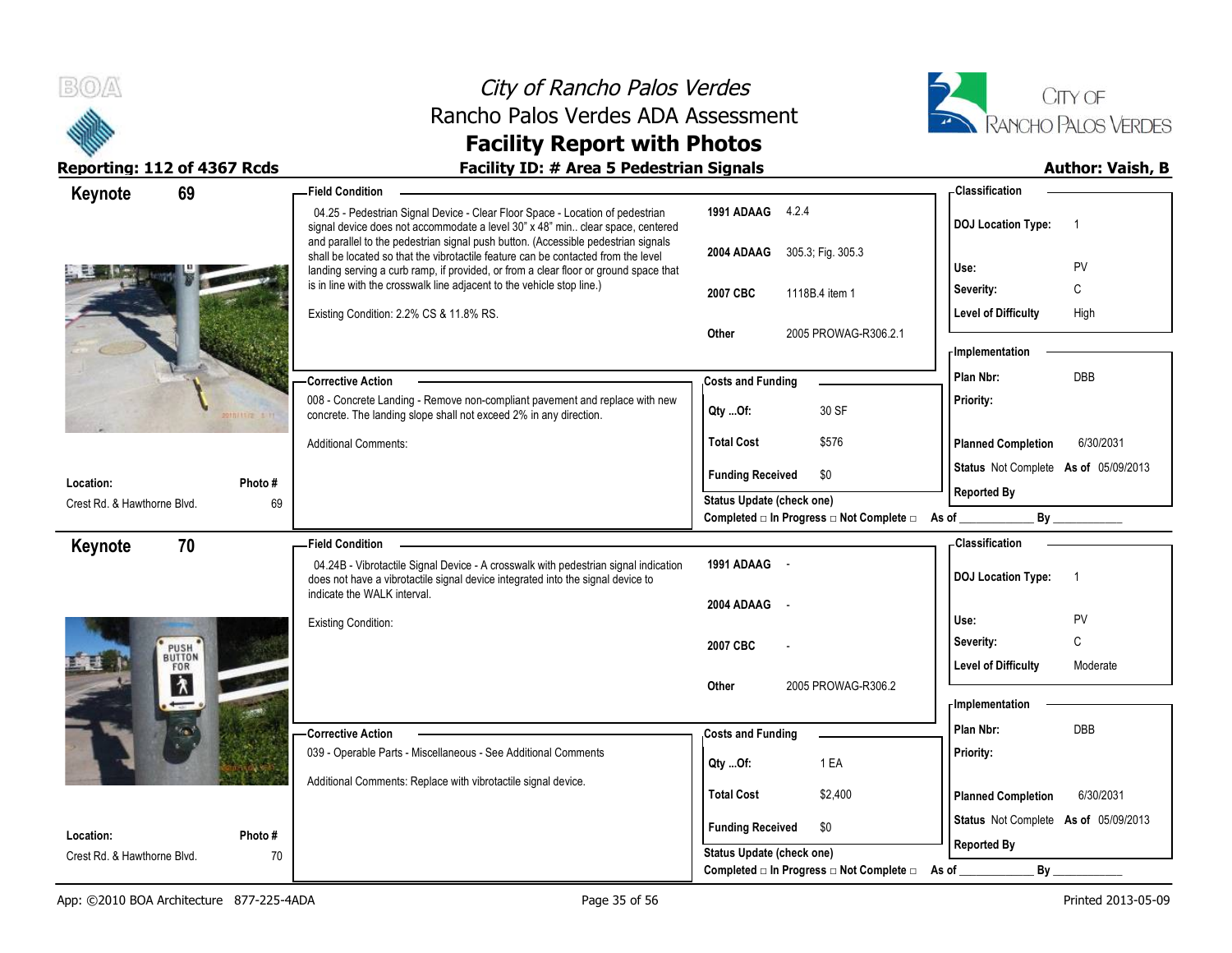



| Keynote<br>71                            |               | -Field Condition                                                                                                                                        |                                                             | - Classification                            |
|------------------------------------------|---------------|---------------------------------------------------------------------------------------------------------------------------------------------------------|-------------------------------------------------------------|---------------------------------------------|
|                                          |               | 04.24A - Audible Signal Device - A crosswalk with pedestrian signal indication<br>does not have an audible signal device to indicate the WALK interval. | 1991 ADAAG -                                                | <b>DOJ Location Type:</b><br>$\overline{1}$ |
|                                          |               | <b>Existing Condition:</b>                                                                                                                              | 2004 ADAAG<br>$\sim$                                        | PV<br>Use:                                  |
|                                          |               |                                                                                                                                                         |                                                             | Severity:<br>Α                              |
| PUSH <sup>'</sup><br>BUTTON<br>FOR       |               |                                                                                                                                                         | 2007 CBC<br>$\overline{a}$                                  | <b>Level of Difficulty</b><br>Moderate      |
| 入                                        |               |                                                                                                                                                         | 2005 PROWAG-R306.2<br>Other                                 |                                             |
|                                          |               |                                                                                                                                                         |                                                             | - Implementation                            |
|                                          |               | -Corrective Action                                                                                                                                      | <b>Costs and Funding</b>                                    | DBB<br>Plan Nbr:                            |
|                                          |               | 039 - Operable Parts - Miscellaneous - See Additional Comments                                                                                          | 1 EA<br>Qty Of:                                             | Priority:                                   |
|                                          |               | Additional Comments: Provide audible signal device.                                                                                                     |                                                             |                                             |
|                                          |               |                                                                                                                                                         | <b>Total Cost</b><br>\$2,400                                | 6/30/2026<br><b>Planned Completion</b>      |
| Location:                                | Photo #       |                                                                                                                                                         | <b>Funding Received</b><br>\$0                              | Status Not Complete As of 05/09/2013        |
| Crest Rd. & Hawthorne Blvd.              | 70            |                                                                                                                                                         | Status Update (check one)                                   | <b>Reported By</b>                          |
|                                          |               |                                                                                                                                                         | Completed □ In Progress □ Not Complete □ As of _            | $By$ <sub>___</sub>                         |
| 72<br>Keynote                            |               | <b>Field Condition</b>                                                                                                                                  |                                                             | - Classification                            |
|                                          |               | 04.32C - Push Button Size - The pedestrian signal push button is not a min 2"<br>across in one dimension.                                               | 1991 ADAAG -                                                | <b>DOJ Location Type:</b><br>$\overline{1}$ |
|                                          |               | Existing Condition: 1/2" diameter.                                                                                                                      | 2004 ADAAG<br>$\sim$                                        |                                             |
|                                          |               |                                                                                                                                                         |                                                             |                                             |
|                                          |               |                                                                                                                                                         |                                                             | PV<br>Use:                                  |
|                                          |               |                                                                                                                                                         | 2007 CBC                                                    | Severity:<br>C                              |
| PUSH <sup>'</sup><br>BUTTON<br>FOR       |               |                                                                                                                                                         |                                                             | <b>Level of Difficulty</b><br>Moderate      |
| $\pmb{\lambda}$                          |               |                                                                                                                                                         | 2005 PROWAG-R306.3.3<br>Other                               |                                             |
|                                          |               |                                                                                                                                                         |                                                             | - Implementation                            |
|                                          |               | -Corrective Action                                                                                                                                      | <b>Costs and Funding</b>                                    | Plan Nbr:<br>DBB                            |
|                                          |               | 039 - Operable Parts - Miscellaneous - See Additional Comments                                                                                          | 1 EA<br>Qty Of:                                             | Priority:                                   |
|                                          |               | Additional Comments: See Keynote 70 for corrective action.                                                                                              | <b>Total Cost</b><br>\$0                                    | <b>Planned Completion</b><br>6/30/2031      |
|                                          |               |                                                                                                                                                         |                                                             | Status Not Complete As of 05/09/2013        |
| Location:<br>Crest Rd. & Hawthorne Blvd. | Photo #<br>70 |                                                                                                                                                         | <b>Funding Received</b><br>\$0<br>Status Update (check one) | <b>Reported By</b>                          |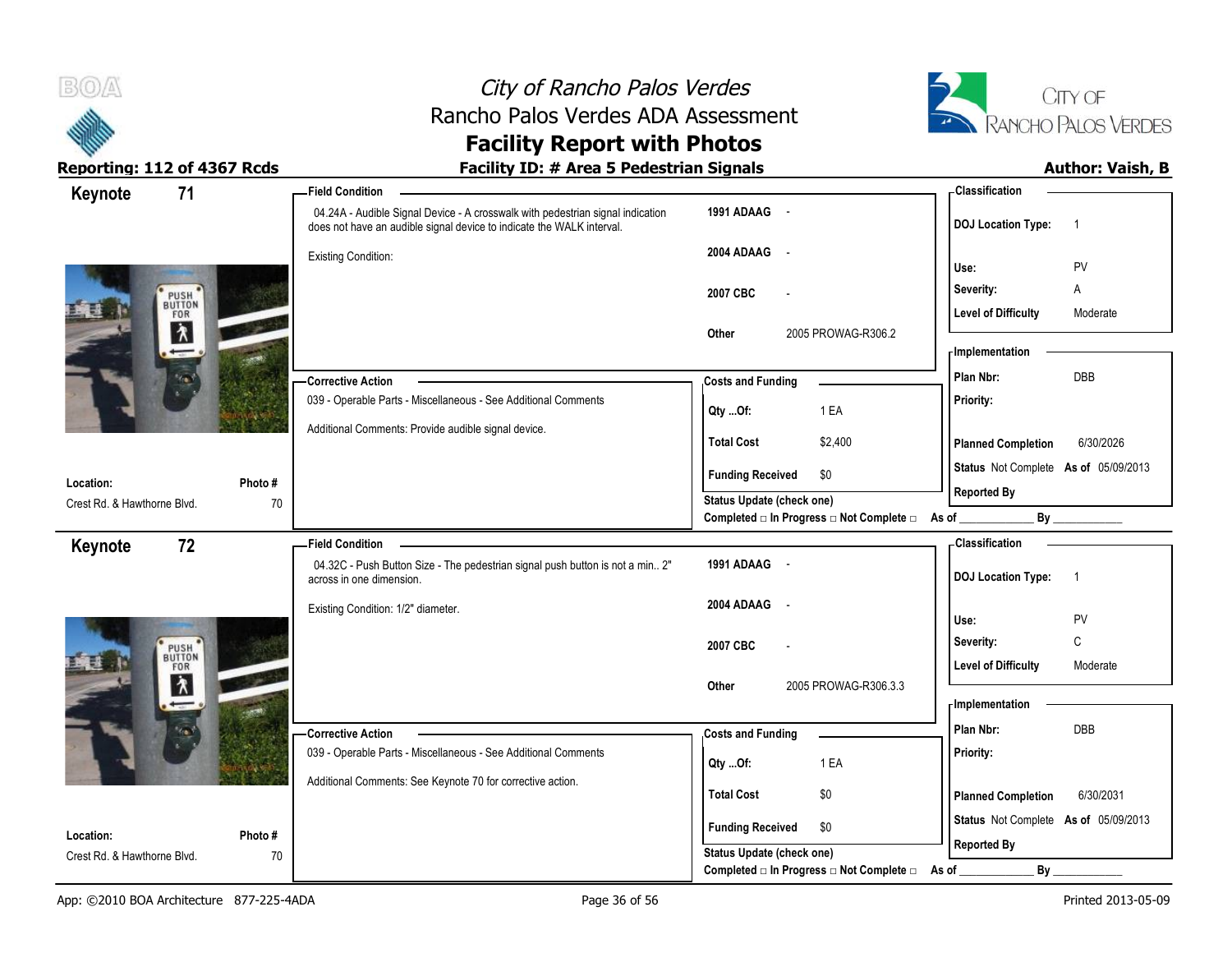

# City of Rancho Palos Verdes Rancho Palos Verdes ADA Assessment



### **Facility Report with Photos** Reporting: 112 of 4367 Rcds **Facility ID: # Area 5 Pedestrian Signals Facility ID: # Area 5 Pedestrian Signals**

| 73<br>Keynote               |         | <b>Field Condition</b>                                                                                                                                                                                |                                                  | - Classification                            |
|-----------------------------|---------|-------------------------------------------------------------------------------------------------------------------------------------------------------------------------------------------------------|--------------------------------------------------|---------------------------------------------|
|                             |         | 04.24B - Vibrotactile Signal Device - A crosswalk with pedestrian signal indication<br>does not have a vibrotactile signal device integrated into the signal device to<br>indicate the WALK interval. | 1991 ADAAG -                                     | <b>DOJ Location Type:</b><br>$\overline{1}$ |
|                             |         |                                                                                                                                                                                                       | 2004 ADAAG<br>$\sim$ $-$                         |                                             |
|                             |         | <b>Existing Condition:</b>                                                                                                                                                                            |                                                  | PV<br>Use:                                  |
| <b>PUSH</b><br>BUTTON       |         |                                                                                                                                                                                                       | 2007 CBC                                         | C<br>Severity:                              |
| FOR                         |         |                                                                                                                                                                                                       |                                                  | <b>Level of Difficulty</b><br>Moderate      |
| $\dot{x}$                   |         |                                                                                                                                                                                                       | 2005 PROWAG-R306.2<br>Other                      |                                             |
|                             |         |                                                                                                                                                                                                       |                                                  | <b>Implementation</b>                       |
|                             |         | <b>Corrective Action</b>                                                                                                                                                                              | <b>Costs and Funding</b>                         | <b>DBB</b><br>Plan Nbr:                     |
|                             |         | 039 - Operable Parts - Miscellaneous - See Additional Comments                                                                                                                                        | 1 EA<br>Qty Of:                                  | Priority:                                   |
|                             |         | Additional Comments: Replace with vibrotactile signal device.                                                                                                                                         | <b>Total Cost</b><br>\$2,400                     |                                             |
|                             |         |                                                                                                                                                                                                       |                                                  | <b>Planned Completion</b><br>6/30/2031      |
| Location:                   | Photo # |                                                                                                                                                                                                       | <b>Funding Received</b><br>\$0                   | Status Not Complete As of 05/09/2013        |
| Crest Rd. & Hawthorne Blvd. | 73      |                                                                                                                                                                                                       | <b>Status Update (check one)</b>                 | <b>Reported By</b>                          |
|                             |         |                                                                                                                                                                                                       | Completed □ In Progress □ Not Complete □ As of _ | By                                          |
| 74<br>Keynote               |         | <b>Field Condition</b>                                                                                                                                                                                |                                                  | - Classification                            |
|                             |         | 04.24A - Audible Signal Device - A crosswalk with pedestrian signal indication<br>does not have an audible signal device to indicate the WALK interval.                                               | 1991 ADAAG -                                     | <b>DOJ Location Type:</b><br>$\overline{1}$ |
|                             |         | <b>Existing Condition:</b>                                                                                                                                                                            | 2004 ADAAG<br>$\sim$                             |                                             |
|                             |         |                                                                                                                                                                                                       |                                                  | PV<br>Use:                                  |
| <b>PUSH</b><br>BUTTON       |         |                                                                                                                                                                                                       | 2007 CBC                                         | Severity:<br>Α                              |
| FOR                         |         |                                                                                                                                                                                                       |                                                  | <b>Level of Difficulty</b><br>Moderate      |
| 术                           |         |                                                                                                                                                                                                       | 2005 PROWAG-R306.2<br>Other                      | - Implementation                            |
|                             |         |                                                                                                                                                                                                       |                                                  |                                             |
|                             |         | <b>Corrective Action</b>                                                                                                                                                                              | <b>Costs and Funding</b>                         | Plan Nbr:<br>DBB                            |
|                             |         | 039 - Operable Parts - Miscellaneous - See Additional Comments                                                                                                                                        | 1 EA<br>Qty Of:                                  | Priority:                                   |
|                             |         | Additional Comments: Provide audible signal device.                                                                                                                                                   | <b>Total Cost</b><br>\$2,400                     | <b>Planned Completion</b><br>6/30/2026      |
|                             |         |                                                                                                                                                                                                       |                                                  |                                             |
| Location:                   | Photo#  |                                                                                                                                                                                                       | <b>Funding Received</b><br>\$0                   | Status Not Complete As of 05/09/2013        |
| Crest Rd. & Hawthorne Blvd. | 73      |                                                                                                                                                                                                       | Status Update (check one)                        | <b>Reported By</b>                          |
|                             |         |                                                                                                                                                                                                       | Completed □ In Progress □ Not Complete □         | By<br>As of                                 |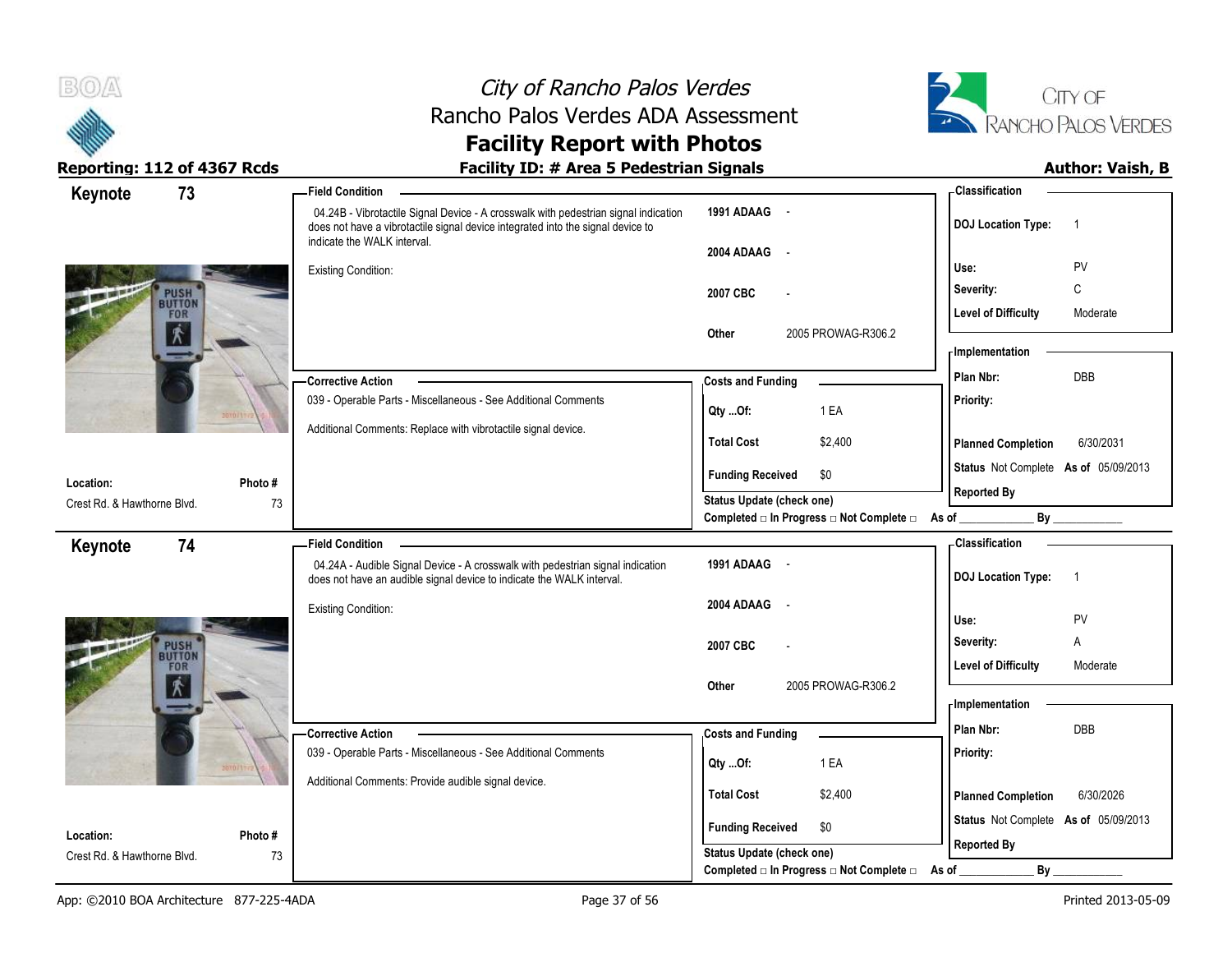



**Classification Keynote 75 Field Condition 1991 ADAAG** 4.27.4 04.32A - Push Button Operating Effort - The force required to activate operable **DOJ Location Type:** 1 part(s) of pedestrian signal device exceeds 5 lbs. **2004 ADAAG** 309.4 Existing Condition: 6 LBF. **Use:** PV **TO CROSS STREET Severity:** C **2007 CBC** 1117B.6 item 4 PUSH Level of Difficulty **Moderate BUTTON WAIT FOR Other** 2005 PROWAG-R306.3.1; **WALK** R405.4 **Implementation SIGNAL Costs and Funding <b>Plan Nbr:** DBB **Corrective Action**  039 - Operable Parts - Miscellaneous - See Additional Comments **Priority: Qty ...Of:** 1 EA Additional Comments: See Keynote 76 for corrective action. **Total Cost** \$0 **Planned Completion** 6/30/2031 **Status** Not Complete **As of** 05/09/2013 **Funding Received \$0 Location: Photo # Reported By Status Update (check one)** Crest Rd. & Hawthorne Blvd. 75 Completed □ In Progress □ Not Complete □ As of \_\_\_\_\_\_\_\_\_\_\_\_\_\_\_\_\_\_\_\_\_\_\_\_\_\_\_\_\_\_\_\_\_ **Classification Keynote 76 Field Condition** 04.40 - Other - Curb Ramps and Pedestrian Crossings - See Additional **1991 ADAAG** - **DOJ Location Type:** 1 **Comments 2004 ADAAG** - Existing Condition: **Use:** PV **Severity:** B **2007 CBC** - Level of Difficulty **Moderate Other** - MONA **Implementation Costs and Funding <b>Plan Nbr:** DBB **Corrective Action**  039 - Operable Parts - Miscellaneous - See Additional Comments **Priority: Qty ...Of:** 1 EA Additional Comments: Recommendation: Remove pedestrian signal device. **Total Cost** \$600 **Planned Completion** 6/30/2026 **Status** Not Complete **As of** 05/09/2013 **Funding Received \$0 Location: Photo # Reported By Status Update (check one)** Crest Rd. & Hawthorne Blvd. 76 Completed □ In Progress □ Not Complete □ As of \_\_\_\_\_\_\_\_\_\_\_\_\_\_\_\_\_ By \_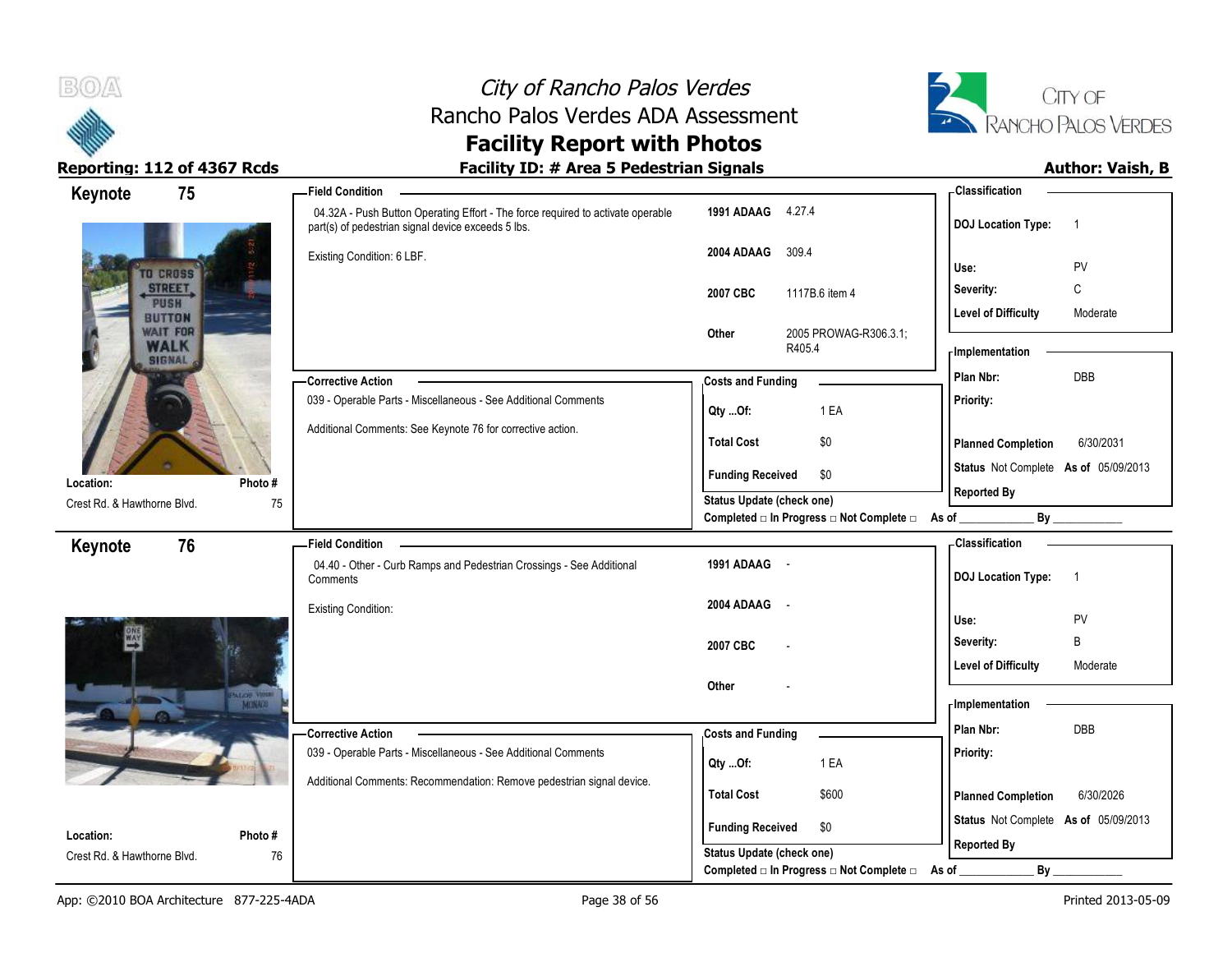



| 77<br>Keynote                     | <b>Field Condition</b>                                                                                                                                                                                |                                                                       | -Classification                             |
|-----------------------------------|-------------------------------------------------------------------------------------------------------------------------------------------------------------------------------------------------------|-----------------------------------------------------------------------|---------------------------------------------|
|                                   | 04.24A - Audible Signal Device - A crosswalk with pedestrian signal indication<br>does not have an audible signal device to indicate the WALK interval.                                               | 1991 ADAAG -                                                          | <b>DOJ Location Type:</b><br>$\overline{1}$ |
|                                   | <b>Existing Condition:</b>                                                                                                                                                                            | 2004 ADAAG<br>$\sim$                                                  | PV<br>Use:                                  |
| 婴                                 |                                                                                                                                                                                                       | 2007 CBC                                                              | Severity:<br>Α                              |
|                                   |                                                                                                                                                                                                       | 2005 PROWAG-R306.2<br>Other                                           | <b>Level of Difficulty</b><br>Moderate      |
| PALOS VIRES                       |                                                                                                                                                                                                       |                                                                       | - Implementation                            |
|                                   | <b>Corrective Action</b>                                                                                                                                                                              | <b>Costs and Funding</b>                                              | DBB<br>Plan Nbr:                            |
|                                   | 039 - Operable Parts - Miscellaneous - See Additional Comments                                                                                                                                        | 1 EA<br>Qty Of:                                                       | Priority:                                   |
|                                   | Additional Comments: See Keynote 76 for corrective action.                                                                                                                                            | <b>Total Cost</b><br>\$0                                              | 6/30/2026<br><b>Planned Completion</b>      |
| Location:<br>Photo #              |                                                                                                                                                                                                       | <b>Funding Received</b><br>\$0                                        | Status Not Complete As of 05/09/2013        |
| 76<br>Crest Rd. & Hawthorne Blvd. |                                                                                                                                                                                                       | Status Update (check one)                                             | <b>Reported By</b>                          |
|                                   |                                                                                                                                                                                                       | Completed □ In Progress □ Not Complete □ As of _                      | By                                          |
| 78<br>Keynote                     | <b>Field Condition</b>                                                                                                                                                                                |                                                                       | <b>Classification</b>                       |
|                                   | 04.24B - Vibrotactile Signal Device - A crosswalk with pedestrian signal indication<br>does not have a vibrotactile signal device integrated into the signal device to<br>indicate the WALK interval. | 1991 ADAAG -                                                          | <b>DOJ Location Type:</b><br>$\overline{1}$ |
|                                   |                                                                                                                                                                                                       | 2004 ADAAG<br>$\sim$                                                  |                                             |
| <b>O CROSS</b><br><b>STREET</b>   | <b>Existing Condition:</b>                                                                                                                                                                            |                                                                       | Use:<br>PV                                  |
| <b>PUSH</b>                       |                                                                                                                                                                                                       | 2007 CBC                                                              | C<br>Severity:                              |
| <b>BUTTON</b><br><b>WAIT FOR</b>  |                                                                                                                                                                                                       |                                                                       | <b>Level of Difficulty</b><br>Moderate      |
| <b>WALK</b>                       |                                                                                                                                                                                                       |                                                                       |                                             |
|                                   |                                                                                                                                                                                                       | 2005 PROWAG-R306.2<br>Other                                           | - Implementation                            |
| <b>SIGNAL</b>                     | - Corrective Action                                                                                                                                                                                   |                                                                       | DBB<br>Plan Nbr:                            |
|                                   | 039 - Operable Parts - Miscellaneous - See Additional Comments                                                                                                                                        | <b>Costs and Funding</b>                                              | Priority:                                   |
|                                   | Additional Comments: See Keynote 76 for corrective action.                                                                                                                                            | 1 EA<br>Qty Of:                                                       |                                             |
|                                   |                                                                                                                                                                                                       | <b>Total Cost</b><br>\$0                                              | <b>Planned Completion</b><br>6/30/2031      |
| Photo #<br>Location:              |                                                                                                                                                                                                       | <b>Funding Received</b><br>\$0                                        | Status Not Complete As of 05/09/2013        |
| 75<br>Crest Rd. & Hawthorne Blvd. |                                                                                                                                                                                                       | Status Update (check one)<br>Completed □ In Progress □ Not Complete □ | <b>Reported By</b><br>By                    |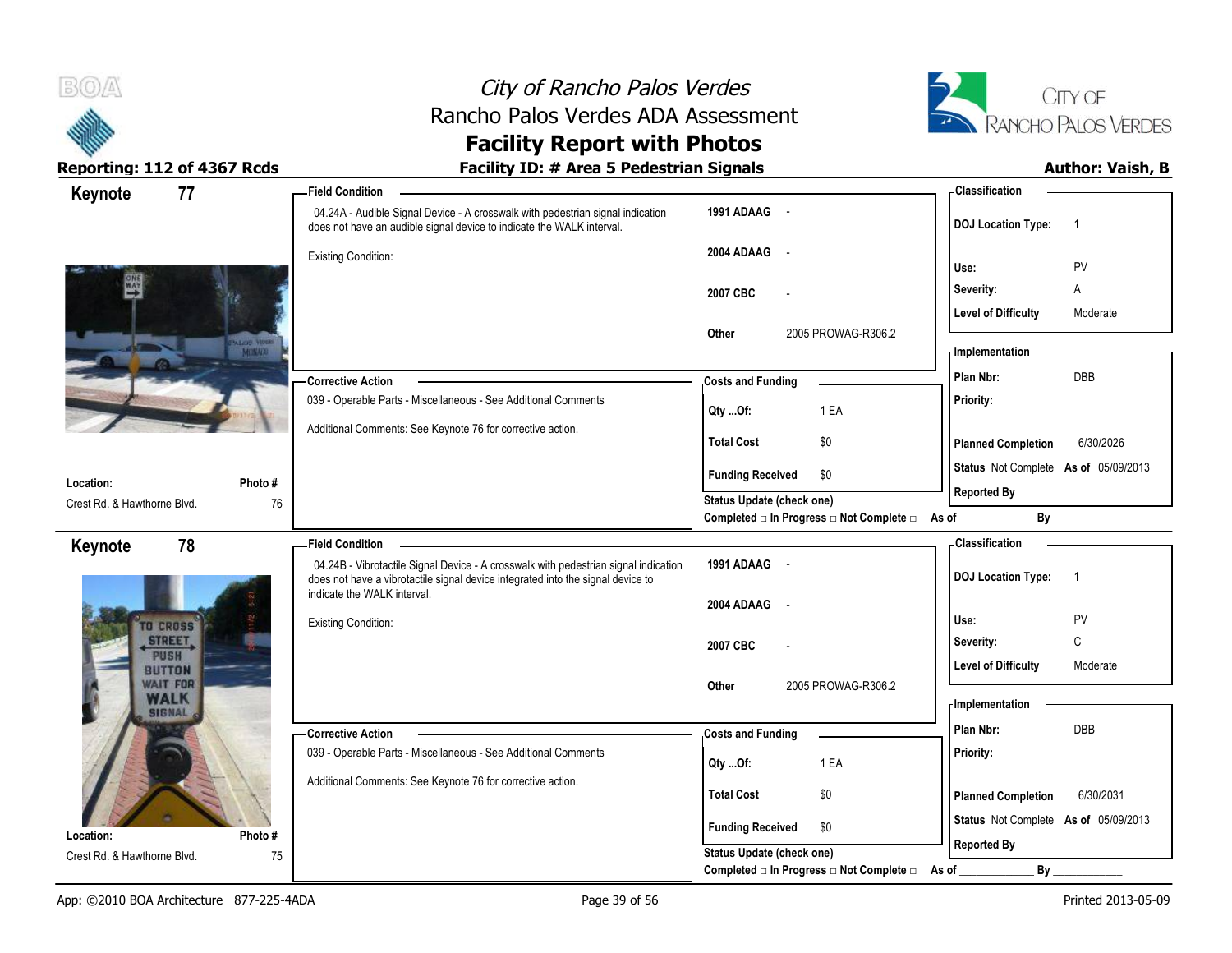

# City of Rancho Palos Verdes Rancho Palos Verdes ADA Assessment



### **Facility Report with Photos** Reporting: 112 of 4367 Rcds **Facility ID: # Area 5 Pedestrian Signals Facility ID: # Area 5 Pedestrian Signals**

| 79<br>Keynote                            |             | <b>Field Condition</b>                                                                                                                                                                                                                                         |                                                  | - Classification                            |
|------------------------------------------|-------------|----------------------------------------------------------------------------------------------------------------------------------------------------------------------------------------------------------------------------------------------------------------|--------------------------------------------------|---------------------------------------------|
|                                          |             | 04.32C - Push Button Size - The pedestrian signal push button is not a min 2"<br>across in one dimension.                                                                                                                                                      | 1991 ADAAG<br>$\sim$                             | <b>DOJ Location Type:</b><br>$\overline{1}$ |
| TO CROSS                                 |             | Existing Condition: 1/2" diameter.                                                                                                                                                                                                                             | 2004 ADAAG -                                     | PV<br>Use:                                  |
| STREET.                                  |             |                                                                                                                                                                                                                                                                | 2007 CBC                                         | $\mathsf{C}$<br>Severity:                   |
| <b>PUSH</b><br><b>BUTTON</b>             |             |                                                                                                                                                                                                                                                                |                                                  | <b>Level of Difficulty</b><br>Moderate      |
| <b>WAIT FOR</b><br>WALK<br><b>SIGNAL</b> |             |                                                                                                                                                                                                                                                                | Other<br>2005 PROWAG-R306.3.3                    | - Implementation                            |
|                                          |             | <b>Corrective Action</b>                                                                                                                                                                                                                                       | <b>Costs and Funding</b>                         | DBB<br>Plan Nbr:                            |
|                                          |             | 039 - Operable Parts - Miscellaneous - See Additional Comments                                                                                                                                                                                                 | Qty Of:<br>1 EA                                  | Priority:                                   |
|                                          |             | Additional Comments: See Keynote 76 for corrective action.                                                                                                                                                                                                     | \$0<br><b>Total Cost</b>                         | <b>Planned Completion</b><br>6/30/2031      |
| Location:                                | Photo#      |                                                                                                                                                                                                                                                                | \$0<br><b>Funding Received</b>                   | Status Not Complete As of 05/09/2013        |
| Crest Rd. & Hawthorne Blvd.              | 75          |                                                                                                                                                                                                                                                                | Status Update (check one)                        | <b>Reported By</b>                          |
|                                          |             |                                                                                                                                                                                                                                                                | Completed □ In Progress □ Not Complete □ As of _ | By                                          |
| 80<br>Keynote                            |             | <b>Field Condition</b>                                                                                                                                                                                                                                         |                                                  | - Classification                            |
|                                          |             | 04.25 - Pedestrian Signal Device - Clear Floor Space - Location of pedestrian<br>signal device does not accommodate a level 30" x 48" min clear space, centered                                                                                                | 1991 ADAAG 4.2.4                                 | <b>DOJ Location Type:</b><br>$\overline{1}$ |
|                                          |             | and parallel to the pedestrian signal push button. (Accessible pedestrian signals<br>shall be located so that the vibrotactile feature can be contacted from the level<br>landing serving a curb ramp, if provided, or from a clear floor or ground space that | 305.3; Fig. 305.3<br>2004 ADAAG                  | PV<br>Use:                                  |
| $\overset{\text{on}}{\rightarrow}$       |             | is in line with the crosswalk line adjacent to the vehicle stop line.)                                                                                                                                                                                         | 2007 CBC<br>1118B.4 item 1                       | C<br>Severity:                              |
|                                          |             | Existing Condition: 5.2% CS & 4.2% RS.                                                                                                                                                                                                                         |                                                  | Level of Difficulty<br>Moderate             |
|                                          | PALOS VIRES |                                                                                                                                                                                                                                                                | 2005 PROWAG-R306.2.1<br>Other                    | - Implementation                            |
|                                          |             | <b>Corrective Action</b>                                                                                                                                                                                                                                       | <b>Costs and Funding</b>                         | DBB<br>Plan Nbr:                            |
|                                          |             | 027 - Site Work - Miscellaneous - See Additional Comments                                                                                                                                                                                                      |                                                  | Priority:                                   |
|                                          |             |                                                                                                                                                                                                                                                                | 1 EA<br>Qty Of:                                  |                                             |
|                                          |             | Additional Comments: See Keynote 76 for corrective action.                                                                                                                                                                                                     | <b>Total Cost</b><br>\$0                         | <b>Planned Completion</b><br>6/30/2031      |
| Location:                                | Photo#      |                                                                                                                                                                                                                                                                | \$0<br><b>Funding Received</b>                   | Status Not Complete As of 05/09/2013        |
| Crest Rd. & Hawthorne Blvd.              | 76          |                                                                                                                                                                                                                                                                | Status Update (check one)                        | <b>Reported By</b>                          |
|                                          |             |                                                                                                                                                                                                                                                                | Completed □ In Progress □ Not Complete □ As of   | $By =$                                      |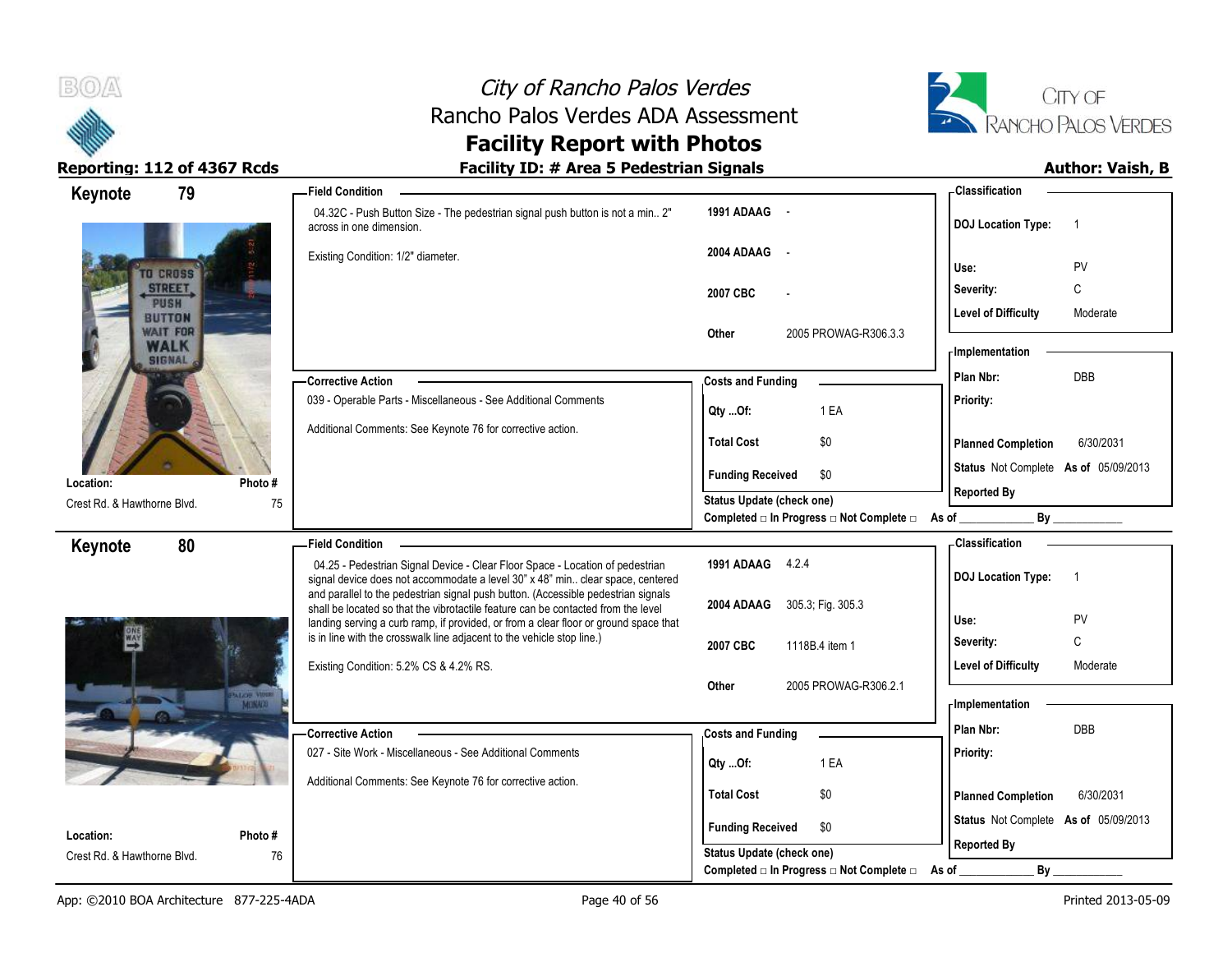



| 81<br>Keynote                                   |         | <b>Field Condition</b>                                                                                                                |                                  |                       |                                                  | - Classification           |                                      |
|-------------------------------------------------|---------|---------------------------------------------------------------------------------------------------------------------------------------|----------------------------------|-----------------------|--------------------------------------------------|----------------------------|--------------------------------------|
|                                                 |         | 04.32A - Push Button Operating Effort - The force required to activate operable<br>part(s) of pedestrian signal device exceeds 5 lbs. | 1991 ADAAG 4.27.4                |                       |                                                  | <b>DOJ Location Type:</b>  | $\overline{1}$                       |
|                                                 |         | Existing Condition: 6 LBF.                                                                                                            | 2004 ADAAG                       | 309.4                 |                                                  | Use:                       | PV                                   |
|                                                 |         |                                                                                                                                       | 2007 CBC                         |                       | 1117B.6 item 4                                   | Severity:                  | C                                    |
| TO CROSS <sup>.</sup><br>STREET<br>PUBH         |         |                                                                                                                                       |                                  |                       |                                                  | <b>Level of Difficulty</b> | Moderate                             |
| <b>BUTTON</b><br><b>WAIT FOR</b><br>WALK        |         | Other                                                                                                                                 | R405.4                           | 2005 PROWAG-R306.3.1; | <b>Implementation</b>                            |                            |                                      |
|                                                 |         | - Corrective Action                                                                                                                   | <b>Costs and Funding</b>         |                       |                                                  | Plan Nbr:                  | DBB                                  |
|                                                 |         | 039 - Operable Parts - Miscellaneous - See Additional Comments                                                                        | Qty Of:                          |                       | 1 EA                                             | Priority:                  |                                      |
|                                                 |         | Additional Comments: See Keynote 83 for corrective action.                                                                            |                                  |                       |                                                  |                            |                                      |
|                                                 |         |                                                                                                                                       | <b>Total Cost</b>                |                       | \$0                                              | <b>Planned Completion</b>  | 6/30/2031                            |
| Location:                                       | Photo#  |                                                                                                                                       | <b>Funding Received</b>          |                       | \$0                                              |                            | Status Not Complete As of 05/09/2013 |
| Crest Rd. & Hawthorne Blvd.                     | 81      |                                                                                                                                       | <b>Status Update (check one)</b> |                       |                                                  | <b>Reported By</b>         |                                      |
|                                                 |         |                                                                                                                                       |                                  |                       | Completed □ In Progress □ Not Complete □ As of _ |                            |                                      |
| 82<br>Keynote                                   |         | <b>Field Condition</b><br>04.24A - Audible Signal Device - A crosswalk with pedestrian signal indication                              | 1991 ADAAG -                     |                       |                                                  | -Classification            |                                      |
|                                                 |         | does not have an audible signal device to indicate the WALK interval.                                                                 |                                  |                       |                                                  | <b>DOJ Location Type:</b>  | $\overline{1}$                       |
|                                                 |         | <b>Existing Condition:</b>                                                                                                            | 2004 ADAAG                       | $\sim$ $\sim$         |                                                  |                            |                                      |
|                                                 |         |                                                                                                                                       |                                  |                       |                                                  | Use:                       | PV                                   |
|                                                 |         |                                                                                                                                       | 2007 CBC                         |                       |                                                  | Severity:                  | Α                                    |
| TO CHOSS<br>STREET<br>PUSH<br><b>BUTTON</b>     |         |                                                                                                                                       | Other                            |                       | 2005 PROWAG-R306.2                               | Level of Difficulty        | Moderate                             |
| <b>WAIT FOR</b><br><b>WALK</b><br><b>SIGNAL</b> |         |                                                                                                                                       |                                  |                       |                                                  | <b>Implementation</b>      |                                      |
|                                                 |         | -Corrective Action                                                                                                                    | <b>Costs and Funding</b>         |                       |                                                  | Plan Nbr:                  | <b>DBB</b>                           |
|                                                 |         | 039 - Operable Parts - Miscellaneous - See Additional Comments                                                                        | $Qty$ Of:                        |                       | 1 EA                                             | Priority:                  |                                      |
|                                                 |         | Additional Comments: Provide audible signal device.                                                                                   |                                  |                       |                                                  |                            |                                      |
|                                                 |         |                                                                                                                                       | <b>Total Cost</b>                |                       | \$2,400                                          | <b>Planned Completion</b>  | 6/30/2026                            |
| Location:                                       | Photo # |                                                                                                                                       | <b>Funding Received</b>          |                       | \$0                                              |                            | Status Not Complete As of 05/09/2013 |
| Crest Rd. & Hawthorne Blvd.                     | 81      |                                                                                                                                       | Status Update (check one)        |                       |                                                  | <b>Reported By</b>         |                                      |
|                                                 |         |                                                                                                                                       |                                  |                       | Completed □ In Progress □ Not Complete □         | As of                      | By                                   |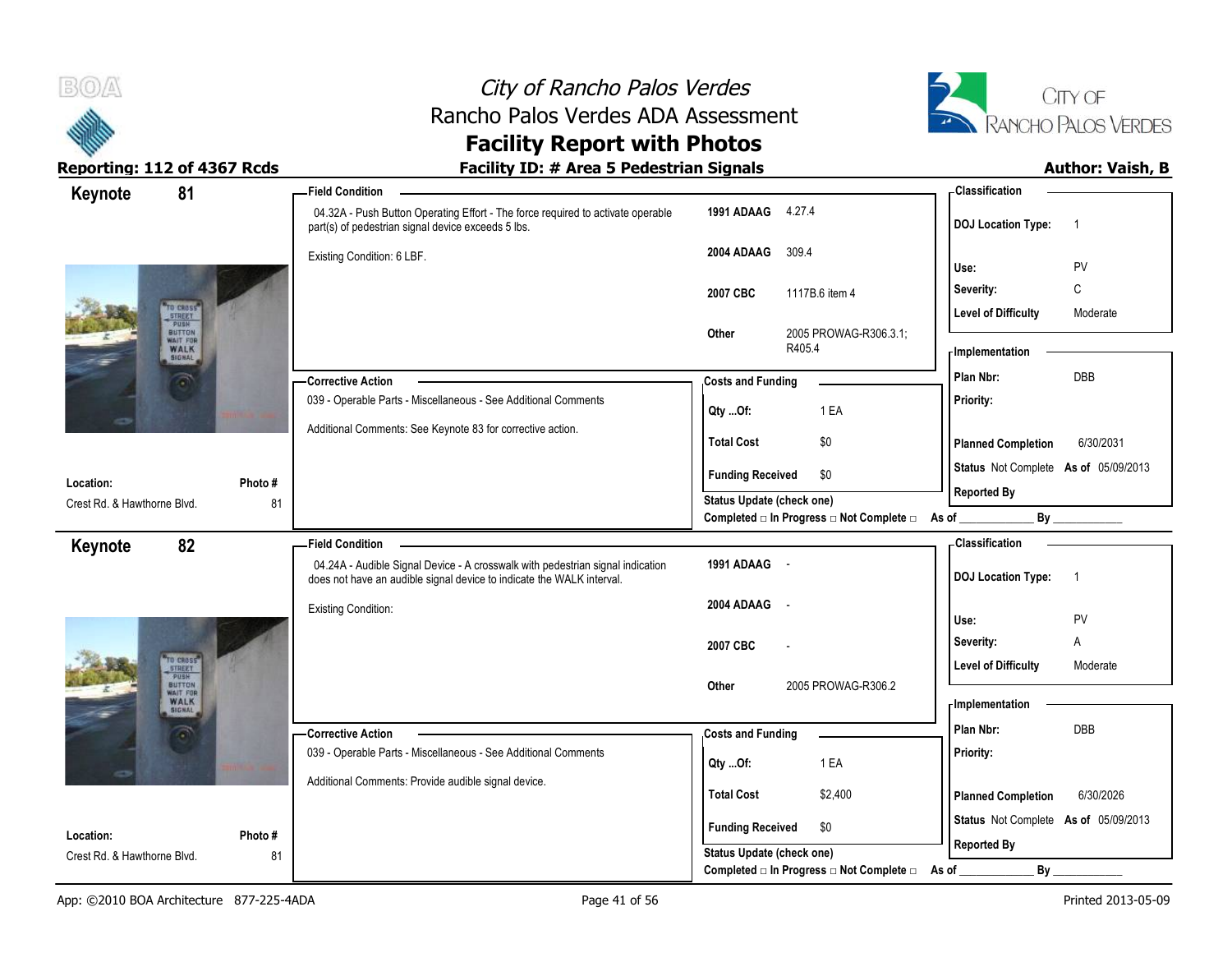



| 83<br>Keynote                                            |         | - Field Condition                                                                                                                                                                                     |                                                  | - Classification                            |
|----------------------------------------------------------|---------|-------------------------------------------------------------------------------------------------------------------------------------------------------------------------------------------------------|--------------------------------------------------|---------------------------------------------|
|                                                          |         | 04.24B - Vibrotactile Signal Device - A crosswalk with pedestrian signal indication<br>does not have a vibrotactile signal device integrated into the signal device to<br>indicate the WALK interval. | 1991 ADAAG -                                     | <b>DOJ</b> Location Type:<br>$\overline{1}$ |
|                                                          |         |                                                                                                                                                                                                       | 2004 ADAAG -                                     |                                             |
|                                                          |         | <b>Existing Condition:</b>                                                                                                                                                                            |                                                  | Use:<br>PV                                  |
|                                                          |         |                                                                                                                                                                                                       | 2007 CBC                                         | $\mathsf{C}$<br>Severity:                   |
| TO CROSS<br>STREET<br>PUSH                               |         |                                                                                                                                                                                                       |                                                  | <b>Level of Difficulty</b><br>Moderate      |
| <b>BUTTON</b><br>WAIT FOR<br><b>WALK</b>                 |         |                                                                                                                                                                                                       | 2005 PROWAG-R306.2<br>Other                      |                                             |
| <b>SIGNAL</b>                                            |         |                                                                                                                                                                                                       |                                                  | <b>Implementation</b>                       |
|                                                          |         | - Corrective Action                                                                                                                                                                                   | <b>Costs and Funding</b>                         | DBB<br>Plan Nbr:                            |
|                                                          |         | 039 - Operable Parts - Miscellaneous - See Additional Comments                                                                                                                                        | 1 EA<br>Qty Of:                                  | Priority:                                   |
|                                                          |         | Additional Comments: Replace with vibrotactile signal device.                                                                                                                                         | <b>Total Cost</b><br>\$2,400                     | 6/30/2031                                   |
|                                                          |         |                                                                                                                                                                                                       |                                                  | <b>Planned Completion</b>                   |
| Location:                                                | Photo # |                                                                                                                                                                                                       | <b>Funding Received</b><br>\$0                   | Status Not Complete As of 05/09/2013        |
| Crest Rd. & Hawthorne Blvd.                              | 81      |                                                                                                                                                                                                       | Status Update (check one)                        | <b>Reported By</b>                          |
|                                                          |         |                                                                                                                                                                                                       | Completed □ In Progress □ Not Complete □ As of _ | By                                          |
| 84<br>Keynote                                            |         | <b>Field Condition</b>                                                                                                                                                                                |                                                  | - Classification                            |
|                                                          |         | 04.32C - Push Button Size - The pedestrian signal push button is not a min 2"<br>across in one dimension.                                                                                             | 1991 ADAAG -                                     | <b>DOJ</b> Location Type:<br>$\overline{1}$ |
|                                                          |         | Existing Condition: 1/2" diameter.                                                                                                                                                                    | 2004 ADAAG<br>$\sim$                             |                                             |
|                                                          |         |                                                                                                                                                                                                       |                                                  | PV<br>Use:                                  |
|                                                          |         |                                                                                                                                                                                                       | 2007 CBC                                         | C<br>Severity:                              |
| TO CROSS <sup>®</sup><br>STREET<br>PUSH<br><b>BUTTON</b> |         |                                                                                                                                                                                                       |                                                  | <b>Level of Difficulty</b><br>Moderate      |
| WAIT FOR<br><b>WALK</b>                                  |         |                                                                                                                                                                                                       | 2005 PROWAG-R306.3.3<br>Other                    | - Implementation                            |
| <b>SIGNAL</b>                                            |         |                                                                                                                                                                                                       |                                                  | DBB<br>Plan Nbr:                            |
|                                                          |         | -Corrective Action<br>039 - Operable Parts - Miscellaneous - See Additional Comments                                                                                                                  | <b>Costs and Funding</b>                         |                                             |
|                                                          |         |                                                                                                                                                                                                       | 1 EA<br>Qty Of:                                  | Priority:                                   |
|                                                          |         | Additional Comments: See Keynote 83 for corrective action.                                                                                                                                            | <b>Total Cost</b><br>\$0                         | <b>Planned Completion</b><br>6/30/2031      |
|                                                          |         |                                                                                                                                                                                                       |                                                  |                                             |
| Location:                                                | Photo # |                                                                                                                                                                                                       | <b>Funding Received</b><br>\$0                   | Status Not Complete As of 05/09/2013        |
| Crest Rd. & Hawthorne Blvd.                              | 81      |                                                                                                                                                                                                       | <b>Status Update (check one)</b>                 | <b>Reported By</b>                          |
|                                                          |         |                                                                                                                                                                                                       | Completed □ In Progress □ Not Complete □         | By<br>As of                                 |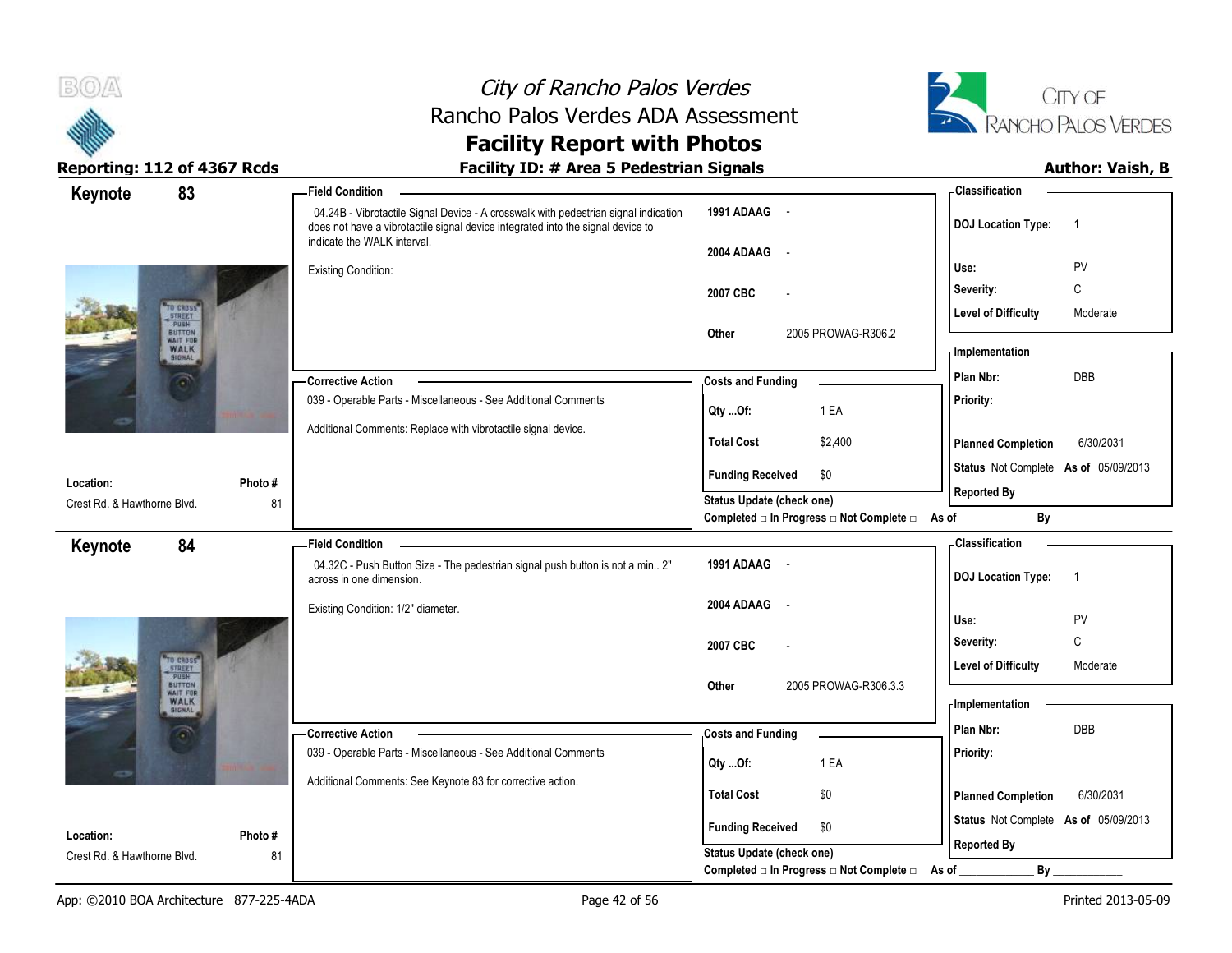



| 85<br>Keynote                       |                   | <b>Field Condition</b>                                                                                                                                                                                                                                         |                                                  | - Classification                                    |
|-------------------------------------|-------------------|----------------------------------------------------------------------------------------------------------------------------------------------------------------------------------------------------------------------------------------------------------------|--------------------------------------------------|-----------------------------------------------------|
|                                     |                   | 04.25 - Pedestrian Signal Device - Clear Floor Space - Location of pedestrian<br>signal device does not accommodate a level 30" x 48" min clear space, centered                                                                                                | 1991 ADAAG 4.2.4                                 | <b>DOJ Location Type:</b><br>$\overline{1}$         |
|                                     |                   | and parallel to the pedestrian signal push button. (Accessible pedestrian signals<br>shall be located so that the vibrotactile feature can be contacted from the level<br>landing serving a curb ramp, if provided, or from a clear floor or ground space that | 305.3; Fig. 305.3<br>2004 ADAAG                  | PV<br>Use:                                          |
|                                     |                   | is in line with the crosswalk line adjacent to the vehicle stop line.)                                                                                                                                                                                         | 2007 CBC<br>1118B.4 item 1                       | Severity:<br>C                                      |
|                                     |                   | Existing Condition: 13.4% RS.                                                                                                                                                                                                                                  |                                                  | Level of Difficulty<br>High                         |
|                                     |                   |                                                                                                                                                                                                                                                                | Other<br>2005 PROWAG-R306.2.1                    |                                                     |
|                                     |                   |                                                                                                                                                                                                                                                                |                                                  | <b>Implementation</b>                               |
|                                     |                   | - Corrective Action                                                                                                                                                                                                                                            | <b>Costs and Funding</b>                         | Plan Nbr:<br>DBB                                    |
|                                     | <b>BETTER BAR</b> | 008 - Concrete Landing - Remove non-compliant pavement and replace with new<br>concrete. The landing slope shall not exceed 2% in any direction.                                                                                                               | 20 SF<br>Qty Of:                                 | Priority:                                           |
|                                     |                   | <b>Additional Comments:</b>                                                                                                                                                                                                                                    | <b>Total Cost</b><br>\$384                       | <b>Planned Completion</b><br>6/30/2031              |
| Location:                           | Photo #           |                                                                                                                                                                                                                                                                | <b>Funding Received</b><br>\$0                   | Status Not Complete As of 05/09/2013                |
| Crest Rd. & Hawthorne Blvd.         | 85                |                                                                                                                                                                                                                                                                | Status Update (check one)                        | <b>Reported By</b>                                  |
|                                     |                   |                                                                                                                                                                                                                                                                | Completed □ In Progress □ Not Complete □ As of _ |                                                     |
| 86<br>Keynote                       |                   | <b>Field Condition</b>                                                                                                                                                                                                                                         |                                                  | <b>Classification</b>                               |
|                                     |                   | 04.32A - Push Button Operating Effort - The force required to activate operable<br>part(s) of pedestrian signal device exceeds 5 lbs.                                                                                                                          | 1991 ADAAG 4.27.4                                | <b>DOJ Location Type:</b><br>$\overline{1}$         |
|                                     |                   | Existing Condition: 6 LBF.                                                                                                                                                                                                                                     | 2004 ADAAG<br>309.4                              |                                                     |
|                                     |                   |                                                                                                                                                                                                                                                                |                                                  | Use:<br>PV<br>C                                     |
| <b>PUSH</b><br>BUTTON<br><b>FOR</b> |                   |                                                                                                                                                                                                                                                                | 2007 CBC<br>1117B.6 item 4                       | Severity:<br><b>Level of Difficulty</b><br>Moderate |
|                                     |                   |                                                                                                                                                                                                                                                                | 2005 PROWAG-R306.3.1;<br>Other                   |                                                     |
|                                     |                   |                                                                                                                                                                                                                                                                | R405.4                                           | <b>Implementation</b>                               |
|                                     |                   | <b>Corrective Action</b>                                                                                                                                                                                                                                       | <b>Costs and Funding</b>                         | Plan Nbr:<br><b>DBB</b>                             |
|                                     |                   | 039 - Operable Parts - Miscellaneous - See Additional Comments                                                                                                                                                                                                 |                                                  | Priority:                                           |
|                                     |                   | Additional Comments: See Keynote 90 for corrective action.                                                                                                                                                                                                     | 1 EA<br>Qty Of:                                  |                                                     |
|                                     |                   |                                                                                                                                                                                                                                                                | <b>Total Cost</b><br>\$0                         | <b>Planned Completion</b><br>6/30/2031              |
| Location:                           | Photo #           |                                                                                                                                                                                                                                                                | <b>Funding Received</b><br>\$0                   | Status Not Complete As of 05/09/2013                |
| Crest Rd. & Hawthorne Blvd.         | 86                |                                                                                                                                                                                                                                                                | <b>Status Update (check one)</b>                 | <b>Reported By</b>                                  |
|                                     |                   |                                                                                                                                                                                                                                                                | Completed □ In Progress □ Not Complete □         | $By_$<br>As of                                      |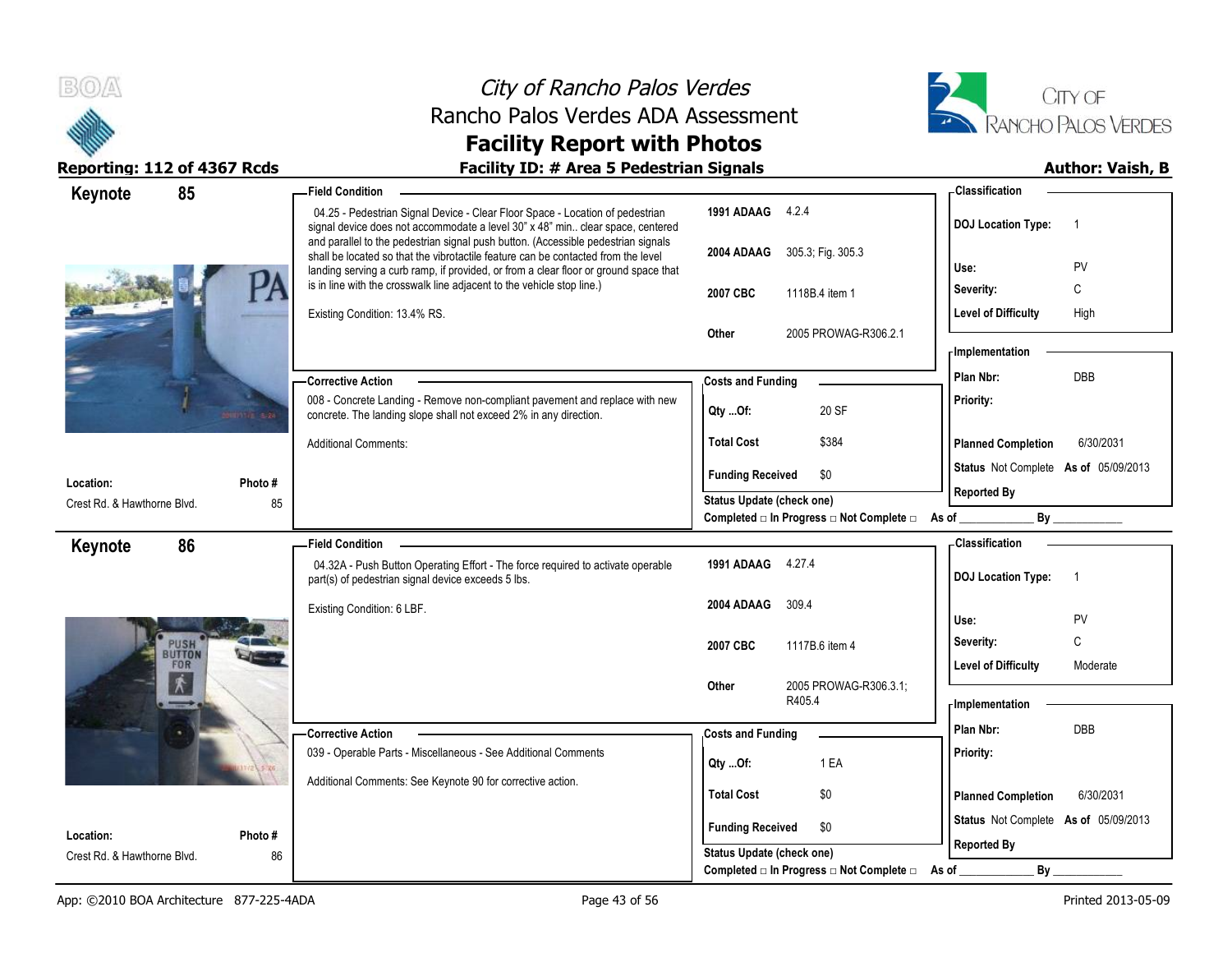



| 87<br>Keynote               |         | - Field Condition                                                                                                                                       |                                                  | - Classification                            |
|-----------------------------|---------|---------------------------------------------------------------------------------------------------------------------------------------------------------|--------------------------------------------------|---------------------------------------------|
|                             |         | 04.32C - Push Button Size - The pedestrian signal push button is not a min 2"<br>across in one dimension.                                               | 1991 ADAAG -                                     | <b>DOJ Location Type:</b><br>$\overline{1}$ |
|                             |         | Existing Condition: 1/2" diameter.                                                                                                                      | 2004 ADAAG<br>$\sim$ $-$                         | PV<br>Use:                                  |
| PUSH                        |         |                                                                                                                                                         | 2007 CBC                                         | C<br>Severity:                              |
| <b>BUTTON</b>               |         |                                                                                                                                                         |                                                  | <b>Level of Difficulty</b><br>Moderate      |
|                             |         |                                                                                                                                                         | Other<br>2005 PROWAG-R306.3.3                    |                                             |
|                             |         |                                                                                                                                                         |                                                  | <b>Implementation</b><br>Plan Nbr:<br>DBB   |
|                             |         | <b>Corrective Action</b><br>039 - Operable Parts - Miscellaneous - See Additional Comments                                                              | <b>Costs and Funding</b>                         | Priority:                                   |
|                             |         |                                                                                                                                                         | 1 EA<br>Qty Of:                                  |                                             |
|                             |         | Additional Comments: See Keynote 90 for corrective action.                                                                                              | <b>Total Cost</b><br>\$0                         | <b>Planned Completion</b><br>6/30/2031      |
| Location:                   | Photo#  |                                                                                                                                                         | <b>Funding Received</b><br>\$0                   | Status Not Complete As of 05/09/2013        |
| Crest Rd. & Hawthorne Blvd. | 86      |                                                                                                                                                         | Status Update (check one)                        | <b>Reported By</b>                          |
|                             |         |                                                                                                                                                         | Completed □ In Progress □ Not Complete □ As of _ | By                                          |
| 88<br>Keynote               |         | <b>Field Condition</b>                                                                                                                                  |                                                  | <b>Classification</b>                       |
|                             |         | 04.24A - Audible Signal Device - A crosswalk with pedestrian signal indication<br>does not have an audible signal device to indicate the WALK interval. | 1991 ADAAG -                                     | <b>DOJ Location Type:</b><br>$\overline{1}$ |
|                             |         | <b>Existing Condition:</b>                                                                                                                              | 2004 ADAAG<br>$\sim$ $\sim$                      |                                             |
|                             |         |                                                                                                                                                         |                                                  | Use:<br>PV                                  |
| PUSH<br>BUTTON<br>FOR       |         |                                                                                                                                                         | 2007 CBC                                         | Severity:<br>Α                              |
|                             |         |                                                                                                                                                         | 2005 PROWAG-R306.2<br>Other                      | <b>Level of Difficulty</b><br>Moderate      |
|                             |         |                                                                                                                                                         |                                                  | <b>Implementation</b>                       |
|                             |         | <b>Corrective Action</b>                                                                                                                                | <b>Costs and Funding</b>                         | Plan Nbr:<br>DBB                            |
|                             |         | 039 - Operable Parts - Miscellaneous - See Additional Comments                                                                                          |                                                  | Priority:                                   |
|                             |         | Additional Comments: Provide audible signal device.                                                                                                     | 1 EA<br>Qty Of:                                  |                                             |
|                             |         |                                                                                                                                                         | <b>Total Cost</b><br>\$2,400                     | <b>Planned Completion</b><br>6/30/2026      |
| Location:                   | Photo # |                                                                                                                                                         | <b>Funding Received</b><br>\$0                   | Status Not Complete As of 05/09/2013        |
| Crest Rd. & Hawthorne Blvd. | 86      |                                                                                                                                                         | Status Update (check one)                        | <b>Reported By</b>                          |
|                             |         |                                                                                                                                                         | Completed □ In Progress □ Not Complete □         | By<br>As of                                 |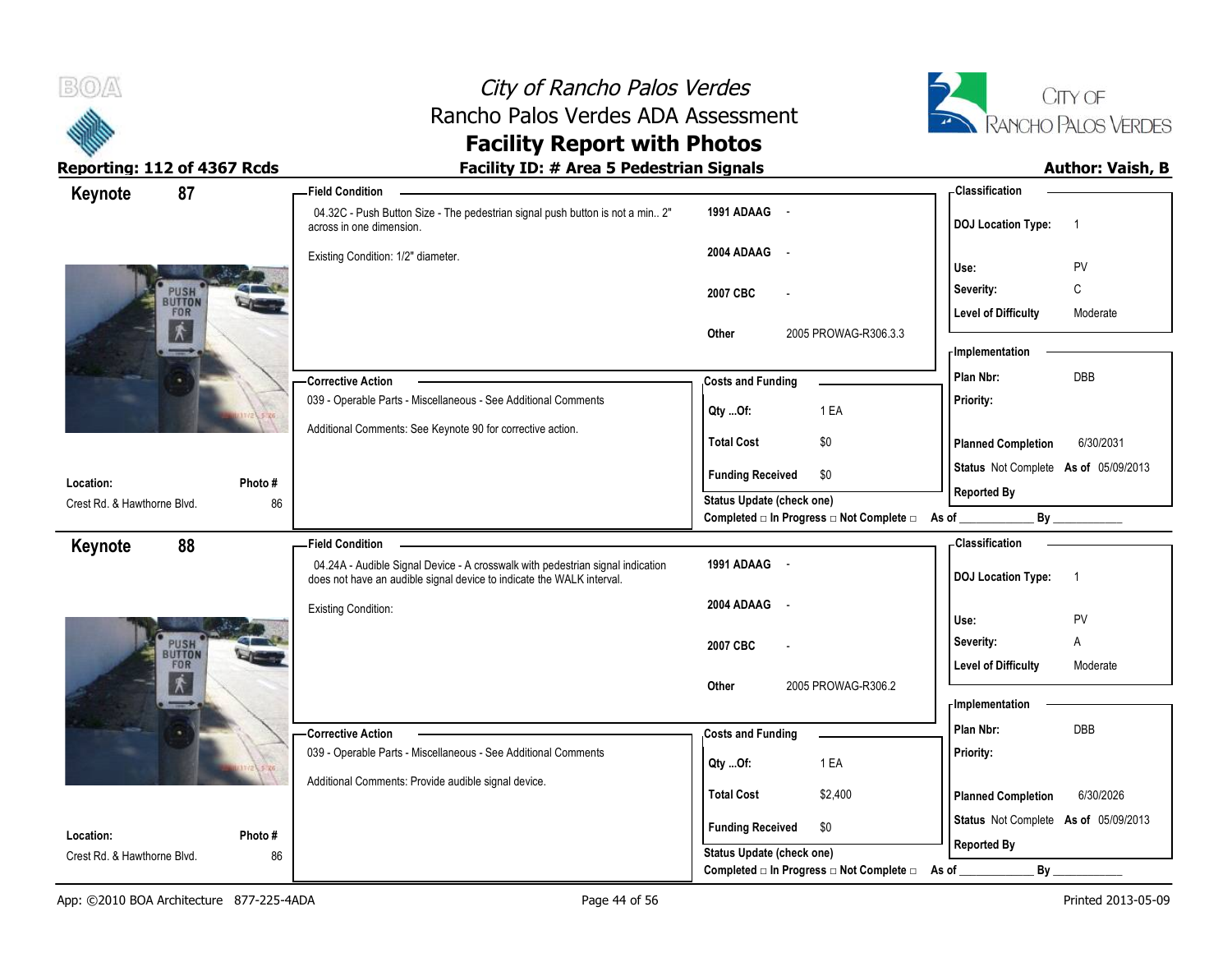



| 89<br>Keynote                     | -Field Condition                                                                                                                                                                                                                                               |                                                  | <b>Classification</b>                                      |
|-----------------------------------|----------------------------------------------------------------------------------------------------------------------------------------------------------------------------------------------------------------------------------------------------------------|--------------------------------------------------|------------------------------------------------------------|
|                                   | 04.25 - Pedestrian Signal Device - Clear Floor Space - Location of pedestrian<br>signal device does not accommodate a level 30" x 48" min clear space, centered                                                                                                | 1991 ADAAG 4.2.4                                 | <b>DOJ Location Type:</b><br>$\overline{1}$                |
|                                   | and parallel to the pedestrian signal push button. (Accessible pedestrian signals<br>shall be located so that the vibrotactile feature can be contacted from the level<br>landing serving a curb ramp, if provided, or from a clear floor or ground space that | 2004 ADAAG 305.3, Fig. 305.3                     | Use:<br>PV                                                 |
|                                   | is in line with the crosswalk line adjacent to the vehicle stop line.)                                                                                                                                                                                         | 2007 CBC<br>1118B.4 item 1                       | C<br>Severity:                                             |
|                                   | Existing Condition: 5.9% RS.                                                                                                                                                                                                                                   |                                                  | <b>Level of Difficulty</b><br>High                         |
|                                   |                                                                                                                                                                                                                                                                | Other<br>2005 PROWAG-R306.2.1                    | - Implementation                                           |
|                                   | <b>Corrective Action</b>                                                                                                                                                                                                                                       | <b>Costs and Funding</b>                         | DBB<br>Plan Nbr:                                           |
|                                   | 008 - Concrete Landing - Remove non-compliant pavement and replace with new<br>concrete. The landing slope shall not exceed 2% in any direction.                                                                                                               | 30 SF<br>Qty Of:                                 | Priority:                                                  |
|                                   | <b>Additional Comments:</b>                                                                                                                                                                                                                                    | <b>Total Cost</b><br>\$576                       | <b>Planned Completion</b><br>6/30/2031                     |
| Photo#<br>Location:               |                                                                                                                                                                                                                                                                | <b>Funding Received</b><br>\$0                   | Status Not Complete As of 05/09/2013                       |
| 89<br>Crest Rd. & Hawthorne Blvd. |                                                                                                                                                                                                                                                                | <b>Status Update (check one)</b>                 | <b>Reported By</b>                                         |
|                                   |                                                                                                                                                                                                                                                                | Completed □ In Progress □ Not Complete □ As of _ | By                                                         |
| 90<br>Keynote                     | <b>Field Condition</b>                                                                                                                                                                                                                                         |                                                  | - Classification                                           |
|                                   | 04.24B - Vibrotactile Signal Device - A crosswalk with pedestrian signal indication<br>does not have a vibrotactile signal device integrated into the signal device to                                                                                         | 1991 ADAAG -                                     | <b>DOJ</b> Location Type:<br>$\overline{1}$                |
|                                   | indicate the WALK interval.                                                                                                                                                                                                                                    | 2004 ADAAG                                       |                                                            |
|                                   | <b>Existing Condition:</b>                                                                                                                                                                                                                                     |                                                  |                                                            |
|                                   |                                                                                                                                                                                                                                                                |                                                  | PV<br>Use:                                                 |
| <b>PUSH</b>                       |                                                                                                                                                                                                                                                                | 2007 CBC                                         | C<br>Severity:                                             |
| FOR                               |                                                                                                                                                                                                                                                                |                                                  | <b>Level of Difficulty</b><br>Moderate                     |
|                                   |                                                                                                                                                                                                                                                                | 2005 PROWAG-R306.2<br>Other                      | - Implementation                                           |
|                                   | <b>Corrective Action</b>                                                                                                                                                                                                                                       |                                                  | Plan Nbr:<br>DBB                                           |
|                                   | 039 - Operable Parts - Miscellaneous - See Additional Comments                                                                                                                                                                                                 | <b>Costs and Funding</b>                         | Priority:                                                  |
|                                   | Additional Comments: Replace with vibrotactile signal device.                                                                                                                                                                                                  | 1 EA<br>Qty Of:                                  |                                                            |
|                                   |                                                                                                                                                                                                                                                                | <b>Total Cost</b><br>\$2,400                     | <b>Planned Completion</b><br>6/30/2031                     |
| Location:<br>Photo #              |                                                                                                                                                                                                                                                                | <b>Funding Received</b><br>\$0                   | Status Not Complete As of 05/09/2013<br><b>Reported By</b> |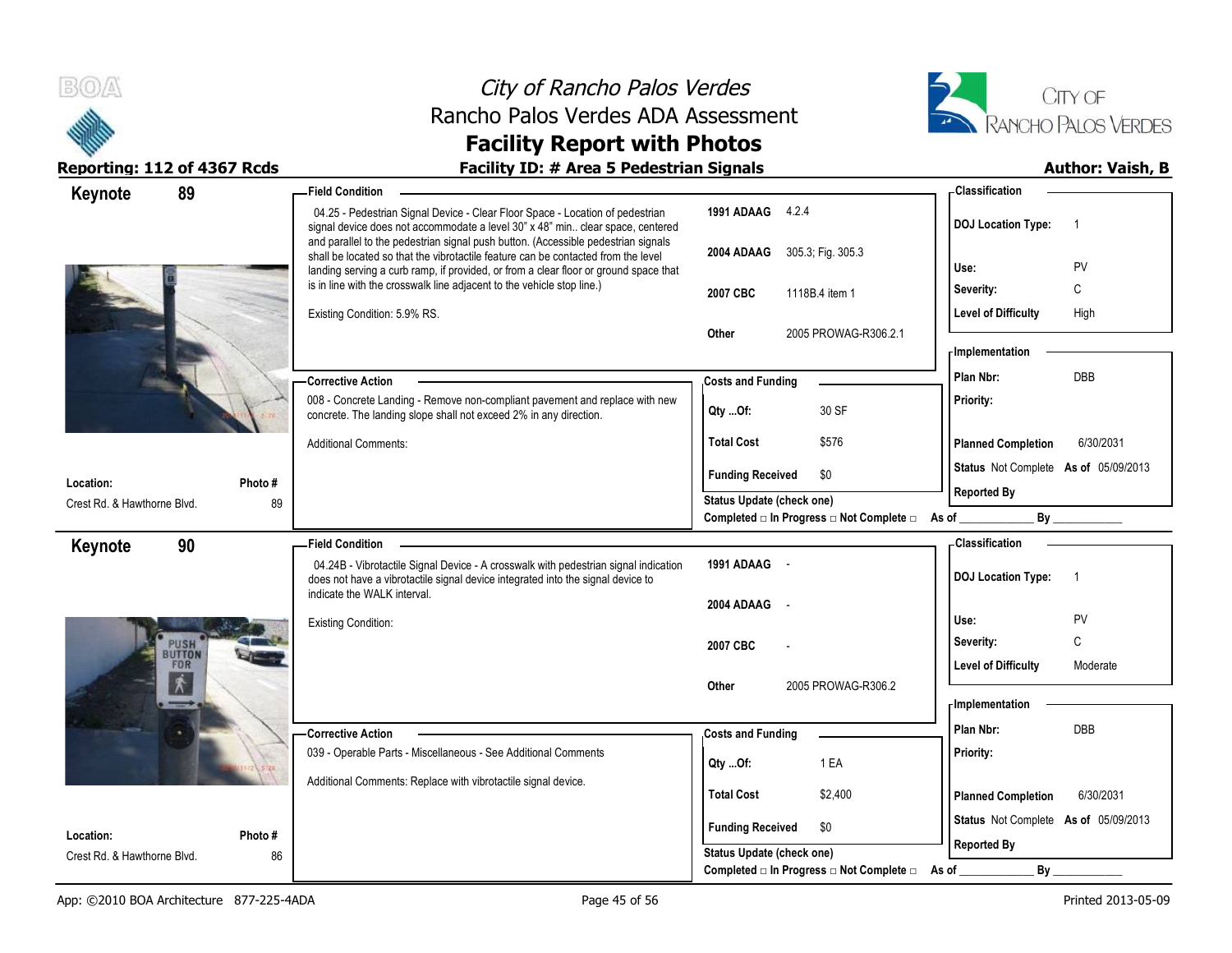



| Keynote                                  | 91           | <b>Field Condition</b>                                                                                    |                                                                 | <b>Classification</b>                       |
|------------------------------------------|--------------|-----------------------------------------------------------------------------------------------------------|-----------------------------------------------------------------|---------------------------------------------|
|                                          |              | 04.40 - Other - Curb Ramps and Pedestrian Crossings - See Additional<br>Comments                          | 1991 ADAAG -                                                    | <b>DOJ</b> Location Type:<br>-1             |
|                                          |              | Existing Condition: Path of travel to pedestrian signal device is not provided.                           | 2004 ADAAG<br>$\sim$                                            | Use:<br>PV                                  |
|                                          |              |                                                                                                           | 2007 CBC                                                        | B<br>Severity:                              |
|                                          |              |                                                                                                           |                                                                 | <b>Level of Difficulty</b><br>Moderate      |
|                                          |              |                                                                                                           | Other                                                           | - Implementation                            |
|                                          |              | <b>Corrective Action</b>                                                                                  | <b>Costs and Funding</b>                                        | DBB<br>Plan Nbr:                            |
|                                          |              | 039 - Operable Parts - Miscellaneous - See Additional Comments                                            | 1 EA<br>Qty Of:                                                 | Priority:                                   |
|                                          |              | Additional Comments: Recommendation: Remove pedestrian signal device.                                     | <b>Total Cost</b><br>\$600                                      | 6/30/2026<br><b>Planned Completion</b>      |
|                                          |              |                                                                                                           | <b>Funding Received</b><br>\$0                                  | Status Not Complete As of 05/09/2013        |
| Location:<br>Crest Rd. & Hawthorne Blvd. | Photo#<br>91 |                                                                                                           | Status Update (check one)                                       | <b>Reported By</b>                          |
|                                          |              |                                                                                                           | Completed $\Box$ In Progress $\Box$ Not Complete $\Box$ As of _ |                                             |
| Keynote                                  | 92           | <b>Field Condition</b>                                                                                    |                                                                 | - Classification                            |
|                                          |              | 04.32C - Push Button Size - The pedestrian signal push button is not a min 2"<br>across in one dimension. | 1991 ADAAG -                                                    | <b>DOJ</b> Location Type:<br>$\overline{1}$ |
|                                          |              | Existing Condition: 1/2" diameter.                                                                        | 2004 ADAAG<br>$\sim$                                            | PV<br>Use:                                  |
|                                          |              |                                                                                                           | 2007 CBC                                                        | C<br>Severity:                              |
|                                          | PUSH<br>FOR  |                                                                                                           |                                                                 | <b>Level of Difficulty</b><br>Moderate      |
| 大                                        |              |                                                                                                           | 2005 PROWAG-R306.3.3<br>Other                                   | - Implementation                            |
|                                          |              | -Corrective Action                                                                                        | <b>Costs and Funding</b>                                        | Plan Nbr:<br><b>DBB</b>                     |
|                                          |              | 039 - Operable Parts - Miscellaneous - See Additional Comments                                            |                                                                 | Priority:                                   |
|                                          |              | Additional Comments: See Keynote 91 for corrective action.                                                | 1 EA<br>Qty Of:                                                 |                                             |
|                                          |              |                                                                                                           | <b>Total Cost</b><br>\$0                                        | 6/30/2031<br><b>Planned Completion</b>      |
| Location:                                | Photo#       |                                                                                                           | <b>Funding Received</b><br>\$0                                  | Status Not Complete As of 05/09/2013        |
| Crest Rd. & Hawthorne Blvd.              | 92           |                                                                                                           | Status Update (check one)                                       | <b>Reported By</b>                          |
|                                          |              |                                                                                                           | Completed □ In Progress □ Not Complete □                        | By<br>As of                                 |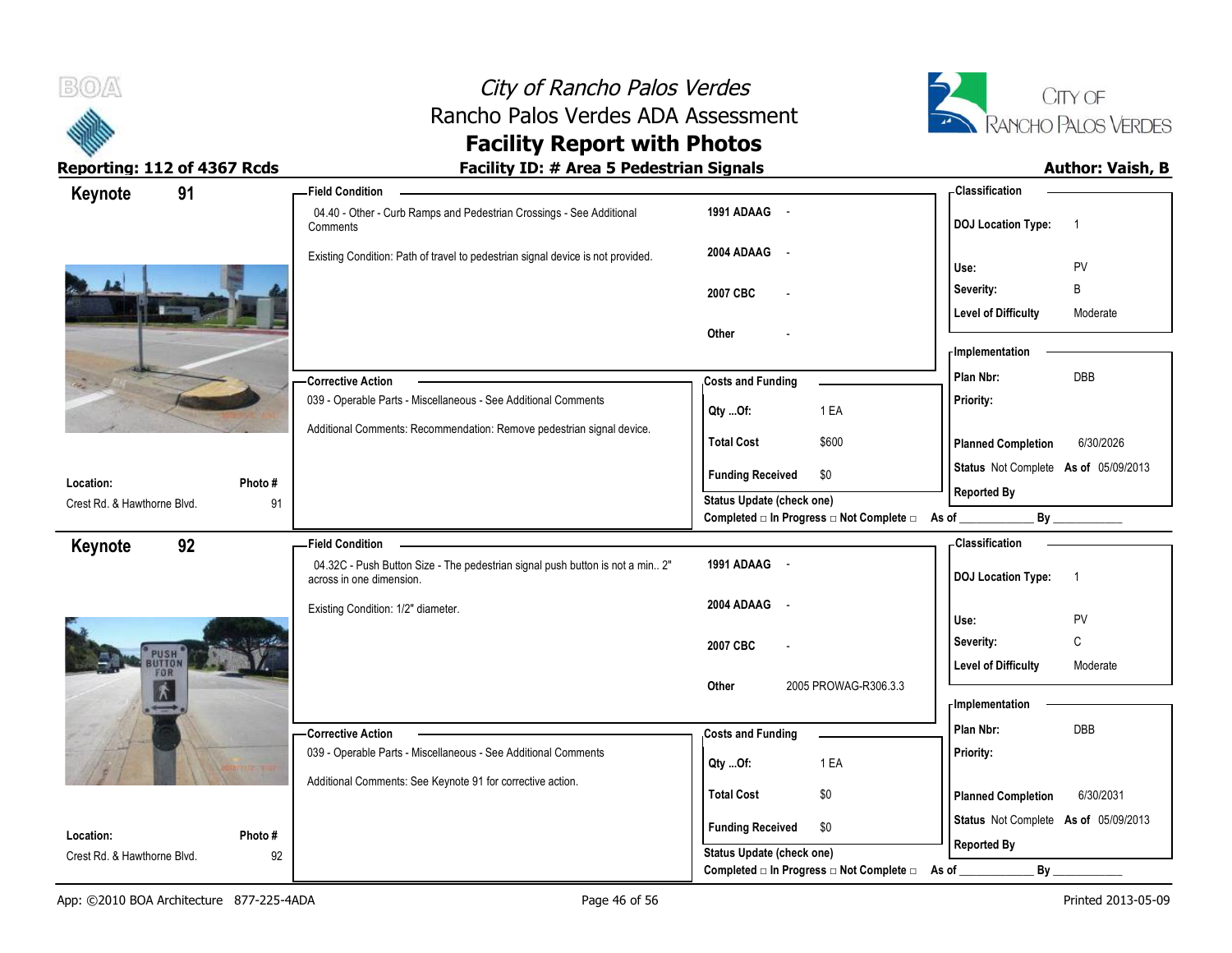



| Keynote                     | 93     | <b>Field Condition</b>                                                                                                                                                                                |                                                                                                              | - Classification                            |
|-----------------------------|--------|-------------------------------------------------------------------------------------------------------------------------------------------------------------------------------------------------------|--------------------------------------------------------------------------------------------------------------|---------------------------------------------|
|                             |        | 04.24B - Vibrotactile Signal Device - A crosswalk with pedestrian signal indication<br>does not have a vibrotactile signal device integrated into the signal device to<br>indicate the WALK interval. | 1991 ADAAG -                                                                                                 | <b>DOJ Location Type:</b><br>$\overline{1}$ |
|                             |        |                                                                                                                                                                                                       | 2004 ADAAG<br>$\sim$ $-$                                                                                     |                                             |
|                             |        | <b>Existing Condition:</b>                                                                                                                                                                            |                                                                                                              | PV<br>Use:                                  |
|                             | PUSH   |                                                                                                                                                                                                       | 2007 CBC                                                                                                     | C<br>Severity:                              |
| FOR                         |        |                                                                                                                                                                                                       |                                                                                                              | <b>Level of Difficulty</b><br>Moderate      |
| $\vec{\bm{\lambda}}$        |        |                                                                                                                                                                                                       | 2005 PROWAG-R306.2<br>Other                                                                                  | <b>Implementation</b>                       |
|                             |        |                                                                                                                                                                                                       |                                                                                                              | DBB<br>Plan Nbr:                            |
|                             |        | -Corrective Action                                                                                                                                                                                    | <b>Costs and Funding</b>                                                                                     |                                             |
|                             |        | 039 - Operable Parts - Miscellaneous - See Additional Comments                                                                                                                                        | 1 EA<br>Qty Of:                                                                                              | Priority:                                   |
|                             |        | Additional Comments: See Keynote 91 for corrective action.                                                                                                                                            | <b>Total Cost</b><br>\$0                                                                                     | <b>Planned Completion</b><br>6/30/2031      |
|                             |        |                                                                                                                                                                                                       |                                                                                                              | Status Not Complete As of 05/09/2013        |
| Location:                   | Photo# |                                                                                                                                                                                                       | <b>Funding Received</b><br>\$0                                                                               | <b>Reported By</b>                          |
| Crest Rd. & Hawthorne Blvd. | 92     |                                                                                                                                                                                                       | <b>Status Update (check one)</b><br>Completed $\square$ In Progress $\square$ Not Complete $\square$ As of _ |                                             |
|                             |        |                                                                                                                                                                                                       |                                                                                                              |                                             |
| Keynote                     | 94     | <b>Field Condition</b>                                                                                                                                                                                | 1991 ADAAG -                                                                                                 | - Classification                            |
|                             |        | 04.24A - Audible Signal Device - A crosswalk with pedestrian signal indication<br>does not have an audible signal device to indicate the WALK interval.                                               |                                                                                                              | <b>DOJ Location Type:</b><br>$\overline{1}$ |
|                             |        | <b>Existing Condition:</b>                                                                                                                                                                            | 2004 ADAAG<br>$\sim$                                                                                         |                                             |
|                             |        |                                                                                                                                                                                                       |                                                                                                              | Use:<br>PV                                  |
|                             | PUSH   |                                                                                                                                                                                                       | 2007 CBC                                                                                                     | Severity:<br>Α                              |
| FOR                         |        |                                                                                                                                                                                                       |                                                                                                              | <b>Level of Difficulty</b><br>Moderate      |
| $\vec{\bm{\Lambda}}$        |        |                                                                                                                                                                                                       | Other<br>2005 PROWAG-R306.2                                                                                  |                                             |
|                             |        |                                                                                                                                                                                                       |                                                                                                              | <b>Implementation</b>                       |
|                             |        | - Corrective Action                                                                                                                                                                                   | <b>Costs and Funding</b>                                                                                     | <b>DBB</b><br>Plan Nbr:                     |
|                             |        | 039 - Operable Parts - Miscellaneous - See Additional Comments                                                                                                                                        | 1 EA<br>Qty Of:                                                                                              | Priority:                                   |
|                             |        | Additional Comments: See Keynote 91 for corrective action.                                                                                                                                            |                                                                                                              |                                             |
|                             |        |                                                                                                                                                                                                       | <b>Total Cost</b><br>\$0                                                                                     | <b>Planned Completion</b><br>6/30/2026      |
| Location:                   | Photo# |                                                                                                                                                                                                       | <b>Funding Received</b><br>\$0                                                                               | Status Not Complete As of 05/09/2013        |
| Crest Rd. & Hawthorne Blvd. | 92     |                                                                                                                                                                                                       | <b>Status Update (check one)</b>                                                                             | <b>Reported By</b>                          |
|                             |        |                                                                                                                                                                                                       | Completed □ In Progress □ Not Complete □                                                                     | By<br>As of                                 |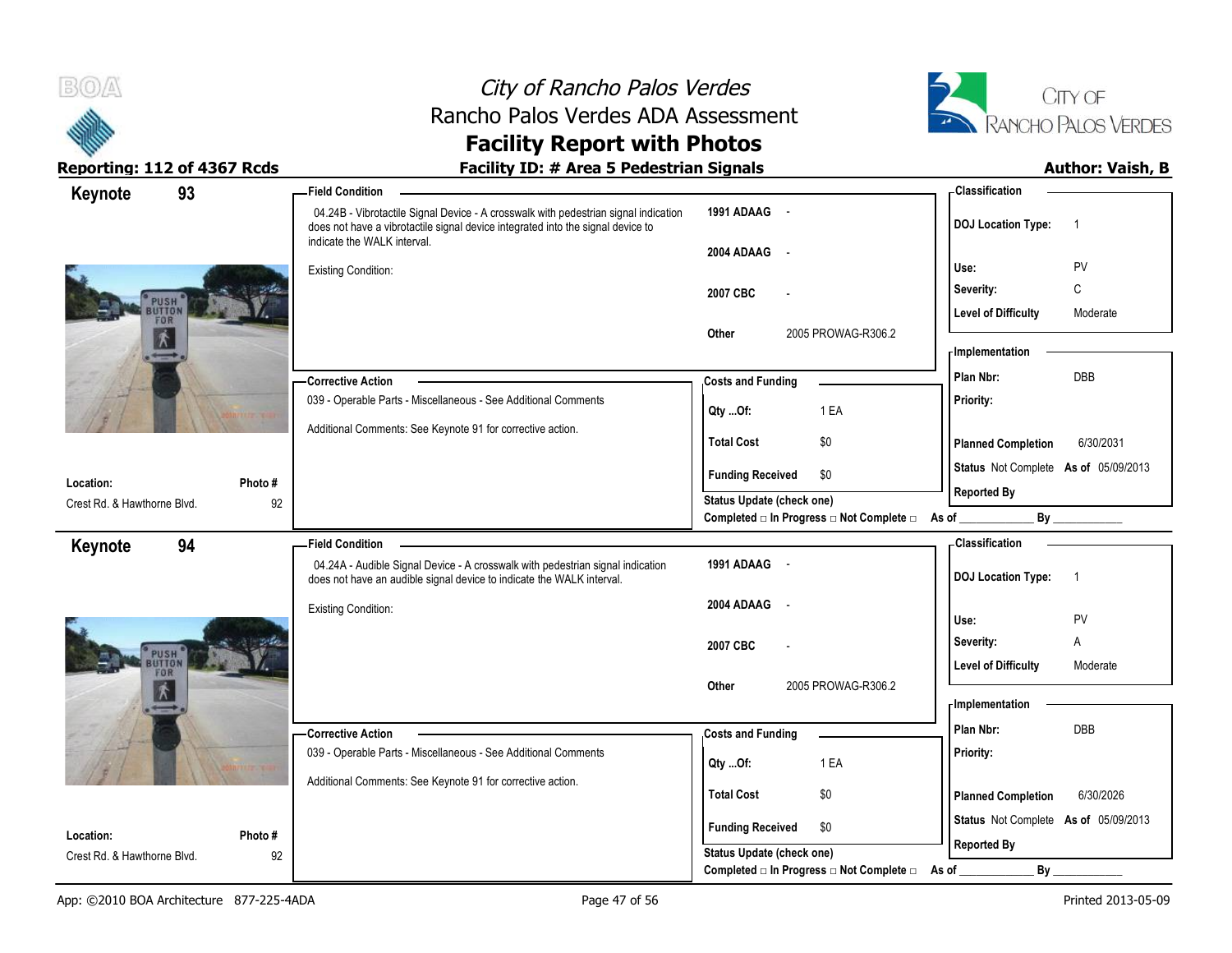



| 95<br>Keynote                            |              | <b>Field Condition</b>                                                                                                                                                                                                                                                                                                                                                                                                             |                                                  | - Classification                            |
|------------------------------------------|--------------|------------------------------------------------------------------------------------------------------------------------------------------------------------------------------------------------------------------------------------------------------------------------------------------------------------------------------------------------------------------------------------------------------------------------------------|--------------------------------------------------|---------------------------------------------|
|                                          |              | 04.25 - Pedestrian Signal Device - Clear Floor Space - Location of pedestrian<br>signal device does not accommodate a level 30" x 48" min. clear space, centered<br>and parallel to the pedestrian signal push button. (Accessible pedestrian signals<br>shall be located so that the vibrotactile feature can be contacted from the level<br>landing serving a curb ramp, if provided, or from a clear floor or ground space that | 1991 ADAAG 4.2.4                                 | <b>DOJ</b> Location Type:<br>- 1            |
|                                          |              |                                                                                                                                                                                                                                                                                                                                                                                                                                    | 2004 ADAAG 305.3; Fig. 305.3                     | Use:<br>PV                                  |
|                                          |              | is in line with the crosswalk line adjacent to the vehicle stop line.)                                                                                                                                                                                                                                                                                                                                                             | 2007 CBC<br>1118B.4 item 1                       | C<br>Severity:                              |
|                                          |              | Existing Condition: 3.1% RS.                                                                                                                                                                                                                                                                                                                                                                                                       |                                                  | <b>Level of Difficulty</b><br>Moderate      |
|                                          |              |                                                                                                                                                                                                                                                                                                                                                                                                                                    | 2005 PROWAG-R306.2.1<br>Other                    |                                             |
|                                          |              |                                                                                                                                                                                                                                                                                                                                                                                                                                    |                                                  | - Implementation                            |
|                                          |              | <b>Corrective Action</b>                                                                                                                                                                                                                                                                                                                                                                                                           | <b>Costs and Funding</b>                         | DBB<br>Plan Nbr:                            |
|                                          |              | 027 - Site Work - Miscellaneous - See Additional Comments                                                                                                                                                                                                                                                                                                                                                                          | 1 EA                                             | Priority:                                   |
|                                          |              | Additional Comments: See Keynote 91 for corrective action.                                                                                                                                                                                                                                                                                                                                                                         | Qty Of:                                          |                                             |
|                                          |              |                                                                                                                                                                                                                                                                                                                                                                                                                                    | <b>Total Cost</b><br>\$0                         | 6/30/2031<br><b>Planned Completion</b>      |
| Location:                                | Photo#       |                                                                                                                                                                                                                                                                                                                                                                                                                                    | <b>Funding Received</b><br>\$0                   | Status Not Complete As of 05/09/2013        |
| Crest Rd. & Hawthorne Blvd.              | 91           |                                                                                                                                                                                                                                                                                                                                                                                                                                    | Status Update (check one)                        | <b>Reported By</b>                          |
|                                          |              |                                                                                                                                                                                                                                                                                                                                                                                                                                    | Completed □ In Progress □ Not Complete □ As of _ | By                                          |
| 96<br>Keynote                            |              | <b>Field Condition</b>                                                                                                                                                                                                                                                                                                                                                                                                             |                                                  | - Classification                            |
|                                          |              | 04.32C - Push Button Size - The pedestrian signal push button is not a min 2"<br>across in one dimension.                                                                                                                                                                                                                                                                                                                          | 1991 ADAAG -                                     | <b>DOJ</b> Location Type:<br>$\overline{1}$ |
|                                          |              | Existing Condition: 1/2" diameter.                                                                                                                                                                                                                                                                                                                                                                                                 | 2004 ADAAG<br>$\sim$                             | PV<br>Use:                                  |
|                                          |              |                                                                                                                                                                                                                                                                                                                                                                                                                                    |                                                  | C<br>Severity:                              |
| TO CROSS<br><b>STREET</b>                |              |                                                                                                                                                                                                                                                                                                                                                                                                                                    | 2007 CBC                                         | <b>Level of Difficulty</b><br>Moderate      |
| <b>PUSH</b><br>WAIT FOR                  |              |                                                                                                                                                                                                                                                                                                                                                                                                                                    | 2005 PROWAG-R306.3.3<br>Other                    |                                             |
| <b>WALK</b><br><b>SIGNAL</b>             |              |                                                                                                                                                                                                                                                                                                                                                                                                                                    |                                                  | - Implementation                            |
|                                          |              | -Corrective Action                                                                                                                                                                                                                                                                                                                                                                                                                 | <b>Costs and Funding</b>                         | Plan Nbr:<br>DBB                            |
|                                          |              | 039 - Operable Parts - Miscellaneous - See Additional Comments                                                                                                                                                                                                                                                                                                                                                                     | 1 EA                                             | Priority:                                   |
|                                          | 1/11/2 5-36  | Additional Comments: See Keynote 98 for corrective action.                                                                                                                                                                                                                                                                                                                                                                         | QtyOf:                                           |                                             |
|                                          |              |                                                                                                                                                                                                                                                                                                                                                                                                                                    | <b>Total Cost</b><br>\$0                         | <b>Planned Completion</b><br>6/30/2031      |
|                                          |              |                                                                                                                                                                                                                                                                                                                                                                                                                                    | <b>Funding Received</b><br>\$0                   | Status Not Complete As of 05/09/2013        |
| Location:<br>Crest Rd. & Hawthorne Blvd. | Photo#<br>96 |                                                                                                                                                                                                                                                                                                                                                                                                                                    | Status Update (check one)                        | <b>Reported By</b>                          |
|                                          |              |                                                                                                                                                                                                                                                                                                                                                                                                                                    | Completed □ In Progress □ Not Complete □         | $By_$<br>As of _                            |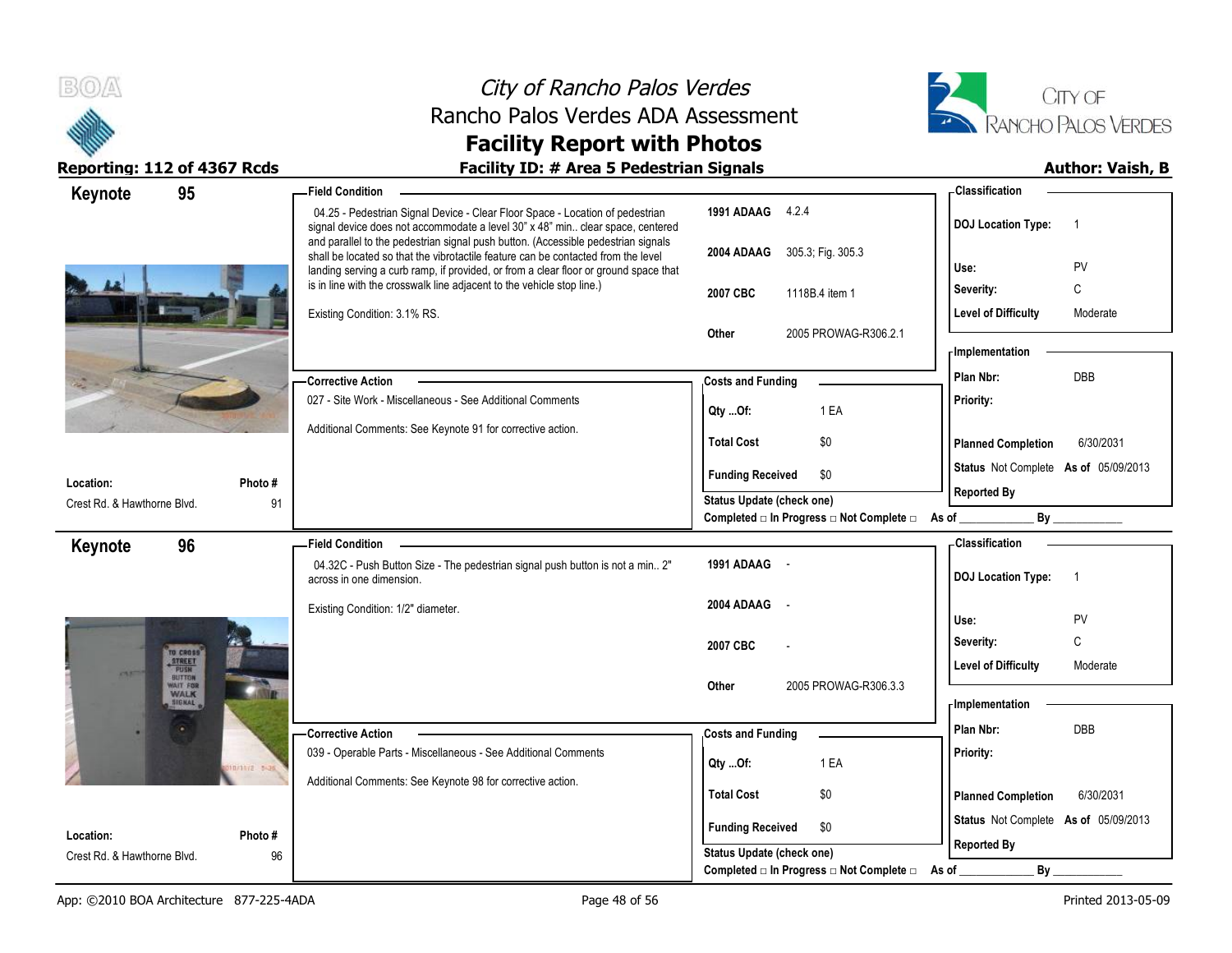



| 97<br>Keynote                              |              | <b>Field Condition</b>                                                                                                                                                 |                                                | - Classification                            |
|--------------------------------------------|--------------|------------------------------------------------------------------------------------------------------------------------------------------------------------------------|------------------------------------------------|---------------------------------------------|
|                                            |              | 04.24A - Audible Signal Device - A crosswalk with pedestrian signal indication<br>does not have an audible signal device to indicate the WALK interval.                | 1991 ADAAG -                                   | <b>DOJ</b> Location Type:<br>$\overline{1}$ |
|                                            |              | <b>Existing Condition:</b>                                                                                                                                             | 2004 ADAAG<br>$\sim$                           |                                             |
|                                            |              |                                                                                                                                                                        |                                                | Use:<br>PV                                  |
| TO CROSS                                   |              |                                                                                                                                                                        | 2007 CBC<br>$\overline{a}$                     | Severity:<br>Α                              |
| <b>STREET</b><br><b>PUSH</b><br>$C\Lambda$ |              |                                                                                                                                                                        |                                                | <b>Level of Difficulty</b><br>Moderate      |
| WAIT FOR<br><b>WALK</b><br><b>SIGNAL</b>   |              |                                                                                                                                                                        | 2005 PROWAG-R306.2<br>Other                    | - Implementation                            |
|                                            |              |                                                                                                                                                                        |                                                |                                             |
|                                            |              | -Corrective Action                                                                                                                                                     | <b>Costs and Funding</b>                       | <b>DBB</b><br>Plan Nbr:                     |
|                                            | 10/11/2 5-36 | 039 - Operable Parts - Miscellaneous - See Additional Comments                                                                                                         | 1 EA<br>Qty Of:                                | Priority:                                   |
|                                            |              | Additional Comments: Provide audible signal device.                                                                                                                    | <b>Total Cost</b><br>\$2,400                   | 6/30/2026<br><b>Planned Completion</b>      |
|                                            |              |                                                                                                                                                                        | <b>Funding Received</b><br>\$0                 | Status Not Complete As of 05/09/2013        |
| Location:                                  | Photo #      |                                                                                                                                                                        | <b>Status Update (check one)</b>               | <b>Reported By</b>                          |
| Crest Rd. & Hawthorne Blvd.                | 96           |                                                                                                                                                                        | Completed □ In Progress □ Not Complete □ As of |                                             |
| 98<br>Keynote                              |              | <b>Field Condition</b>                                                                                                                                                 |                                                | <b>Classification</b>                       |
|                                            |              | 04.24B - Vibrotactile Signal Device - A crosswalk with pedestrian signal indication<br>does not have a vibrotactile signal device integrated into the signal device to | 1991 ADAAG -                                   | <b>DOJ</b> Location Type:<br>$\overline{1}$ |
|                                            |              | indicate the WALK interval.                                                                                                                                            | 2004 ADAAG<br>$\sim$                           |                                             |
|                                            |              | Existing Condition:                                                                                                                                                    |                                                | PV<br>Use:                                  |
|                                            |              |                                                                                                                                                                        | 2007 CBC                                       | C<br>Severity:                              |
| TO CROSS<br><b>STREET</b><br>BUTTON        |              |                                                                                                                                                                        |                                                | <b>Level of Difficulty</b><br>Moderate      |
| WAIT FOR                                   |              |                                                                                                                                                                        | 2005 PROWAG-R306.2<br>Other                    |                                             |
| <b>WALK</b>                                |              |                                                                                                                                                                        |                                                | <b>Implementation</b>                       |
|                                            |              | - Corrective Action                                                                                                                                                    | <b>Costs and Funding</b>                       | Plan Nbr:<br><b>DBB</b>                     |
|                                            |              | 039 - Operable Parts - Miscellaneous - See Additional Comments                                                                                                         | 1 EA                                           | Priority:                                   |
|                                            | 10/11/2 5-36 | Additional Comments: Replace with vibrotactile signal device.                                                                                                          | Qty Of:                                        |                                             |
|                                            |              |                                                                                                                                                                        | <b>Total Cost</b><br>\$2,400                   | <b>Planned Completion</b><br>6/30/2031      |
|                                            |              |                                                                                                                                                                        | <b>Funding Received</b><br>\$0                 | Status Not Complete As of 05/09/2013        |
| Location:                                  | Photo#       |                                                                                                                                                                        | <b>Status Update (check one)</b>               | <b>Reported By</b>                          |
| Crest Rd. & Hawthorne Blvd.                | 96           |                                                                                                                                                                        | Completed □ In Progress □ Not Complete □       | By<br>As of                                 |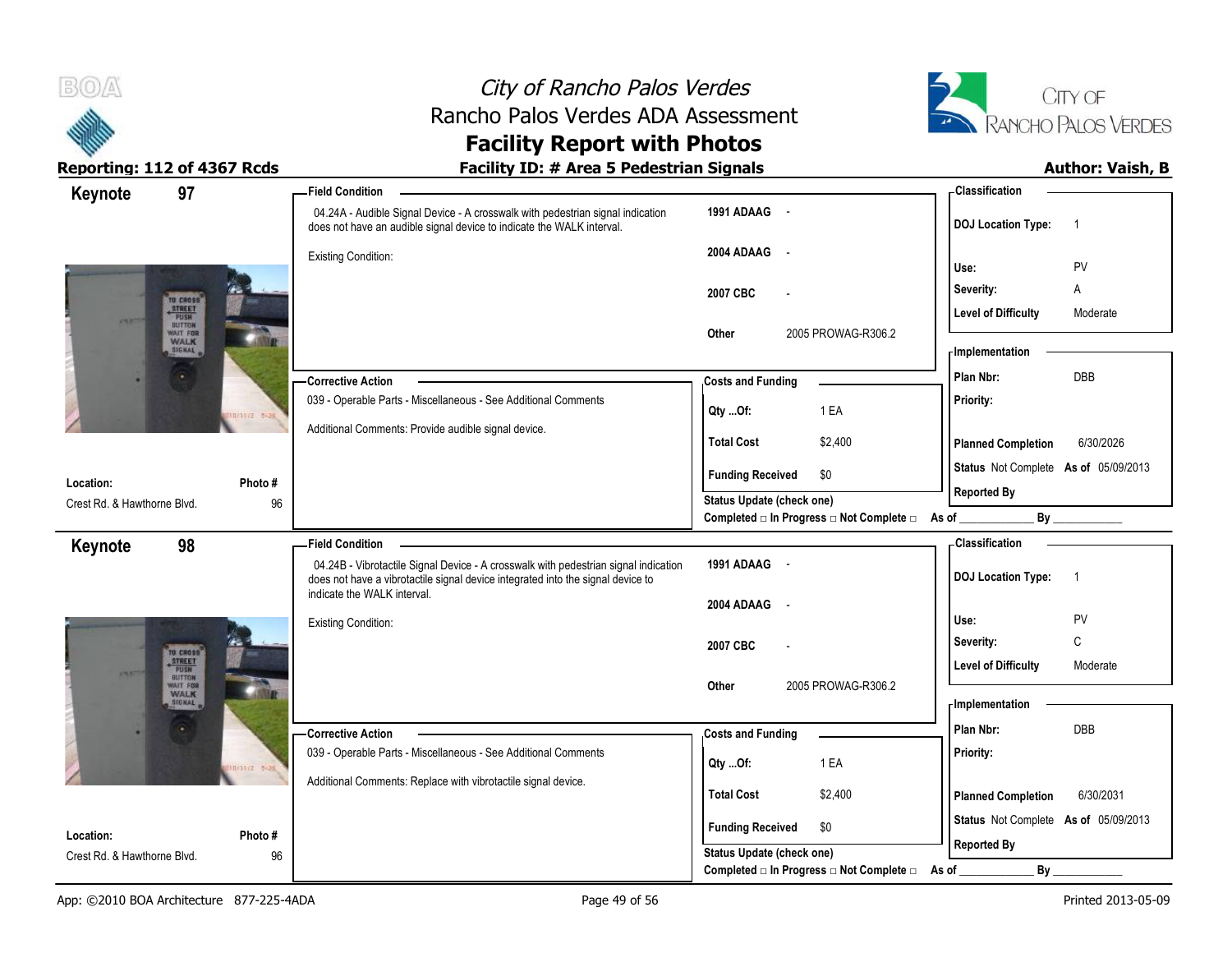



| 99<br>Keynote                                       | <b>Field Condition</b>                                                                                                                                                                                                                                         |                                                        | - Classification                            |
|-----------------------------------------------------|----------------------------------------------------------------------------------------------------------------------------------------------------------------------------------------------------------------------------------------------------------------|--------------------------------------------------------|---------------------------------------------|
|                                                     | 04.25 - Pedestrian Signal Device - Clear Floor Space - Location of pedestrian<br>signal device does not accommodate a level 30" x 48" min clear space, centered                                                                                                | 1991 ADAAG 4.2.4                                       | <b>DOJ Location Type:</b><br>$\overline{1}$ |
|                                                     | and parallel to the pedestrian signal push button. (Accessible pedestrian signals<br>shall be located so that the vibrotactile feature can be contacted from the level<br>landing serving a curb ramp, if provided, or from a clear floor or ground space that | 2004 ADAAG<br>305.3; Fig. 305.3                        | PV<br>Use:                                  |
|                                                     | is in line with the crosswalk line adjacent to the vehicle stop line.)                                                                                                                                                                                         | 2007 CBC<br>1118B.4 item 1                             | C<br>Severity:                              |
|                                                     | Existing Condition: 3.7% CS & 4.5% RS.                                                                                                                                                                                                                         |                                                        | <b>Level of Difficulty</b><br>High          |
|                                                     |                                                                                                                                                                                                                                                                | Other<br>2005 PROWAG-R306.2.1                          |                                             |
|                                                     |                                                                                                                                                                                                                                                                |                                                        | - Implementation                            |
|                                                     | -Corrective Action                                                                                                                                                                                                                                             | <b>Costs and Funding</b>                               | DBB<br>Plan Nbr:                            |
|                                                     | 008 - Concrete Landing - Remove non-compliant pavement and replace with new<br>concrete. The landing slope shall not exceed 2% in any direction.                                                                                                               | 30 SF<br>Qty Of:                                       | <b>Priority:</b>                            |
|                                                     | <b>Additional Comments:</b>                                                                                                                                                                                                                                    | \$576<br><b>Total Cost</b>                             | <b>Planned Completion</b><br>6/30/2031      |
|                                                     |                                                                                                                                                                                                                                                                | \$0<br><b>Funding Received</b>                         | Status Not Complete As of 05/09/2013        |
| Location:<br>Photo #<br>Crest Rd. & Hawthorne Blvd. | 99                                                                                                                                                                                                                                                             | Status Update (check one)                              | <b>Reported By</b>                          |
|                                                     |                                                                                                                                                                                                                                                                | Completed □ In Progress □ Not Complete □ As of _______ | By                                          |
| 100<br>Keynote                                      | <b>Field Condition</b>                                                                                                                                                                                                                                         |                                                        | <b>Classification</b>                       |
|                                                     | 04.32C - Push Button Size - The pedestrian signal push button is not a min 2"<br>across in one dimension.                                                                                                                                                      | 1991 ADAAG -                                           | <b>DOJ Location Type:</b><br>$\overline{1}$ |
|                                                     | Existing Condition: 1/2" diameter.                                                                                                                                                                                                                             | 2004 ADAAG<br>$\sim$                                   |                                             |
|                                                     |                                                                                                                                                                                                                                                                |                                                        | PV<br>Use:<br>C                             |
| THEFT                                               |                                                                                                                                                                                                                                                                | 2007 CBC                                               | Severity:                                   |
| nuttor                                              |                                                                                                                                                                                                                                                                | 2005 PROWAG-R306.3.3<br>Other                          | <b>Level of Difficulty</b><br>Moderate      |
|                                                     |                                                                                                                                                                                                                                                                |                                                        | - Implementation                            |
|                                                     | - Corrective Action                                                                                                                                                                                                                                            | <b>Costs and Funding</b>                               | Plan Nbr:<br>DBB                            |
|                                                     | 039 - Operable Parts - Miscellaneous - See Additional Comments                                                                                                                                                                                                 |                                                        | Priority:                                   |
|                                                     | Additional Comments: See Keynote 102 for corrective action.                                                                                                                                                                                                    | 1 EA<br>Qty Of:                                        |                                             |
|                                                     |                                                                                                                                                                                                                                                                | <b>Total Cost</b><br>\$0                               | 6/30/2031<br><b>Planned Completion</b>      |
|                                                     |                                                                                                                                                                                                                                                                | <b>Funding Received</b><br>\$0                         | Status Not Complete As of 05/09/2013        |
| Photo#<br>Location:<br>Crest Rd. & Hawthorne Blvd.  | 100                                                                                                                                                                                                                                                            | <b>Status Update (check one)</b>                       | <b>Reported By</b>                          |
|                                                     |                                                                                                                                                                                                                                                                | Completed □ In Progress □ Not Complete □               | By<br>As of                                 |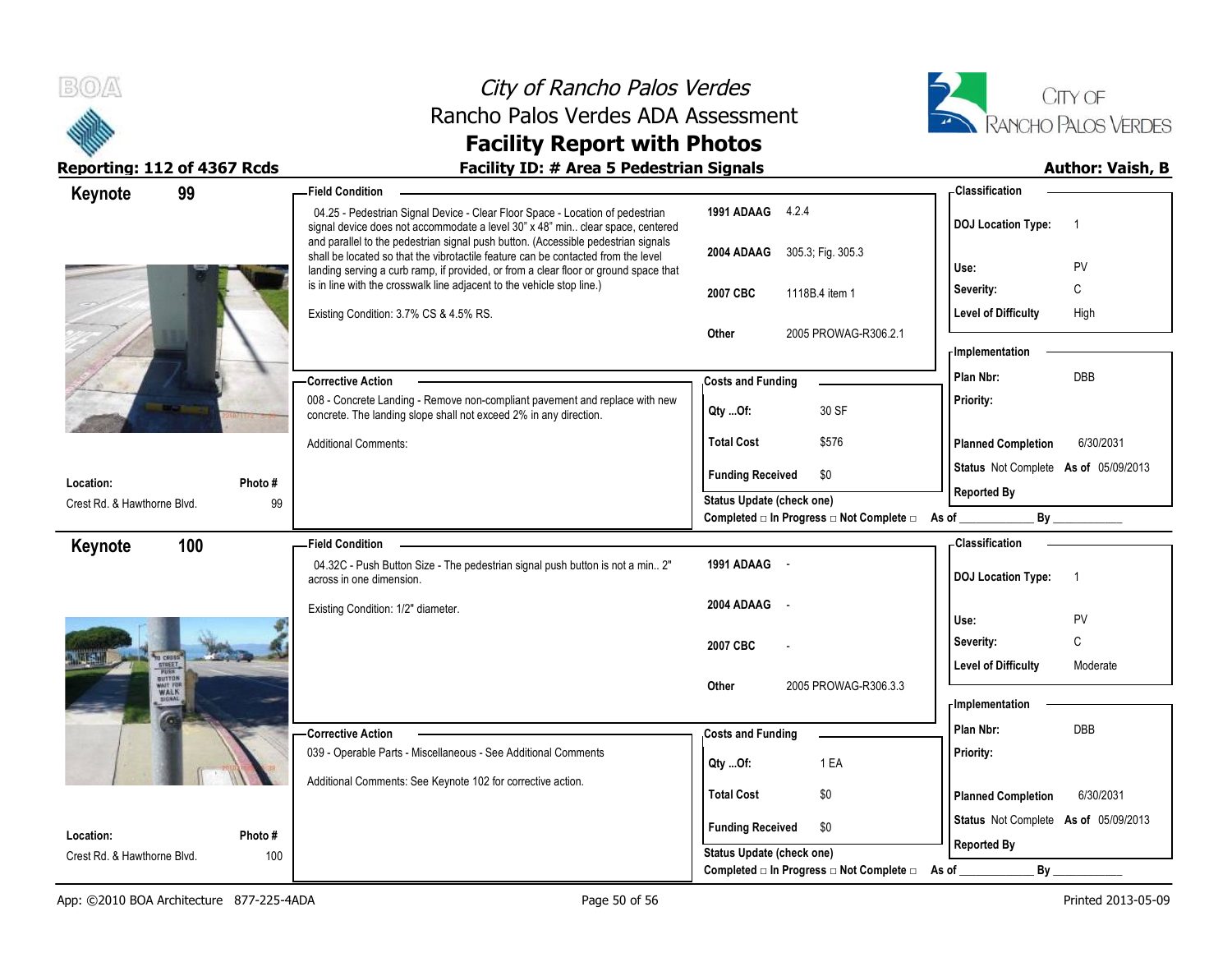

# City of Rancho Palos Verdes Rancho Palos Verdes ADA Assessment



### **Facility Report with Photos Reporting: 112 of 4367 Rcds Facility ID: # Area 5 Pedestrian Signals Author: Vaish, B**

| Keynote                     | 101                              | <b>Field Condition</b>                                                                                                                                                 |                                                                                      | -Classification                                            |
|-----------------------------|----------------------------------|------------------------------------------------------------------------------------------------------------------------------------------------------------------------|--------------------------------------------------------------------------------------|------------------------------------------------------------|
|                             |                                  | 04.24A - Audible Signal Device - A crosswalk with pedestrian signal indication<br>does not have an audible signal device to indicate the WALK interval.                | 1991 ADAAG -                                                                         | <b>DOJ Location Type:</b><br>$\overline{1}$                |
|                             |                                  | <b>Existing Condition:</b>                                                                                                                                             | 2004 ADAAG -                                                                         | PV<br>Use:                                                 |
|                             | <b>TREET</b>                     |                                                                                                                                                                        | 2007 CBC                                                                             | Severity:<br>Α<br><b>Level of Difficulty</b><br>Moderate   |
| RUSTON<br>WALK              |                                  |                                                                                                                                                                        | 2005 PROWAG-R306.2<br>Other                                                          | - Implementation                                           |
|                             |                                  | <b>Corrective Action</b>                                                                                                                                               | <b>Costs and Funding</b>                                                             | DBB<br>Plan Nbr:                                           |
|                             |                                  | 039 - Operable Parts - Miscellaneous - See Additional Comments                                                                                                         | 1 EA<br>Qty Of:                                                                      | Priority:                                                  |
|                             |                                  | Additional Comments: Provide audible signal device.                                                                                                                    | <b>Total Cost</b><br>\$2,400                                                         | 6/30/2026<br><b>Planned Completion</b>                     |
| Location:                   | Photo#                           |                                                                                                                                                                        | <b>Funding Received</b><br>\$0                                                       | Status Not Complete As of 05/09/2013                       |
| Crest Rd. & Hawthorne Blvd. | 100                              |                                                                                                                                                                        | <b>Status Update (check one)</b><br>Completed □ In Progress □ Not Complete □ As of _ | <b>Reported By</b>                                         |
| Keynote                     | 102                              | <b>Field Condition</b>                                                                                                                                                 |                                                                                      | - Classification                                           |
|                             |                                  | 04.24B - Vibrotactile Signal Device - A crosswalk with pedestrian signal indication<br>does not have a vibrotactile signal device integrated into the signal device to | 1991 ADAAG -                                                                         | <b>DOJ Location Type:</b><br>$\overline{1}$                |
|                             |                                  | indicate the WALK interval.                                                                                                                                            | 2004 ADAAG<br>$\sim$                                                                 |                                                            |
|                             |                                  | <b>Existing Condition:</b>                                                                                                                                             |                                                                                      | PV<br>Use:<br>C                                            |
|                             | CRESS<br>STREET.<br><b>PEIRS</b> |                                                                                                                                                                        | 2007 CBC                                                                             | Severity:<br><b>Level of Difficulty</b><br>Moderate        |
|                             | BUTTON<br>WALK                   |                                                                                                                                                                        | 2005 PROWAG-R306.2<br>Other                                                          | - Implementation                                           |
|                             |                                  | Corrective Action                                                                                                                                                      | <b>Costs and Funding</b>                                                             | Plan Nbr:<br><b>DBB</b>                                    |
|                             |                                  | 039 - Operable Parts - Miscellaneous - See Additional Comments                                                                                                         | 1 EA<br>Qty Of:                                                                      | Priority:                                                  |
|                             |                                  | Additional Comments: Replace with vibrotactile signal device.                                                                                                          | <b>Total Cost</b><br>\$2,400                                                         | 6/30/2031<br><b>Planned Completion</b>                     |
| Location:                   | Photo#                           |                                                                                                                                                                        | \$0<br><b>Funding Received</b>                                                       | Status Not Complete As of 05/09/2013<br><b>Reported By</b> |
| Crest Rd. & Hawthorne Blvd. | 100                              |                                                                                                                                                                        | <b>Status Update (check one)</b>                                                     |                                                            |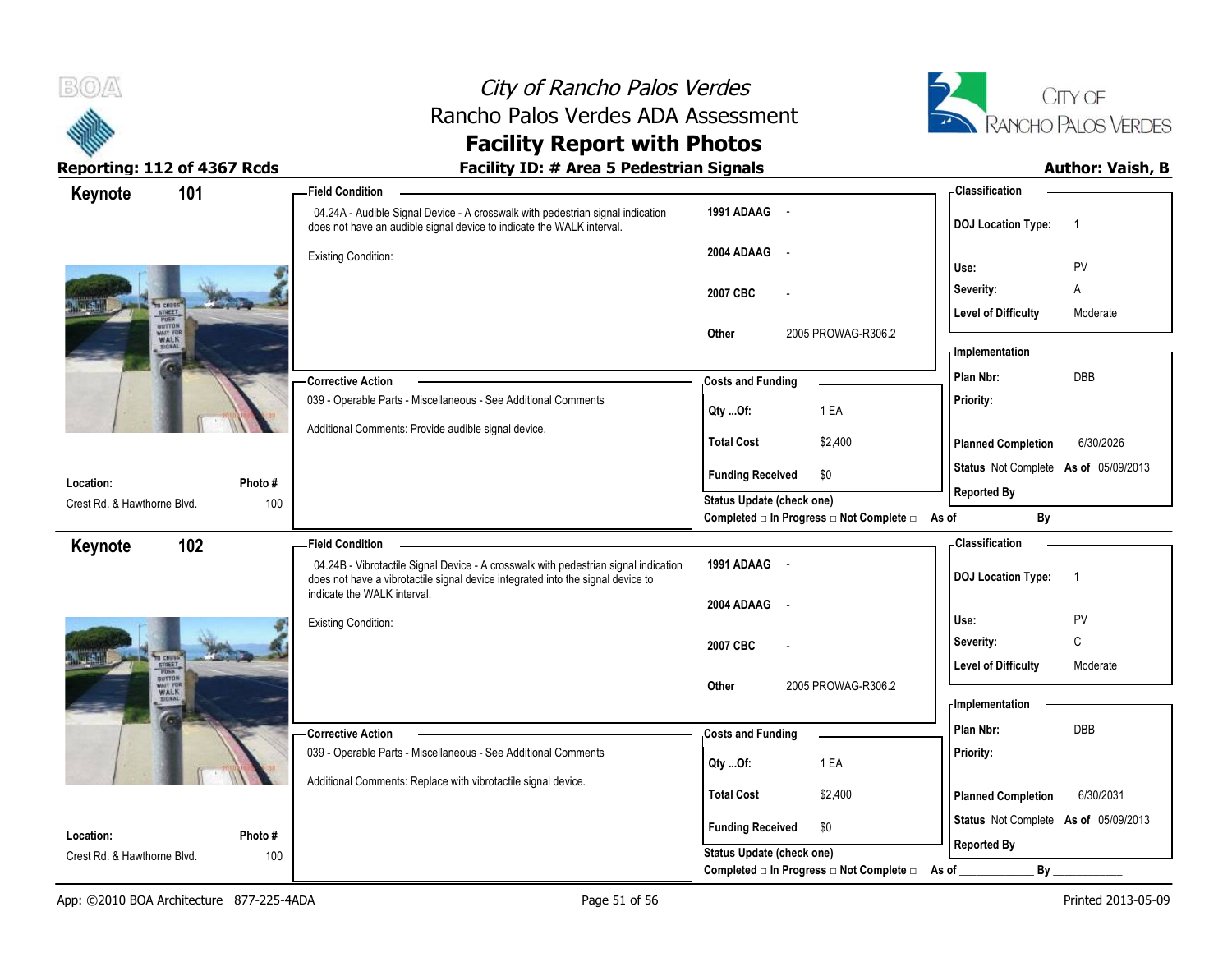



| Keynote                                  | 103                         | - Field Condition                                                                                                                                                                                                                                              |                                                  | - Classification                            |
|------------------------------------------|-----------------------------|----------------------------------------------------------------------------------------------------------------------------------------------------------------------------------------------------------------------------------------------------------------|--------------------------------------------------|---------------------------------------------|
|                                          |                             | 04.25 - Pedestrian Signal Device - Clear Floor Space - Location of pedestrian<br>signal device does not accommodate a level 30" x 48" min clear space, centered                                                                                                | 1991 ADAAG 4.2.4                                 | <b>DOJ Location Type:</b><br>$\overline{1}$ |
|                                          |                             | and parallel to the pedestrian signal push button. (Accessible pedestrian signals<br>shall be located so that the vibrotactile feature can be contacted from the level<br>landing serving a curb ramp, if provided, or from a clear floor or ground space that | 2004 ADAAG 305.3; Fig. 305.3                     | PV<br>Use:                                  |
|                                          |                             | is in line with the crosswalk line adjacent to the vehicle stop line.)                                                                                                                                                                                         | 2007 CBC<br>1118B.4 item 1                       | C<br>Severity:                              |
|                                          |                             | Existing Condition: 3.1% CS.                                                                                                                                                                                                                                   |                                                  | <b>Level of Difficulty</b><br>High          |
|                                          |                             |                                                                                                                                                                                                                                                                | Other<br>2005 PROWAG-R306.2.1                    | - Implementation                            |
|                                          |                             |                                                                                                                                                                                                                                                                |                                                  | <b>DBB</b>                                  |
|                                          |                             | <b>Corrective Action</b>                                                                                                                                                                                                                                       | <b>Costs and Funding</b>                         | Plan Nbr:                                   |
|                                          |                             | 008 - Concrete Landing - Remove non-compliant pavement and replace with new<br>concrete. The landing slope shall not exceed 2% in any direction.                                                                                                               | 20 SF<br>Qty Of:                                 | Priority:                                   |
|                                          |                             | <b>Additional Comments:</b>                                                                                                                                                                                                                                    | \$384<br><b>Total Cost</b>                       | <b>Planned Completion</b><br>6/30/2031      |
| Location:                                | Photo#                      |                                                                                                                                                                                                                                                                | <b>Funding Received</b><br>\$0                   | Status Not Complete As of 05/09/2013        |
| Crest Rd. & Hawthorne Blvd.              | 103                         |                                                                                                                                                                                                                                                                | Status Update (check one)                        | <b>Reported By</b>                          |
|                                          |                             |                                                                                                                                                                                                                                                                | Completed □ In Progress □ Not Complete □ As of _ |                                             |
| Keynote                                  | 104                         | <b>Field Condition</b>                                                                                                                                                                                                                                         |                                                  | - Classification                            |
|                                          |                             | 04.32C - Push Button Size - The pedestrian signal push button is not a min 2"<br>across in one dimension.                                                                                                                                                      | 1991 ADAAG -                                     | <b>DOJ</b> Location Type:<br>$\overline{1}$ |
|                                          |                             | Existing Condition: 1/2" diameter.                                                                                                                                                                                                                             | 2004 ADAAG<br>$\sim$                             | PV<br>Use:                                  |
|                                          | <b>PUSH</b>                 |                                                                                                                                                                                                                                                                |                                                  | C<br>Severity:                              |
|                                          | <b>BUTTON</b><br><b>FOR</b> |                                                                                                                                                                                                                                                                | 2007 CBC                                         | <b>Level of Difficulty</b><br>Moderate      |
|                                          | እ                           |                                                                                                                                                                                                                                                                | 2005 PROWAG-R306.3.3<br>Other                    |                                             |
|                                          |                             |                                                                                                                                                                                                                                                                |                                                  | - Implementation                            |
|                                          |                             | - Corrective Action                                                                                                                                                                                                                                            | <b>Costs and Funding</b>                         | DBB<br>Plan Nbr:                            |
|                                          |                             | 039 - Operable Parts - Miscellaneous - See Additional Comments                                                                                                                                                                                                 |                                                  | Priority:                                   |
|                                          |                             |                                                                                                                                                                                                                                                                | $Qty$ Of:<br>1 EA                                |                                             |
|                                          |                             |                                                                                                                                                                                                                                                                |                                                  |                                             |
|                                          |                             | Additional Comments: See Keynote 105 for corrective action.                                                                                                                                                                                                    | <b>Total Cost</b><br>\$0                         | <b>Planned Completion</b><br>6/30/2031      |
|                                          |                             |                                                                                                                                                                                                                                                                | \$0<br><b>Funding Received</b>                   | Status Not Complete As of 05/09/2013        |
| Location:<br>Crest Rd. & Hawthorne Blvd. | Photo#<br>104               |                                                                                                                                                                                                                                                                | <b>Status Update (check one)</b>                 | <b>Reported By</b>                          |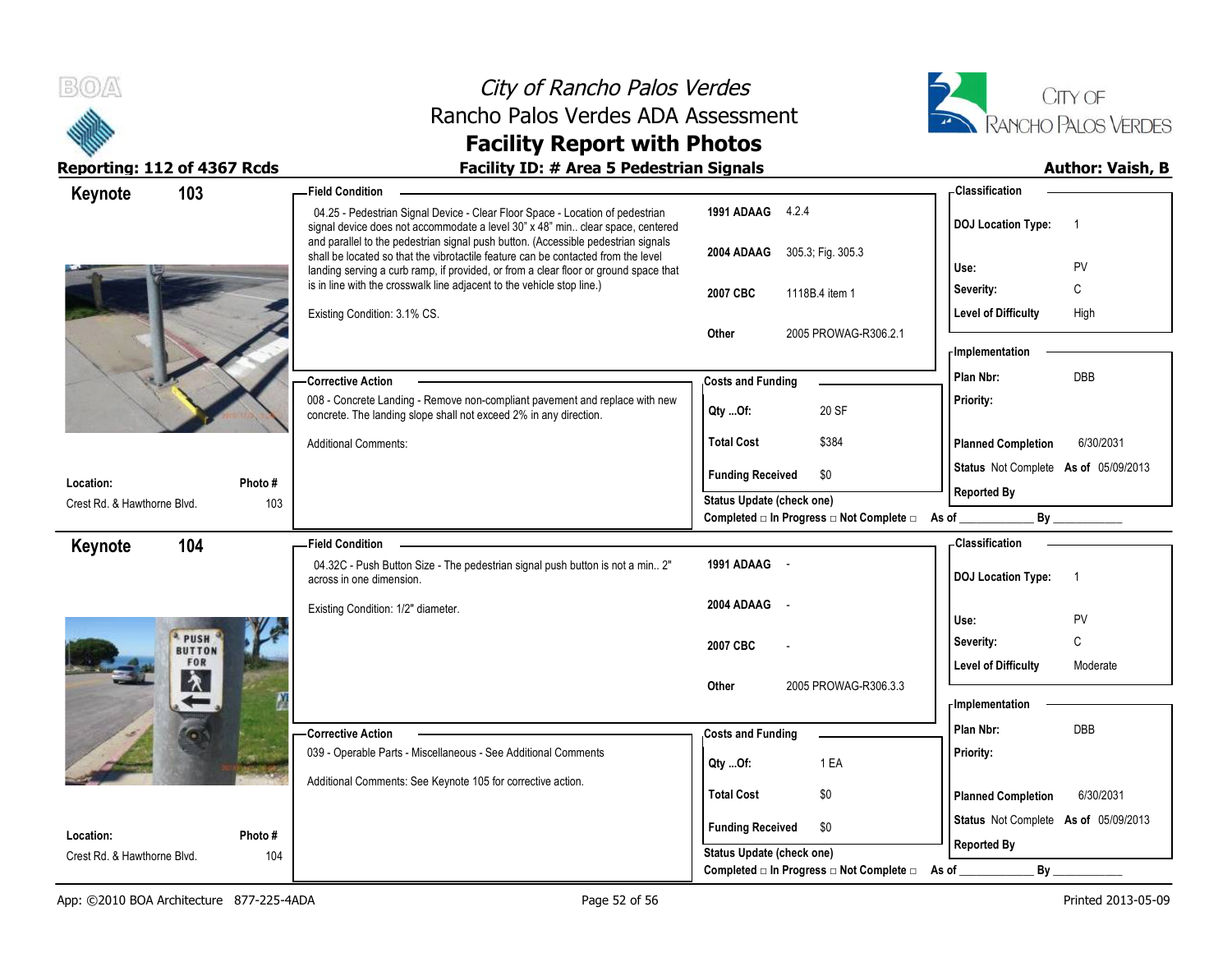

# City of Rancho Palos Verdes Rancho Palos Verdes ADA Assessment



### **Facility Report with Photos Reporting: 112 of 4367 Rcds Facility ID: # Area 5 Pedestrian Signals Author: Vaish, B**

| Keynote                     | 105                   | <b>Field Condition</b>                                                                                                                                                 |                                                                 | - Classification                            |
|-----------------------------|-----------------------|------------------------------------------------------------------------------------------------------------------------------------------------------------------------|-----------------------------------------------------------------|---------------------------------------------|
|                             |                       | 04.24B - Vibrotactile Signal Device - A crosswalk with pedestrian signal indication<br>does not have a vibrotactile signal device integrated into the signal device to | 1991 ADAAG -                                                    | <b>DOJ Location Type:</b><br>$\overline{1}$ |
|                             |                       | indicate the WALK interval.                                                                                                                                            | 2004 ADAAG<br>$\sim$ $-$                                        |                                             |
|                             |                       | <b>Existing Condition:</b>                                                                                                                                             |                                                                 | PV<br>Use:                                  |
|                             | PUSH<br><b>BUTTON</b> |                                                                                                                                                                        | 2007 CBC                                                        | C<br>Severity:                              |
|                             | FOR                   |                                                                                                                                                                        |                                                                 | <b>Level of Difficulty</b><br>Moderate      |
|                             | 久                     |                                                                                                                                                                        | 2005 PROWAG-R306.2<br>Other                                     |                                             |
|                             |                       |                                                                                                                                                                        |                                                                 | - Implementation                            |
|                             |                       | - Corrective Action                                                                                                                                                    | <b>Costs and Funding</b>                                        | <b>DBB</b><br>Plan Nbr:                     |
|                             |                       | 039 - Operable Parts - Miscellaneous - See Additional Comments                                                                                                         | 1 EA<br>Qty Of:                                                 | Priority:                                   |
|                             |                       | Additional Comments: Replace with vibrotactile signal device.                                                                                                          | <b>Total Cost</b><br>\$2,400                                    | 6/30/2031<br><b>Planned Completion</b>      |
| Location:                   | Photo#                |                                                                                                                                                                        | \$0<br><b>Funding Received</b>                                  | Status Not Complete As of 05/09/2013        |
| Crest Rd. & Hawthorne Blvd. | 104                   |                                                                                                                                                                        | Status Update (check one)                                       | <b>Reported By</b>                          |
|                             |                       |                                                                                                                                                                        | Completed $\Box$ In Progress $\Box$ Not Complete $\Box$ As of _ |                                             |
| Keynote                     | 106                   | <b>Field Condition</b>                                                                                                                                                 |                                                                 | - Classification                            |
|                             |                       | 04.24A - Audible Signal Device - A crosswalk with pedestrian signal indication<br>does not have an audible signal device to indicate the WALK interval.                | 1991 ADAAG -                                                    | <b>DOJ Location Type:</b><br>$\overline{1}$ |
|                             |                       | <b>Existing Condition:</b>                                                                                                                                             | 2004 ADAAG<br>$\sim$ $-$                                        |                                             |
|                             | PUSH                  |                                                                                                                                                                        |                                                                 | PV<br>Use:                                  |
|                             | <b>BUTTON</b>         |                                                                                                                                                                        | 2007 CBC                                                        | Severity:<br>Α                              |
|                             | FOR<br>入              |                                                                                                                                                                        |                                                                 | <b>Level of Difficulty</b><br>Moderate      |
|                             |                       |                                                                                                                                                                        | 2005 PROWAG-R306.2<br>Other                                     | <b>Implementation</b>                       |
|                             |                       |                                                                                                                                                                        |                                                                 | Plan Nbr:<br><b>DBB</b>                     |
|                             |                       | -Corrective Action<br>039 - Operable Parts - Miscellaneous - See Additional Comments                                                                                   | <b>Costs and Funding</b>                                        |                                             |
|                             |                       |                                                                                                                                                                        | 1 EA<br>Qty Of:                                                 | Priority:                                   |
|                             |                       | Additional Comments: Provide audible signal device.                                                                                                                    | <b>Total Cost</b><br>\$2,400                                    | <b>Planned Completion</b><br>6/30/2026      |
|                             |                       |                                                                                                                                                                        |                                                                 | Status Not Complete As of 05/09/2013        |
| Location:                   | Photo#                |                                                                                                                                                                        | \$0<br><b>Funding Received</b>                                  |                                             |
| Crest Rd. & Hawthorne Blvd. | 104                   |                                                                                                                                                                        | Status Update (check one)                                       | <b>Reported By</b>                          |
|                             |                       |                                                                                                                                                                        | Completed □ In Progress □ Not Complete □                        | By<br>As of                                 |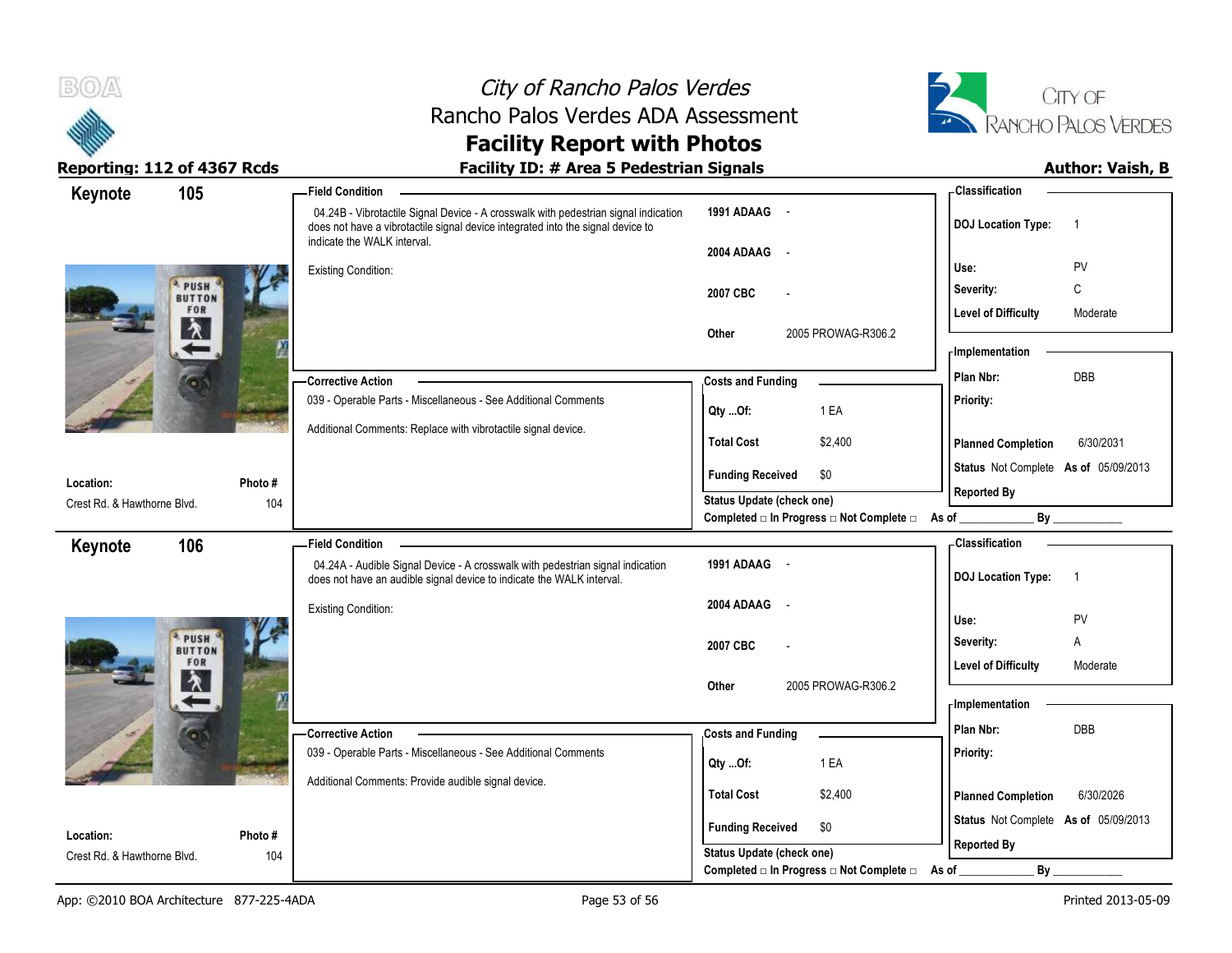



| Keynote                     | 107     | <b>Field Condition</b>                                                                                                                                                                                                                                         |                                          | - Classification                                           |
|-----------------------------|---------|----------------------------------------------------------------------------------------------------------------------------------------------------------------------------------------------------------------------------------------------------------------|------------------------------------------|------------------------------------------------------------|
|                             |         | 04.25 - Pedestrian Signal Device - Clear Floor Space - Location of pedestrian<br>signal device does not accommodate a level 30" x 48" min clear space, centered                                                                                                | 1991 ADAAG 4.2.4                         | <b>DOJ Location Type:</b><br>$\overline{1}$                |
|                             |         | and parallel to the pedestrian signal push button. (Accessible pedestrian signals<br>shall be located so that the vibrotactile feature can be contacted from the level<br>landing serving a curb ramp, if provided, or from a clear floor or ground space that | 2004 ADAAG<br>305.3; Fig. 305.3          | PV<br>Use:                                                 |
|                             |         | is in line with the crosswalk line adjacent to the vehicle stop line.)                                                                                                                                                                                         | 2007 CBC<br>1118B.4 item 1               | C<br>Severity:                                             |
|                             |         | Existing Condition: 5.9% CS & 3.8% RS.                                                                                                                                                                                                                         | Other<br>2005 PROWAG-R306.2.1            | High<br><b>Level of Difficulty</b>                         |
|                             |         |                                                                                                                                                                                                                                                                |                                          | <b>Implementation</b>                                      |
|                             |         | - Corrective Action                                                                                                                                                                                                                                            | <b>Costs and Funding</b>                 | DBB<br>Plan Nbr:                                           |
|                             |         | 008 - Concrete Landing - Remove non-compliant pavement and replace with new<br>concrete. The landing slope shall not exceed 2% in any direction.                                                                                                               | 30 SF<br>Qty Of:                         | Priority:                                                  |
|                             |         | <b>Additional Comments:</b>                                                                                                                                                                                                                                    | <b>Total Cost</b><br>\$576               | <b>Planned Completion</b><br>6/30/2031                     |
| Location:                   | Photo # |                                                                                                                                                                                                                                                                | <b>Funding Received</b><br>\$0           | Status Not Complete As of 05/09/2013                       |
| Crest Rd. & Hawthorne Blvd. | 107     |                                                                                                                                                                                                                                                                | Status Update (check one)                | <b>Reported By</b>                                         |
|                             |         |                                                                                                                                                                                                                                                                | Completed □ In Progress □ Not Complete □ | By<br>As of                                                |
| Keynote                     | 108     | - Field Condition                                                                                                                                                                                                                                              |                                          | <b>Classification</b>                                      |
|                             |         | 04.25 - Pedestrian Signal Device - Clear Floor Space - Location of pedestrian<br>signal device does not accommodate a level 30" x 48" min clear space, centered                                                                                                | 1991 ADAAG 4.2.4                         | <b>DOJ Location Type:</b><br>-1                            |
|                             |         | and parallel to the pedestrian signal push button. (Accessible pedestrian signals<br>shall be located so that the vibrotactile feature can be contacted from the level                                                                                         | 2004 ADAAG<br>305.3; Fig. 305.3          |                                                            |
|                             |         | landing serving a curb ramp, if provided, or from a clear floor or ground space that                                                                                                                                                                           |                                          | PV<br>Use:                                                 |
|                             |         | is in line with the crosswalk line adjacent to the vehicle stop line.)                                                                                                                                                                                         | 2007 CBC<br>1118B.4 item 1               | C<br>Severity:                                             |
|                             |         | Existing Condition: 2.1% CS & 8.1% RS.                                                                                                                                                                                                                         |                                          | High<br><b>Level of Difficulty</b>                         |
|                             |         |                                                                                                                                                                                                                                                                | Other<br>2005 PROWAG-R306.2.1            |                                                            |
|                             |         |                                                                                                                                                                                                                                                                |                                          | - Implementation                                           |
|                             |         | <b>Corrective Action</b>                                                                                                                                                                                                                                       | <b>Costs and Funding</b>                 | DBB<br>Plan Nbr:                                           |
|                             |         | 008 - Concrete Landing - Remove non-compliant pavement and replace with new<br>concrete. The landing slope shall not exceed 2% in any direction.                                                                                                               | 30 SF<br>Qty Of:                         | Priority:                                                  |
|                             |         | <b>Additional Comments:</b>                                                                                                                                                                                                                                    | <b>Total Cost</b><br>\$576               | <b>Planned Completion</b><br>6/30/2031                     |
| Location:                   | Photo # |                                                                                                                                                                                                                                                                | <b>Funding Received</b><br>\$0           | Status Not Complete As of 05/09/2013<br><b>Reported By</b> |
| Crest Rd. & Hawthorne Blvd. | 108     |                                                                                                                                                                                                                                                                | <b>Status Update (check one)</b>         |                                                            |
|                             |         |                                                                                                                                                                                                                                                                | Completed □ In Progress □ Not Complete □ | By<br>As of                                                |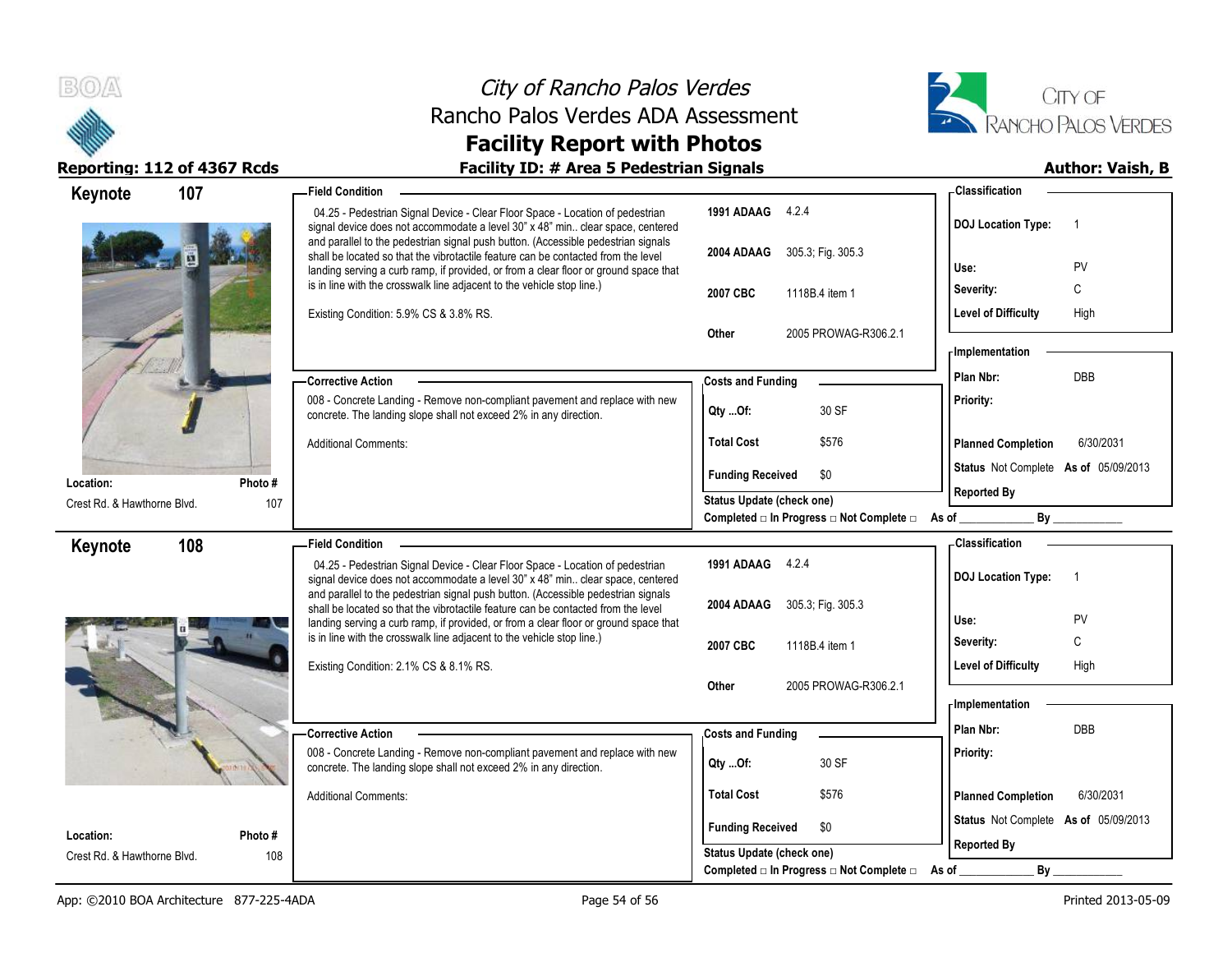



| Keynote                                  | 109                                                |                | -Field Condition                                                                                                                                                       |                                                             | - Classification                        |                          |
|------------------------------------------|----------------------------------------------------|----------------|------------------------------------------------------------------------------------------------------------------------------------------------------------------------|-------------------------------------------------------------|-----------------------------------------|--------------------------|
|                                          |                                                    |                | 04.32C - Push Button Size - The pedestrian signal push button is not a min 2"<br>across in one dimension.                                                              | 1991 ADAAG -                                                | <b>DOJ Location Type:</b>               | $\overline{1}$           |
|                                          |                                                    |                | Existing Condition: 1/2" diameter.                                                                                                                                     | 2004 ADAAG<br>$\sim$ $-$                                    | Use:                                    | PV                       |
|                                          | PUSH <sup>®</sup><br>BUTTON<br>FOR                 |                |                                                                                                                                                                        | 2007 CBC                                                    | Severity:                               | С                        |
| $\frac{1}{100}$ M                        | $\overline{\bm{x}}$                                |                |                                                                                                                                                                        |                                                             | <b>Level of Difficulty</b>              | Moderate                 |
|                                          |                                                    |                |                                                                                                                                                                        | Other<br>2005 PROWAG-R306.3.3                               | - Implementation                        |                          |
|                                          |                                                    |                | - Corrective Action                                                                                                                                                    | <b>Costs and Funding</b>                                    | Plan Nbr:                               | <b>DBB</b>               |
|                                          |                                                    |                | 039 - Operable Parts - Miscellaneous - See Additional Comments                                                                                                         | 1 EA<br>Qty Of:                                             | Priority:                               |                          |
|                                          |                                                    |                | Additional Comments: See Keynote 110 for corrective action.                                                                                                            | <b>Total Cost</b><br>\$0                                    | <b>Planned Completion</b>               | 6/30/2031                |
| Location:                                |                                                    | Photo #        |                                                                                                                                                                        | \$0<br><b>Funding Received</b>                              | Status Not Complete As of 05/09/2013    |                          |
| Crest Rd. & Hawthorne Blvd.              |                                                    | 109            |                                                                                                                                                                        | <b>Status Update (check one)</b>                            | <b>Reported By</b>                      |                          |
|                                          |                                                    |                |                                                                                                                                                                        | Completed □ In Progress □ Not Complete □ As of              |                                         | By                       |
| Keynote                                  | 110                                                |                | <b>Field Condition</b>                                                                                                                                                 |                                                             | <b>Classification</b>                   |                          |
|                                          |                                                    |                | 04.24B - Vibrotactile Signal Device - A crosswalk with pedestrian signal indication<br>does not have a vibrotactile signal device integrated into the signal device to | 1991 ADAAG -                                                | <b>DOJ Location Type:</b>               | $\overline{1}$           |
|                                          |                                                    |                | indicate the WALK interval.                                                                                                                                            | 2004 ADAAG<br>$\sim$ $\sim$                                 |                                         |                          |
|                                          |                                                    |                | <b>Existing Condition:</b>                                                                                                                                             |                                                             | Use:                                    | <b>PV</b>                |
| 高山                                       | PUSH <sup>®</sup><br>BUTTON<br>FOR<br><b>HARRY</b> |                |                                                                                                                                                                        | 2007 CBC                                                    | Severity:<br><b>Level of Difficulty</b> | $\mathsf{C}$<br>Moderate |
|                                          | $\vert \mathbf{\dot{x}} \vert$                     |                |                                                                                                                                                                        | 2005 PROWAG-R306.2<br>Other                                 |                                         |                          |
|                                          |                                                    |                |                                                                                                                                                                        |                                                             | <b>Implementation</b>                   |                          |
|                                          |                                                    |                | -Corrective Action                                                                                                                                                     | <b>Costs and Funding</b>                                    | Plan Nbr:                               | DBB                      |
|                                          |                                                    |                |                                                                                                                                                                        |                                                             |                                         |                          |
|                                          |                                                    |                | 039 - Operable Parts - Miscellaneous - See Additional Comments                                                                                                         | 1 EA<br>Qty Of:                                             | Priority:                               |                          |
|                                          |                                                    |                | Additional Comments: Replace with vibrotactile signal device.                                                                                                          | <b>Total Cost</b><br>\$2,400                                | <b>Planned Completion</b>               | 6/30/2031                |
|                                          |                                                    |                |                                                                                                                                                                        | \$0                                                         | Status Not Complete As of 05/09/2013    |                          |
| Location:<br>Crest Rd. & Hawthorne Blvd. |                                                    | Photo #<br>109 |                                                                                                                                                                        | <b>Funding Received</b><br><b>Status Update (check one)</b> | <b>Reported By</b>                      |                          |